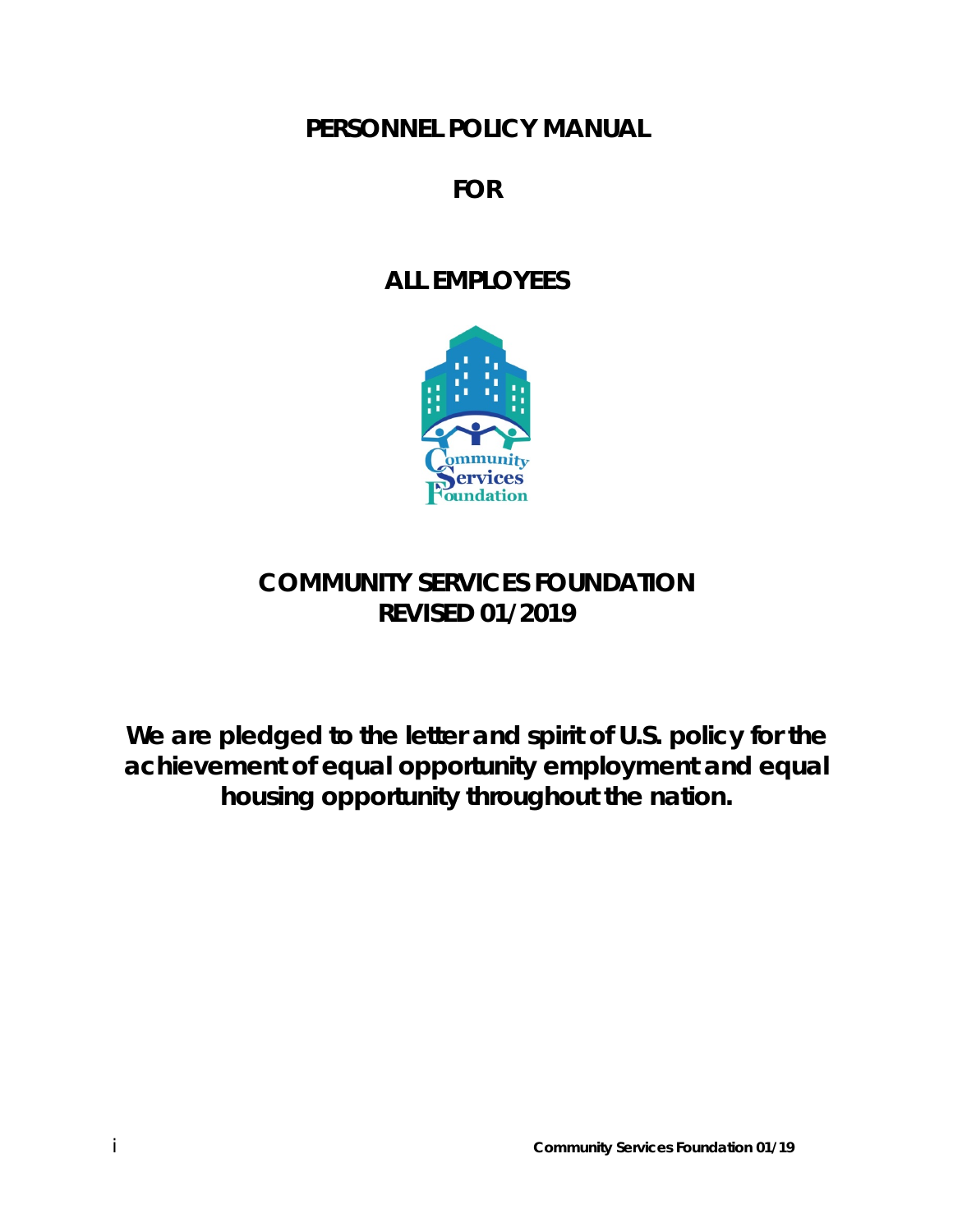# **Table of Contents**

| SECTION 2 - GENERAL EMPLOYMENT AND WORKPLACE EXPECTATIONS 9        |  |
|--------------------------------------------------------------------|--|
|                                                                    |  |
|                                                                    |  |
|                                                                    |  |
| POLICY 2.04:POLICY CONCERNING SEXUAL AND OTHER TYPES OF HARASSMENT |  |
|                                                                    |  |
|                                                                    |  |
|                                                                    |  |
| POLICY 2.08: REPORTING A SUSPECTED VIOLATION OF BUSINESS ETHICS    |  |
|                                                                    |  |
|                                                                    |  |
|                                                                    |  |
|                                                                    |  |
|                                                                    |  |
|                                                                    |  |
|                                                                    |  |
|                                                                    |  |
|                                                                    |  |
|                                                                    |  |
|                                                                    |  |
|                                                                    |  |
|                                                                    |  |
|                                                                    |  |
|                                                                    |  |
|                                                                    |  |
|                                                                    |  |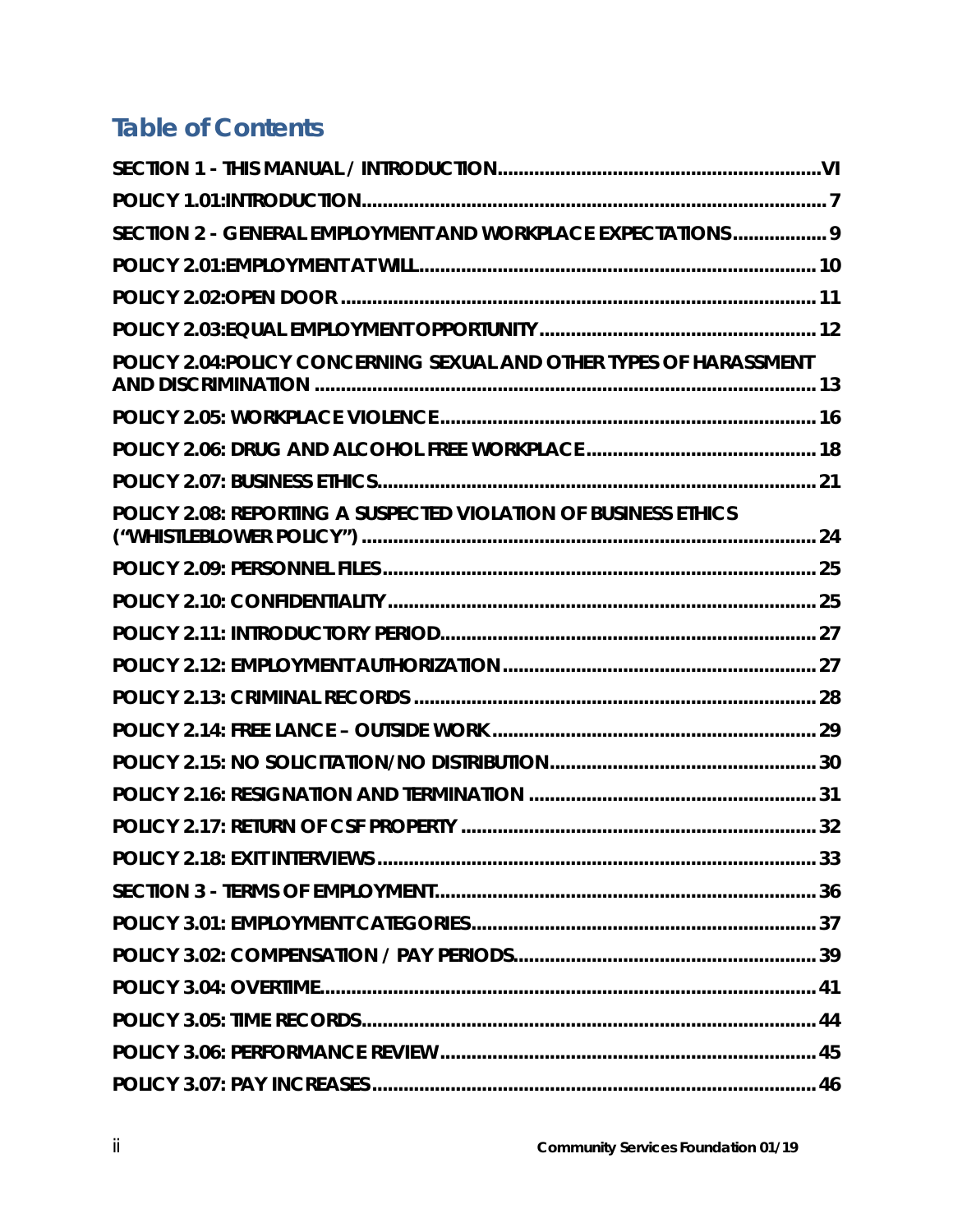| POLICY 4.07: CLOTHING, HYGIENE & PERSONAL APPEARANCE AND COMPANY  |  |
|-------------------------------------------------------------------|--|
|                                                                   |  |
| POLICY 4.09: INCLEMENT WEATHER AND OTHER OFFICE CLOSURES 61       |  |
| POLICY 4.10: IT RESOURCES & INTERNET/E-MAIL ACCESS POLICY  62     |  |
|                                                                   |  |
| POLICY 4.13: ELECTRONIC DEVICES: BRING YOUR OWN DEVICE (BYOD)  67 |  |
|                                                                   |  |
|                                                                   |  |
|                                                                   |  |
|                                                                   |  |
|                                                                   |  |
| POLICY 4.22: STANDARDS OF CONDUCT AND DISCIPLINARY ACTION  78     |  |
|                                                                   |  |
|                                                                   |  |
|                                                                   |  |
|                                                                   |  |
|                                                                   |  |
|                                                                   |  |
|                                                                   |  |
|                                                                   |  |
|                                                                   |  |
|                                                                   |  |
|                                                                   |  |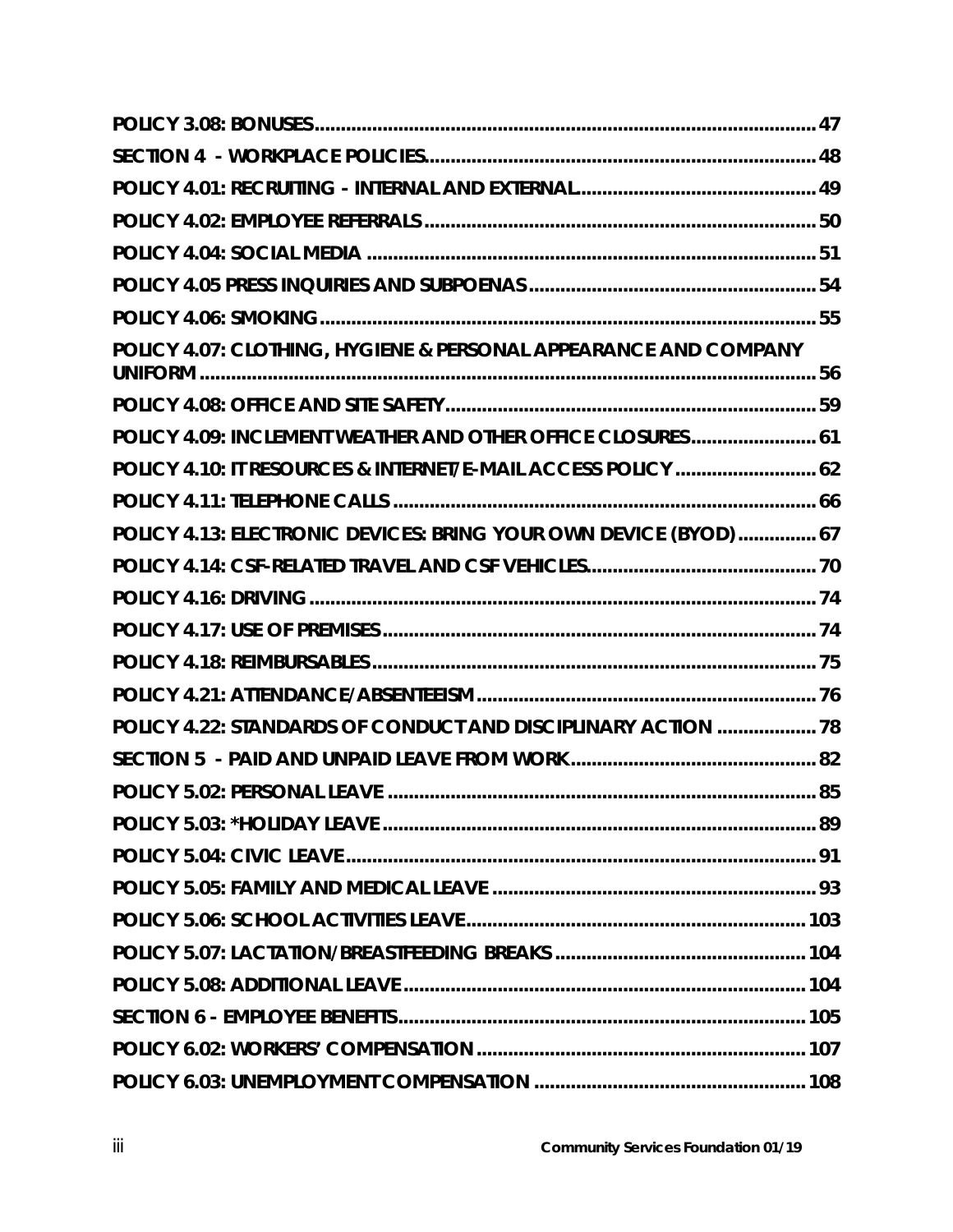| POLICY 6.07: CONSOLIDATED OMNIBUS BUDGET RECONCILIATION ACT ("COBRA")                                                                  |  |
|----------------------------------------------------------------------------------------------------------------------------------------|--|
|                                                                                                                                        |  |
|                                                                                                                                        |  |
|                                                                                                                                        |  |
|                                                                                                                                        |  |
| <b>EMPLOYEE ACKNOWLEDGMENT OF RECEIPT OF, AND OBLIGATION TO COMPLY</b><br>WITH, PERSONNEL POLICY MANUAL FOR ALL EMPLOYEES OF COMMUNITY |  |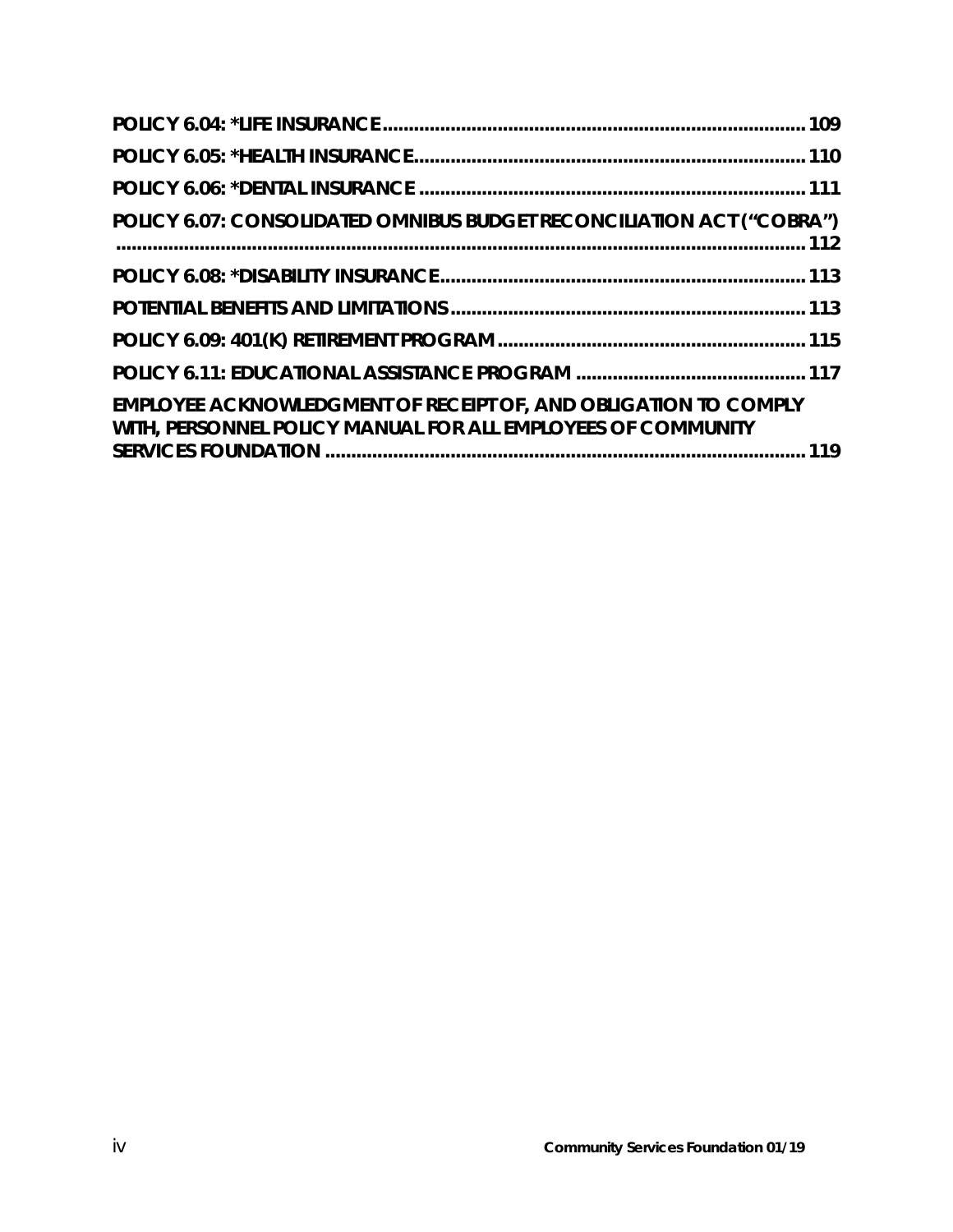# THIS PAGE WAS LEFT BLANK INTENTIONALLY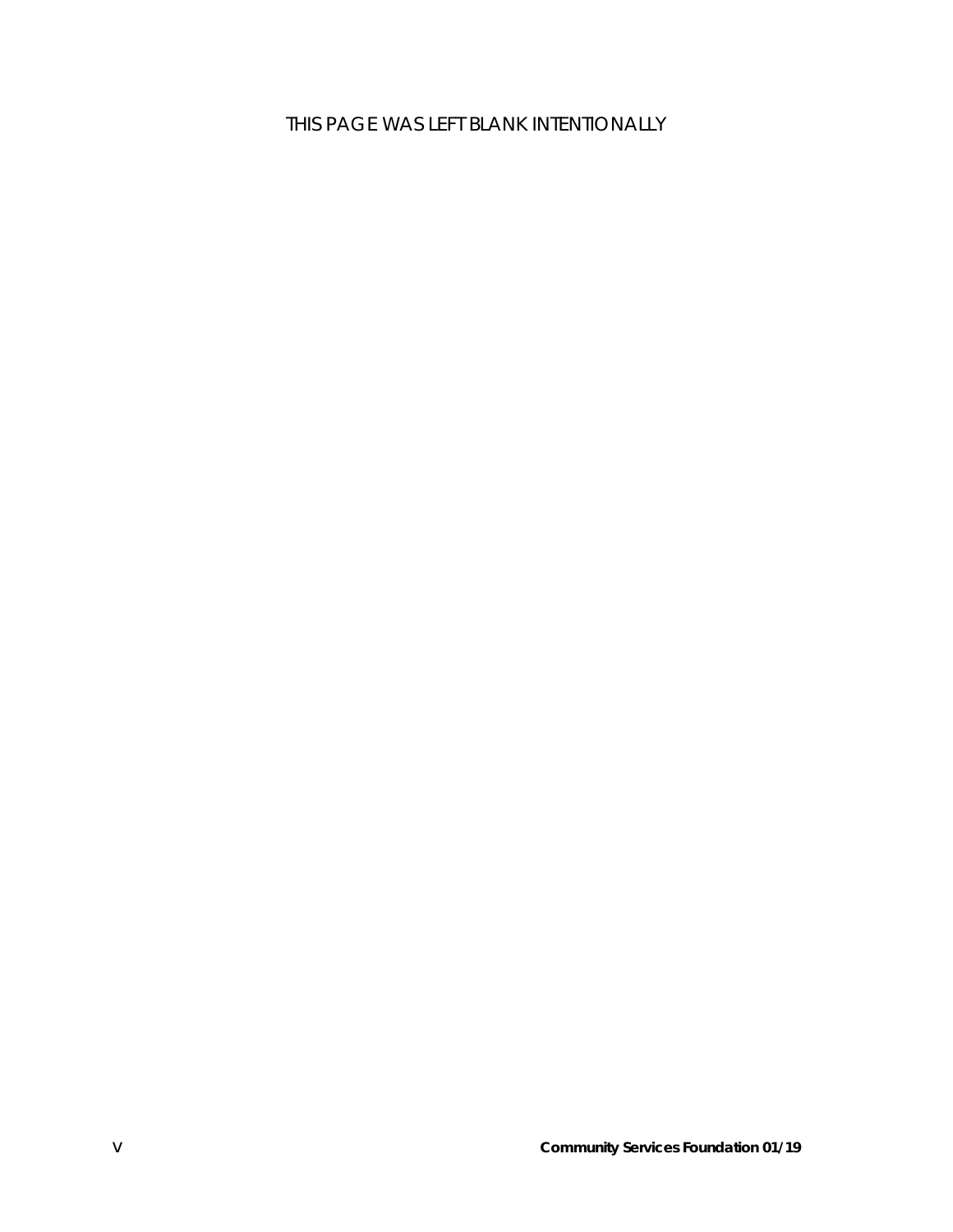# <span id="page-5-0"></span>**SECTION 1 - THIS MANUAL / INTRODUCTION**

vi **Community Services Foundation 01/19**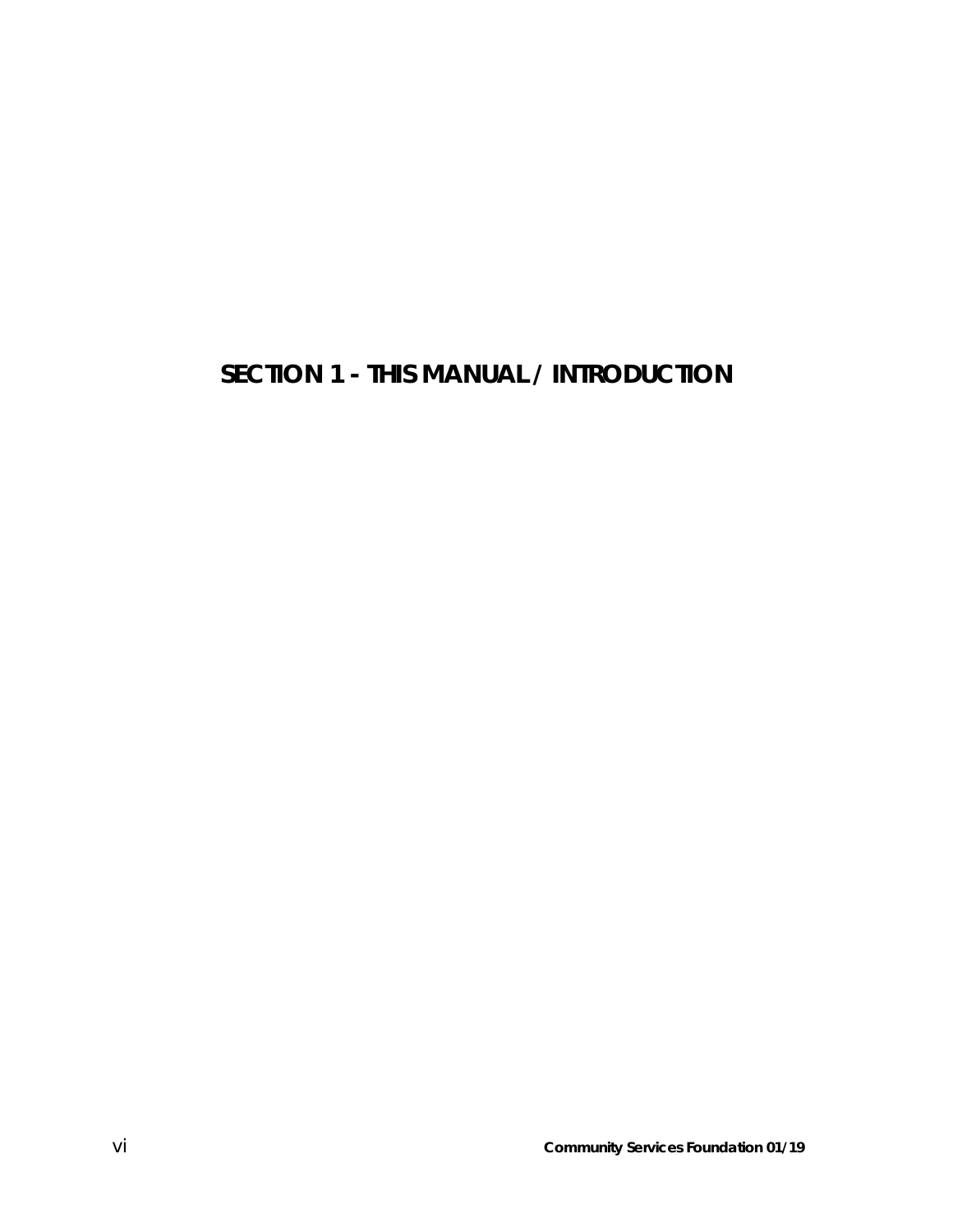#### <span id="page-6-0"></span>**POLICY 1.01:INTRODUCTION**

The personnel policies contained in this manual (hereinafter "Manual") are designed to provide common guidelines and establish general procedures for all employees of Community Services Foundation (hereinafter referred to as " $CSF$ ").

This Manual does not impose, and should not be interpreted as imposing, obligations on CSF. All guidelines and general procedures contained in this Manual may be modified or terminated at any time, without notice, at the discretion of CSF. CSF will attempt to inform employees promptly when it modifies, deletes or adds to the policies described in this Manual. However, CSF reserves the right to make such changes effective prior to any employee being notified of them.

CSF maintains and strictly enforces a policy of non-discrimination. CSF does not tolerate discrimination based upon age, sex, race, color, religion, marital status, national origin, ancestry, personal appearance, sexual orientation, family responsibilities, physical or mental disability, political affiliation, matriculation, and place of residence or any other basis prohibited by federal, state or local statutes. Moreover, harassment based on any protected group status, as defined by law, is also strictly prohibited. CSF also forbids retaliation against anyone reporting discrimination or harassment.

Employees who believe they have been subject to, or have witnessed discrimination should report the matter to their supervisor. If, for whatever reason they do not feel comfortable talking to their supervisor, or they are not satisfied with the response received from the supervisor, they may report the matter to the Vice President, President or the Chairman of the Board of CSF at (301) 925-4251. For more information CSF's Equal Employment Opportunity Policy, see Policy 2-03.

THIS MANUAL IS NOT INTENDED TO BE, AND IT IS NOT, A CONTRACT OF

EMPLOYMENT, EITHER EXPRESSED OR IMPLIED. The guidelines and procedures set forth in this Manual are not promulgated as an inducement for continued employment. **Nothing in this Manual shall restrict either the right of an employee to terminate his/her employment with CSF at any time, or the right of CSF to terminate the employment of an employee at any time, with or without cause.**

We are pledged to the letter and spirit of Federal, State, and Local laws for the achievement of equal opportunity employment and equal housing opportunity throughout the nation. We comply with all Federal, State and Local Fair Housing policies and encourage an affirmative program in which there are no barriers to obtaining employment or housing because of race, color, religion, national origin, sex, age, marital status, personal appearance, sexual orientation, family responsibilities, physical or mental disability, political affiliation, matriculation,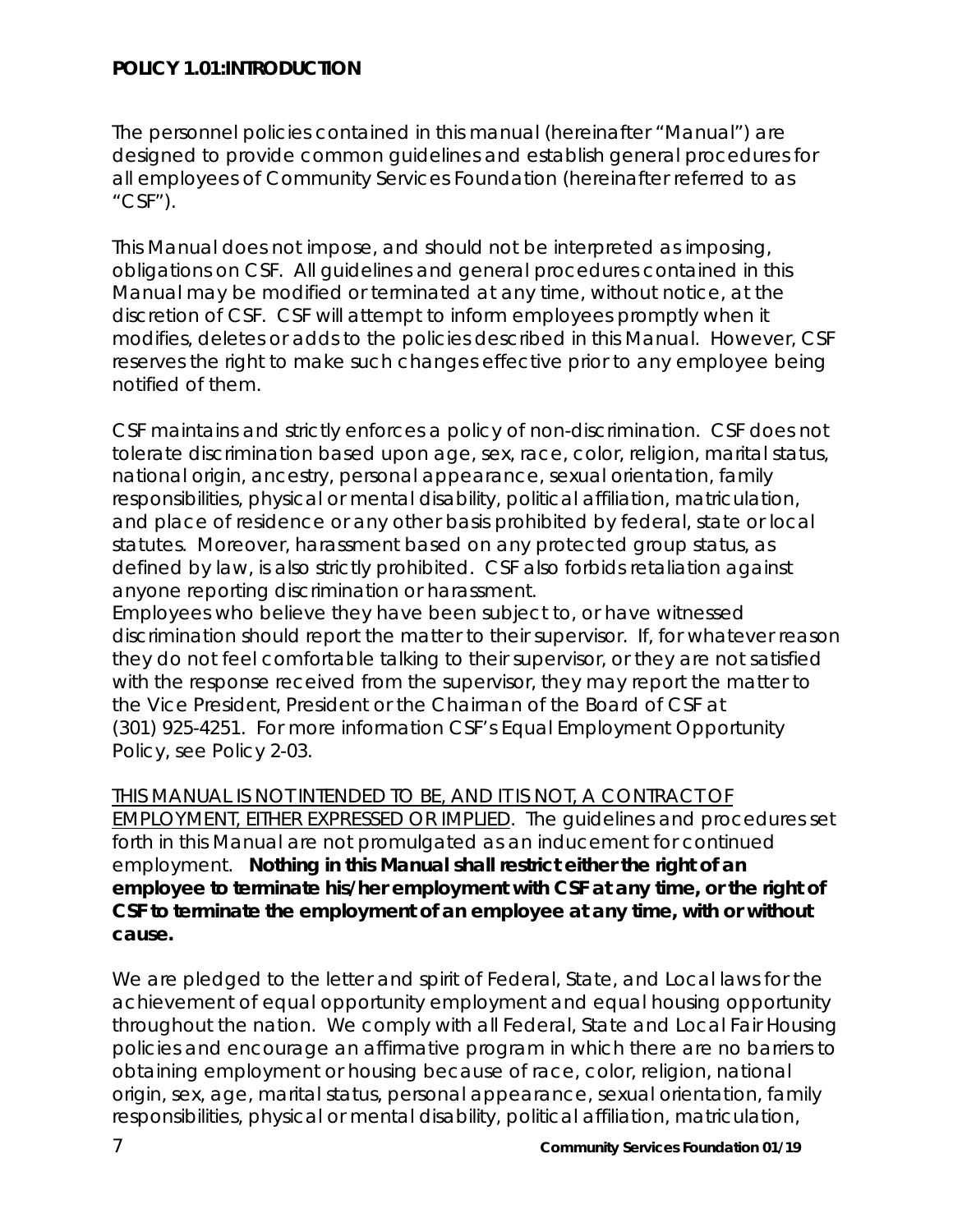source of income, place of residence/business, or any other status or condition protected under the law. Instances of alleged discrimination are to be reported to your Supervisor, Vice President or President of CSF.

If an employee has any questions concerning this Manual, he/she should please ask his/her Supervisor, Vice President or President of CSF for an explanation or more information. Communication above the supervisors should follow the chain of command. We welcome employee suggestions and constructive criticism.

At all times, applicable law controls in the event of any conflict with any provision of this Manual.

This Manual supersedes and rescinds prior versions of this Manual and the policies contained therein.

INDIVIDUALS APPLYING FOR A POSITION WITHIN THE STATE OF MARYLAND, PLEASE READ THE FOLLOWING STATEMENT:

UNDER MARYLAND LAW, AN EMPLOYER MAY NOT REQUIRE OR DEMAND ANY APPLICANT FOR EMPLOYMENT OR PROSPECTIVE EMPLOYMENT OR EXISTING EMPLOYEE TO SUBMIT TO OR TAKE A POLYGRAPH, LIE DETECTOR OR SIMILAR TEST OR EXAMINATION AS A CONDITION OF EMPLOYMENT OR CONTINUED EMPLOYMENT. ANY EMPLOYER WHO VIOLATES THIS PROVISION IS GUILTY OF A MISDEMEANOR AND SUBJECT TO A FINE NOT TO EXCEED \$100.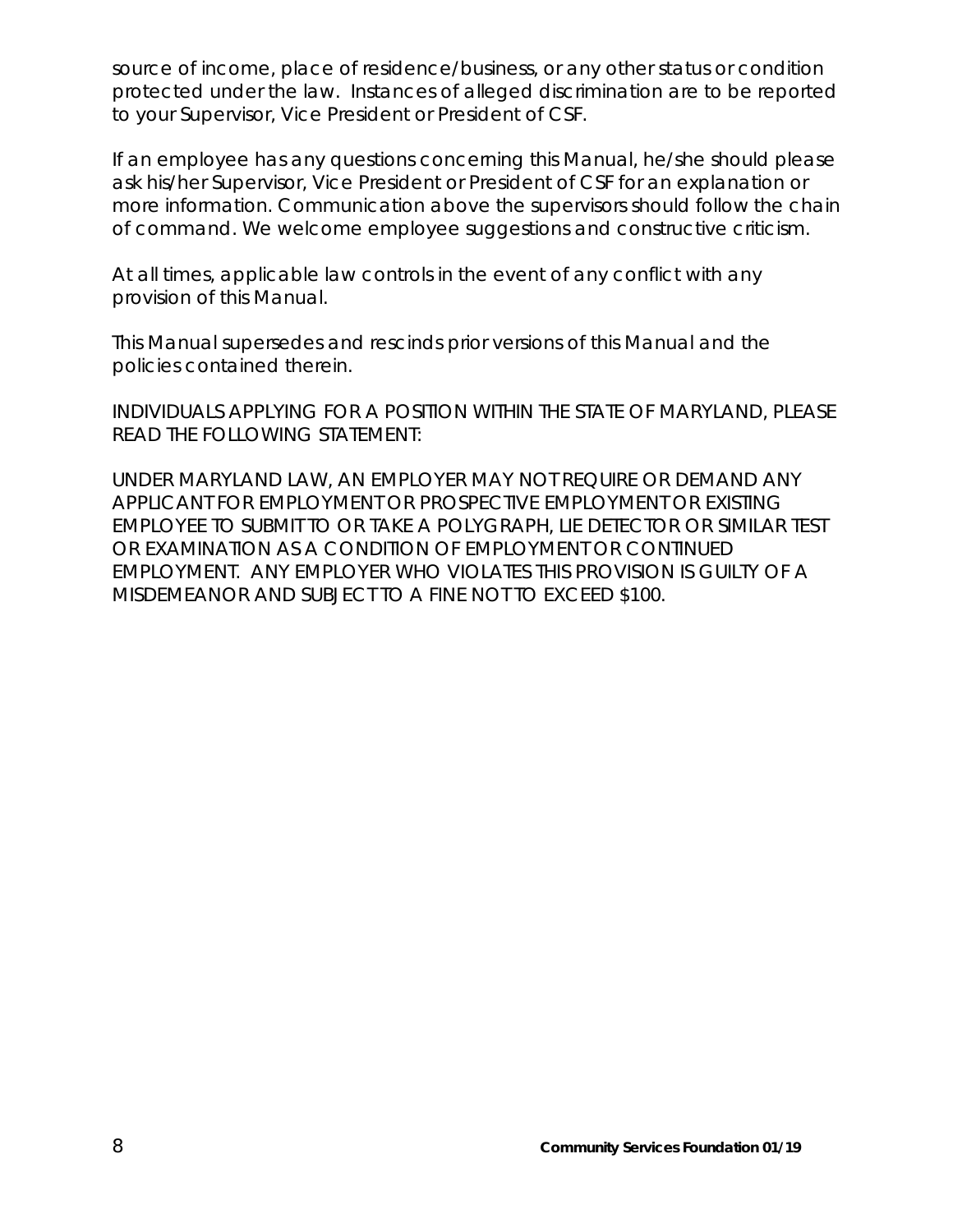# <span id="page-8-0"></span>**SECTION 2 - GENERAL EMPLOYMENT AND WORKPLACE EXPECTATIONS**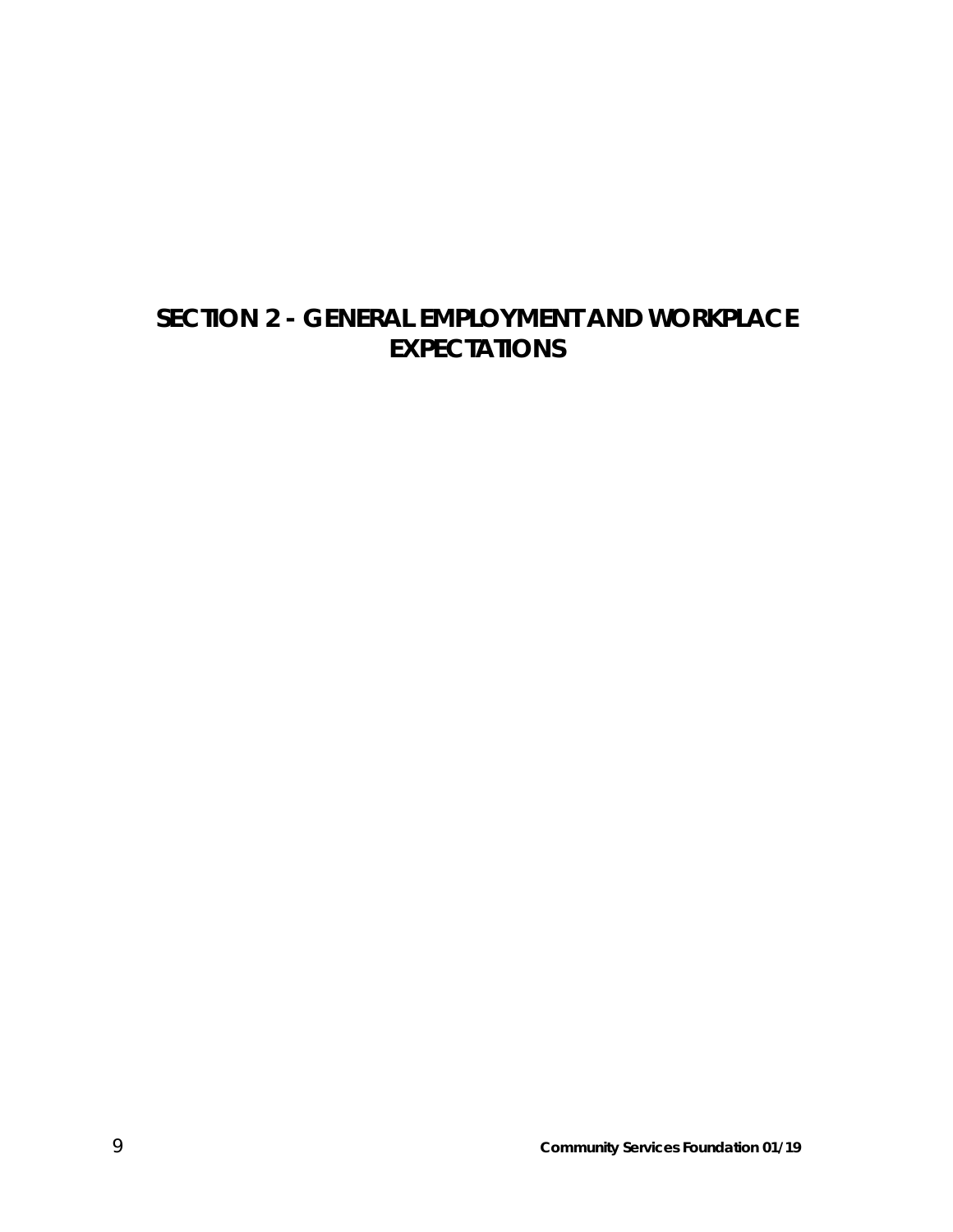#### <span id="page-9-0"></span>**POLICY 2.01:EMPLOYMENT AT WILL**

Employment at CSF is "at will." This means that either the employee or the employer can terminate the employment relationship at any time, for any reason or no reason, with or without notice.

Employees are free to end their employment relationship with CSF at any time, with or without cause, and CSF is free to establish or terminate the employment relationship at any time with or without cause. No officer, manager, representative or agent, other than the President/CEO, can authorize or sign an employment agreement contrary to the above terms or otherwise make any binding offer of employment for a specific term. Moreover, no policy or provision in this Manual, or in any employment application, recruiting materials, offer letter, memoranda, or other materials provided to, or otherwise made available to, employees or prospective employees, is intended to create a contract binding the employee or CSF to an agreement of employment for a specific period of time or an agreement that restricts the employee's or CSF's right to terminate employment to a specific reason or set of reasons.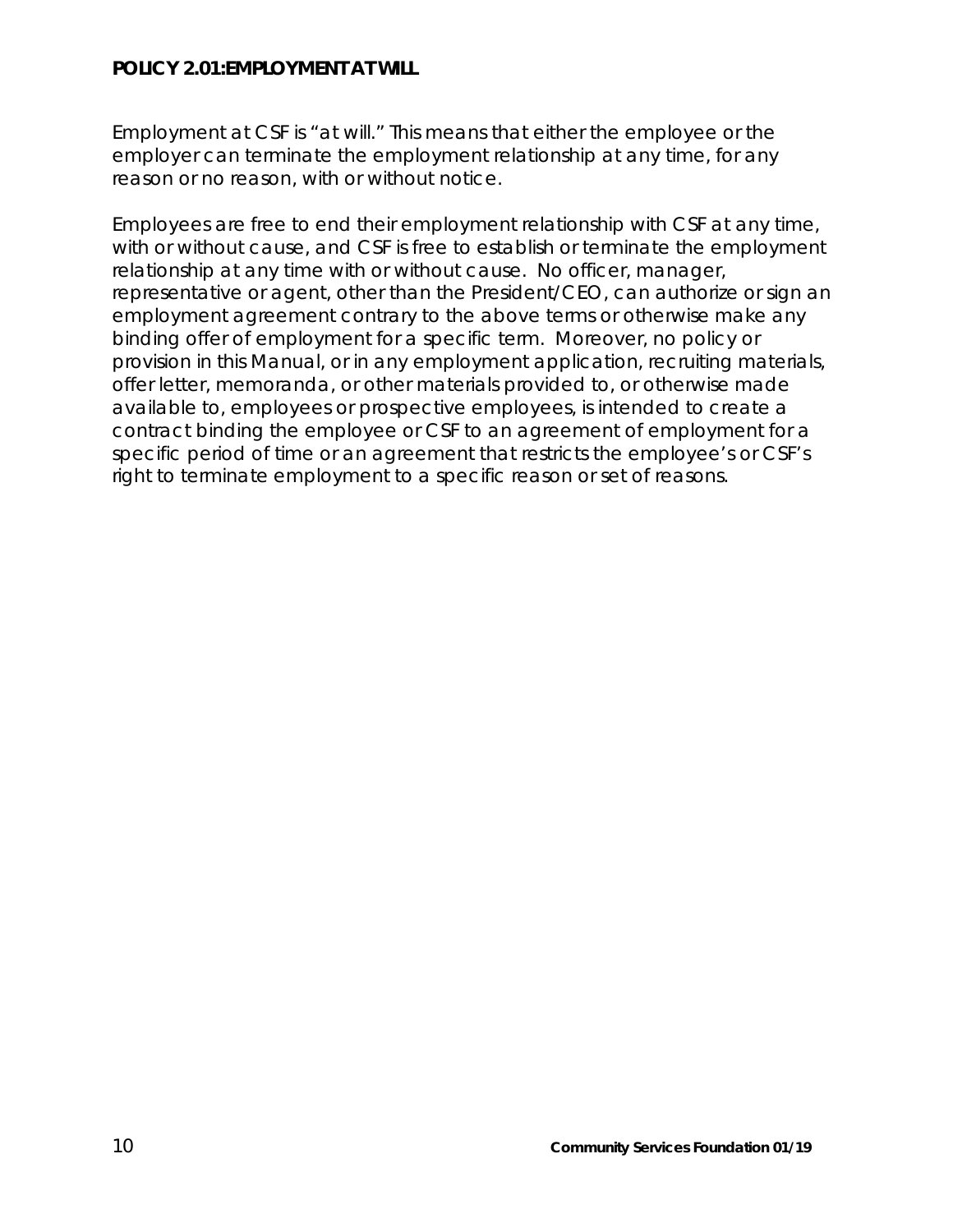#### <span id="page-10-0"></span>**POLICY 2.02:OPEN DOOR**

It is our desire to make employment with CSF a valuable work experience. CSF encourages open communication between employees and their Supervisors. Problems and issues should be reviewed in a timely manner. All employees are expected to discuss any and all concerns with their Supervisors. If the employee's concerns are about the Supervisor, the employee should contact the next level(s) of management, CSF's Vice President, President/CEO, and Chairman of Board, following the chain of command. With respect to concerns or complaints that the employee has been subject to any kind of discrimination or harassment, including any sexual, racial or gender based harassment, or retaliation, please see the Policy Concerning Sexual and Other Types of Harassment and Discrimination.

Part of the responsibility of every supervisor is to assist his or her employees with their ideas and concerns. Accordingly, supervisors should maintain open lines of communication by taking the time to speak with employees when they are approached or to approach employees when they appear to have a problem. The most effective way to obtain information, ideas and opinions from employees is to encourage one-on-one communication.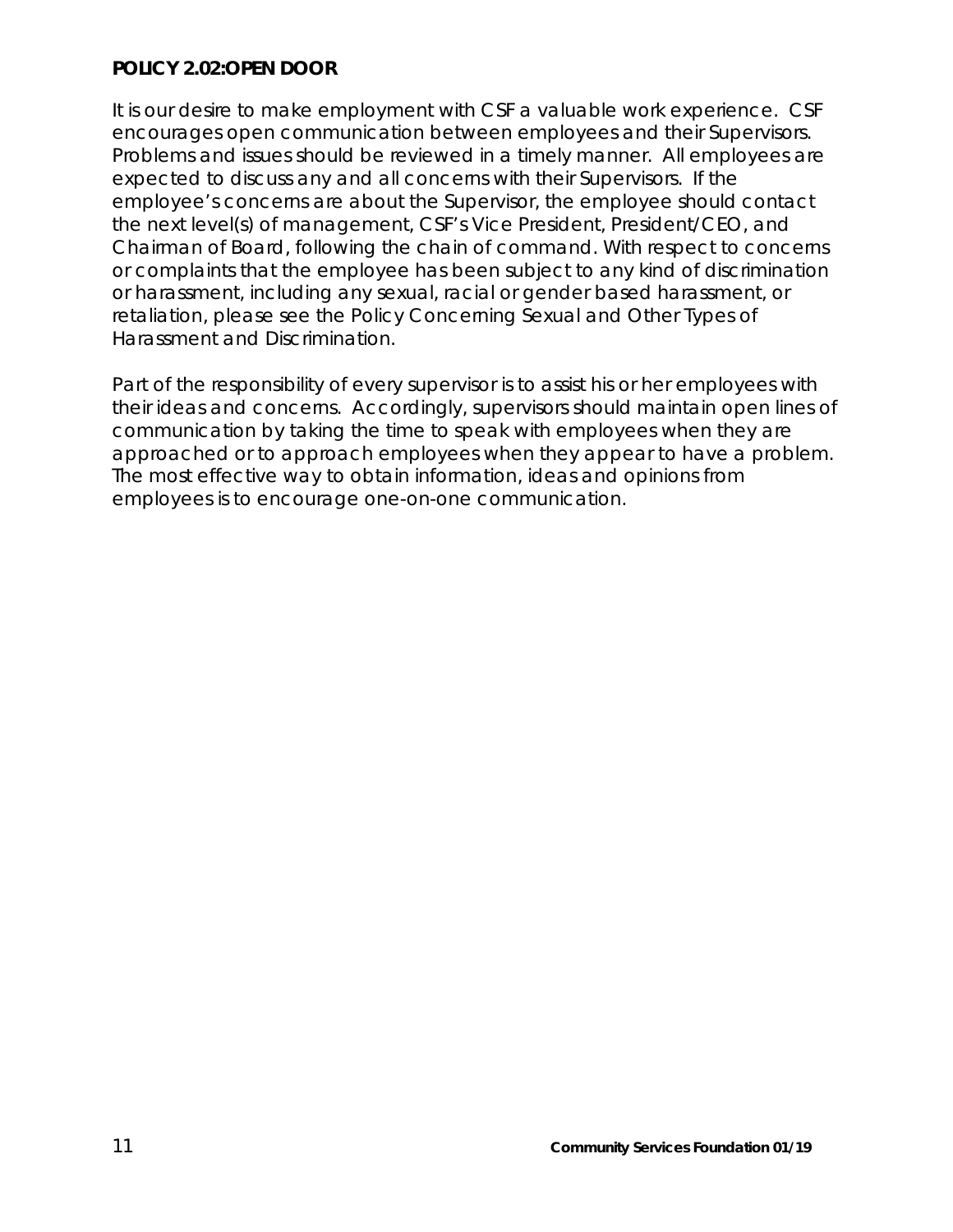# <span id="page-11-0"></span>**POLICY 2.03:EQUAL EMPLOYMENT OPPORTUNITY**

CSF maintains and strictly enforces a policy of non-discrimination. CSF does not tolerate discrimination based upon age, sex, race, color, religion, marital status, national origin, ancestry, sexual orientation, family responsibilities, physical or mental disability, political affiliation, matriculation, and place of residence or any other basis prohibited by federal, state or local statutes. Moreover, harassment based on any protected group status, as defined by law, is also strictly prohibited. CSF also forbids retaliation against anyone reporting discrimination or harassment.

CSF's policy forbidding discrimination applies to all aspects of the employment relationship, including:

- Initial consideration for employment;
- Job placement and assignment of responsibilities;
- Performance evaluation:
- Promotion and advancement;
- Compensation and fringe benefits;
- Training and professional development opportunities;
- Formulation and application of human resource policies and rules;
- Facility and service accessibility;
- Layoff and recall from layoff; and
- Discipline and termination

Employees who believe they have been subject to or have witnessed discrimination should report the matter to their immediate supervisor. If, for whatever reason they do not feel comfortable talking to their Supervisor, or they are not satisfied with the response received from the Supervisor, all employees have the option at any time of reporting the matter to their department head, their Vice President or the President of CSF. CSF will investigate all complaints and will maintain confidentiality to the extent possible given CSF's duty to investigate and resolve the complaint. Employees should be aware that the identity of the employee lodging a complaint usually may need to be revealed to the individual accused of the policy violation and any witnesses. Employees are expected to cooperate with any investigation of an alleged violation of this policy.

Employees who violate CSF's policy against discrimination may be subject to appropriate discipline, up to and including termination.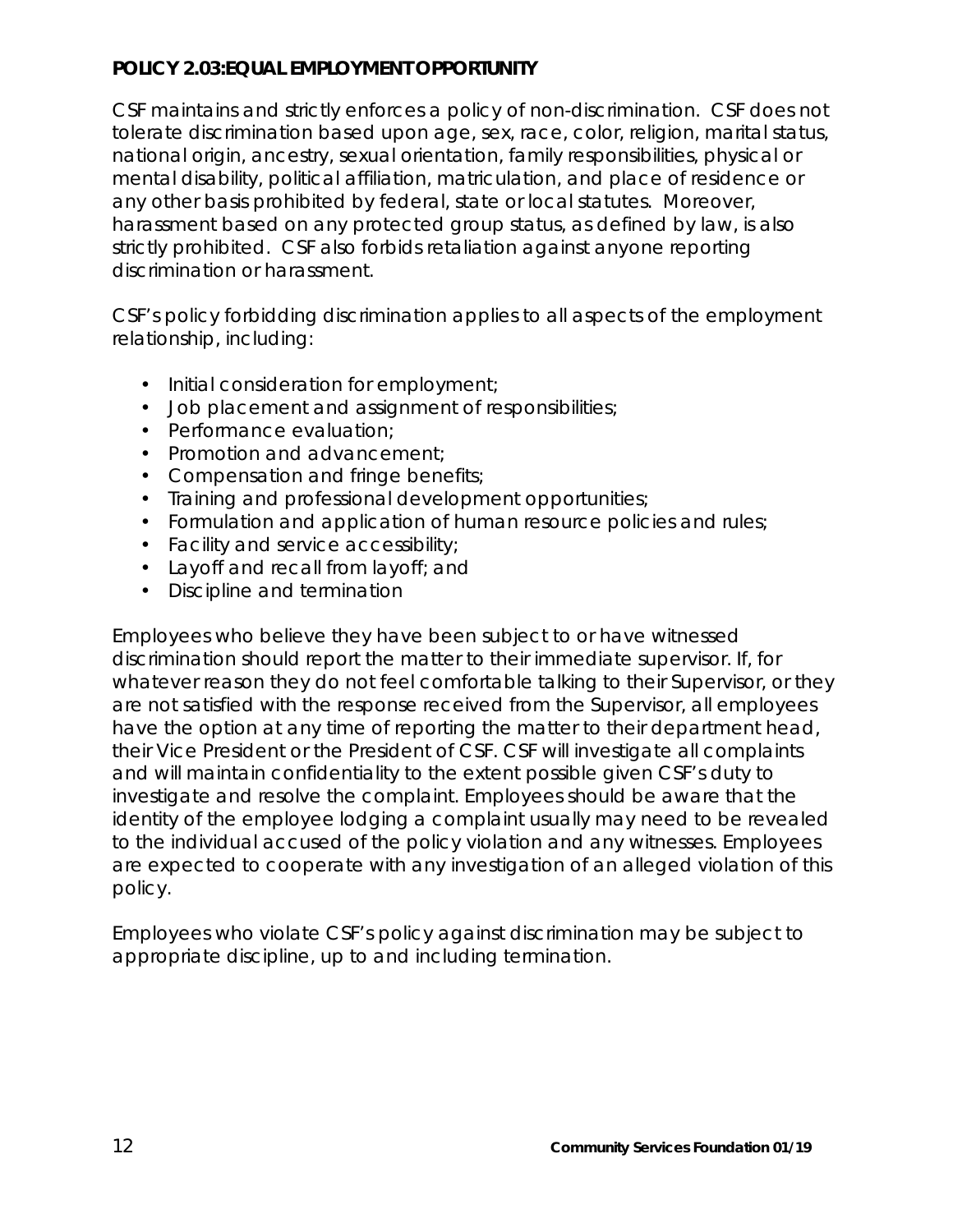#### <span id="page-12-0"></span>**POLICY 2.04:POLICY CONCERNING SEXUAL AND OTHER TYPES OF HARASSMENT AND DISCRIMINATION**

CSF will not condone or tolerate any harassment, including sexual harassment, of its employees, residents, owners, guests, vendors or suppliers. Harassment of, or discrimination against, applicants and employees on the basis of race, color, religion, sex (including pregnancy, childbirth, or related medical conditions), gender identity or expression, national origin, age, disability, sexual orientation, marital status, veteran or military status, personal appearance, family responsibilities, genetic information, political affiliation, matriculation, credit information, or on any other basis prohibited by local, state or federal law is unacceptable and will not be tolerated. This policy applies to all persons - administrators, managers, supervisors and employees. Harassment will not be tolerated at any CSF sponsored events, including by way of example, conferences and CSF picnics and/or CSF Training Events.

Sexual harassment includes, but is not limited to, making unwelcome sexual advances, requests for sexual favors and other verbal or physical conduct of a sexual nature, whenever (1) submission to the conduct is either an explicit or implicit term or condition of employment; (2) an employee's reaction to the conduct (i.e., submission to or rejection of) is used as a basis for employment decisions affecting that employee; or (3) the conduct has the purpose or effect of interfering with the employee's work performance or creating an intimidating, hostile or offensive working environment. No employee or applicant should be subjected to unsolicited and unwelcome sexual overtures, nor should an employee or applicant be led to believe that an employment opportunity or benefit will in any way depend upon "cooperation" of a sexual nature.

Sexual harassment can occur between individuals of the opposite sex or the same sex. Sexual harassment is not limited to demands for sexual favors. It also may include such actions as: (1) sex-oriented verbal "kidding", "teasing" or jokes or gestures; (2) repeated offensive or unwelcome sexual flirtations, advances, or propositions; (3) continued or repeated verbal abuse of a sexual nature; (4) graphic or degrading comments about an individual or his or her appearance; (5) the display of sexually suggestive objects or pictures; (6) subtle pressure for sexual activity; and (7) intentional physical contact that is sexual in nature.

Sexual harassment does not refer to occasional compliments of a socially acceptable nature. It refers to behavior that is not welcome and that is personally intimidating, hostile, or offensive.

Harassment on other prohibited grounds, including an individual's race, color, gender (including pregnancy, childbirth, or related medical conditions), religion, sexual orientation, gender identity or expression, national origin, age, marital status, disability, veteran or military status, personal appearance, political affiliation, matriculation, credit information, or any other factor prohibited by local, state or federal law is also prohibited. Harassment includes, but is not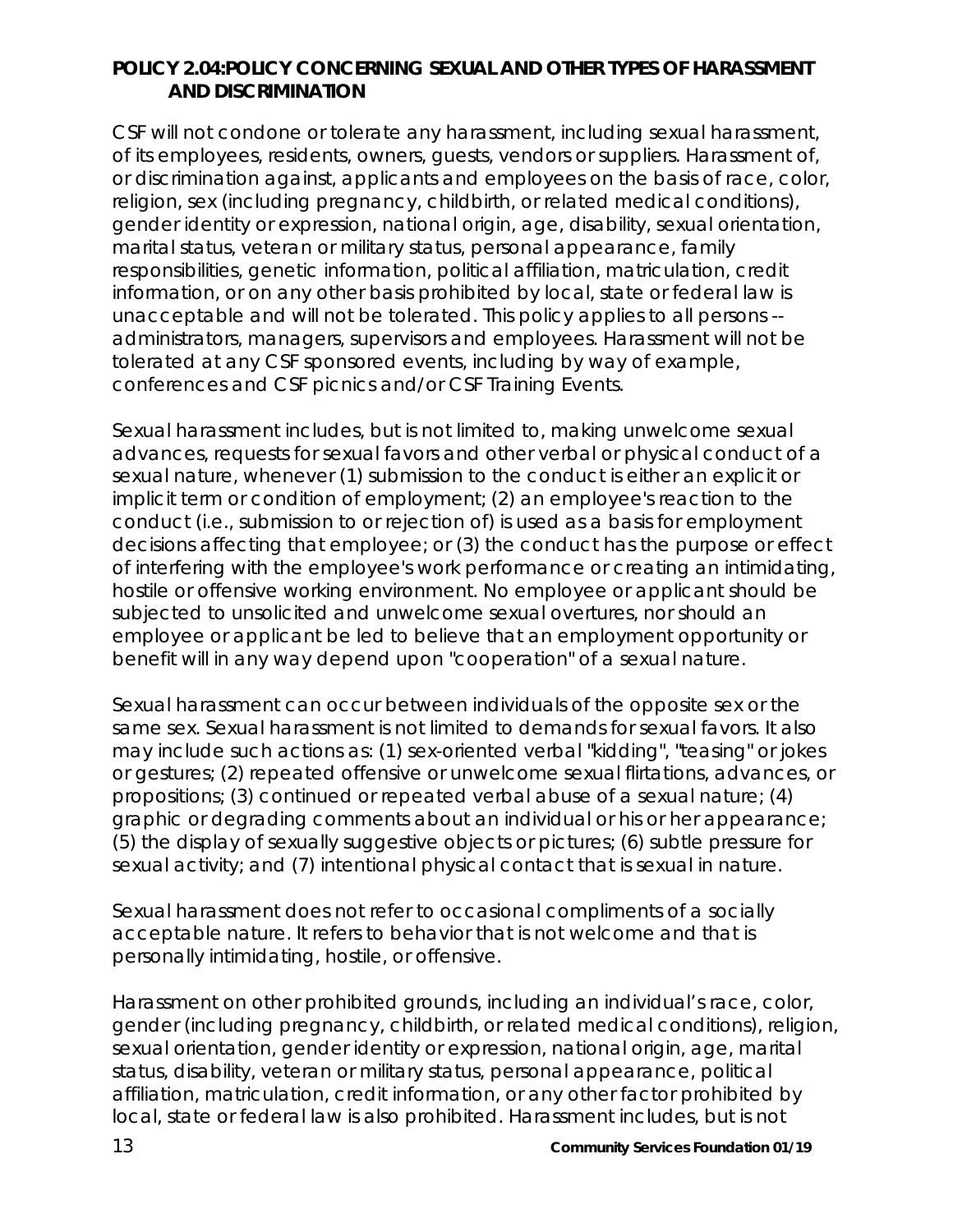limited to, offensive jokes, slurs, epithets, stereotyping, verbal abuse or ridicule, degrading comments, the display of offensive objects and pictures, threatening, intimidating, or hostile acts, and other conduct that the individual might reasonably find to be offensive.

This policy prohibiting harassment, whether sexual or of another nature, is not limited to relationships between and among employees and prospective employees, but also extends to interaction with residents, tenants, owners, customers, guests, vendors, or suppliers. No employee shall ever subject any resident, tenant, owner, guest, vendor or supplier of CSF to harassment, including sexual harassment, of any nature, including the conduct described above. Furthermore, no employee will be required to suffer harassment, including sexual harassment or discriminatory conduct, by any resident, tenant, owner, customer, guest, vendor, or supplier.

#### **COMPLAINT PROCEDURES**

Any employee who feels that he or she is or has been the victim of discrimination or harassment in violation of this policy should immediately notify his or her supervisor, the Vice President or President. The CSF Chairman of Board can only be notified after chain of command has been followed. CSF will fully investigate all complaints, and will maintain confidentiality to the extent possible given CSF's duty to investigate the complaint. Anyone who is found to have engaged in illegal discrimination or harassment will be subject to appropriate disciplinary action depending on the circumstances up to and including termination of employment.

# **RETALIATION**

Retaliation against anyone reporting harassment (including sexual harassment) or discriminatory behavior, who assists or cooperates with any investigation under this policy, or who is a witness or otherwise is involved in a formal or informal proceeding concerning alleged harassment or discriminatory conduct, is strictly prohibited. Any employee who is found to have engaged in retaliation in violation of this policy may be subject to disciplinary action, up to and including termination.

# **DISABILITY ACCOMMODATION**

14 **Community Services Foundation 01/19** The Company is committed to complying fully with all applicable federal, state and local laws which ensure equal opportunity in employment for qualified persons with disabilities. The Company prohibits discrimination, including harassment, against any employee or job applicant because of his or her physical or mental disability. The Company will provide qualified disabled employees and applicants with reasonable accommodation so that they may perform the essential job duties of the position, unless the accommodation would impose an undue hardship on the Company. Qualified employees with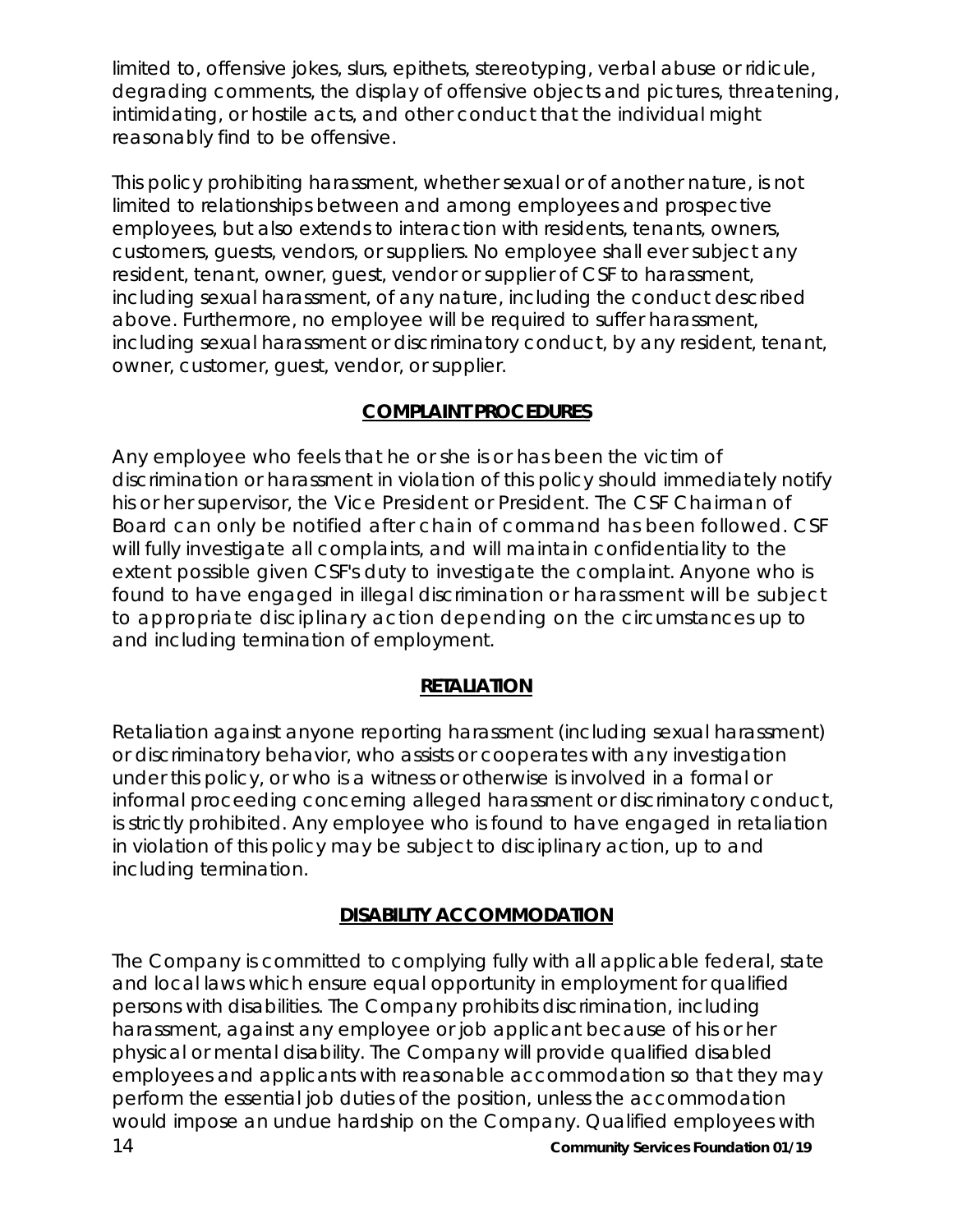disabilities who believe they require a reasonable accommodation to perform their job should contact their Supervisor to discuss available options.

#### **PREGNANCY ACCOMMODATION**

Employees whose ability to perform the functions of their job is affected by pregnancy, childbirth, a related medical condition, or breastfeeding are entitled to reasonable accommodation, unless such accommodation would pose an undue hardship on the Company's business operations. Employees who have a need for such an accommodation should contact their Supervisor. Employees may be required to provide a certification from a health care provider concerning the medical advisability of the reasonable accommodation.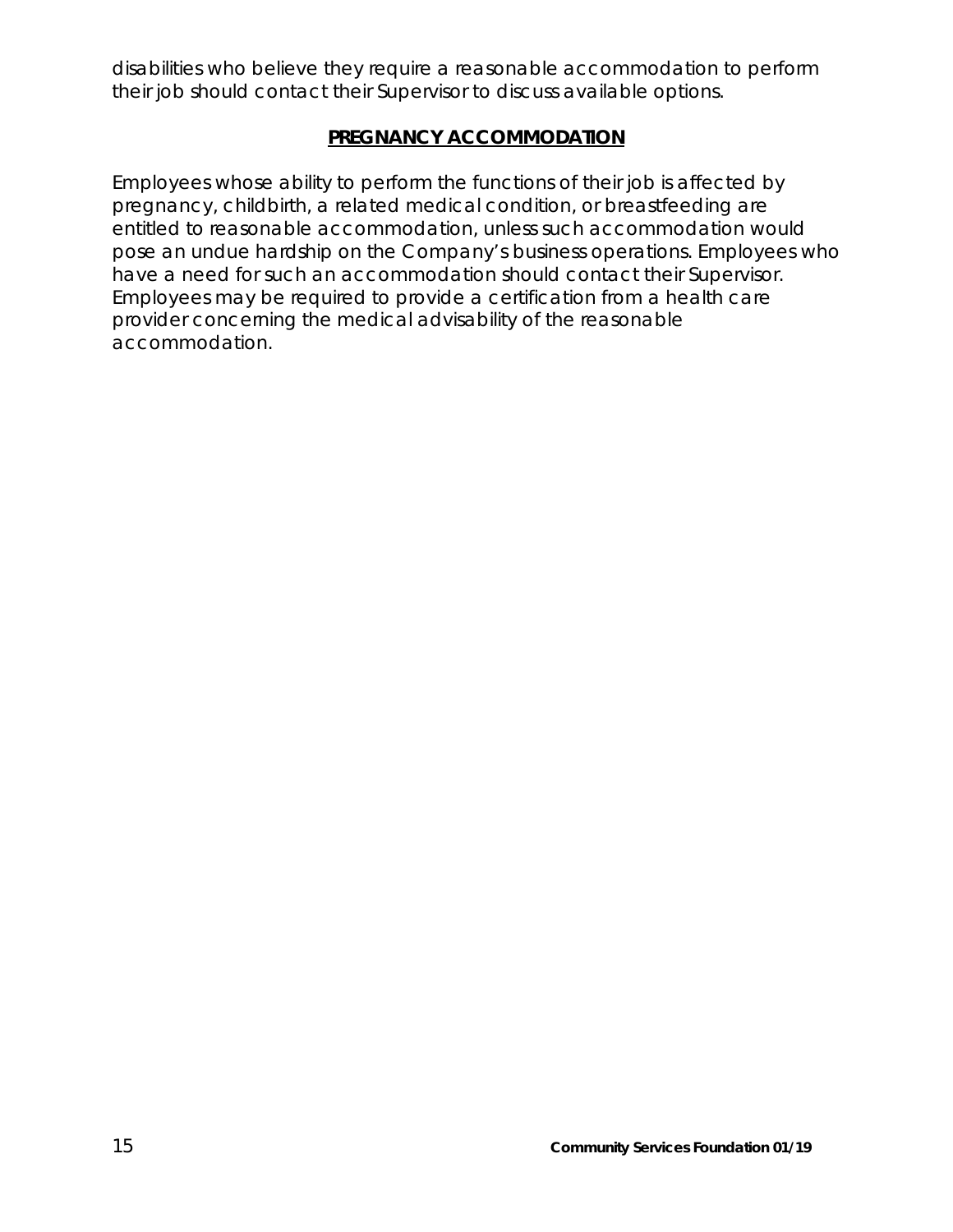# <span id="page-15-0"></span>**POLICY 2.05: WORKPLACE VIOLENCE**

CSF will not tolerate workplace violence. Workplace violence includes verbal threats of harm, threatening behavior, intimidation, assaults, fighting, "horseplay," and other similar conduct that may be dangerous to others. Workplace violence occurs when these acts are committed against or by employees, vendors, residents, visitors, guests, or other individuals associated with CSF or on CSF property. Impermissible workplace violence does not include any reasonable action necessary to protect oneself or others from violent or threatening conduct of another (for example, restraining an employee who is assaulting another employee).

As part of CSF's effort to provide a safe workplace environment, employees are not allowed, under any circumstances, to bring or store a firearm (pistols, shotguns, rifles, tasers, etc.) or other weapons or dangerous devices on CSF property, including, but not limited to, property leased or managed by CSF. Security personnel expressly authorized to possess a firearm are exempted from this provision.

# **Actions Taken When Workplace Violence Occur**s

Any person who is exhibiting physical threatening behavior (for example, angrily shaking a fist at someone, displaying a weapon, etc.) or is engaging in violent acts (for example, intentionally striking someone, throwing an object at someone, etc.) at CSF or in connection with CSF activities shall be escorted from the premises as quickly as safety permits and, in some circumstances, may not be allowed to return pending the outcome of an investigation. Law enforcement may be contacted.

Other impermissible conduct (such as the utterance of a threat without any accompanying physical conduct) may result, among other things, in the person's removal from the premises, depending on the circumstances. Any alleged incident of impermissible conduct covered by this policy will be investigated by CSF. If the investigation confirms that a violation of this policy has occurred, CSF will take appropriate action. Such action may include, but is not limited to, suspension without pay, termination of employment, reassignment of job duties, suspension or termination of any business relationship, and/or arrest and prosecution of the person(s) involved.

# **Weapon Free Workplace**

CSF does not allow any employee to possess, carry or otherwise bring weapons onto CSF property or possess, carry or otherwise have weapons while they are working at any time. This prohibition includes firearms (e.g., pistols, rifles, shotguns and the like), tasers, stun-guns, explosives, or any other kind of weapon or dangerous device. Mace or pepper spray for personal protection are permissible so long as they are lawfully possessed by the employee. These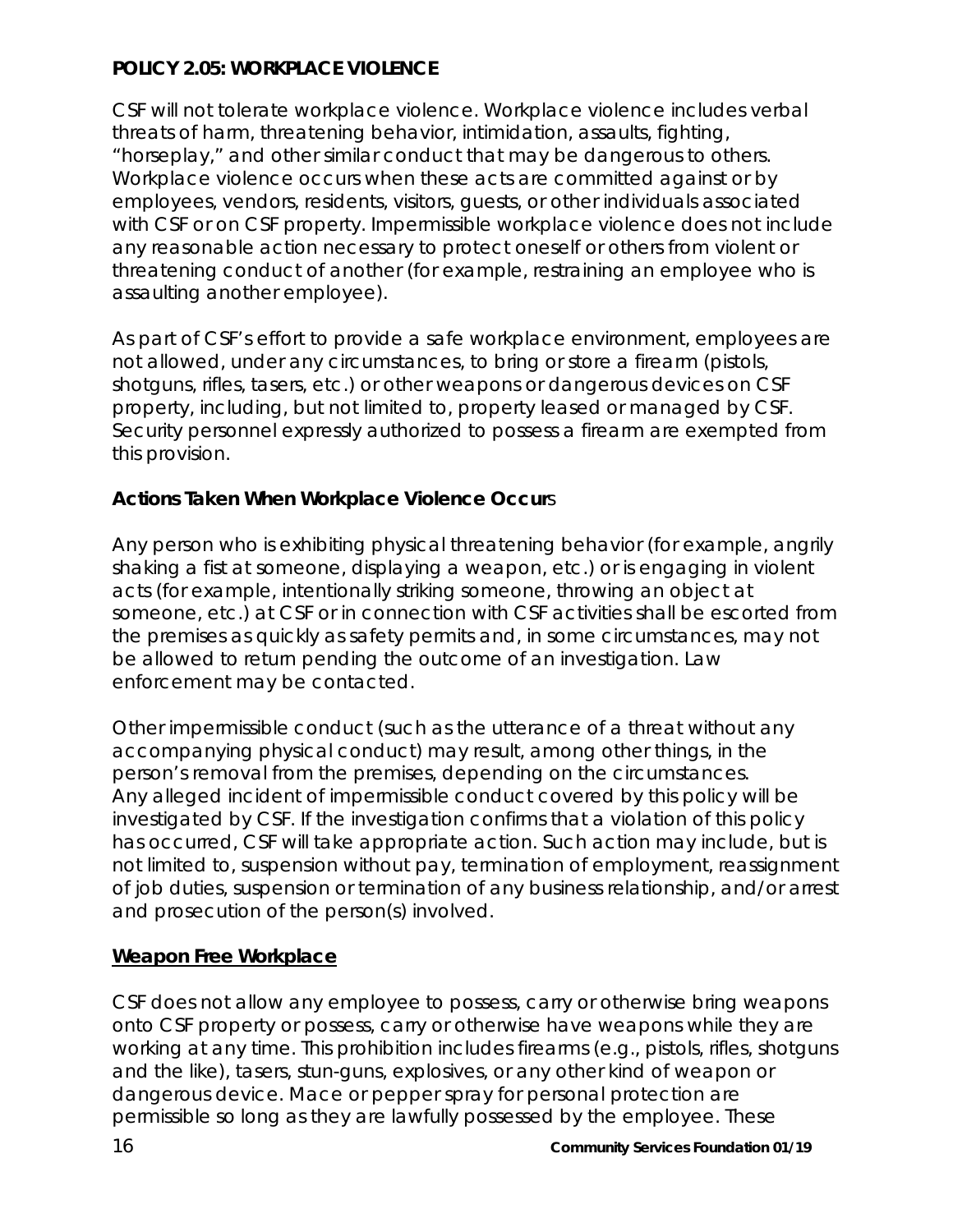prohibitions extend to all staff irrespective of whether a staff member possesses one or more concealed carry permits. As a general rule, employees are only permitted to carry items which are integral and necessary to perform assigned job duties.

Exceptions to this policy can only be granted in writing by the President/CEO and Vice President.

#### **Providing Information to Management**

All CSF employees are responsible for immediately notifying their Supervisor of any behavior they witness which they regard as threatening or violent. (If actual physical violence is occurring, call the police immediately, and every effort should be made to contact a supervisor as quickly as possible.)

Employees are responsible for notifying their Supervisor regardless of the nature of the relationship between the individual who initiated the threat or threatening behavior and the person or persons who were threatened or were the focus of the threatening behavior.

Management representatives to whom violent conduct may be reported include: the employee's immediate supervisor, COO, Vice President and President/CEO. Complaints involving the employee's immediate supervisor should be directed to the next level(s) of Supervision, the Director of Programs, COO, Vice President or the President/CEO.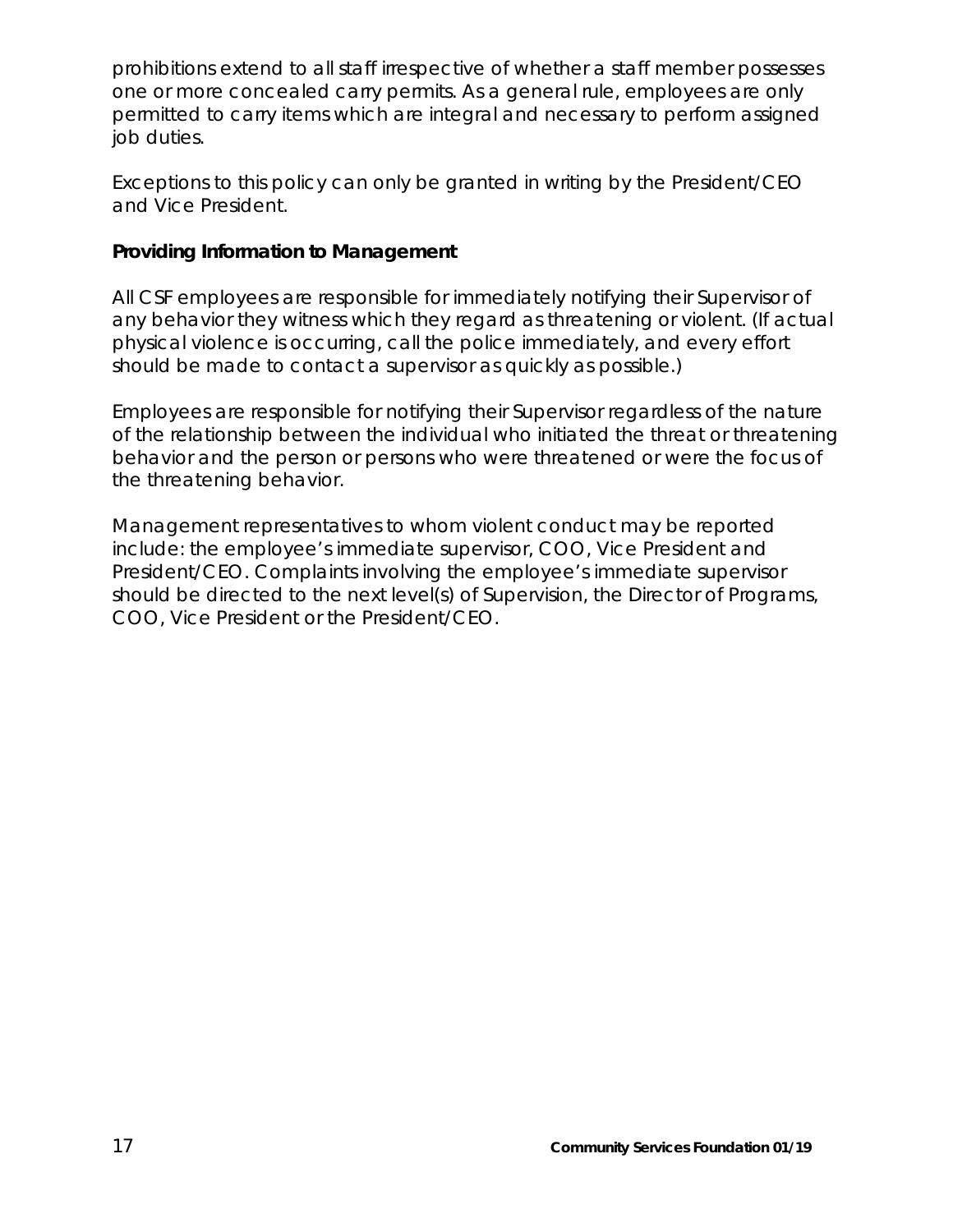# <span id="page-17-0"></span>**POLICY 2.06: DRUG AND ALCOHOL FREE WORKPLACE**

CSF is committed to maintaining a drug and alcohol free workplace. CSF policy prohibits employees from possessing, using, or being under the influence of alcohol or illegal drugs while working, while on-call, while in uniform or otherwise representing CSF to the public, or while on CSF property or on property managed, operated or leased by CSF, while operating a CSF owned vehicle, or any other time while engaged in CSF business or activities.

As part of this policy, all employees are also prohibited from engaging in any activity relating to the manufacture, distribution, dispensation, sale, offer for sale, trade, possession, or use of illegal drugs, defined as all controlled substances that are illegal under federal, state, or local law (including marijuana). (Controlled substances are defined by law and include, but are not limited to, marijuana, cocaine, opiates, amphetamines, methamphetamines, hallucinogens, barbiturates, and phencyclidine (PCP)). Such activities are prohibited anywhere on property owned (including CSF owned vehicles), managed, operated or leased by CSF, regardless of whether these activities occur during or outside of working hours, and are prohibited while performing employment services outside the workplace.

As part of this policy, all employees are also prohibited from the unlawful manufacture, distribution, possession, or use of drug paraphernalia. ("Drug paraphernalia" is defined under federal, state, and local law and may include, but is not limited to, items such as water pipes, bongs and freebase kits.) Such activities are prohibited on property owned (including CSF owned vehicles), managed, operated or leased by CSF, whether these activities occur during or outside of working hours, and are prohibited while performing employment services outside the workplace.

CSF may elect to utilize any reasonable means of verification to ensure compliance with this Policy, such as drug and/or alcohol testing. Such testing includes, but is not limited to pre-employment, reasonable suspicion, postaccident or post-injury testing, including situations where a reasonable possibility exists that drug or alcohol use has occurred and/or caused or contributed to an incident, accident or injury. Failure to submit to a drug and/or alcohol test as directed by management will be considered a violation of this policy and the employee will be regarded as having voluntarily abandoned their employment from CSF.

# **Exceptions and Limitations**

This policy also does not prohibit employees from the lawful use or possession of their prescribed medications in the prescribed manner, subject to the following limitations. First, employees must consult with their physician(s) about a prescription medication's effect on their ability to work safely and/or to operate a motor vehicle or equipment and promptly disclose to their supervisor any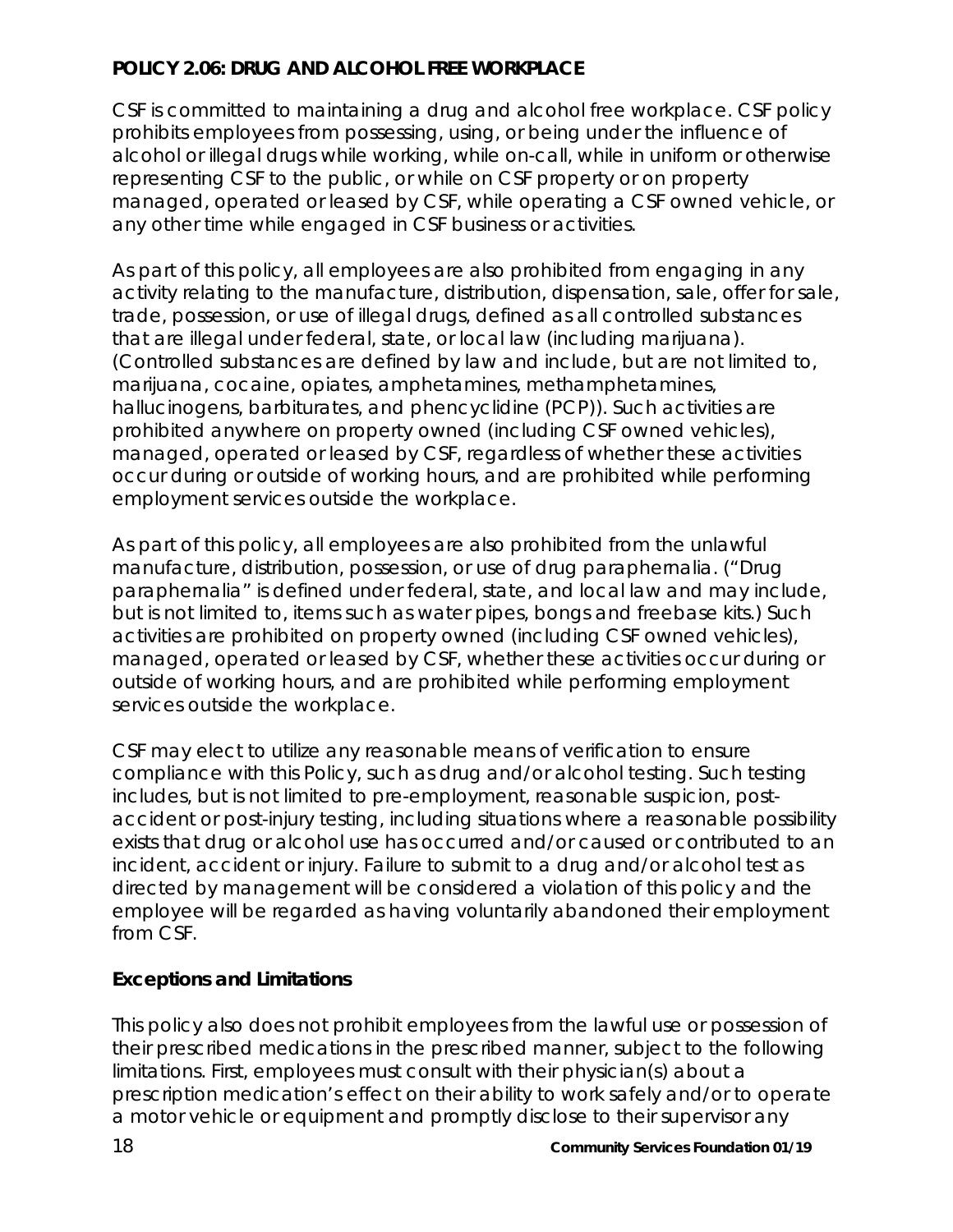restrictions on their work. If the medications involved have restrictions on driving or operation of machinery listed in their patient package inserts, the employee is not to report to work unless their physician specifically clears them in advance to drive or operate machinery while taking the prescription. Second, the misuse or abuse of prescription drugs is prohibited by this Policy. Third, employees holding a valid prescription for medical marijuana should disclose this information in the event they are subject to a drug test and test positive for marijuana. CSF will consider the information when determining the appropriate action to take in response to that test, however using, being under the influence of, or in any way possessing the substance or paraphernalia on one's person or anywhere on work premises during work hours is an explicit violation of this Policy.

Employees who legitimately reside on CSF property or property managed by the Management Company contracting CSF services may engage in the lawful and responsible possession, use, and consumption of alcohol during non-work time, provided that they do not consume during work, are not under the influence at the time they report to work, throughout the duration of their work shift, if they are on-call or are operating CSF owned vehicles.

# **Discipline and Discharge**

Disciplinary action up to and including termination may be imposed on any employee who engages in any of the above-prohibited activities, including being directed, but failing to submit or timely submit, to a drug and/or alcohol test. Disciplinary action may include, but is not limited to, suspension without pay, revocation of use of a CSF owned vehicle pending an investigation and final decision on the appropriate disciplinary response, or termination from employment. Because violation of CSF's Drug and Alcohol Free Workplace Policy may also constitute a violation of law, persons believed to be offenders may be referred for prosecution. Depending upon the circumstances of the violation, CSF may terminate an employee for the first offense. Employees who lose the right to drive for any reason may be either placed on unpaid leave, suspended or terminated if they need to drive to conduct CSF business. If the employee is issued a CSF owned vehicle, the employee's right to drive the vehicle will be terminated.

#### **Condition of Employment**

As a condition of employment, all employees must abide by the terms of the Drug and Alcohol Free workplace policy and must notify CSF of any criminal drug statute conviction for a violation occurring in the workplace or while on working time no later than five working days after such a conviction. An employee's failure to comply with this provision, whenever discovered by CSF, may result in immediate discharge. Any employee charged with Driving Under the Influence or Impaired Driving must report that citation to their supervisor the following business day. During the pendency of the charge, the employee's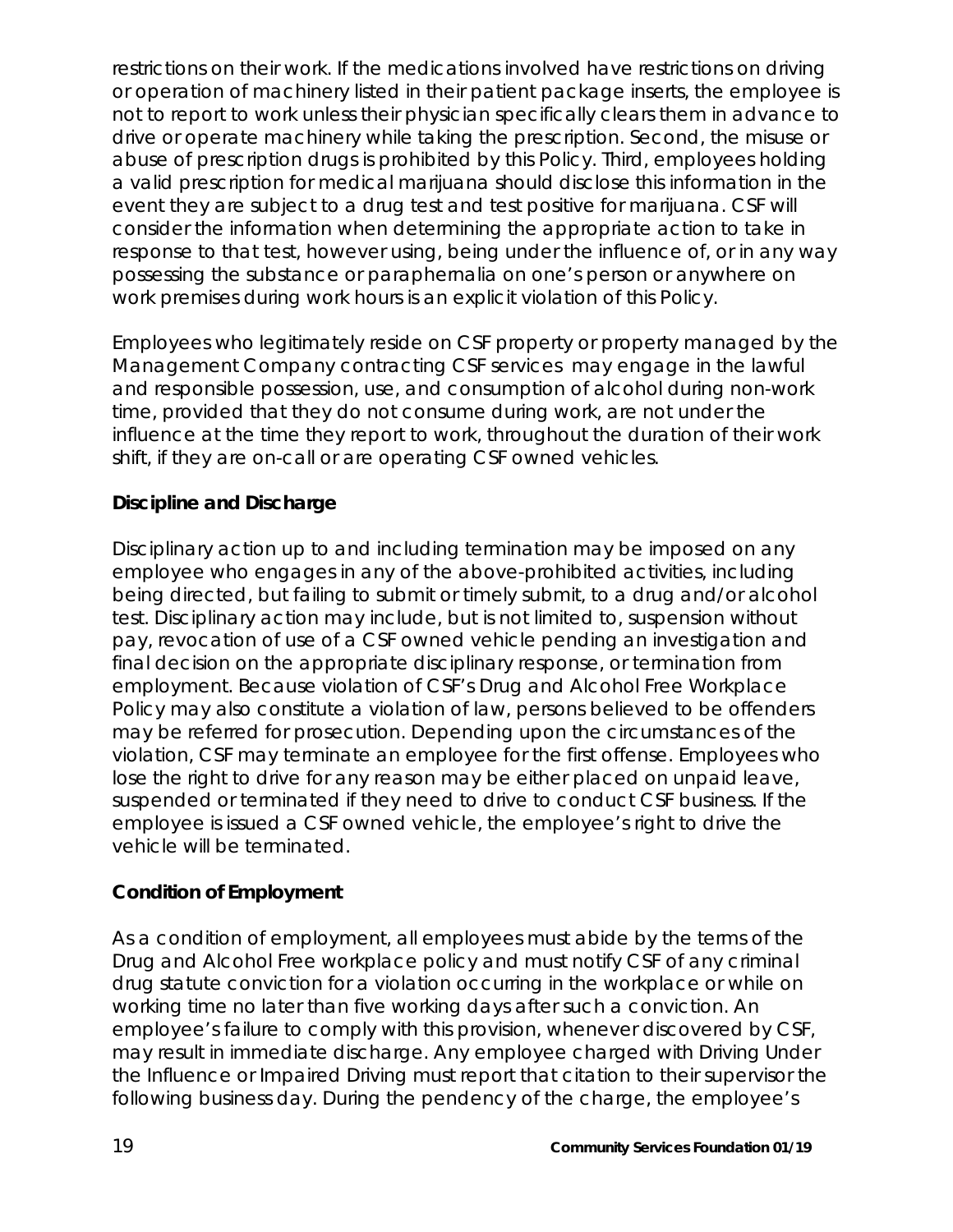right to drive on CSF business may be suspended and their right to drive a CSF owned vehicle may be suspended.

# **Counseling and Rehabilitation Programs**

Employees may obtain counseling services and information and materials related to rehabilitation programs and services offered by resource agencies in the community. Employees who are disciplined for violations of the Drug and Alcohol Free Workplace policy may also ordinarily avail themselves of such services and programs. The Hartford Ability Assist Counseling Services program can assist employees and family with confidential service to assist with family, personal or work related problems. You may contact Hartford directly at 800-964-3577 or www.guidanceresources.com*.* Further, an employee's medical plan may include alcohol and drug dependence benefits. Employees enrolled in a medical plan may contact their medical insurance carriers regarding any specific treatment services provided by their respective plans. The cost for such programs, if any, will be the employee's responsibility. Any information received by CSF under this policy, including information on any employee who seeks assistance for a drug or alcohol dependency problem, will be treated confidentially. Access to such information is limited to those who have a legitimate need to know in compliance with relevant laws and management policies.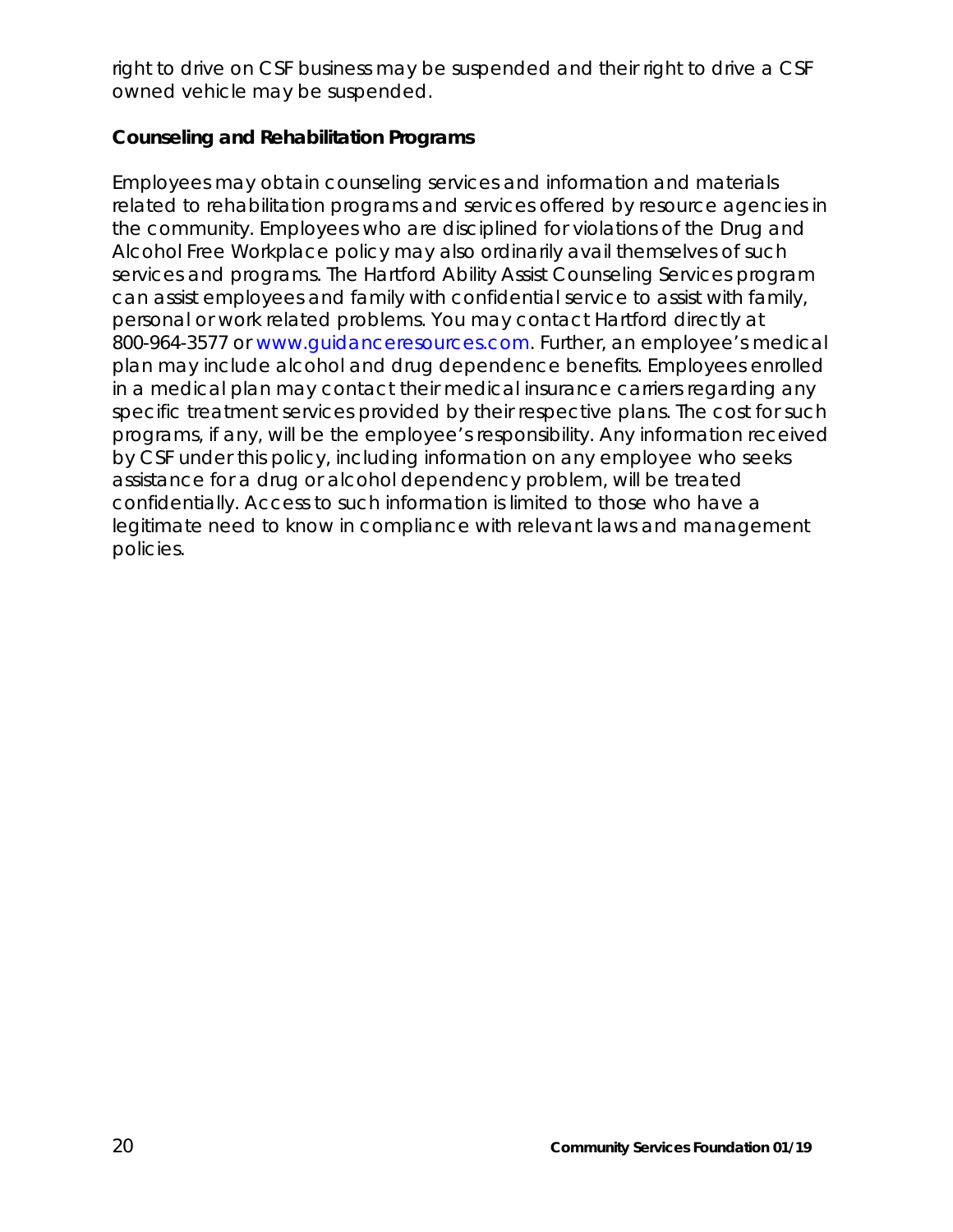#### <span id="page-20-0"></span>**POLICY 2.07: BUSINESS ETHICS**

For purposes of this Business Ethics Policy, "CSF" refers to Community Services Foundation and any entity managed by any of the above-listed entities, the properties, and any parent, subsidiary, or affiliate of any these entities, including, but not limited to, partnerships that have an ownership interest in any managed property.

CSF expects employees to adhere to the following ethical standards:

- A. An employee must not permit a business action or decision involving CSF to be influenced by personal or other interests or factors. Any business action or decision must be based solely upon what is in the best interests of CSF.
- B. An employee must not represent CSF in any transaction if an outside business or employment interest or personal relationship might affect the employee's ability to represent CSF's interests fairly and impartially.
- C. An employee with supervisory responsibilities may not hire, employ or supervise any relative<sup>[1](#page-20-1)</sup> either by blood or marriage (including former marriages) without disclosing that relationship and obtaining prior permission from the Executive Vice President and Vice President of Human Resources. Such circumstance may be subject to a conflict of interest mitigation or remediation, the nature of which shall be at CSF's sole discretion (for example, restructuring a reporting relationship).
- D. Romantic relationships between individuals in a supervisor/subordinate relationship (including both direct and indirect supervisory relationships) are strongly discouraged. If such a relationship develops, the employees involved must disclose the relationship to CSF management immediately. The same is applicable for any romantic relationship between employees and vendors or residents of the property at which the employee works. Such circumstance may be subject to a conflict of interest mitigation or remediation, the nature of which shall be at CSF's sole discretion (for example, restructuring or modifying a reporting relationship.)
- E. Without prior written permission from the President, neither an employee, an employee's relative, nor an individual in a romantic relationship with an employee may own any of the stock, equity, or assets of any other corporation or other business entity that: (a) transacts or seeks to transact

 $\overline{a}$ 

<span id="page-20-1"></span><sup>1</sup> For purposes of this policy, "relative" is defined as spouse, son, daughter, mother, father, sibling, in-laws of the same type, cousins, step parents and step children, ex-spouses. This includes all relationships noted above by blood, marriage or former marriage, adoption, or other legally recognized relationships (e.g., legal guardian).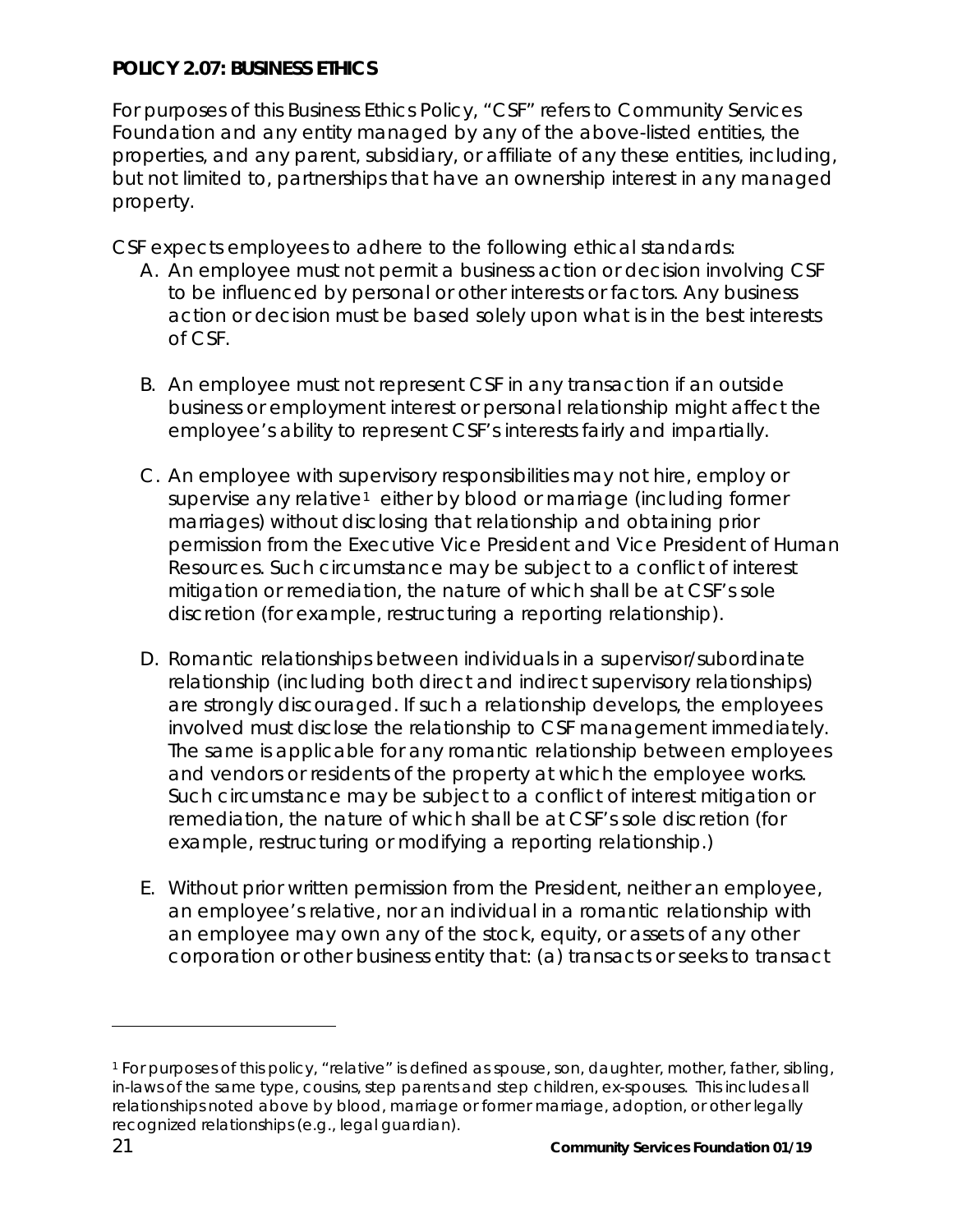business with CSF; or (b) carries out business on CSF premises or on the premises of any property that CSF has a contract with.

- F. Neither an employee, an employee's relative, nor an individual in a romantic relationship with an employee, may own any stock, equity, assets or other interest in any other corporation or business entity that competes with CSF.
- G. No employee shall use any CSF equipment, supplies or property for his or her own private gain, or to further the financial interest of any other individual or business entity, including any other individual or entity with whom or with which the employee is affiliated. Nor may an employee use confidential and proprietary business or technical information of CSF for his or her own private gain or to further the financial interest of any other individual or business entity, including any other individual or entity with whom or with which the employee is affiliated.

For all full-time employees, employment with CSF should be considered the employee's primary employment. Compensated outside employment must be disclosed in writing in advance to the employee's immediate supervisor, Vice President and the President. This written disclosure must also contain a good faith estimate of the number of hours per week the employee will be devoting to the outside employment. Any compensated outside employment shall be limited such that it does not impair the employee's job performance.

- H. It is against CSF policy for any employee to hire or compensate employees as independent contractors or consultants for work. Similarly, it is a violation of CSF policy for employees to be hired or compensated as independent contractors or consultants for work, including by residents, contractors, vendors and others, without the express prior written authorization of the Vice President and President/CEO. The same applies to personal business relationships between employees and residents (e.g. hiring a resident for child care, physical therapy, tutoring, babysitting, etc.) without prior written approval.
- I. No employee shall accept a gift, whether it is money or a non-monetary item, from a contractor or vendor that could be interpreted as being given in exchange for awarding contracts, or otherwise giving preferential treatment, to the contractor or vendor. However, promotional items advertising the contractor's or vendor's services may be accepted, provided that if the item has a value in excess of fifty dollars (\$50.00), approval must be obtained from the Chief Officer of Operations, Vice President and the President/CEO in advance of it being taken.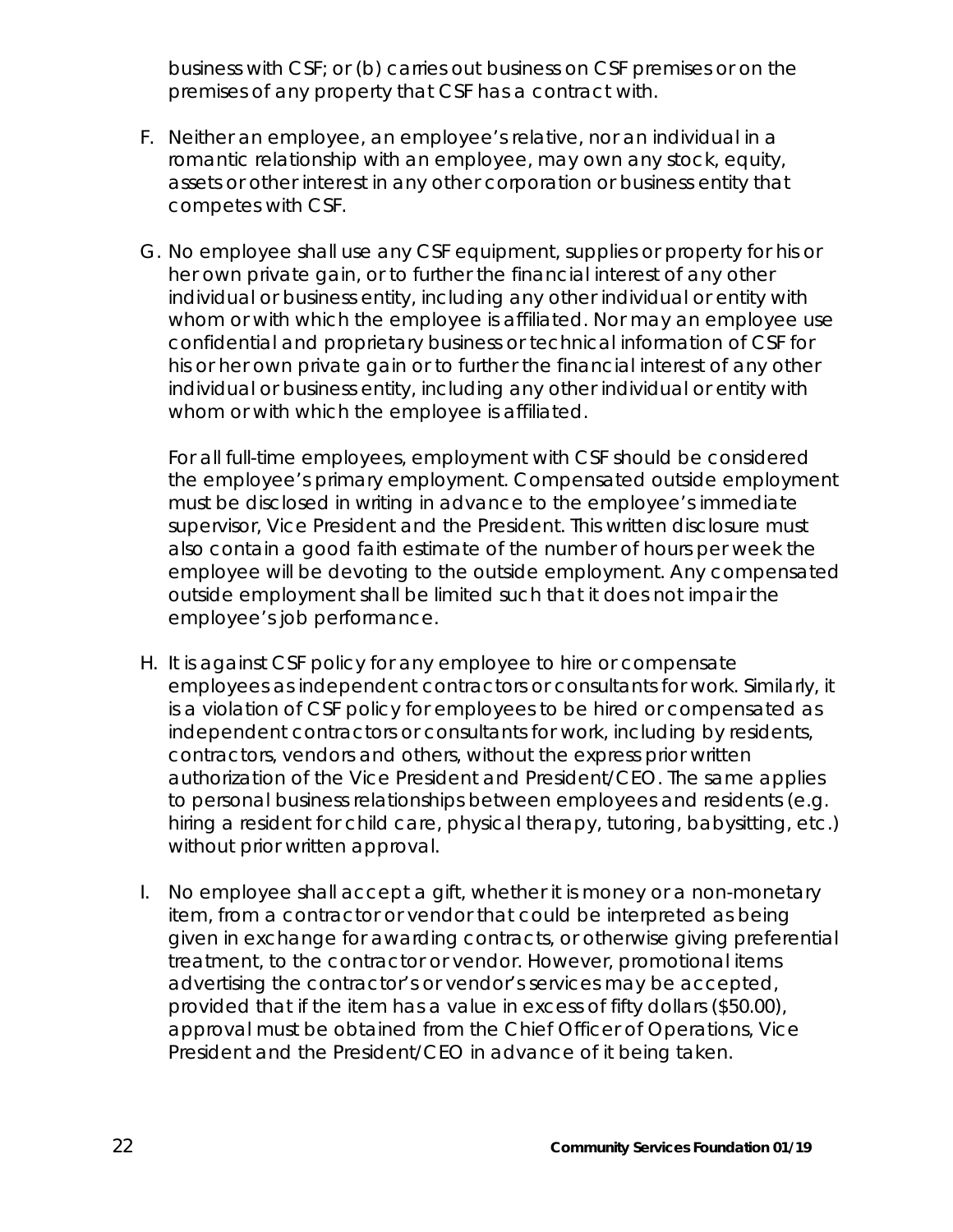J. Employees must comply with all applicable laws and regulations including, but not limited to, laws and regulations pertaining to the proper accounting and reporting of financial information.

As it pertains to this policy, in any of the above situations, such as if CSF believes an employee's outside employment, personal relationships, familial or social relationships with subordinates, acceptance of gifts, etc. is interfering, or may interfere, with the employee's work for CSF, the employee may be required to discontinue such situation in a timely manner or be subject to separation from employment with CSF. Failure to comply with any of the ethical standards set forth herein, failure to disclose, or misrepresentation of outside employment, relationship status or other aspect of this policy may be subject to disciplinary action, including, but not limited to termination of employment.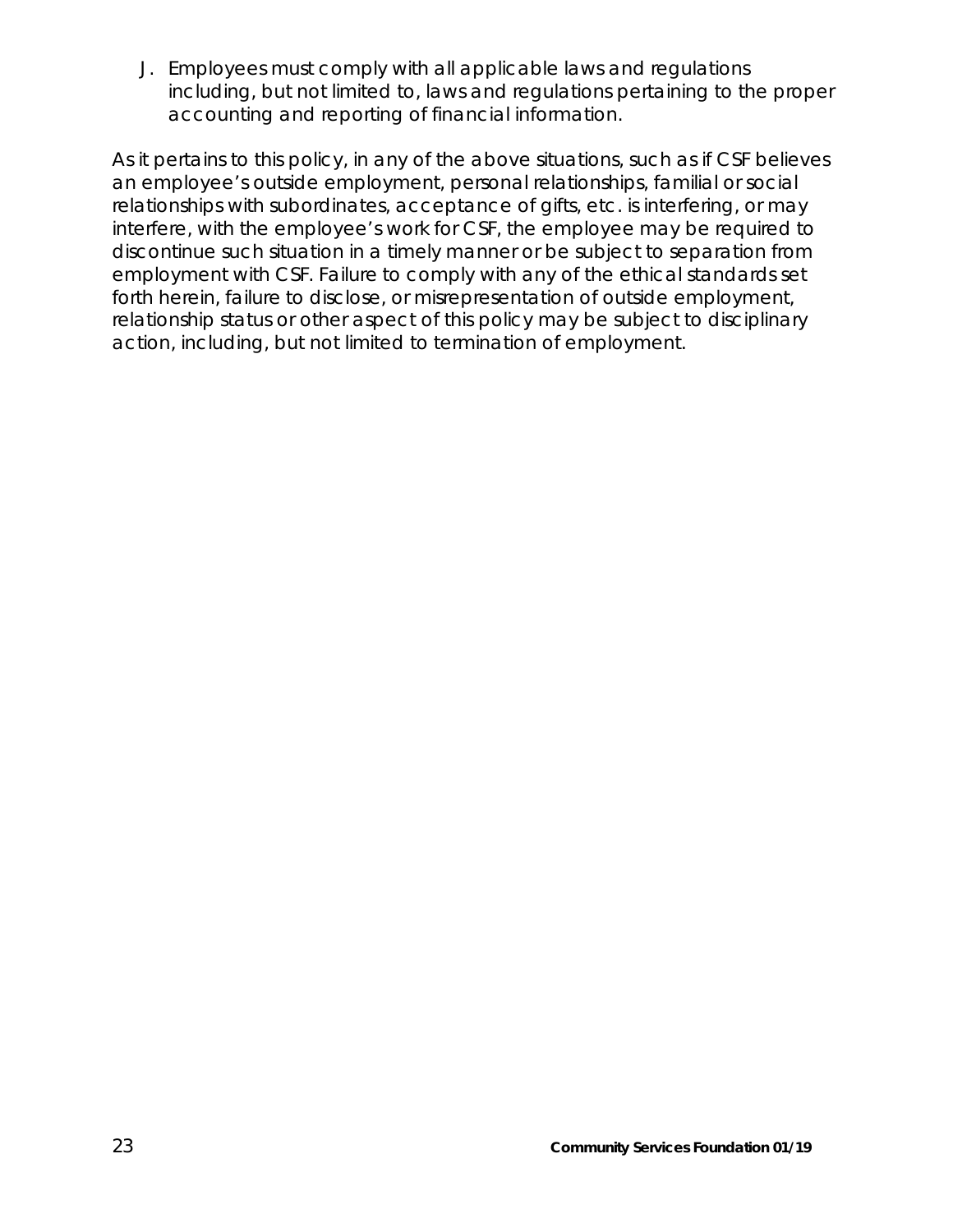#### <span id="page-23-0"></span>**POLICY 2.08: REPORTING A SUSPECTED VIOLATION OF BUSINESS ETHICS ("Whistleblower Policy")**

In conjunction with its Business Ethics Policy, CSF is committed to lawful and ethical behavior in all of its activities and requires its employees to conduct themselves in a manner that complies with all applicable laws and regulations. At any time an employee has a concern regarding the propriety or legality of any action contemplated to be taken or that has been taken by CSF or any other employee, or believes that an action needs to be taken for CSF to be in compliance with law or appropriate ethical standards, the employee should promptly advise the Chief Officer of Operations, Vice President or President/CEO.

If management is unresponsive, if the complainant believes their Supervisor will be unresponsive, or if the Supervisor is itself the subject of the concern, the employee should contact the Chief Officer of Operations, Vice President or President/CEO to report his or her concerns. All complaints will be investigated, and every effort will be made to investigate a report by an employee as discreetly as possible. Because of the need to investigate a report by an employee, correct a problem or prevent future problems, CSF cannot, however, promise complete confidentiality.

No employee will be retaliated against in any manner for reporting what he or she perceives to be wrongdoing, violations of law or unethical conduct.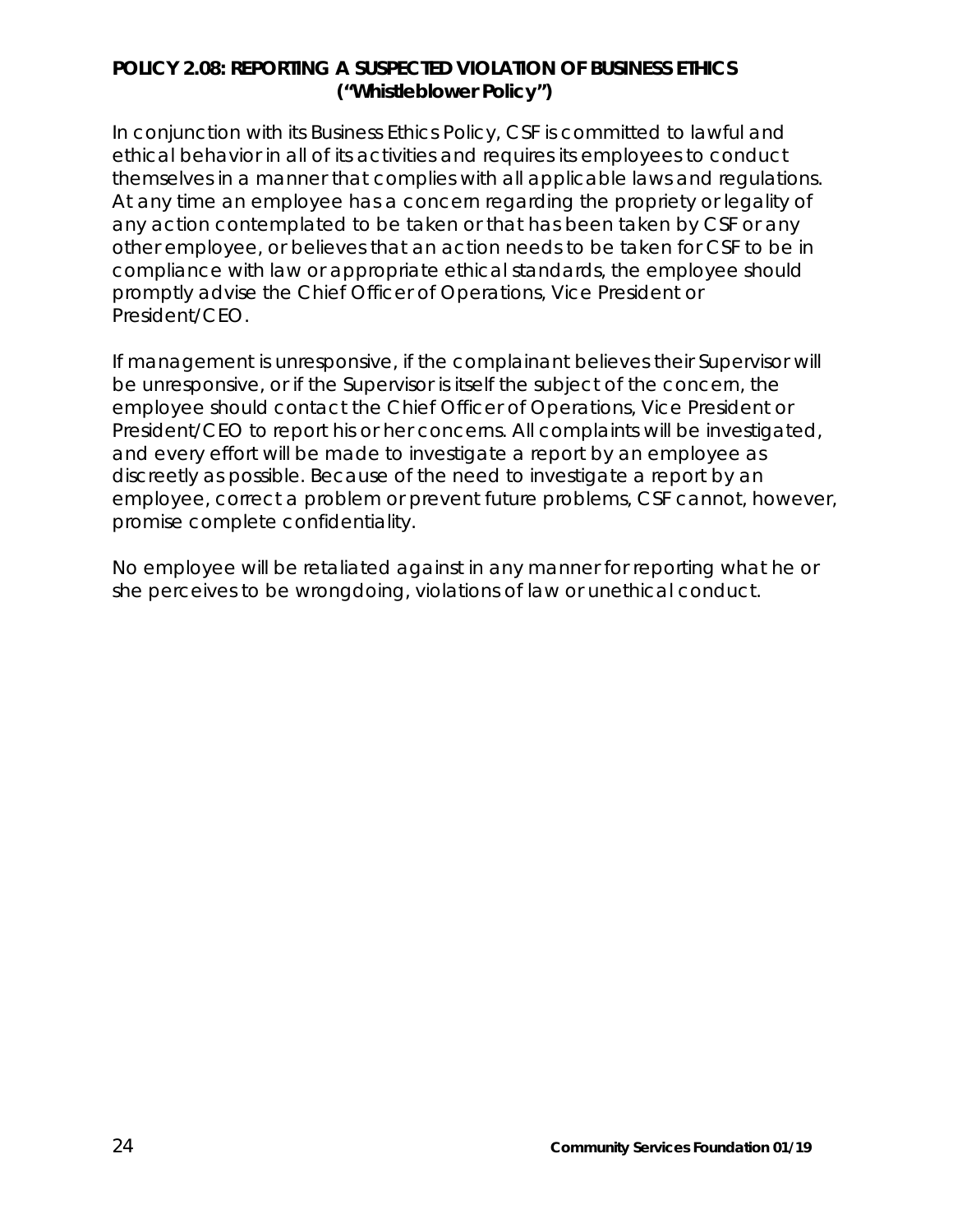# <span id="page-24-0"></span>**POLICY 2.09: PERSONNEL FILES**

All necessary job-related and personal information about an employee will ordinarily be retained in an official personnel file kept at the CSF Main Office. The contents of these files may include: basic identifying information (such as employee's name, address, job title, etc.); completed employment application and other hiring-related documents; notices of pay changes and benefit coverage elections; performance evaluations and information on other employment related actions (such as promotions, training, and disciplinary actions); and other relevant job-related information.

#### <span id="page-24-1"></span>**POLICY 2.10: CONFIDENTIALITY**

Our residents, owners and customers entrust CSF with important information. The nature of this relationship requires the maintenance of confidentiality.

Accordingly, your employment with CSF includes an obligation to maintain absolute confidentiality, now and into the indefinite future, even after you leave the employ of CSF, and regardless of the reason for your termination, of CSF Confidential Information. "Confidential Information" includes, but is not limited to: resident, owner, customer or employee confidences; CSF transactions; all information regarding the services provided by CSF to its customers, agreements and relationships with customers, customer preferences, needs, priorities, or requirements, and all other information provided to CSF by its customers that is intended to be maintained by CSF in confidence; all financial information, including but not limited to pricing, earnings and profits, costs, vendors, suppliers, and insurers; trade secrets and other information regarding the development of systems, processes, products, know-how and technology; personnel files and information about compensation, benefits, and other terms of employment of CSF's employees (except that employees are permitted to discuss their own terms and conditions of employment with one another); and any other information or materials relating to the past, present, planned, or foreseeable business, developments, or activities of CSF (collectively, "Confidential Information").

Except as required in the performance of the employee's duties for CSF, or as authorized in advance by the President of CSF in writing, employees shall not at any time, including after employment with CSF ends for any reason, disclose, reproduce, transfer to others, remove from CSF's premises, or use for the employee's own benefit or the benefit of a third party, CSF's Confidential Information. Any request that you may receive for any such information should be referred to the President.

This policy does not prevent employees from discussing matters protected by applicable law, including Section 7 of the National Labor Relations Act which protects the rights of employees to, among other things, discuss their terms and conditions of employment for their mutual aid and protection.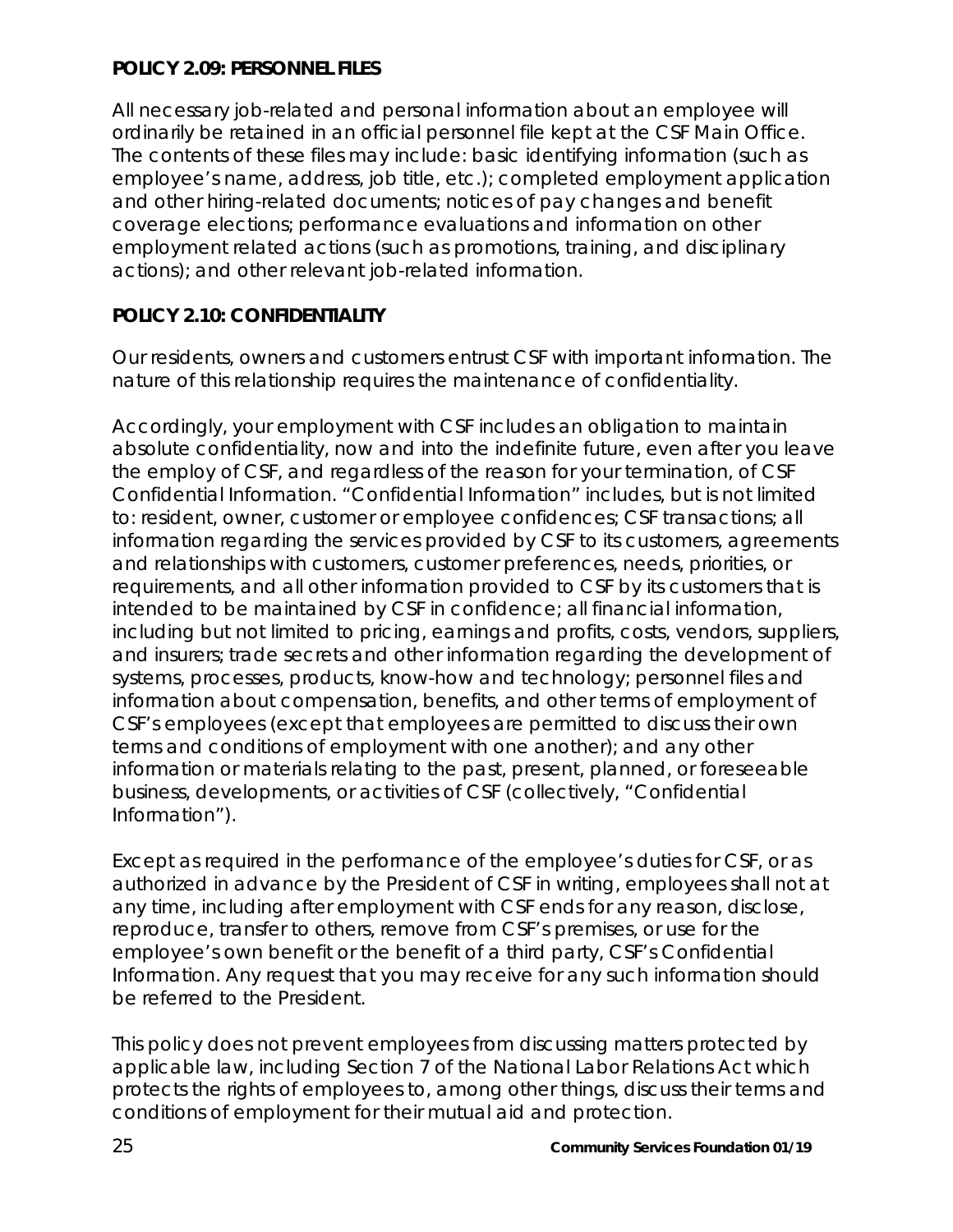Violation of this policy may subject you to disciplinary action, up to and including discharge.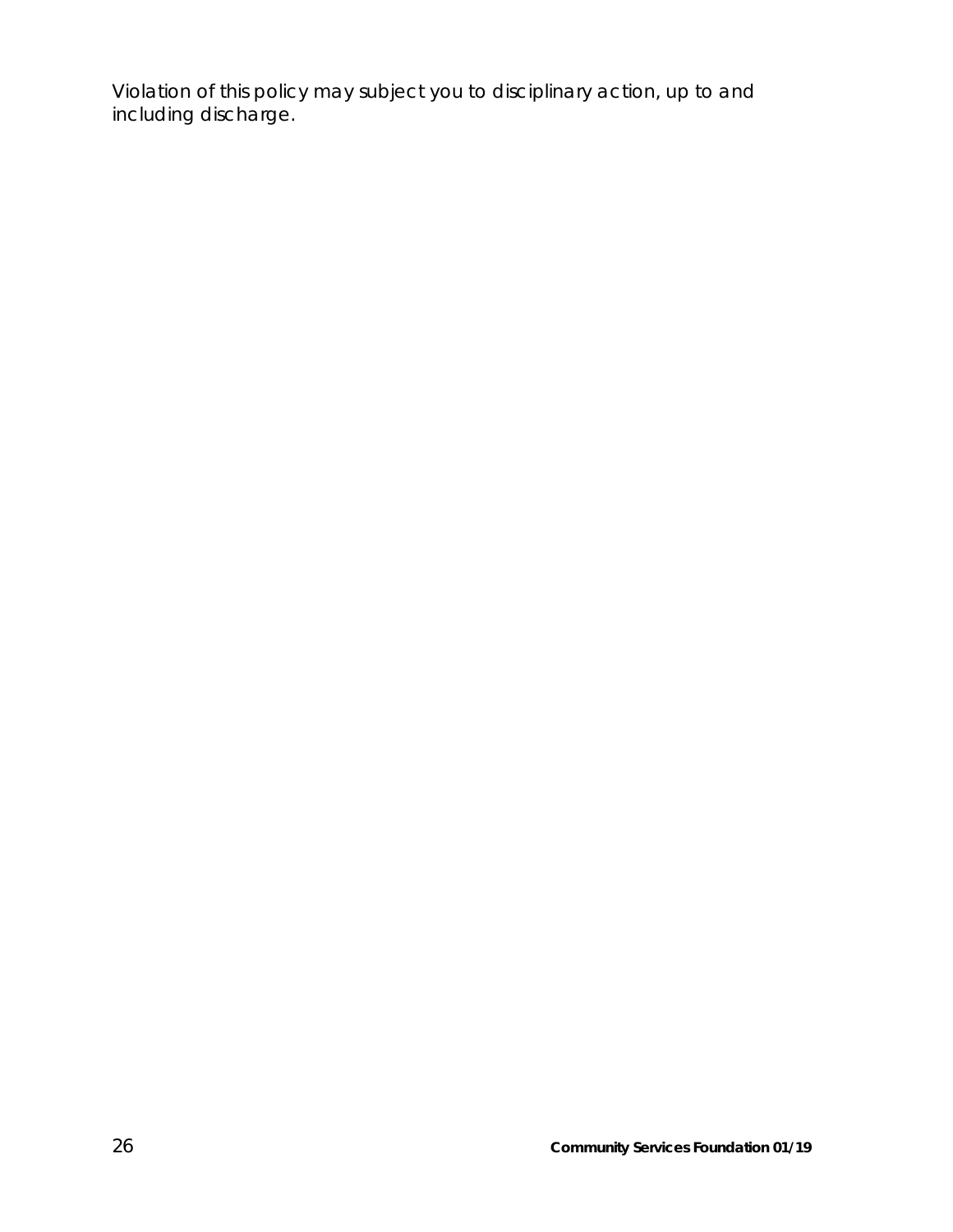# <span id="page-26-0"></span>**POLICY 2.11: INTRODUCTORY PERIOD**

An employee's first 90 days of employment with CSF constitutes an introductory period during which work and conduct will be very carefully assessed. Employees may be dismissed at any time during or after the introductory period for any reason.

This introductory period does not change CSF's "at will" employment policy. At all times, CSF reserves the right to dismiss any employee at any time, with or without cause or notice, irrespective of the employee's length of service and regardless of whether that employee has completed his or her 90 day introductory period.

#### <span id="page-26-1"></span>**POLICY 2.12: EMPLOYMENT AUTHORIZATION**

The Immigration Reform and Control Act (IRCA) requires that CSF ensures that employees are authorized for employment in the United States. Therefore, only individuals lawfully authorized for employment in the United States will be employed. In connection with IRCA, CSF must collect certain information and review certain documentation concerning the employment authorization of individuals hired, including possible reverification throughout an individual's employment with CSF (depending on the type of documentation provided at the time of hire). This information and documentation will be used only for compliance with IRCA and not for any unlawful purpose. If your employment authorization changes or terminates after the start date of your employment, please inform your supervisor immediately.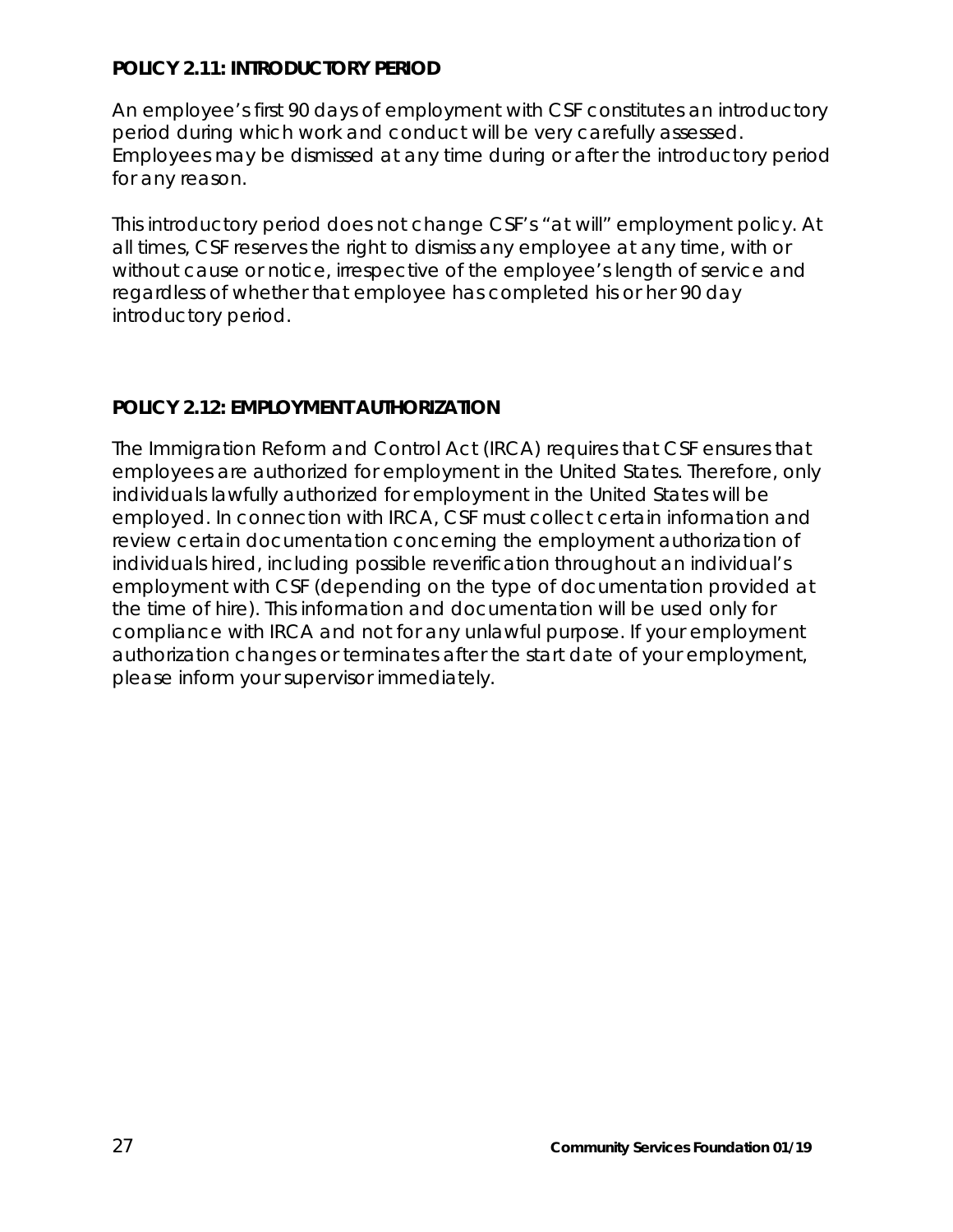#### <span id="page-27-0"></span>**POLICY 2.13: CRIMINAL RECORDS**

As a condition of employment, during the pre-employment process (i.e., after a conditional job offer is made and accepted but before the individual begins work), CSF conducts a background investigation. CSF complies with the Fair Credit Reporting Act and all other applicable laws regarding notice and authorization for background checks. Consistent with and subject to the provisions of these laws, CSF reserves the right to conduct follow-up background investigations during the course of employment if it has a reasonable belief that the employee has engaged in criminal activity that relates to the employee's job functions, could create potential liability for CSF, or could create risk to employees, residents, or other persons or entities with which CSF does business, or the general public.

It is the employee's responsibility to disclose to the employer the details of any criminal felony or misdemeanor convictions that occur at any time during employment, whether such conduct for which a conviction occurred or was sentenced during work time or outside of work time. If CSF learns of one or more criminal convictions which the employee did not disclose and which (at CSF's sole discretion and assessment) have an implication to the employee's job and/or employment standing with CSF, that omission will be considered falsification of records and will be subject to disciplinary action up to and including termination.

In all instances, even if disclosed appropriately, the nature of any criminal convictions will be reviewed and, to the extent that the conviction relates to the employee's ability or fitness to perform his or her essential job functions or could create potential liability for CSF or risk to others, the conviction may subject the employee to termination, subject to applicable law.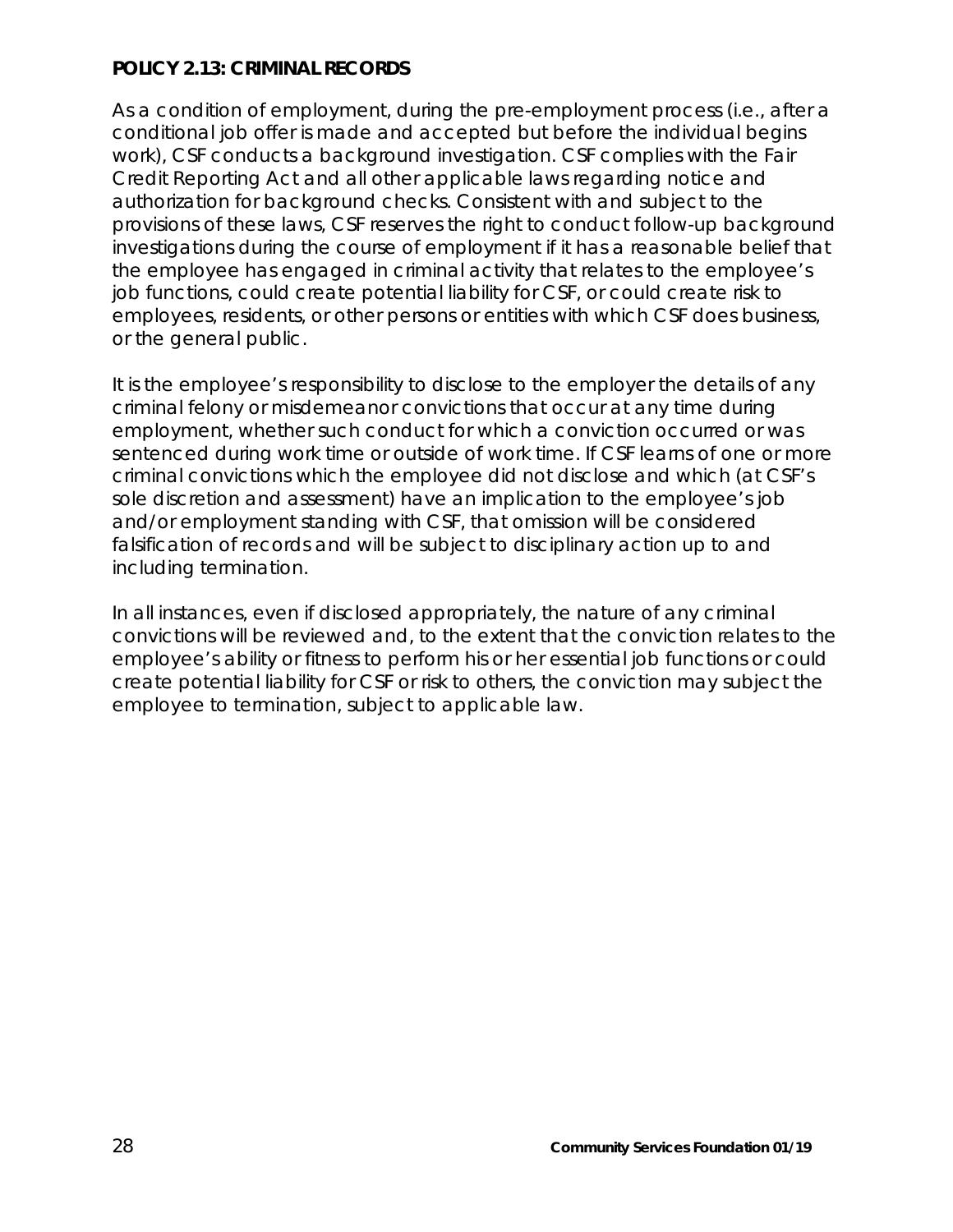# <span id="page-28-0"></span>**POLICY 2.14: FREE LANCE – OUTSIDE WORK**

CSF expects full commitment from its employees, and we regard scheduled work days and hours for CSF (including on-call time) as taking priority over any other outside employment. Thus, full-time employees are not permitted to "moonlight" and/or work part-time jobs without disclosure and prior approval as per the guidelines indicated in the Business Ethics Policy. If an exception has been approved, it is the employee's responsibility to disclose and seek reapproval if the circumstances of the outside employment change (e.g. new manager(s), location transfer, etc.).

In all cases, employees are prohibited from receiving income from jobassociated free-lance or contractor work (e.g. an employee being paid, whether on-duty or off-duty, by a resident to do odd jobs, such as moving furniture, babysitting, hauling trash, etc.), as well as situations in which a conflict of interest exists, such as working for a contractor or competitor.

Employees who violate this policy may be subject to discipline, up to and including termination.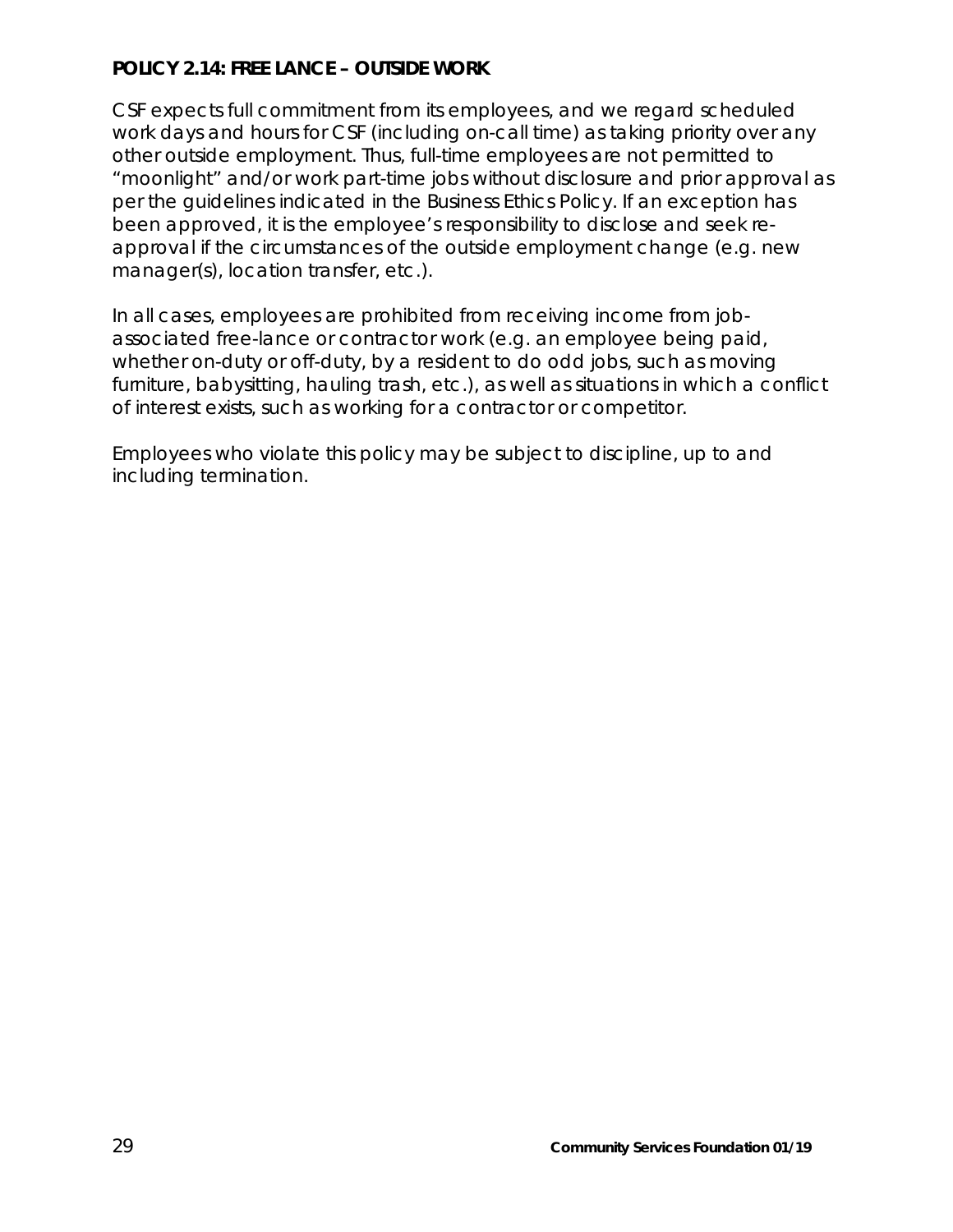# <span id="page-29-0"></span>**POLICY 2.15: NO SOLICITATION/NO DISTRIBUTION**

It is important that employees not be disturbed or distracted by activities unrelated to CSF operations. Because every employee's work deserves full attention during scheduled working time, employees may not solicit other employees, nor may they distribute literature, for any purpose during working time. For the purposes of this rule, working time includes any period during the day when an employee is or should be performing job tasks (but does not include meal periods or rest breaks). Neither the employee soliciting/distributing information, nor the employee being solicited or receiving the distribution, may be on working time. Distribution of literature in work areas is prohibited at all times. Non-employees may not engage in solicitation or distribution on CSF's premises at any time.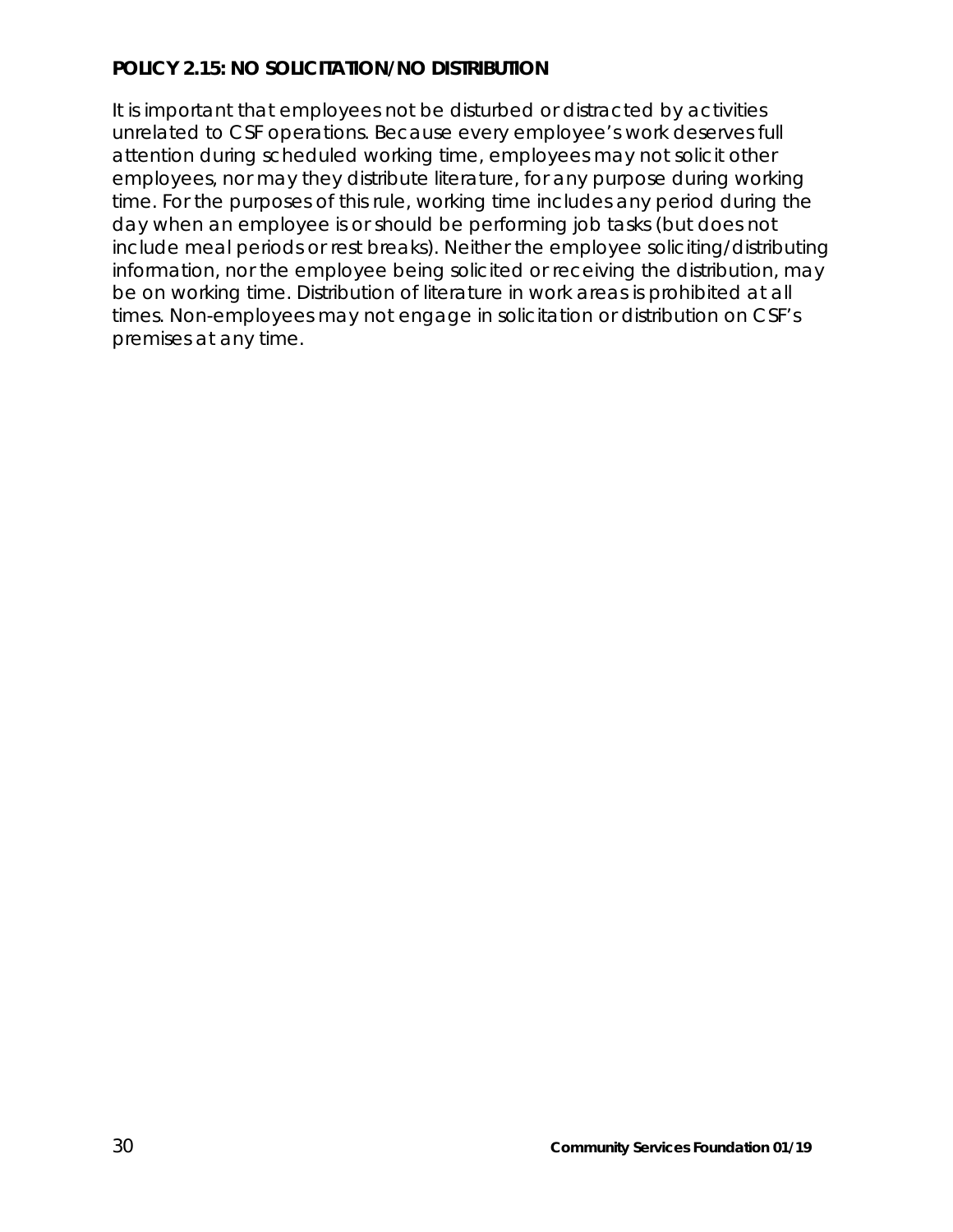# <span id="page-30-0"></span>**POLICY 2.16: RESIGNATION AND TERMINATION**

An employee may resign his/her employment at any time with or without cause. A statement made by an employee, either orally or in writing, that he/she is or will be resigning, or an offer of resignation made by an employee, either orally or in writing, may be implemented immediately. No response by CSF will be necessary in order for the resignation to be effective. In CSF's discretion, the employee may continue to work until the requested resignation date or such other date as determined by CSF. In the event of resignation, out of professional courtesy, an employee is requested to provide CSF two weeks' notice; however, upon resignation, an employee may be required to leave the premises at once or at any time prior to the expiration of the resignation notice without expectation of payment of wages through the notice period.

CSF may terminate an employee's service at any time with or without cause or notice.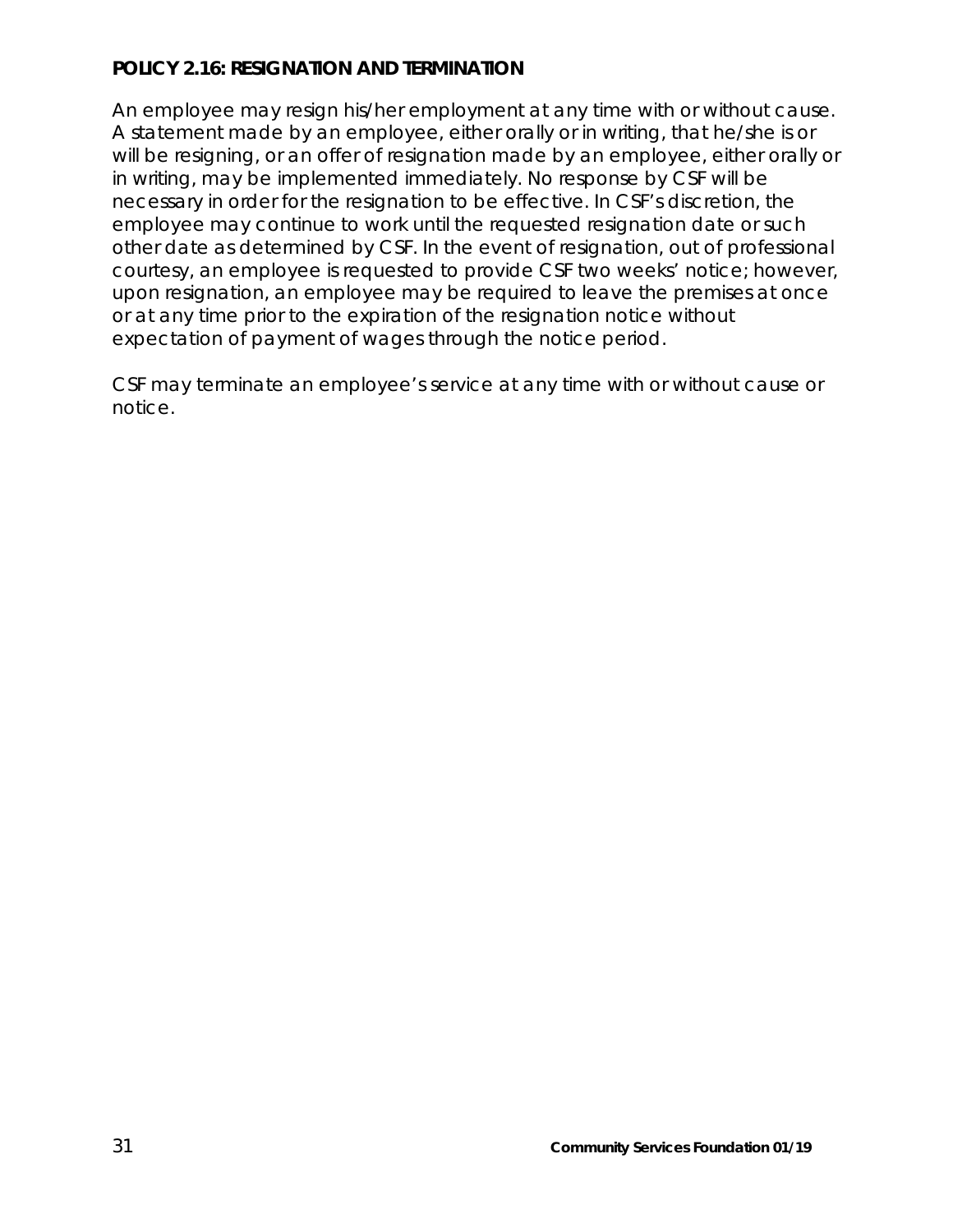# <span id="page-31-0"></span>**POLICY 2.17: RETURN OF CSF PROPERTY**

Upon the employee's termination or resignation, all CSF property in the employee's possession, custody or control, including, without limitation, keys, petty cash & receipts and security devices, equipment, computer equipment (including laptops), mobile phones and/or other mobile devices, credit cards, day-timers and business calendars, and business entrance key cards, as well as all documents or files (whether in electronic or hard copy form), external hard drives or flash drives, and all other Confidential Information as defined in this Manual (whether in tangible or intangible form) shall be immediately returned to your supervisor. As set forth in the Bring Your Own Device policy above, employees may be asked to produce personal mobile phones or other mobile devices for inspection at the time of termination or resignation so that CSF data may be removed.

CSF reserves the right to charge employees for damage to, or the loss of, CSF property, including without limitation, damage to laptops and the loss of CSF or property keys, consistent with applicable law. Likewise, CSF reserves the right to charge an employee or, to the extent permitted by law, deduct from an employee's final paycheck (i) an amount sufficient to cover the damage to, or loss of, CSF property and (ii) an amount equal to monies otherwise owed to CSF by the employee, consistent with applicable law. If such deduction is insufficient to cover the employee's financial obligations to CSF, the employee shall pay any outstanding monies to CSF within seven (7) days of the date of termination of employment. CSF further reserves the right to pursue all legal remedies in the event of property or Confidential Information retained by the employee after termination of employment for any reason.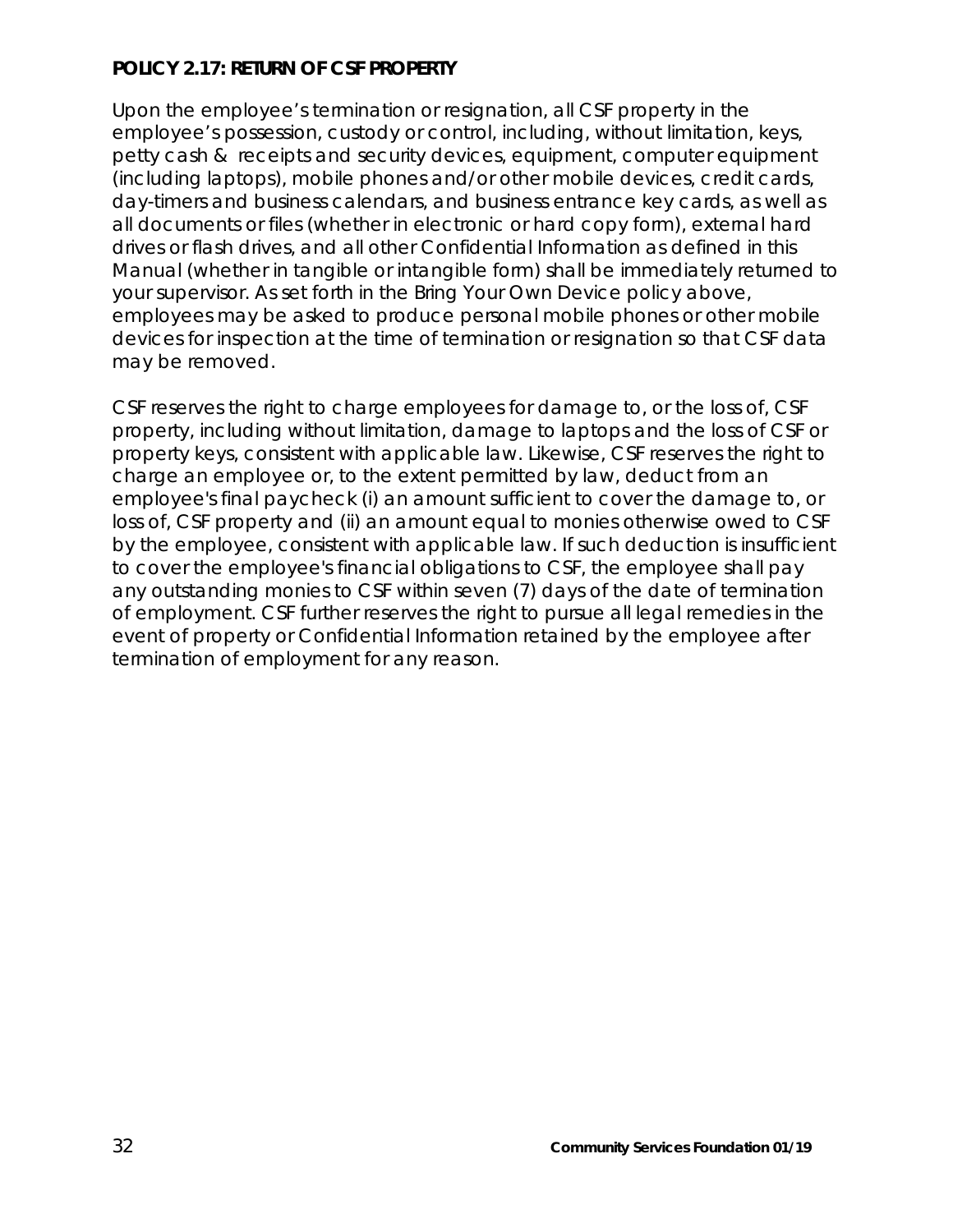#### <span id="page-32-0"></span>**POLICY 2.18: EXIT INTERVIEWS**

When employment terminates, whether by resignation or dismissal, employees may be requested to participate in an exit interview. During this interview, which will be considered confidential to the extent possible or appropriate, the employee is encouraged to make constructive comments and suggestions concerning his/her work experience. This information is valuable in making CSF a desirable place to work.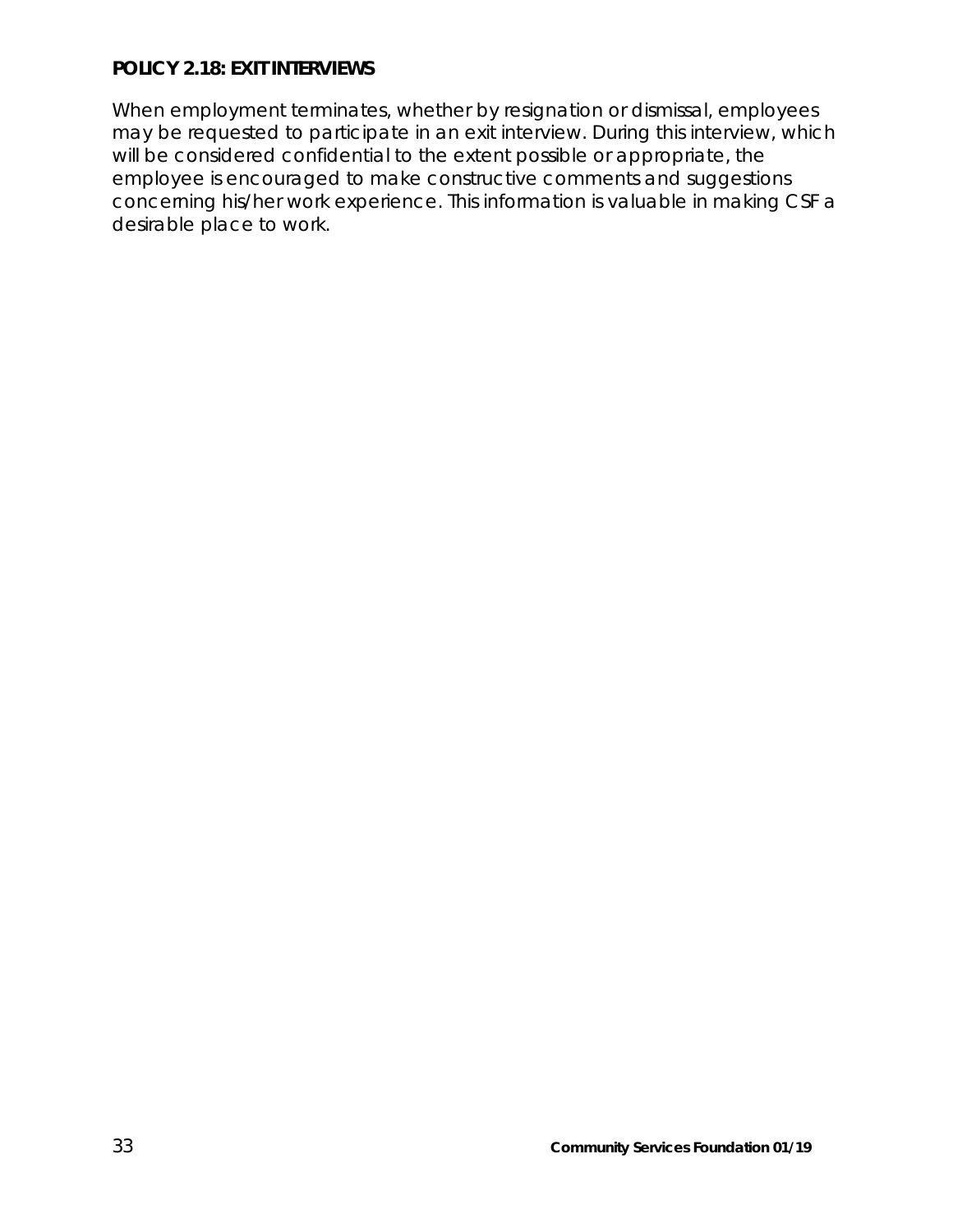#### **POLICY 2.19: ARBITRATION**

CSF encourages employees to resolve work-related problems with the assistance of their immediate supervisor to the extent they can through CSF's Open Door policy. If an employee's immediate supervisor does not or cannot resolve the problem satisfactorily, the employee may seek assistance from CSF's Chief Officer of Operations, Vice President or President/CEO. If an employee has a situation that he/she believes involves discrimination, harassment or business ethics, CSF has an internal complaint procedure, referenced in Policy 2.04 to address those concerns. Our experience has been that almost all concerns or complaints can be resolved using these procedures.

However, CSF recognizes there may be rare instances when an employee believes that there is no alternative to seeking assistance from outside CSF. Also, there may be occasions when CSF cannot resolve a dispute with an employee through internal CSF procedures. Thus, CSF has implemented an arbitration policy whereby legal disputes between employees and CSF (as well as disputes between applicants for employment and CSF) are submitted to arbitration in lieu of a lawsuit.

We believe CSF and its employees will find this arrangement mutually beneficial. The costs of litigation for all parties can be high—both in financial and personal terms. Because of crowded court dockets, lawsuits can be protracted affairs, extending over several years. Arbitration is an attractive, cost-effective, efficient alternative. The process is fair to both parties, as disputes are resolved by an impartial arbitrator. CSF uses the services and follows the procedures of the American Arbitration Association, a nationally recognized, nonprofit service organization that specializes in alternative dispute resolution.

Because it is important to have uniformity on this issue, this policy applies to all employees without exception. Moreover, acceptance of this policy is a condition of employment.

Applicants for employment should be advised of CSF's policy at the time they inquire about employment and should be provided with a copy of the "Mutual Agreement to Arbitrate" that must be signed prior to their beginning work. Applicants should also be advised that their signing the Agreement does not guarantee they will be hired. New hires will also complete the "Mutual Agreement to Arbitrate" as part of the onboarding and new hire process.

Copies of the "Mutual Agreement to Arbitrate" and the rules of the American Arbitration Association are available from your Supervisor, CSF's Chief Officer of Operations, Vice President or President/CEO.

**The exact terms of the arbitration agreement between each employee (or applicant) and CSF are set forth in a "Mutual Agreement to Arbitrate" that is signed by the employee (or applicant) and a CSF representative. The "Mutual**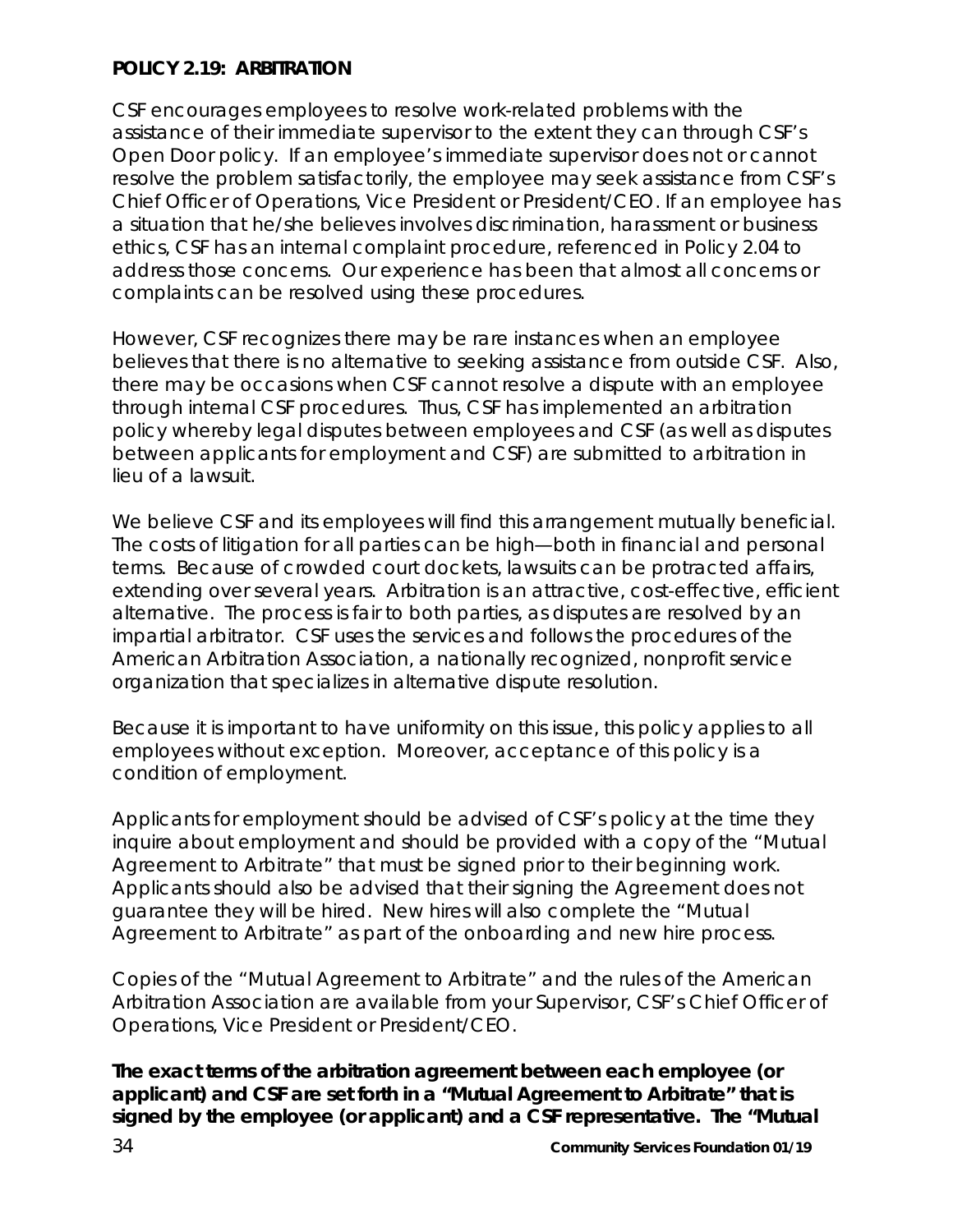**Agreement to Arbitrate" cannot be changed or modified by any statement made herein. CSF provides this summary of its arbitration policy for informational purposes only. Employees should refer to their own copy of the "Mutual Agreement to Arbitrate" if they have questions about the specific terms of the arbitration agreement.**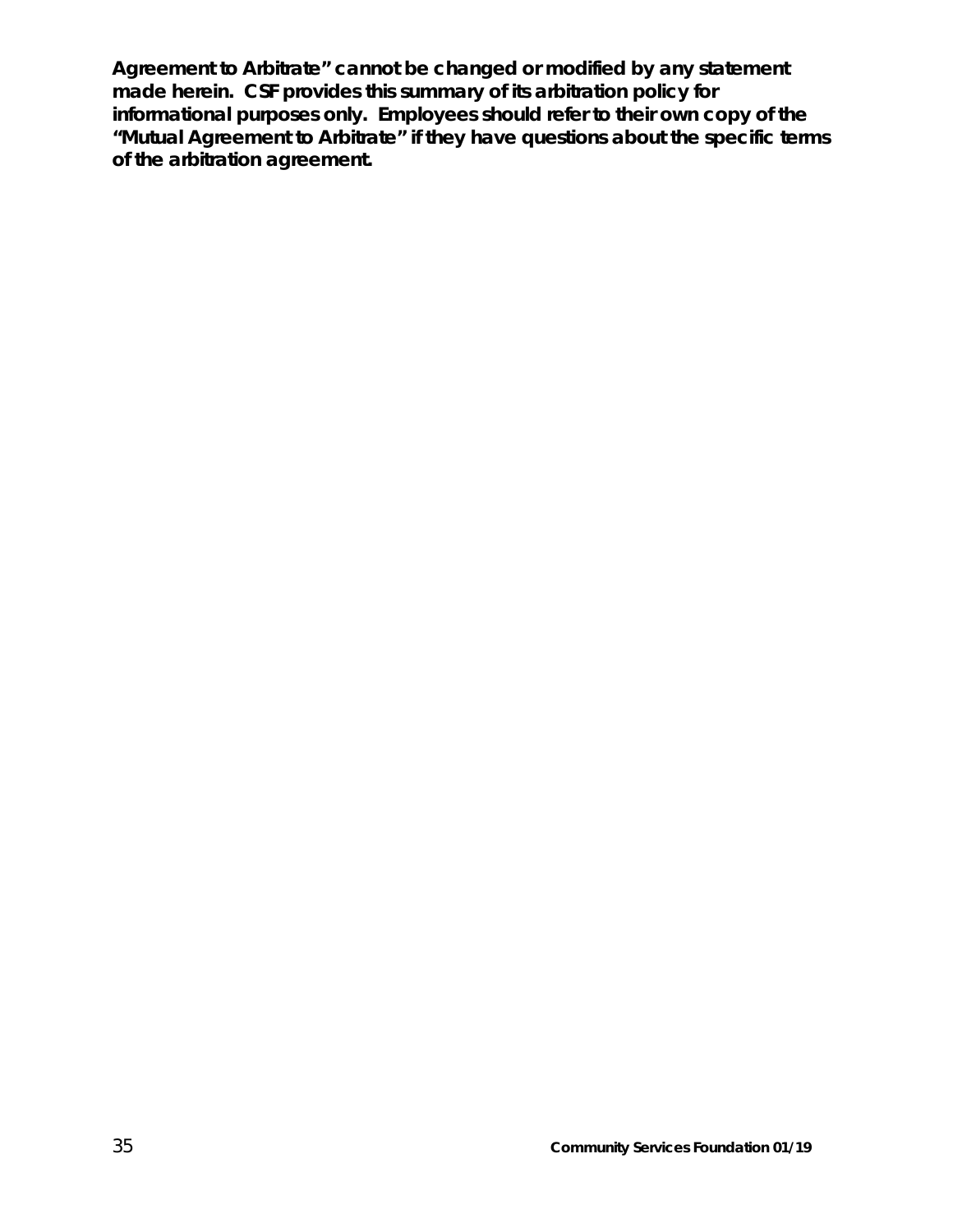<span id="page-35-0"></span>**SECTION 3 - TERMS OF EMPLOYMENT**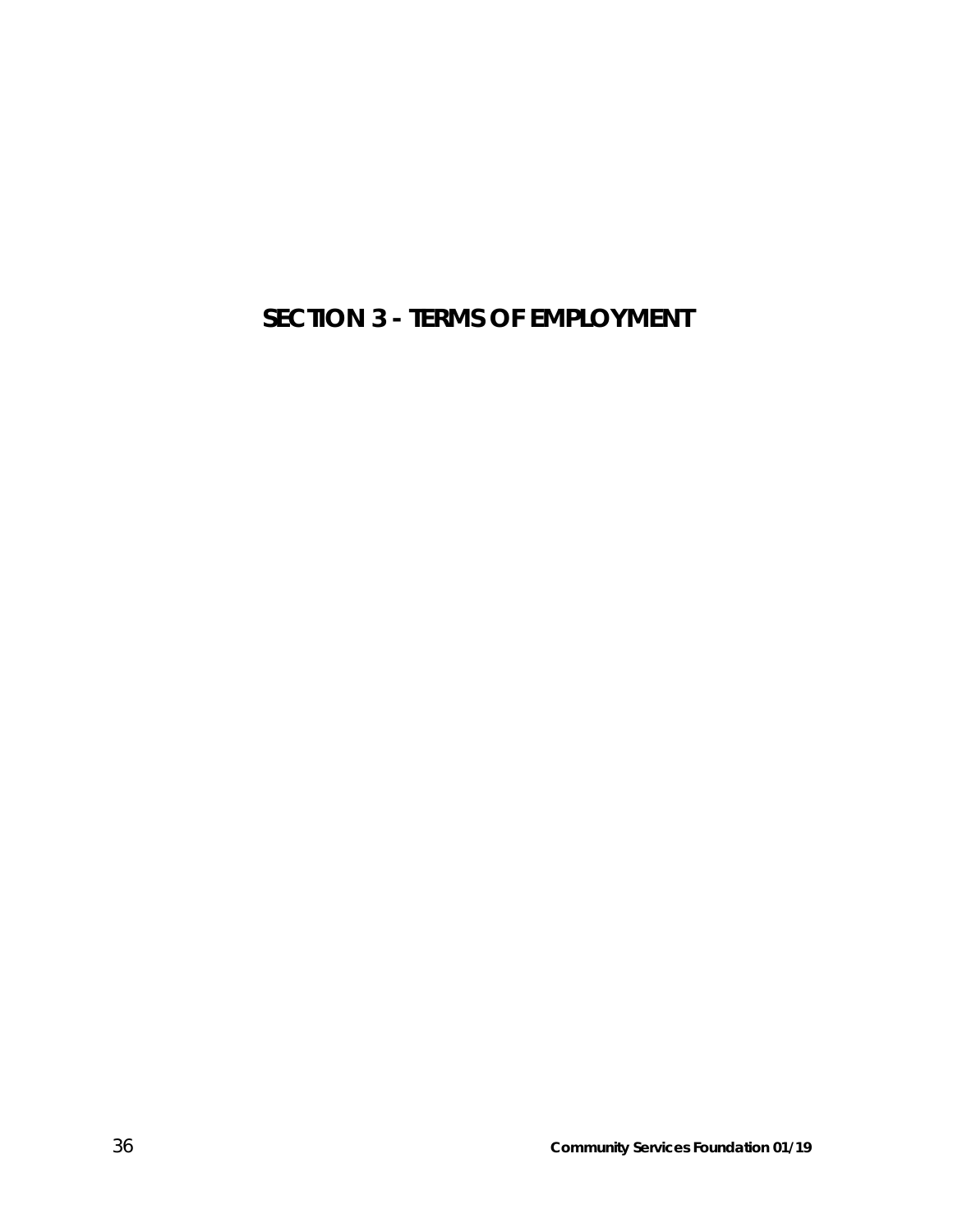### **POLICY 3.01: EMPLOYMENT CATEGORIES**

CSF has established the following employment categories:

### **Full-Time Employee:**

Employees who are regularly scheduled to work at least thirty (30) hours a week. Full-time employees may be classified as exempt or non-exempt. All full-time employees are eligible for CSF benefits (see Sections 5 and 6 of this Manual), provided they meet other eligibility requirements.

#### **Part-Time Employee:**

Employees who are regularly scheduled to work less than thirty (30) hours per week. Part-time employees may be classified as exempt or non-exempt. Generally, they are not eligible for any CSF benefits, except as required by law, but employees should refer to Sections 5 and 6 of this Manual and relevant Plan documents to determine whether they qualify for certain benefits.

#### **Temporary/Seasonal/On-Call/Floater Employee:**

An employee may be hired for a specific term of employment, typically of six months or less, and/or may work on a seasonal basis (e.g. summer, school breaks, etc.) and/or may work on an on-call basis. Such Temporary/Seasonal/On-Call/Floater employees may be classified as exempt or non-exempt. Temporary/Seasonal/On-Call employees are not eligible for any CSF benefits, except as required by law or as otherwise set forth in this Manual.

#### **Non-Exempt Employee:**

Employees who do not perform work that meets the criteria for exemption from minimum wage and overtime provisions under the federal Fair Labor Standards Act (FLSA) or applicable state law are non-exempt. Non-exempt employees are paid on an hourly basis and are entitled to overtime pay at time and one half of their regular rate for hours worked over 40 hours in any work week. Note: Some state and local laws may provide for overtime compensation in certain circumstances even when an employee has not worked over 40 hours in a work week, or may provide for overtime compensation in an amount greater than 1.5 times the regular hourly rate. Applicable collective bargaining agreements may also provide for overtime in excess of, or under different circumstances than, that set forth in this Manual. Employees should ask their supervisor if they have any questions about their entitlement to overtime compensation.

## **Exempt Employee:**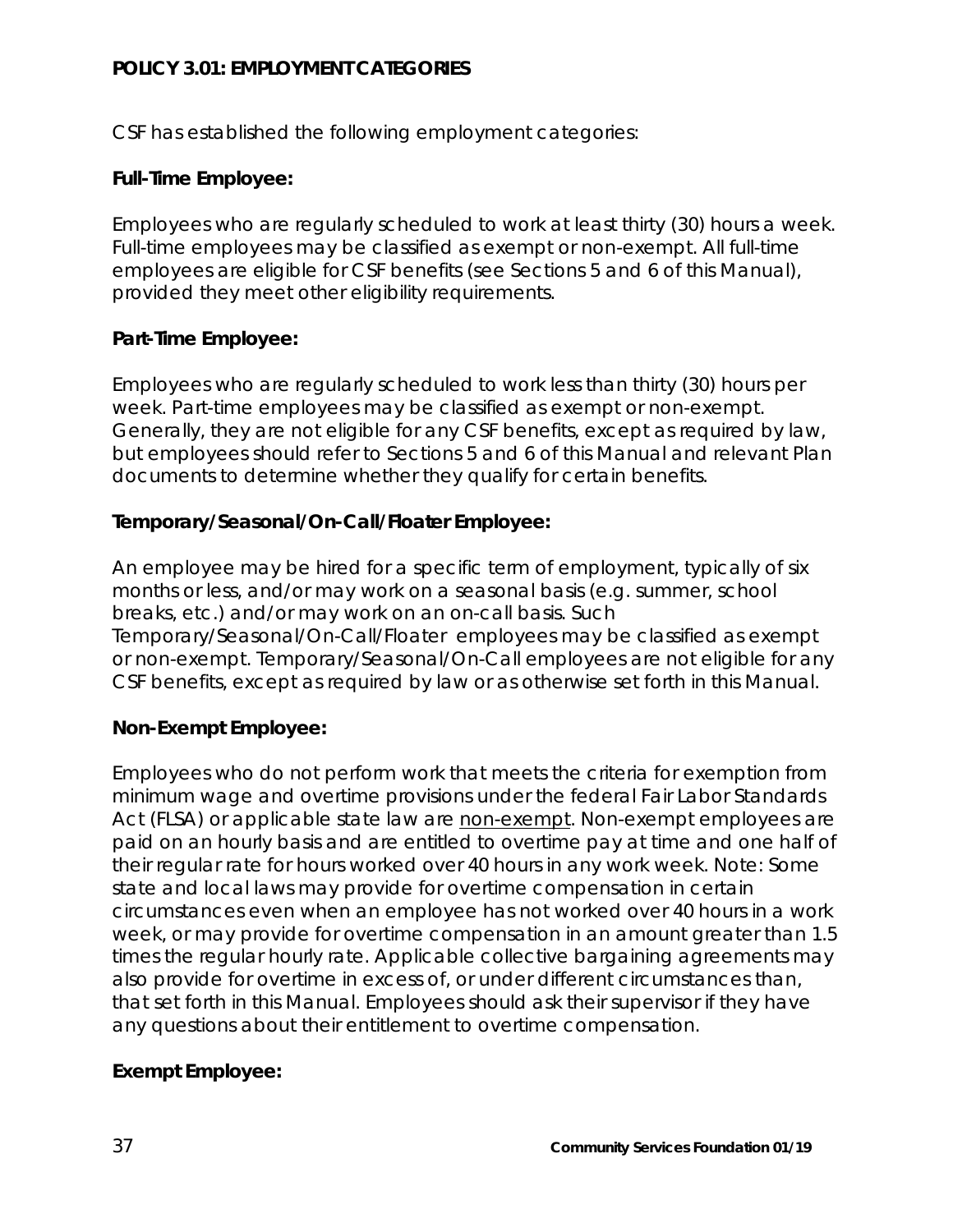Employees who are paid on a salary basis and who perform work that meets one of the exemptions of the FLSA are not subject to federal minimum wage and overtime requirements and are exempt. These employees receive the same salary each week regardless of how many hours they work.

Supervisors or employees who have questions about how CSF classifies certain positions should contact their Supervisor, Chief Officer of Operations, Vice President or President/CEO.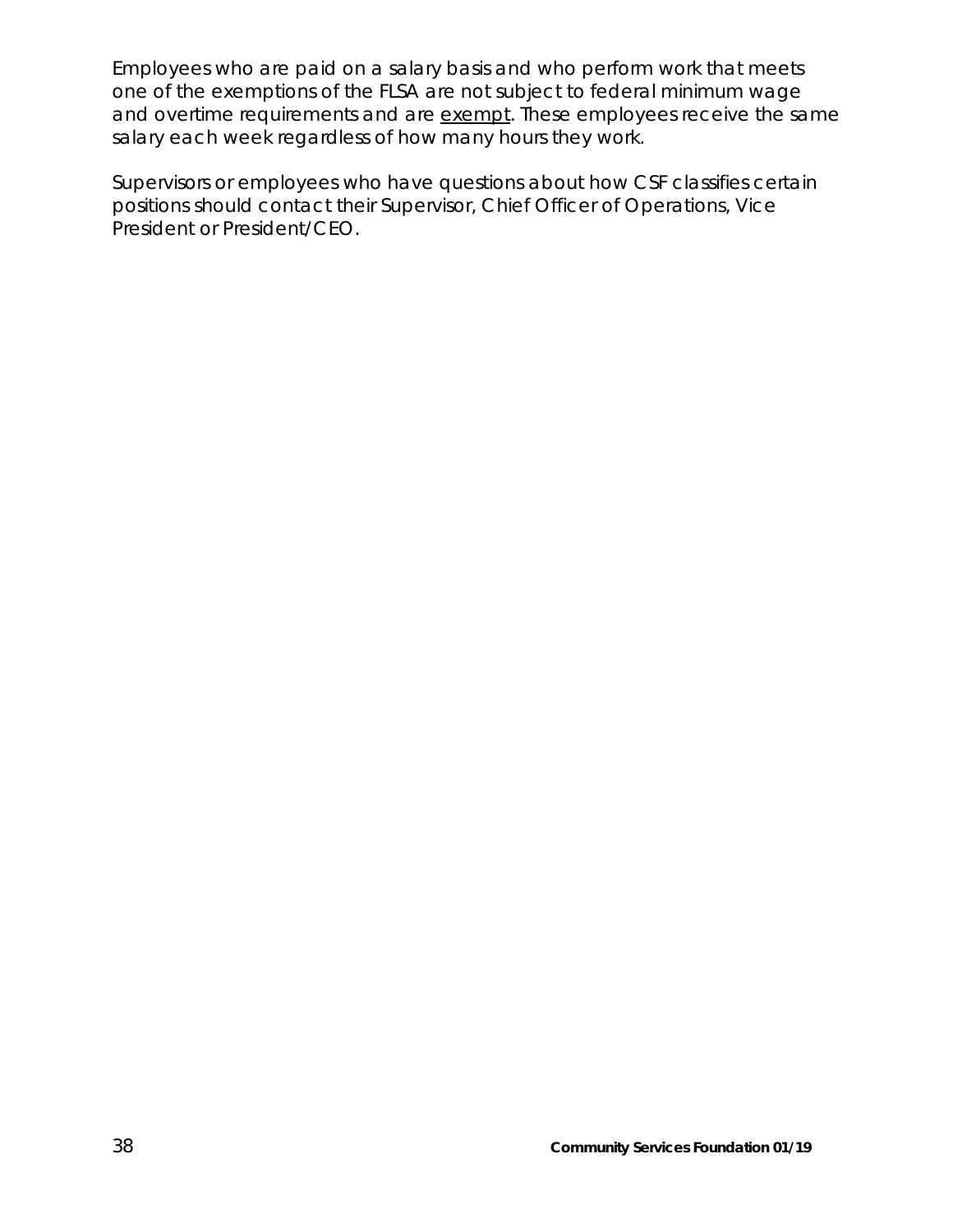## **POLICY 3.02: COMPENSATION / PAY PERIODS**

CSF currently maintains 26 bi-weekly pay periods. Paychecks will generally be distributed in accordance with the payroll calendar. If the payday should fall on a holiday or weekend, any manual checks will generally be distributed on the working day which precedes the holiday or weekend; however, direct deposit should not be impacted. All appropriate wage and payroll deductions will be taken out of each paycheck as required or permitted by law.

Any employee, exempt or non-exempt, who has any questions or concerns regarding compensation, including questions or concerns about any deductions that may have been made to his/her salary or compensation, should immediately notify the Payroll and/or Human Resources Department. CSF will fully investigate all such complaints, maintain confidentiality to the extent practicable, and correct any errors, including inappropriate deductions, which may have been made as circumstances warrant.

Each employee is required to complete his/her time and attendance record promptly in accordance with established procedures.

Upon employment with CSF, all employees are eligible for direct deposit of their paychecks into their bank accounts. Please speak with your Supervisor if you have any questions regarding direct deposit.

Bi-Weekly pay dates are the same for all CSF employees.

• CSF employees and are paid every other Friday for the hours/days worked in the two fully-completed work weeks prior to the week in which the pay day occurs.

The regular work hours of the CSF Main Office are Monday through Friday from 8:30 a.m. to 5:30 p.m. All employees are expected to be at work during these hours unless approval is granted for a flexible or non-traditional work schedule. Non-exempt employees are expected to clock-in at the beginning of their work shifts, clock-out for their unpaid lunch breaks, clock back in when they return from lunch, and clock-out at the end of their work shifts.

Sites: The regular work days and hours at sites vary. Site Staff may be asked by their Supervisor to work on a Saturday. Scheduled days and hours will be based on an individual's role, specific property needs or operational demands. All employees are expected to be at work during their property's scheduled hours unless advance approval is granted for alternate hours. Non-exempt employees are expected to clock-in at the beginning of their work shifts, clock-out for their unpaid lunch breaks, clock back in when they return from lunch, and clock-out at the end of their work shifts.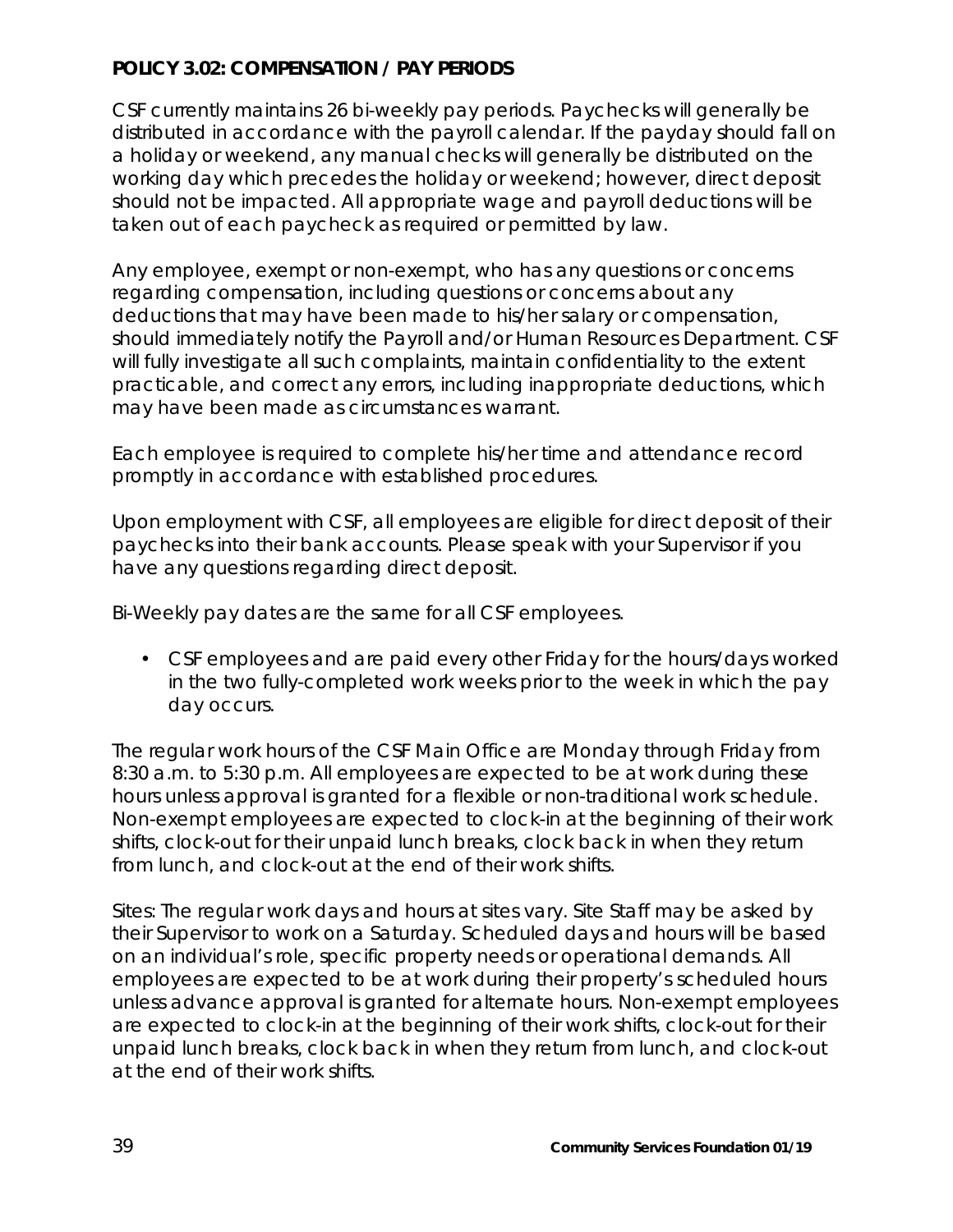Flextime: Flextime is a work schedule with time of arrival and departure that differs from the standard operating hours by not more than one hour. For example, a flextime arrangement for an employee at the CSF Main Office, subject to approval, may be arrival at 8:00a.m. and departure at 4:30p.m.

Upon review and consideration, supervisors may approve flextime on a case-bycase basis. Full-time employees who have completed at least six months of employment may request flextime. The employee must first discuss possible flextime arrangements with his/her supervisor and then submit a written request. The supervisor will approve or deny the flextime request based on staffing and operational needs, the employee's job duties, the employee's work record and the employee's ability to temporarily or permanently return to a standard work schedule when needed.

A flextime arrangement may be suspended or cancelled at any time. Exempt employees must depart from any flextime schedule as needed to perform their jobs. Non-exempt employees may be asked to work overtime regardless of a flextime schedule. For other overtime policy provisions see Policy 3.04.

Nothing in this policy restricts management, in its sole discretion, from scheduling employees, whether exempt or non-exempt, and whether on a regular basis or to accommodate a short-term or specific need, to work days, hours or shifts as may be needed to accommodate business demands.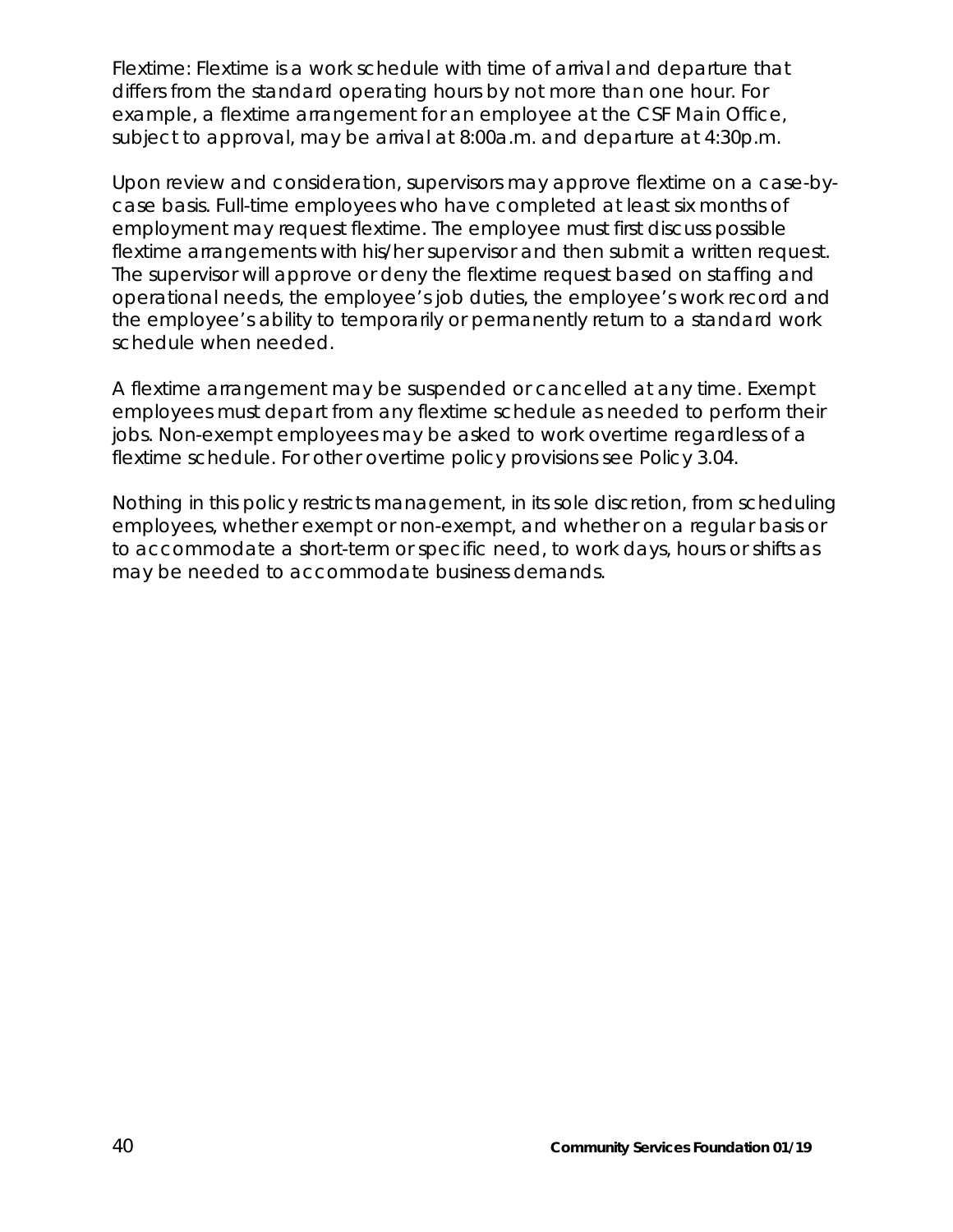### **POLICY 3.04: OVERTIME**

In accordance with the FLSA (and applicable state law), CSF will pay overtime when non-exempt employees have worked more than forty (40) hours in a given work week (or meet the state requirements for overtime).

### **Overtime Rate of Pay**

Unless defined otherwise by an applicable collective bargaining agreement or state law, consistent with applicable law, non-exempt employees will be paid at one-and-one-half (1.5) times their regular rate of pay for all hours worked in excess of 40 in a given week.

#### **CSF's Work Week**

CSF's workweek begins at 12:00 a.m. Saturday and ends at 11:59 p.m. Friday.

#### **Hours Counting Toward Overtime**

Only hours actually worked count toward overtime pay eligibility. Hours taken for vacation, personal leave, holidays or any other kind of leave are not counted as hours worked for purposes of determining eligibility for overtime compensation.

For example, if an employee works four hours on Saturday, takes off work for a holiday that falls on a Monday and then works eight hours each day Tuesday through Friday, the eight hours of holiday pay would not be included in the calculation of actual hours worked.

| Saturday:          | 4 hours worked  |
|--------------------|-----------------|
| Monday holiday     | 0 hours worked  |
| Tuesday – Friday:  | 32 hours worked |
| Total hours worked | 36 hours        |

In this example, only 36 hours were actually worked during the work week, so all pay, plus the 8 hours of holiday pay, would be paid at straight time.

However, if the employee in this example worked 12 hours on Saturday, he would receive overtime.

| Saturday           | 12 hours worked |
|--------------------|-----------------|
| Monday holiday     | 0 hours worked  |
| Tuesday – Friday   | 32 hours worked |
| Total hours worked | 44 hours        |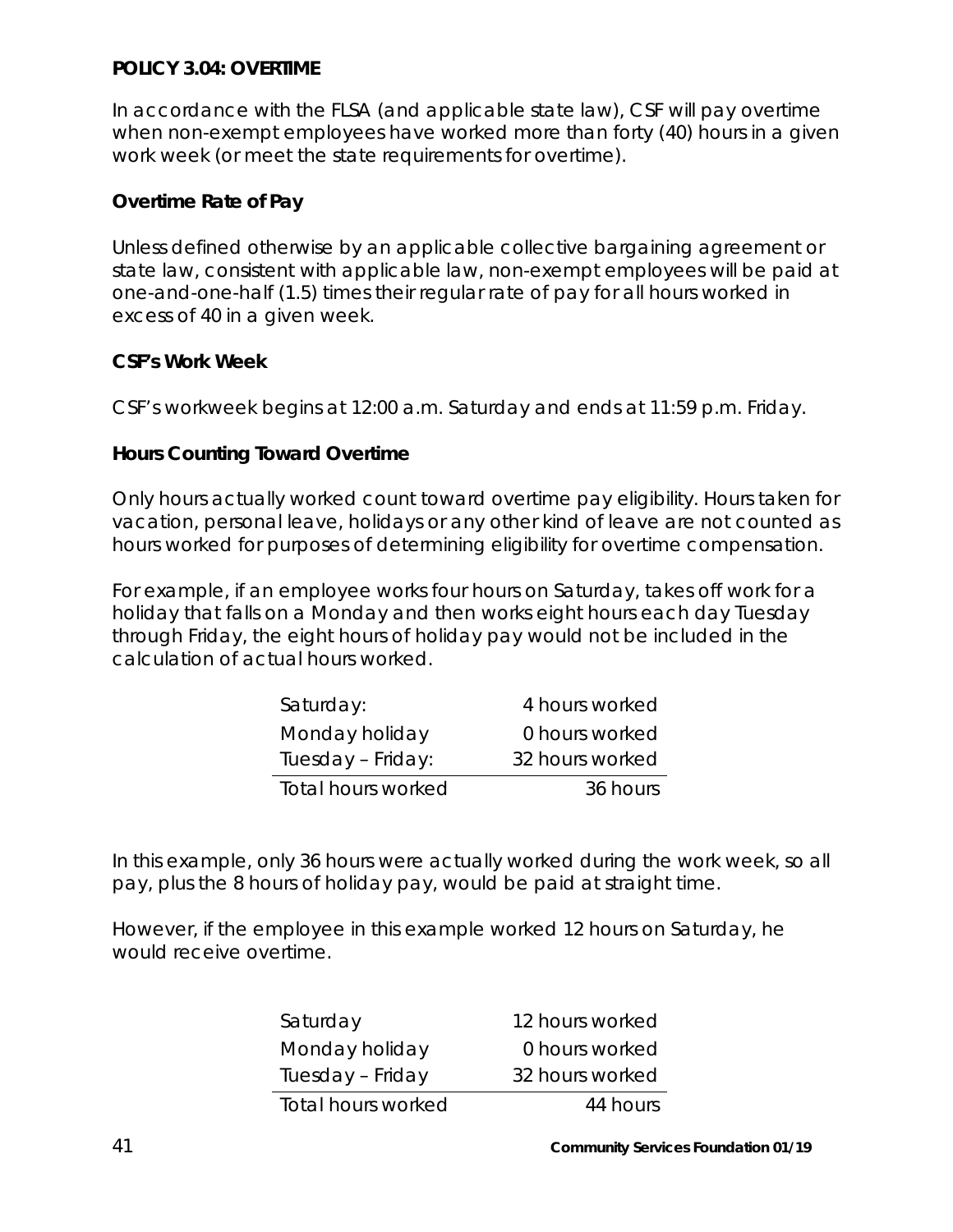In this example, 44 hours were actually worked during the work week, so the employee would receive 4 hours of overtime at 1.5 times his/her regular rate of pay plus 48 hours of straight time pay (40 hours of work plus 8 hours of holiday pay). \*

## **\*NOTE THESE EXAMPLES ARE FOR EMPLOYEES WHO ARE ELIGIBLE TO RECEIVE HOLIDAY PAY**

# **Scheduling Overtime**

Management will attempt to provide employees required to work overtime with as much notice as possible, and will attempt to schedule or assign overtime work as consistently as possible, given the nature of work to be performed, and business needs.

# **Pre-Approval of Overtime and Other Overtime Procedures**

While non-exempt employees will be paid overtime for all hours they work in excess of 40 in a given week, they must receive prior approval from their supervisor before working any overtime, including changes in shift and break times which may result in overtime. Working overtime without prior authorization may subject an employee to discipline, up to and including termination of employment.

## **Compensatory Time**

CSF does not provide compensatory time off in lieu of paying overtime.

## **PROHIBITION AND CORRECTION OF IMPROPER SALARY DEDUCTIONS AFFECTING EXEMPT EMPLOYEES**

It is CSF's policy to pay exempt employees a predetermined salary each week that is not subject to variation due to the quantity or quality of work performed. Typically, this predetermined salary is not subject to deductions, except in certain circumstances, such as the following:

- Absence from work for one or more full days for personal reasons (except that employees may receive pay for such day(s) under CSF's Vacation or Personal Leave policies);
- Absence from work for one or more full days for sickness or disability (except that employees may receive pay for such day(s) under CSF's Personal Leave or disability policies);
- Absence caused by a disciplinary action resulting from the employee's violation of a safety rule of major significance or violation of other workplace conduct rules;
- Absences in the initial or terminal weeks of employment;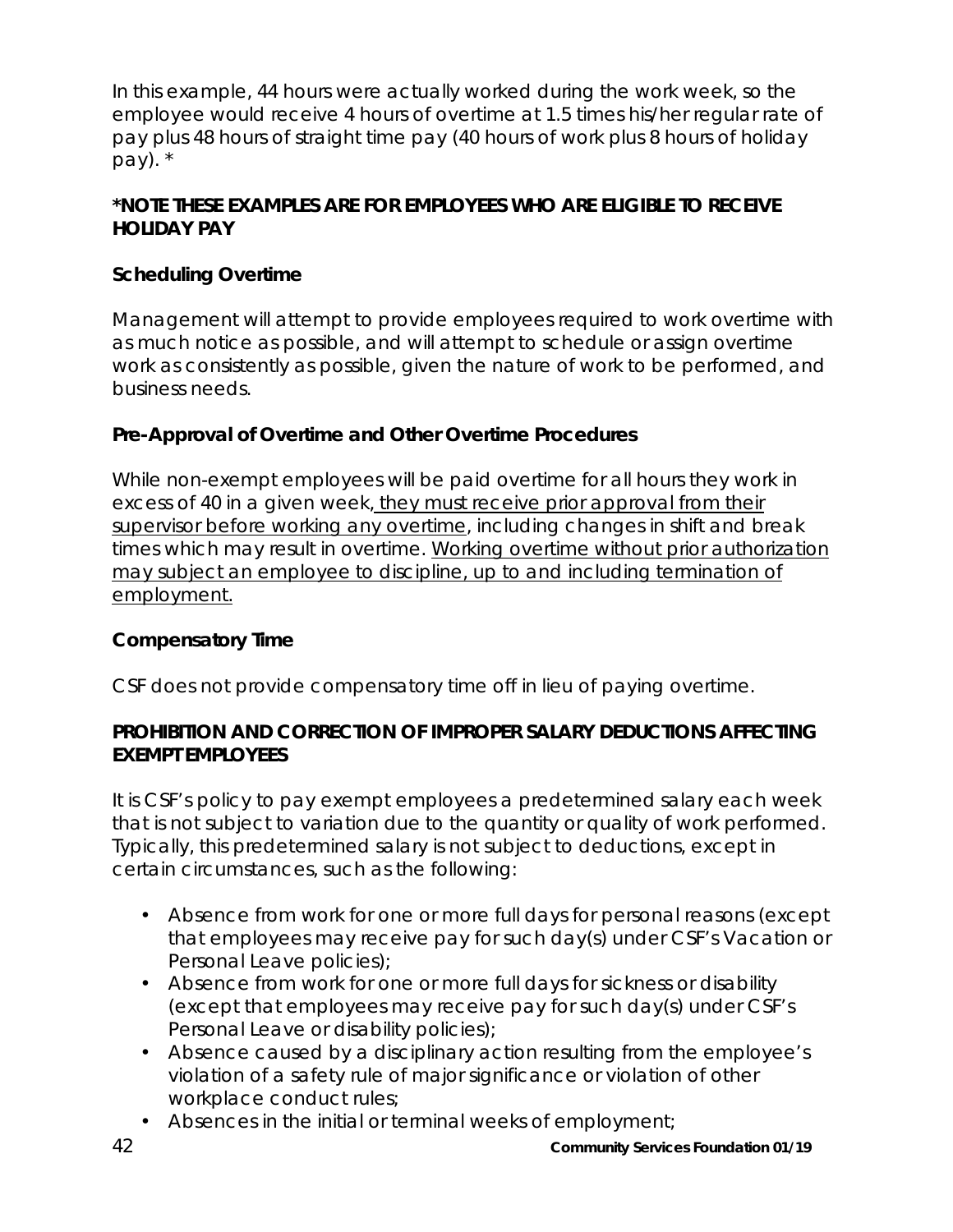- When an employee performs no work for an entire workweek (unless the employee uses accrued paid leave under CSF policy);
- When CSF offsets an employee's salary by any amounts received as a result of the employee performing jury duty or serving as a witness; and
- Absences occasioned by the employee's use of leave under the Family and Medical Leave Act.

CSF makes every effort to ensure that no improper deductions are made. If an exempt employee believes that an improper deduction has been made, the employee should notify CSF management as soon as possible. CSF will thoroughly investigate each such occurrence. If it is determined that an improper deduction has been made, CSF will promptly reimburse the employee and will take all steps necessary to ensure that the improper deduction will not occur in the future. Employees are encouraged to raise any questions they have concerning payroll deductions, and employees will not be subject to retaliation for doing so.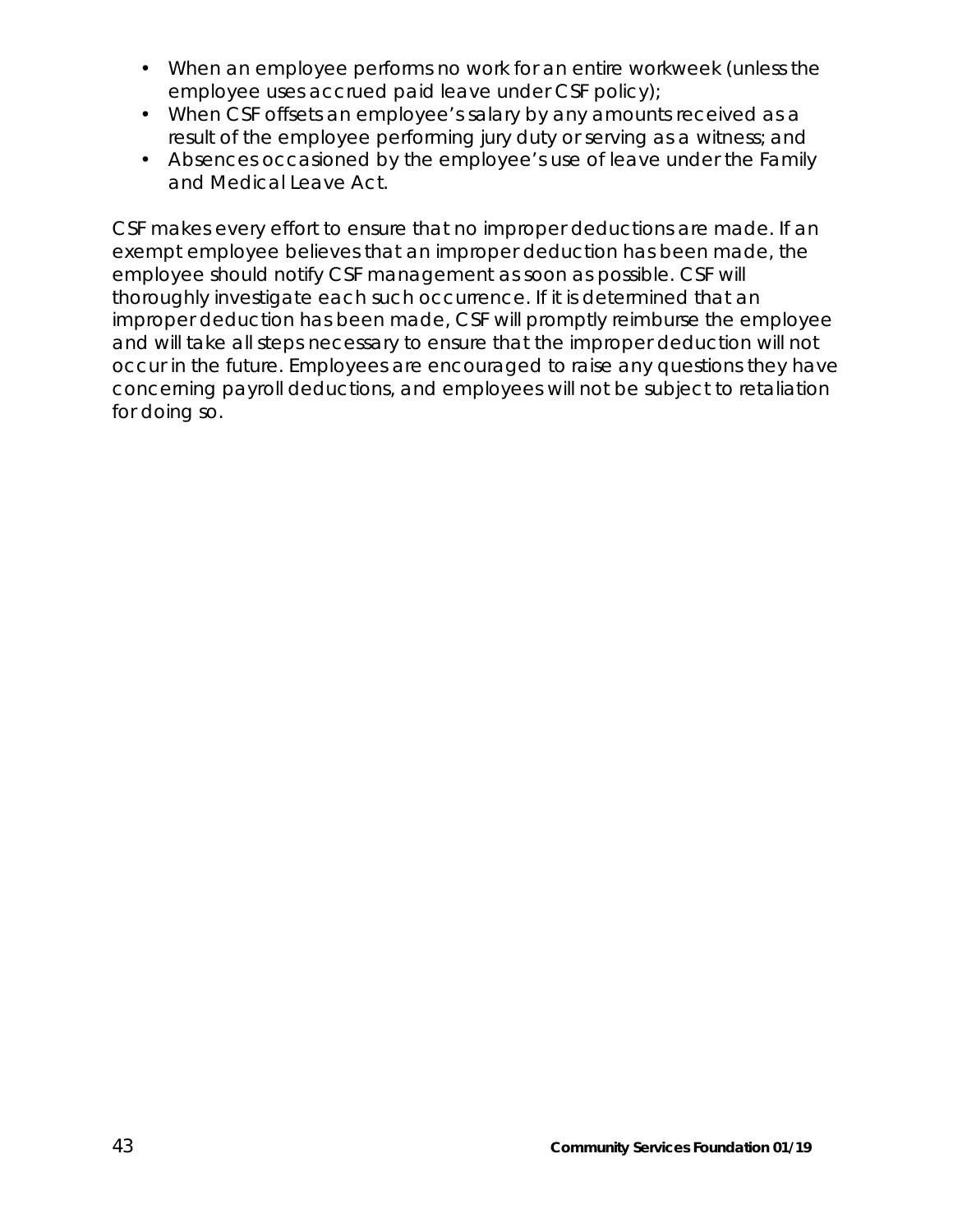### **POLICY 3.05: TIME RECORDS**

All employees are required to keep careful and accurate track of the time they have worked. Proper time keeping is important for compliance with applicable law as well as for customer billing, budgeting and scheduling purposes. Accurate records enable CSF to pay employees correctly.

Non-exempt employees must accurately record all time on CSF's time recording system, including overtime hours. Employees must punch in and out daily for work hours as well as in and out daily for lunches or other time away from work (unpaid breaks of 20 minutes or longer, paid personal leave, paid vacation, or other types of paid or unpaid leave). Exempt employees must keep careful, timely and accurate track of time taken for personal leave, vacation or other types of leave in the payroll system.

All employees will be instructed how to use the time recording system and make leave requests. Employees must advise their supervisor and obtain prior approval when their hours or days worked differ from their established schedule and when they leave the office other than for their established lunch break. For all employees, any falsification of information in the time recording system or on leave forms, irrespective of whether it resulted in actual payments, is grounds for disciplinary actions up to and including immediate termination of employment. For purposes of this Policy, 'falsification' includes, but is not limited to, recording hours for time not worked, clocking in or out on a device or at a location not authorized in advance (e.g. logging punches using a mobile phone or logging punches using a device which is otherwise not on the premises of the assigned work location), asking or having another employee clock in or out for you, and tampering with time records.

In the event a time punch is missed, employees are expected to either log the missed punch in the time keeping system for the manager's approval or complete a manual timesheet to record the correct hours worked on the day in question (by which the manager will make the timesheet correction in the system on the employee's behalf). Chronic or unjustified missed punches may be considered a form of timesheet falsification and are subject to disciplinary action up to and including termination of employment.

Additionally, failing to obtain approval to work days and/or hours which differ from an employee's established schedule is also grounds for disciplinary action up to and including immediate termination of employment.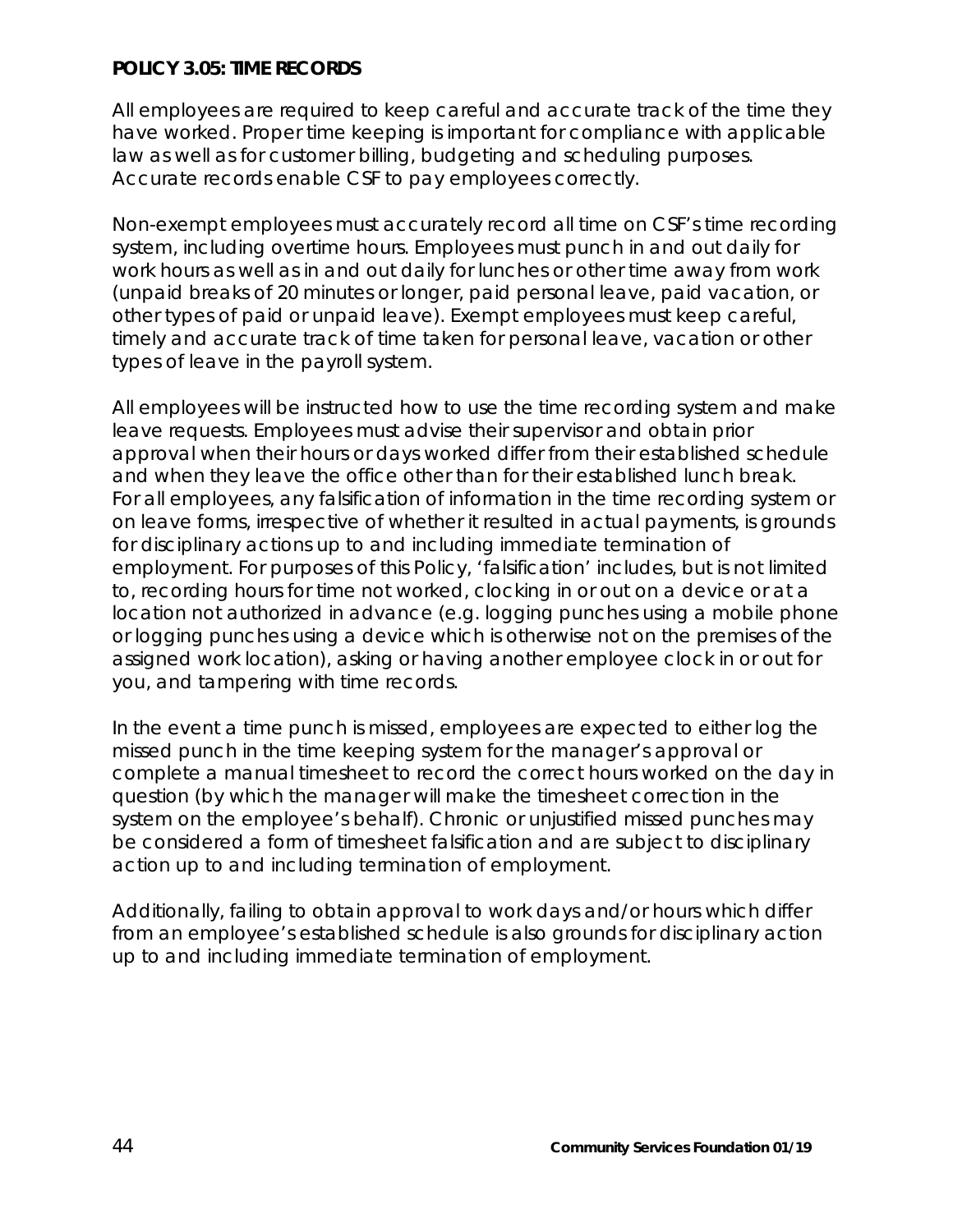### **POLICY 3.06: PERFORMANCE REVIEW**

It is the policy of CSF to keep employees informed of their work-related progress through both formal and informal performance reviews. Formal performance reviews generally occur annually. Performance appraisals will be used as a factor in pay increase decisions, performance improvement counseling efforts and determination of training needs, among other things, as applicable. However, employees should understand that a positive performance review is not a guarantee of a pay increase, bonus, or promotion. Supervisors will strive to keep employees informed of all performance expectations relating to their jobs, the criteria and procedures used to evaluate the employee's performance, and all formal appraisals of their performance.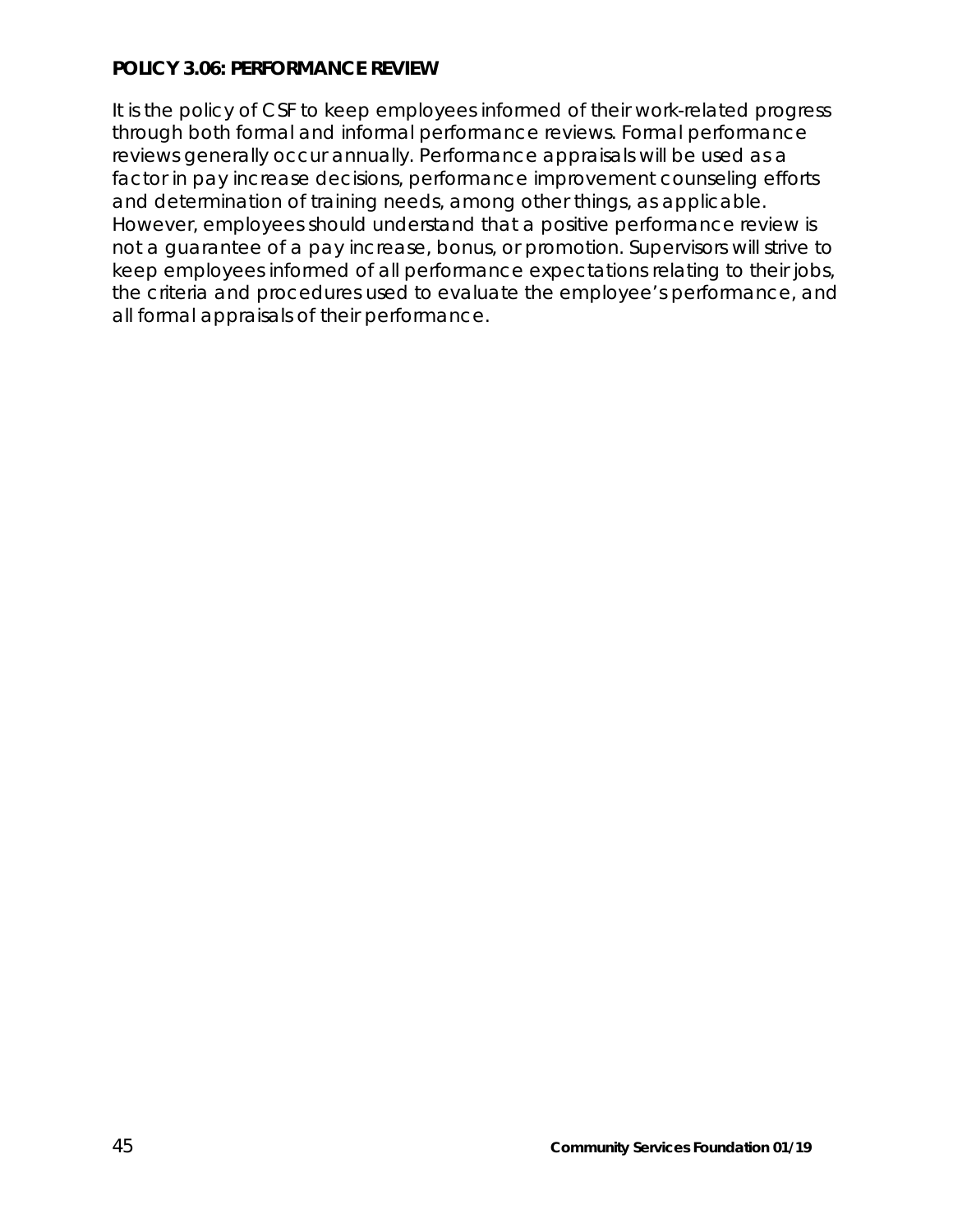#### **POLICY 3.07: PAY INCREASES**

Employees can be considered for merit increases in their pay, typically no sooner than twelve months after their last salary adjustment. Merit increases will be based, among other things, on the employee's performance evaluation, the economic performance of the Company, and market factors. The Company has the sole discretion to determine whether a pay increase will be granted to any employee, the timing and amount of the increase, and the criteria for awarding any such increase.

Supervisors will complete and submit a performance appraisal for each of their employees, along with their recommendation for any performance-related salary increase (see Policy 3.06).

In special cases where the employee's performance has been exemplary, or market factors so dictate, out-of-cycle salary increases may be recommended by the employee's supervisor in writing and must follow the approval process below.

All salary increases are subject to the prior written review and approval of at least two levels of management, including one or more of the Director of Programs, Chief Officer of Operations, Vice President and/or President/CEO. Additionally, Owner reviews/approvals may be required based on budgetary restrictions. **Salary increases, including annual merit increases, out-of-cycle increases and promotion recommendations, will not be discussed with the employee until they receive final approval.** 

Once approved, and unless otherwise specified, salary changes will ordinarily become effective at the beginning of the subsequent pay period.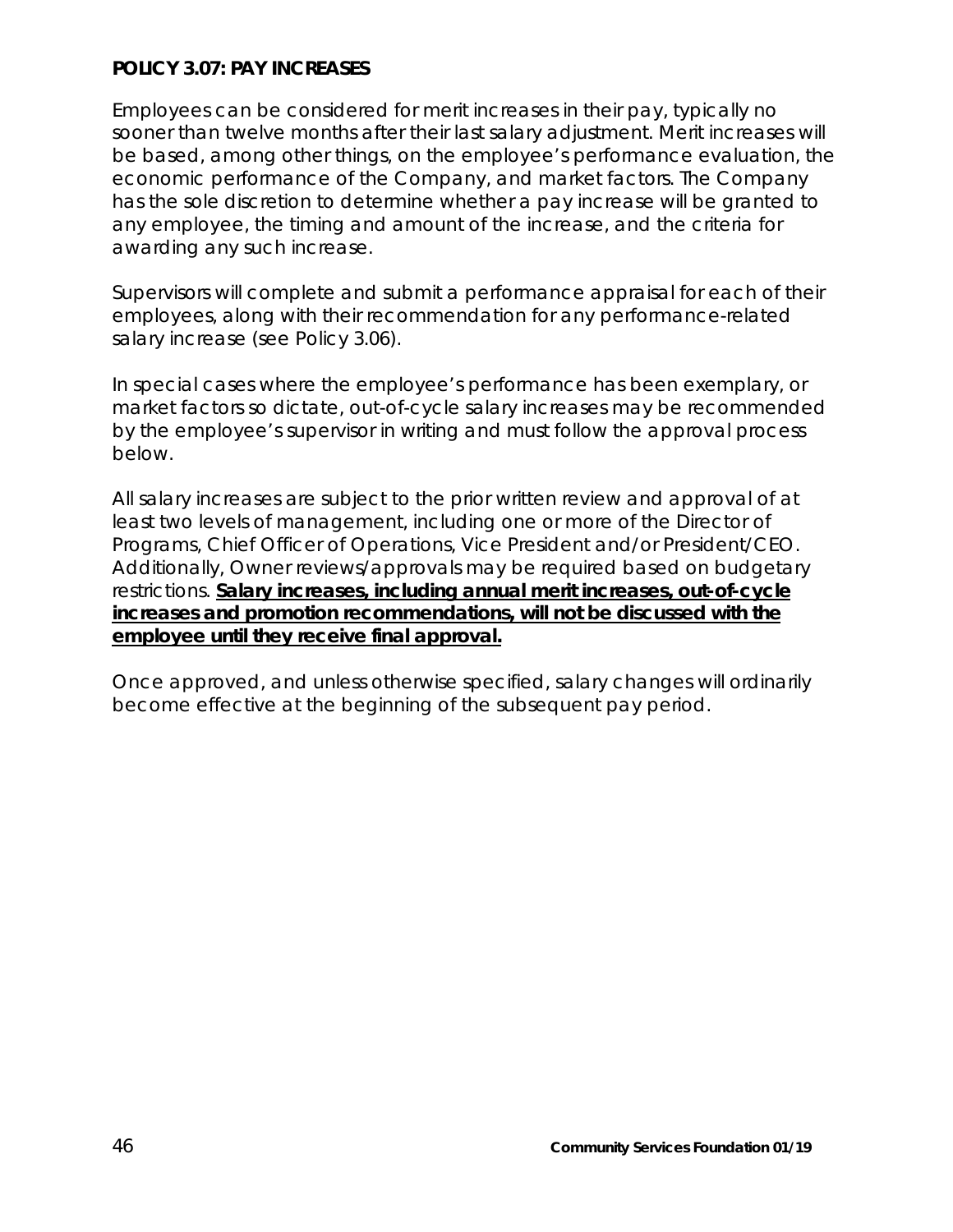#### **POLICY 3.08: BONUSES**

From time to time, CSF may choose to pay bonuses to certain employees. Other than the necessary circumstances where CSF will obtain the approval of a property owner, CSF has the sole discretion to determine whether bonuses are paid and to whom, the timing of any bonuses, the amount of any bonuses and the criteria for awarding any such bonus. Irrespective of other eligibility factors, employees who have been disciplined/counseled for unsatisfactory performance or other misconduct (e.g. warning notice, performance improvement plan, probation, etc.) are not eligible for any bonuses.

This aspect of compensation, like all others, must have proper approval before it is discussed with the employee.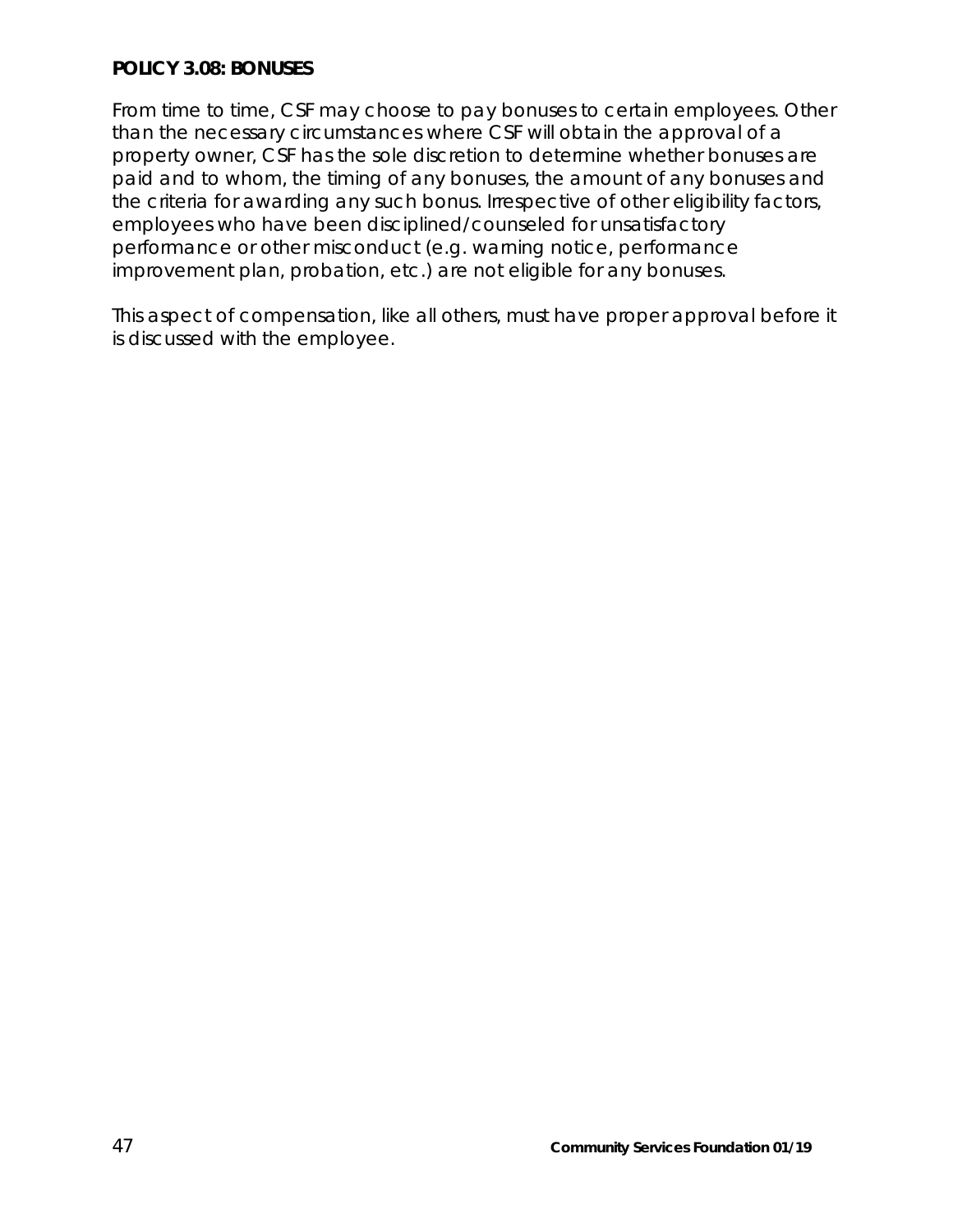**SECTION 4 - WORKPLACE POLICIES**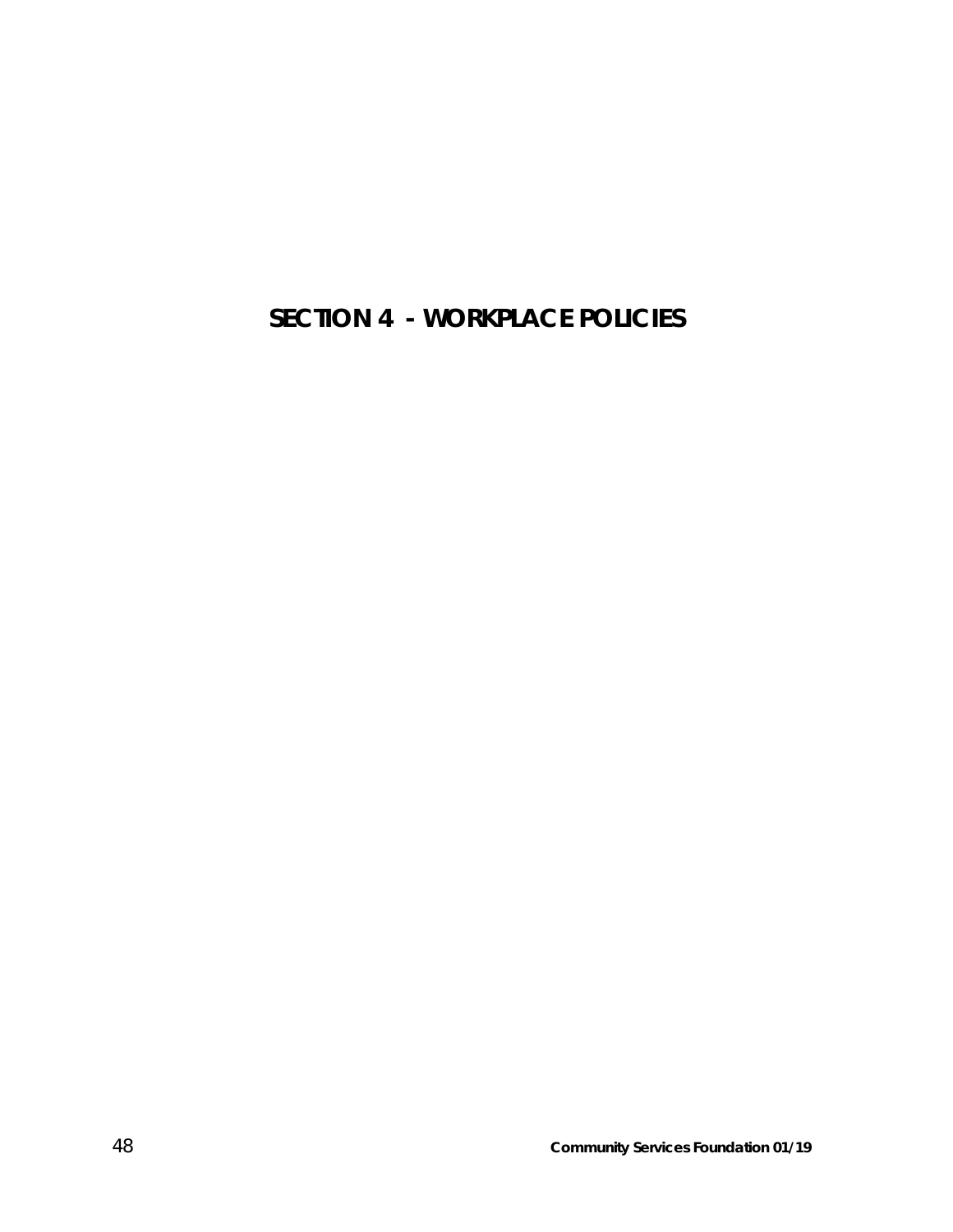## **POLICY 4.01: RECRUITING - INTERNAL AND EXTERNAL**

CSF believes that hiring qualified individuals to fill positions contributes to our overall strategic success. Each employee is hired to make significant contributions to CSF, and we aim to hire the most qualified candidates for positions. Please see the Equal Employment Opportunity policy as it is applicable to this Policy.

CSF generally posts job vacancies on various job posting sites, and the vacancy announcement may also appear in other places as well. Jobs will typically remain posted until the position is filled, and are updated regularly.

**Internal transfers:** In order to ensure property stability, maintain positive client relationships, and to support the career development of our people, employees who have been in their current position for at least one (1) year may apply for internal job openings. This one-year requirement may be waived with the consent of the employee's Supervisor, Vice President or President/CEO. Additionally, job performance, warning notices and other job-related factors will be considered when determining eligibility for being considered. The employee must notify their current supervisor if interested in a transfer opportunity so the employee's current management can approve/reject, communicate the jobrelated basis for that decision, and speak with the vacancy's hiring manager. Only at that time may the employee apply for the position. If selected for the position, a mutually agreed-to date will be arranged.

All applicants for a posted vacancy will be considered on the basis of their qualifications and assessed ability to perform the job successfully.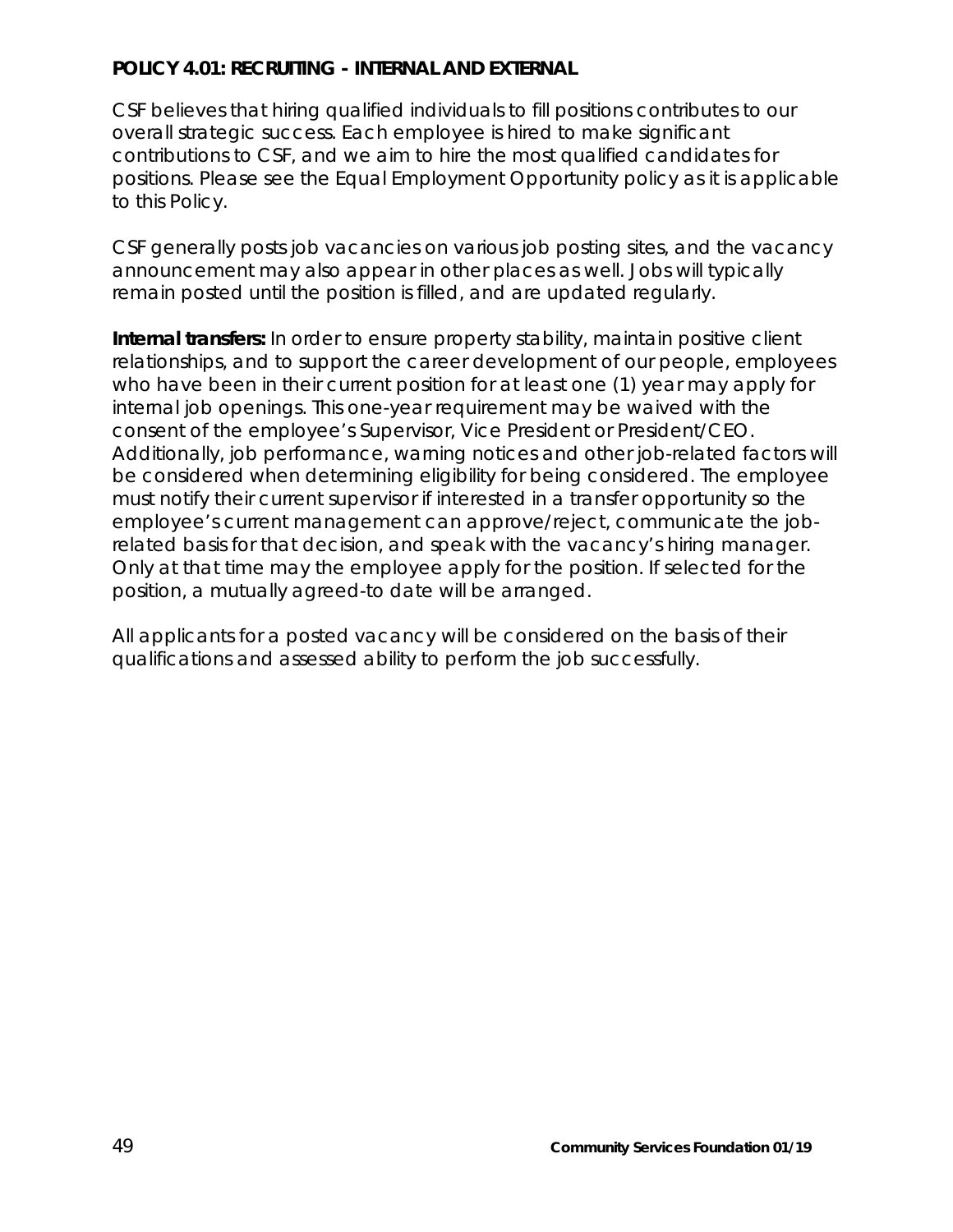### **POLICY 4.02: EMPLOYEE REFERRALS**

CSF employees have been the best source of new employee referrals. Therefore, CSF provides employees who refer new employees a recruiting referral bonus. For each applicant referred who is hired for a full-time regular position, the referring employee will receive a referral bonus if the newly hired employee is still employed on the first of the month after completing ninety (90) days of employment. The recruiting referral bonus is \$250 per employee. These bonuses are subject to all applicable taxes.

To refer an applicant, you must submit their resume to the CSF Office and inform the candidate of the vacancy, obtain his/her consent to the submission of his/her name.

In the event a new hire is referred by more than one employee, the employee who submitted the name first will receive the recruiting referral bonus. An employee is not eligible for this bonus for any of the following reasons:

- The individual referred is already employed by CSF or an affiliate of CSF.
- The individual referred is returning to work after separating from CSF or an affiliate for any reason.
- The individual referred has been a consultant or contractor for CSF or an affiliate, including having been engaged through a temporary or placement agency.
- Senior Level Staff, Chief Officer of Operations, Vice President or above, and the referred employee's hiring manager are not eligible for a recruiting bonus.
- Employees who promise employment or engage in other inappropriate conduct related to this program will be disqualified from receiving a recruiting bonus and may be subject to discipline, up to and including termination.

To receive a recruiting referral bonus, the referring employee must also be employed by CSF at the time the referral bonus is paid out.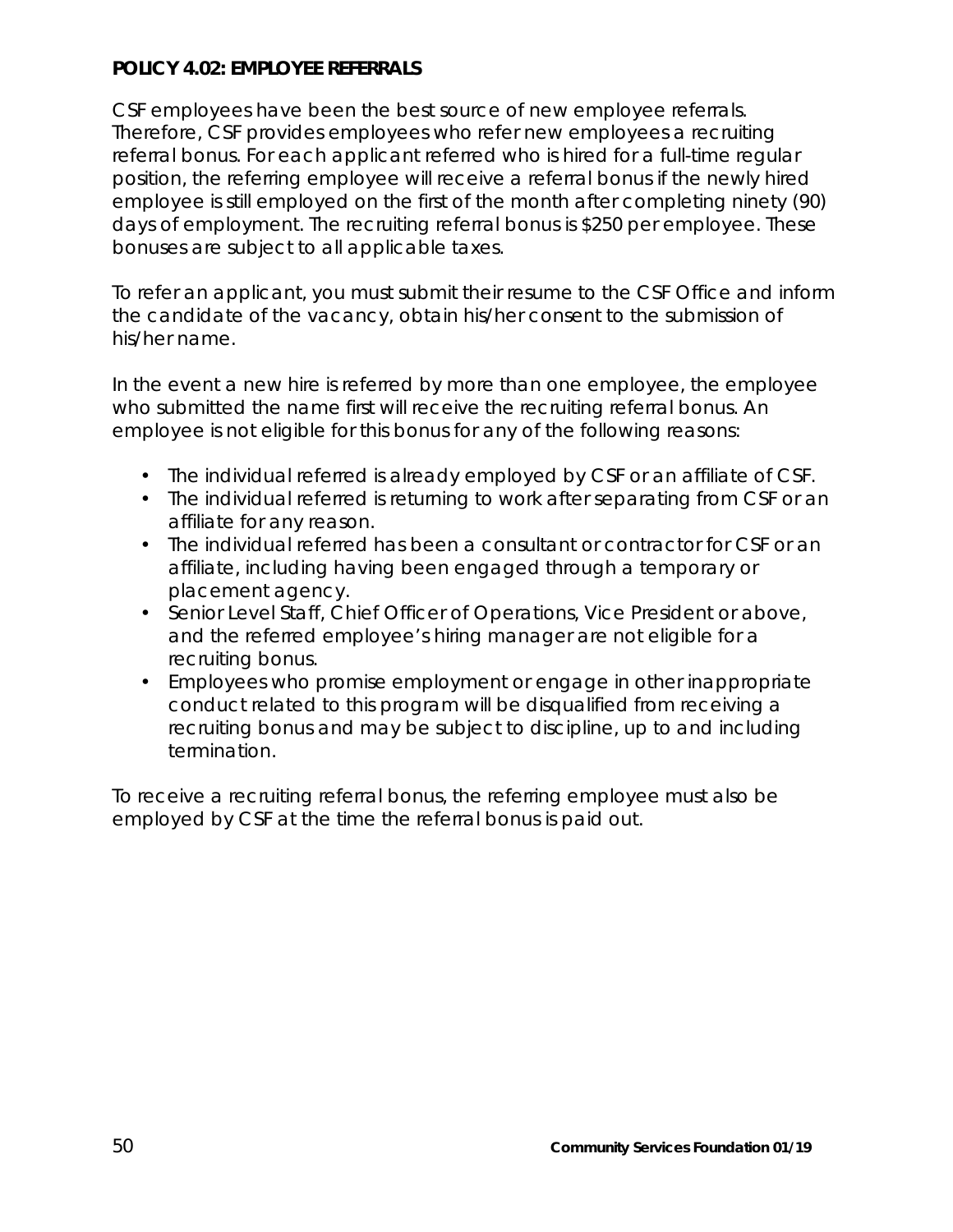## **POLICY 4.04: SOCIAL MEDIA**

CSF understands that social media can be a fun and rewarding way to share your life and opinions with family, friends and co-workers around the world. However, use of social media also presents certain risks and carries with it certain responsibilities. To assist employees in making responsible decisions about their use of social media, we have established these guidelines for appropriate use of social media.

# **GUIDELINES**

In the rapidly expanding world of electronic communication, *social media* can mean many things. *Social media* includes all means of communicating or posting information or content of any sort on the Internet, including to your own or someone else's web log or blog, journal or diary, personal web site, social networking or affinity web site (including but not limited to Facebook, Instagram, Twitter, Snapchat, LinkedIn, and Pinterest), web bulletin board or a chat room, whether or not associated or affiliated with CSF as well as any other form of electronic communication.

The same principles and guidelines found in CSF's workplace policies apply to employees' activities online. Ultimately, employees are solely responsible for what they post online. Before creating online content, consider some of the risks and rewards that are involved.

## **Know and follow the rules**

Carefully read these guidelines and ensure your postings are consistent with them. Inappropriate postings that include discriminatory remarks, bullying, harassment, and threats of violence or similar inappropriate or unlawful conduct will not be tolerated and may subject you to disciplinary action up to and including termination.

## **Be fair**

Always be fair and courteous to customers, members, and suppliers. Also, keep in mind that you are more likely to resolve work-related complaints by speaking directly with your co-workers or by utilizing our Open Door Policy than by posting complaints to a social media outlet. Nevertheless, if you decide to post complaints or criticism, avoid using statements, photographs, video or audio that reasonably could be viewed as malicious, obscene, threatening or intimidating, that defame

employees, customers or suppliers, or that might constitute harassment or bullying. Examples of such conduct include, but are not limited to, posts that could contribute to a hostile work environment on the basis of race, sex, disability, religion or any other status protected by law or CSF policy.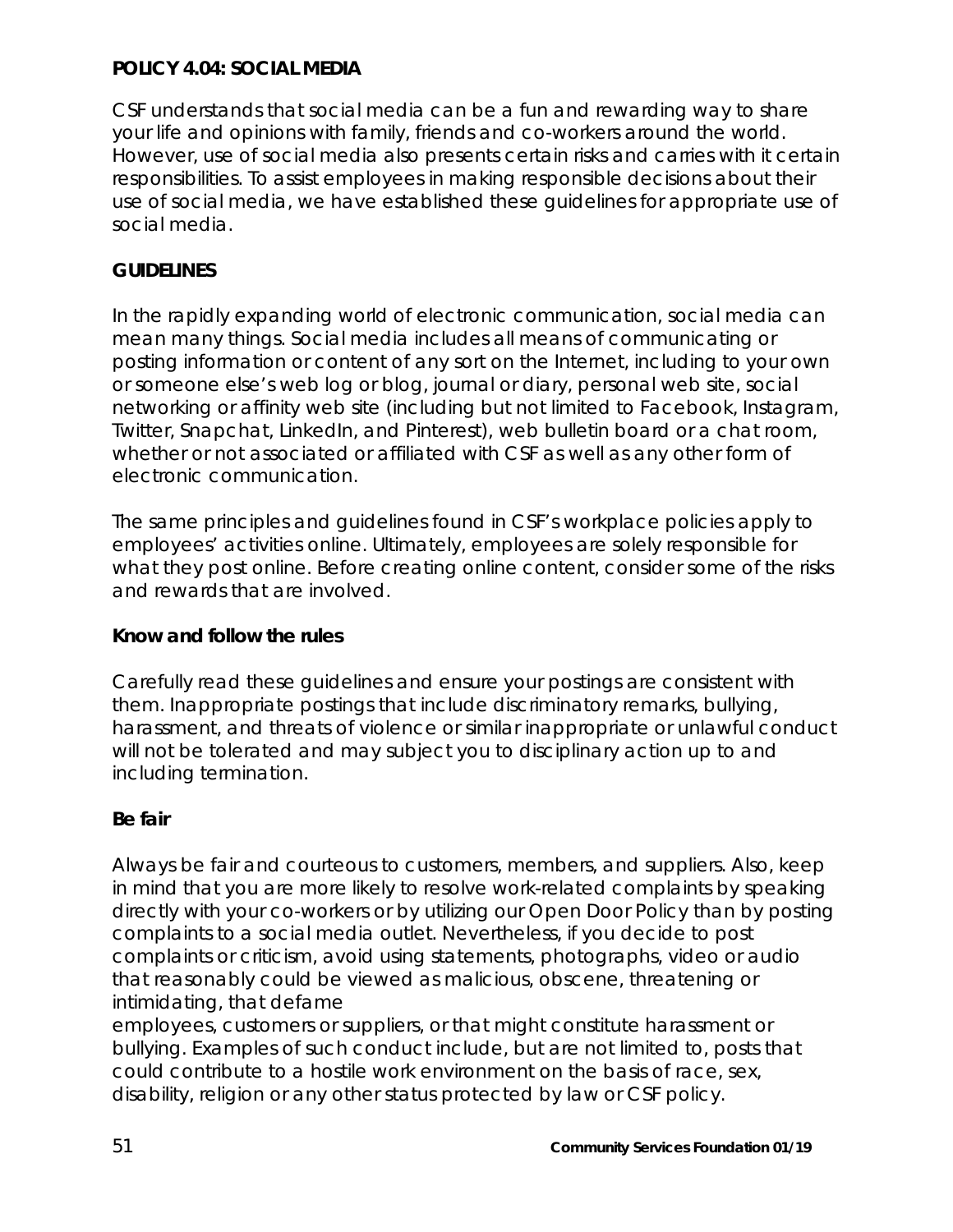### **Be honest and accurate**

Make sure you are always honest and accurate when posting information or news, and if you make a mistake, correct it quickly. Be open about any previous posts you have altered. Remember that the Internet archives almost everything; therefore, even deleted postings can be searched. Never post any information or rumors that you know to be false about CSF, employees, customers, suppliers, or people working on behalf of CSF or competitors.

### **Follow CSF policies and applicable law**

- Maintain the confidentiality of CSF's trade secrets and Confidential Information (as defined above in this Manual). Do not post internal reports, policies, procedures or other internal business-related confidential communications.
- Respect financial disclosure laws. It is illegal to communicate or give a "tip" on inside information to others so that they may buy or sell stocks or securities.
- Do not create a link from your blog, website or other social networking site to CSF's website without identifying yourself as a CSF employee.
- Express only your personal opinions. Never represent yourself as a spokesperson for CSF. If CSF is a subject of the content you are creating, be clear and open about the fact that you are an employee and make it clear that your views do not represent those of CSF. If you do publish a blog or post online related to the work you do or subjects associated with CSF, make it clear that you are not speaking on behalf of CSF. It is best to include a disclaimer such as "The postings on this site are my own and do not necessarily reflect the views of CSF."

#### **Using social media at work**

Refrain from using social media while on work time or on equipment CSF provides, unless it is work-related as authorized by your manager. Do not use a CSF email address to register on social networks, blogs or other online tools utilized for personal use.

## **Retaliation is prohibited**

CSF prohibits retaliation against any employee for reporting a possible deviation from this policy or for cooperating in an investigation. Any employee who retaliates against another employee for reporting a possible deviation from this policy or for cooperating in an investigation will be subject to disciplinary action, up to and including termination.

Employees should not speak to the media on the CSF's behalf without first contacting the **President and CEO or Vice President.** All media inquiries should be directed to them.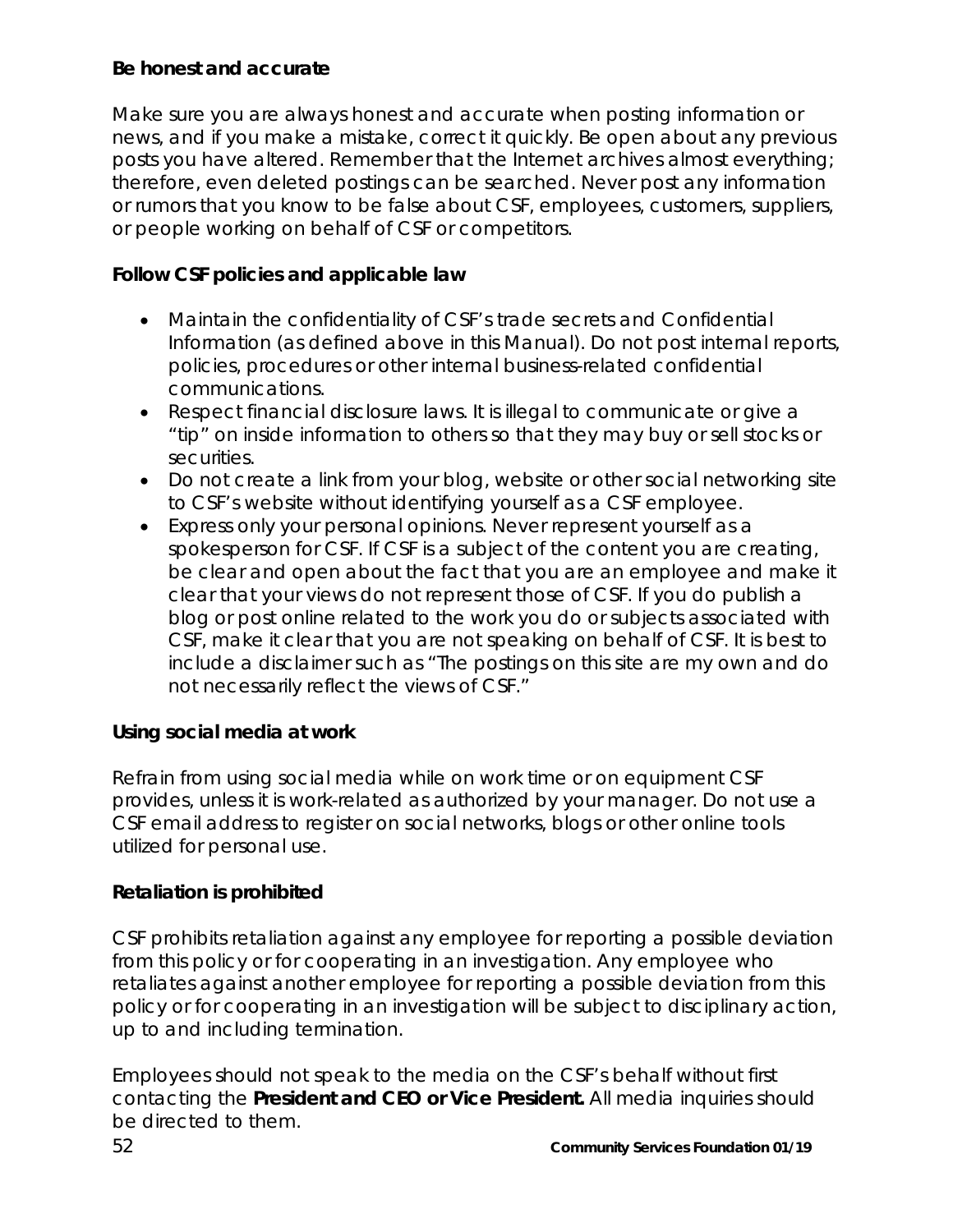If you have questions or need further guidance, please contact the CSF Office.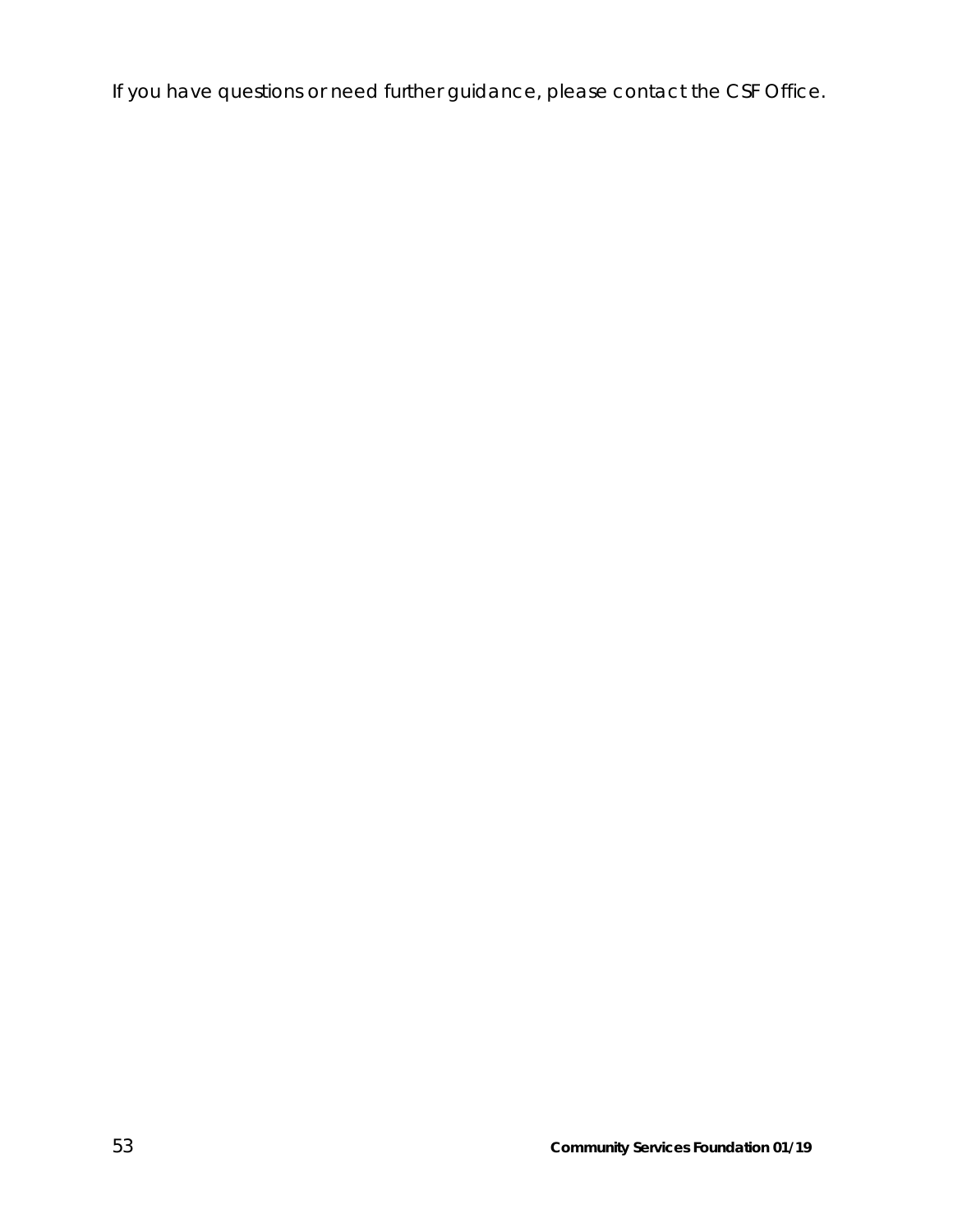### **POLICY 4.05 PRESS INQUIRIES AND SUBPOENAS**

All media inquiries are to be directed to the President/CEO or their designee. UNDER NO CIRCUMSTANCES should you comment to the media on CSF's behalf regarding current, past or prospective CSF matters, or with respect to any of CSF's Confidential Information (including information regarding residents, owners, customers, or employees). In the event you receive a media inquiry about current, past or prospective litigation, please advise the President/CEO.

It is CSF's policy that all legal documents (such as subpoenas and complaints) that someone may attempt to serve on CSF should be directed to delivery at the Main Office (6606 Greig Street, Seat Pleasant, MD 20743.) Any such document must be received and/or signed for by the President/CEO or Vice President.. If one of those individuals is unavailable, then the most senior member of management may accept service of process. No other employee or officer of CSF is authorized or appointed to accept such service of process on behalf of CSF.

Similarly, any correspondence which directly or indirectly communicates an intention to commence a lawsuit against CSF or demands that CSF produce documents or records in connection with any litigation should be forwarded immediately to the President/CEO.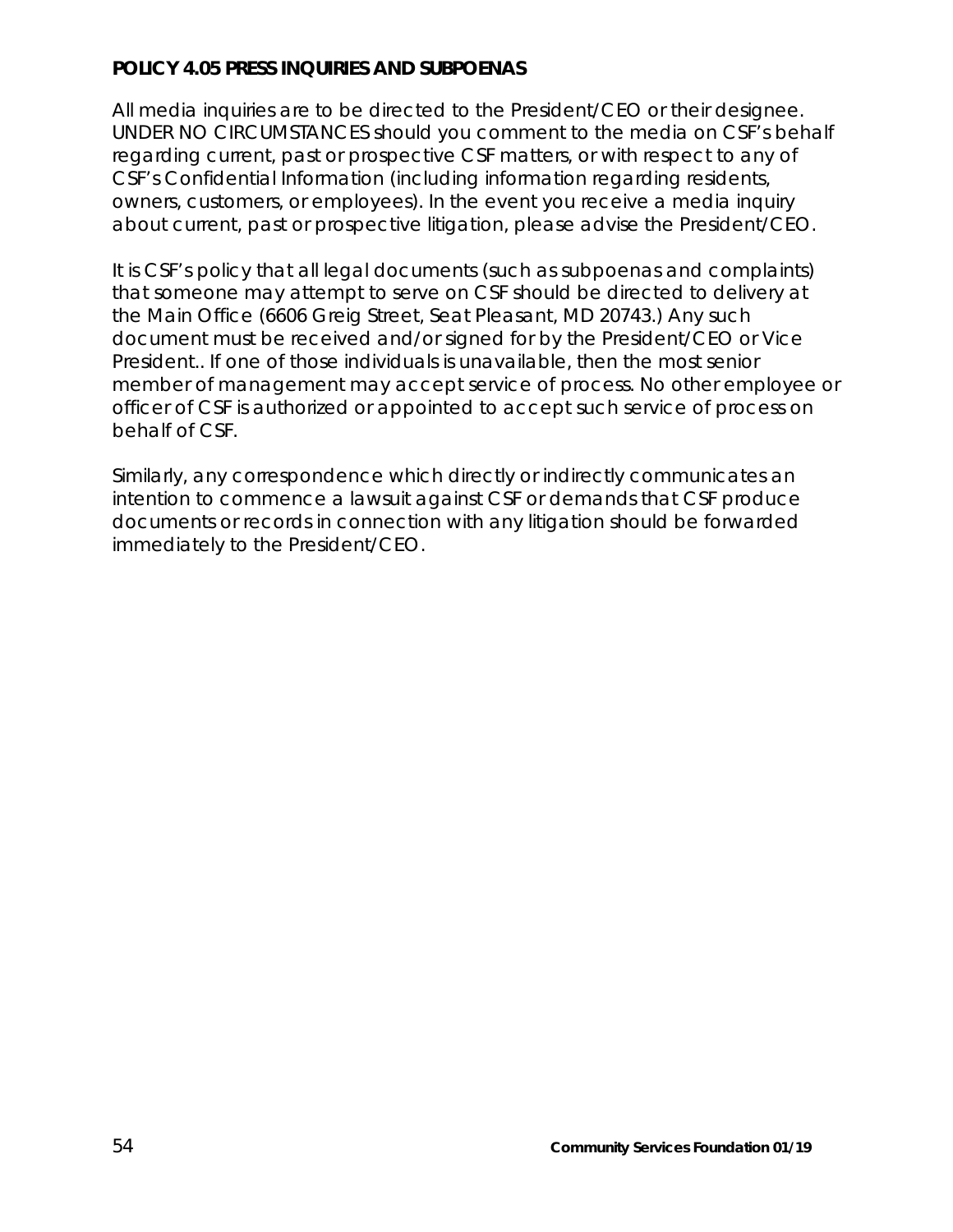#### **POLICY 4.06: SMOKING**

CSF is committed to minimizing the harmful effects and discomfort that smoking and other uses of tobacco products produces in confined office work places. It is CSF policy to prohibit smoking or other use of tobacco products (including, but not limited to cigarettes, pipes, cigars, snuff, chewing tobacco, e-cigarettes, vaporizers, etc.) inside any of its facilities.

Presently, some properties include designated smoking areas outdoors; however, should a property convert to a smoke free campus policy, that policy must be observed. Smoking or use of tobacco products in non-smoking areas is not permitted, and smoking breaks may not unreasonably disrupt the work day or impact CSF or its employees in an adverse way.

Visitors are to honor CSF's non-smoking policy.

Employees working on customer sites are expected to abide by the CSF's no smoking policy during work hours.

The success of this policy will depend on the thoughtfulness, consideration, and cooperation of smokers and non-smokers alike.

In all cases, the rights of non-smokers to protect their health and comfort will take precedence over an employee's desire to smoke.

Failure to comply with this policy will result in disciplinary action up to and including termination.

In properties where the ownership defines the whole campus as a non-smoking area, no smoking on-site will be allowed by our staff.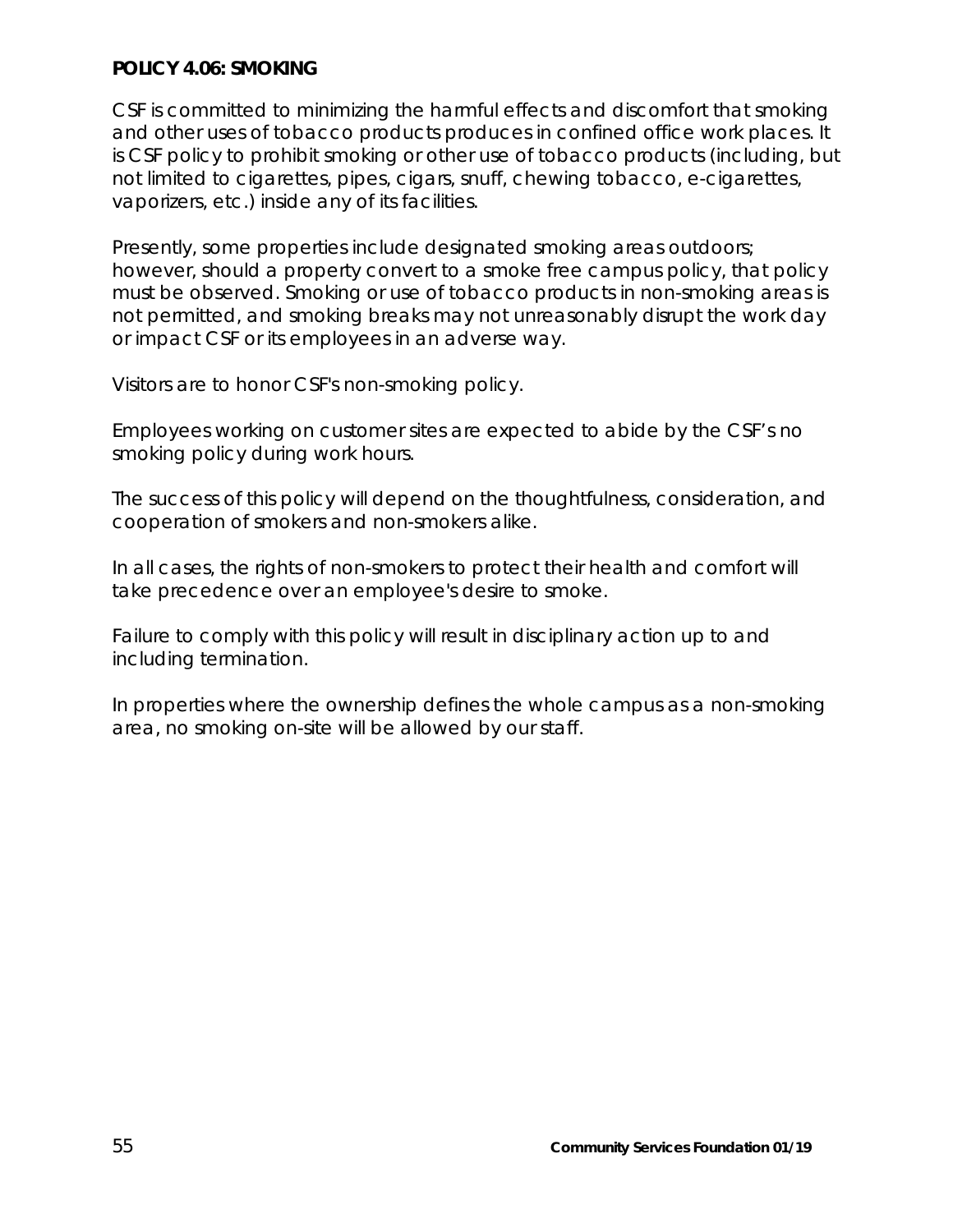### **POLICY 4.07: CLOTHING, HYGIENE & PERSONAL APPEARANCE AND COMPANY UNIFORM**

CSF employees are expected to maintain a clean, neat, professional appearance in their dress, grooming, and hygiene consistent with the high standards of quality and service in CSF's business. Employees are expected to use good taste and appropriate judgment in appearance and image.

In general, employees should dress and groom for work in a manner that:

- Reflects an image of professionalism;
- Does not create a safety hazard for any job;
- Is not distracting to or disrespectful of other employees, customers, etc.;
- Is considerate of possible allergies or other sensitivities that their colleagues may have to strong fragrances;
- Is appropriate for the employee's position with CSF and job tasks/responsibilities; and
- Is consistent with established guidelines.

Employees working with equipment, chemicals or other materials that require precautionary clothing, such as long sleeves, full length pants, steel toed or protective boots, as well as eye, hearing or other protection should always follow the instructions and policies to insure personal safety at all times.

It is important to always maintain a professional image. This policy is designed to ensure that the personal appearance of all employees is one that promotes each Community Center Employee as a professional. *In all instances an approved uniform is required to be worn to work each day.* 

*Uniforms—*Whether Company provided or worn from Community Services Foundation's guidelines, in all instances, they must be clean, neat and worn in accordance with this uniform policy. The guidelines for wearing and maintaining your uniform:

- The uniform consists of a button down, pull over or polo shirt, long sleeve or short sleeve and khaki pants or plain pants that are any color.
- The uniform can be worn in any combination, but should be kept neat, clean and pressed. Shirts do not have to be tucked in the pant, but must be worn neatly and not be low cut or expose any cleavage.
- Undergarment T-shirts can be worn with the long sleeve shirt, but should not be seen through clothing.
- Pants must be worn in a professional manner and neat, but a belt is not needed.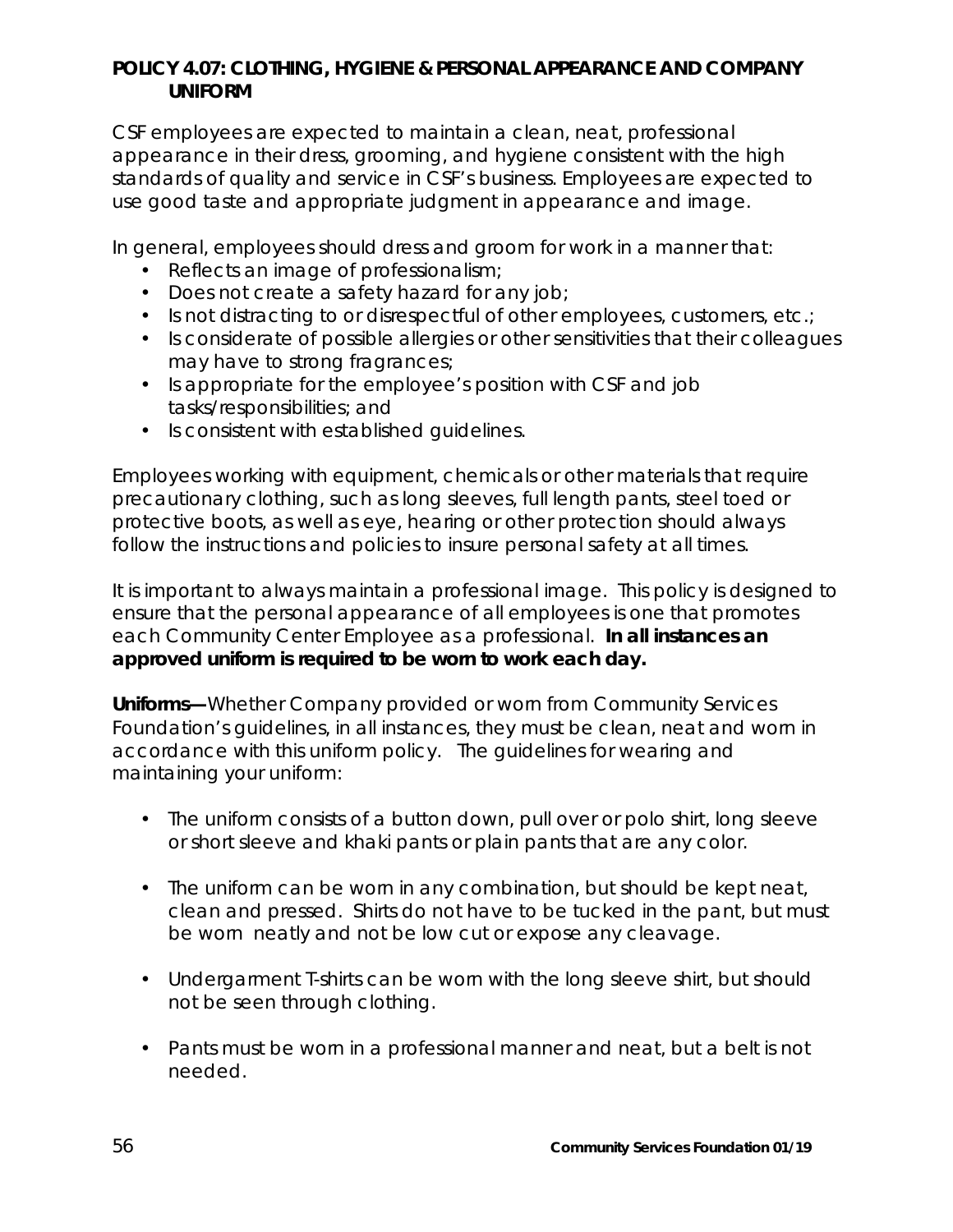- **Footwear:** Shoes that cover the toes are recommended. If shoes do not cover the toes then nail polish/toenails/feet must look clean and well maintained. Rain boots and tennis shoes can be considered appropriate if the weather or working circumstances require them. Footwear that is deemed inappropriate includes but is not limited to the following: flipflops and slippers or shoes that are dirty, frayed, excessively scuffed, torn or noticeably worn. The choice of footwear must be appropriate for work and for the task at hand.
- **Jewelry & Accessories:** All jewelry and accessories should be work appropriate. Earrings are acceptable, but must be deemed appropriate for the workplace and not interfere with the ability to perform work assignments. Jewelry & Accessories that are deemed inappropriate include, but are not limited to the following: Earrings that hang below or touch the shoulder, earrings too large in size or contain names or messages and extreme styles and colors.
- **Tattoos & Piercings:** Tattoos and body piercings are not considered work appropriate and should be kept covered during business hours. Tattoos & Piercings that are deemed inappropriate include, but are not limited to the following: Facial piercings in the lip, tongue, nose, eyebrow, cheek or other facial areas.
- **Cosmetics:** Keep makeup conservative and natural looking. Keep fragrances light and inoffensive. Many people have allergies to oils, strong perfumes and scents. Be aware and considerate of our clients and co-workers. Cosmetics that are deemed inappropriate include, but are not limited to the following: Extreme makeup colors, extreme nail polish colors and length, and extreme eyelash and length. Overwhelming, unpleasant or overpowering fragrances are inappropriate for the workplace.
- **Hair:** Keep hair styles and cuts conservative and natural looking. Hair should be well groomed and acceptable to the work environment and not offensive to our clients or co-workers. If an employee uses dyes, tints or bleaches, they must result in natural hair colors. Hair that is deemed inappropriate includes, but is not limited to the following: Extreme or eccentric hair styles and colors are prohibited. Applied hair colors that are prohibited include, but are not limited to, purple, blue, pink, green, fluorescent, neon colors and exotic or club styles. It is the responsibility of the leadership (CM, CSF Supervisory Staff, RPM, RVP, HR, Ownership, etc.) to determine if hair color outside of these guidelines is deemed to be work appropriate.
- *Hats should not be worn and are not a part of the uniform, unless worn due to a medical condition, religious or ethnic custom.*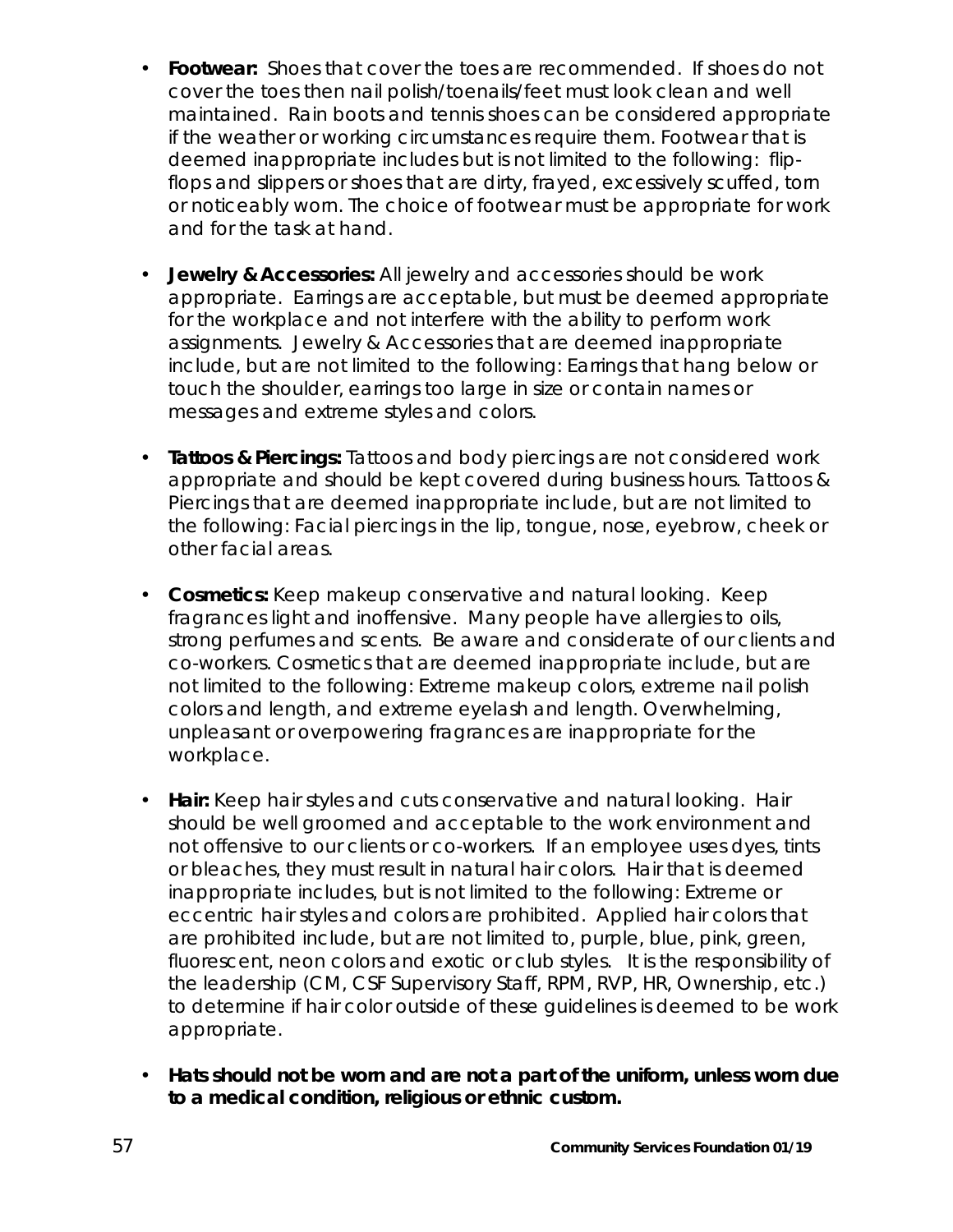Violation of this Policy may result in disciplinary action, including being required to leave the workplace or termination of employment.

Notwithstanding the above, CSF recognizes the importance of individually held religious beliefs to persons within its workforce. CSF will reasonably accommodate an employee's religious beliefs in terms of workplace attire and personal appearance unless the accommodation creates an undue hardship. Those requesting a workplace attire or personal appearance accommodation based on religious beliefs should contact their Supervisor.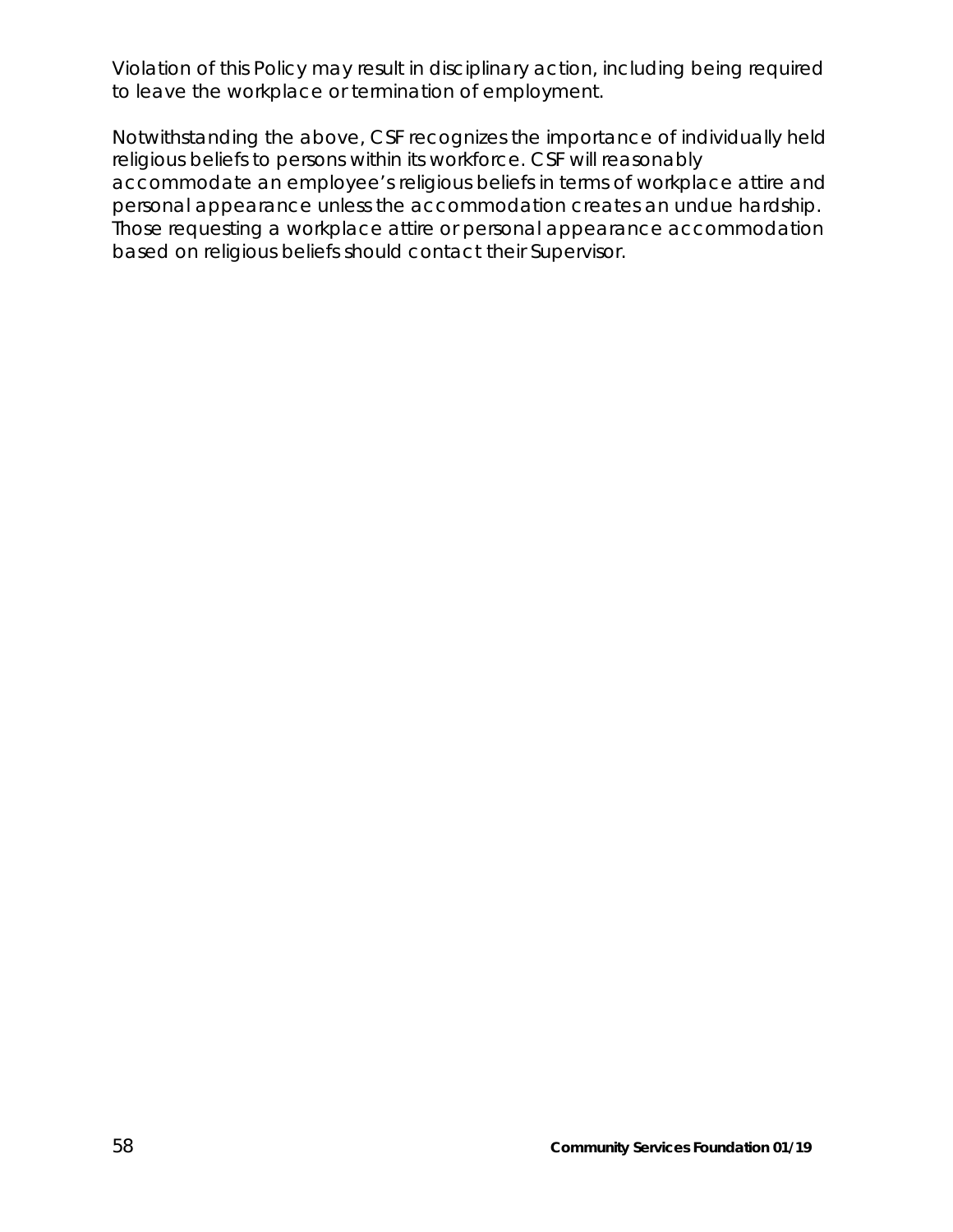# **POLICY 4.08: OFFICE AND SITE SAFETY**

CSF is concerned with protecting the health and safety of its employees and providing for the security of everyone at CSF. CSF wants to protect its facilities as well as the employees' property. As a result, the CSF prohibits anyone from:

- bringing drugs, alcohol, weapons, and/or other unauthorized or illegal substances or materials onto CSF premises;
- taking or removing tools, equipment, materials, documents, files, electronic media and/or other property without authorization; or
- intentionally damaging any property. (See the Drug and Alcohol Free Workplace policy, the Workplace Violence policy, the Confidentiality policy, and the Standards of Conduct and Disciplinary Action policy for additional details on the above.)

In order to enforce these prohibitions, CSF, consistent with applicable law, expressly reserves the right, in its sole discretion:

- to question any employee or other person before he/she enters or leaves CSF premises;
- to search or inspect the desk, containers, handbags, briefcases, packages, parcels, and personal belongings of any employee or other person, including asking to be removed and allowing for inspection any items in an employee's pockets; and
- to search any CSF vehicle or any personal vehicle used by an employee on CSF business, at any time.

Any employee who refuses to submit to and cooperate with CSF officials in conducting a search may be disciplined, up to and including discharge.

In addition, it is the responsibility of each employee to conduct all tasks in a safe and efficient manner complying with all local, state and federal safety and health regulations and program standards, and with any special safety concerns for use in a particular area.

Certain precautions can prevent office thefts and crimes before they occur. Persons under the pretext of legitimate business usually perpetuate such crimes. The following reminders can improve the safety and security of yourself and your colleagues:

- Do not allow visitors or persons making deliveries to pass beyond the reception area unless they have been approved for admission by the receptionist. Never leave purses, wallets or other valuable items on or under desks. Keep these items out of sight.
- Cash, stamps, etc., should never be kept in an unlocked drawer.
- Avoid carrying large sums of cash. Do not put your wallet in a jacket hung over your chair or behind your door.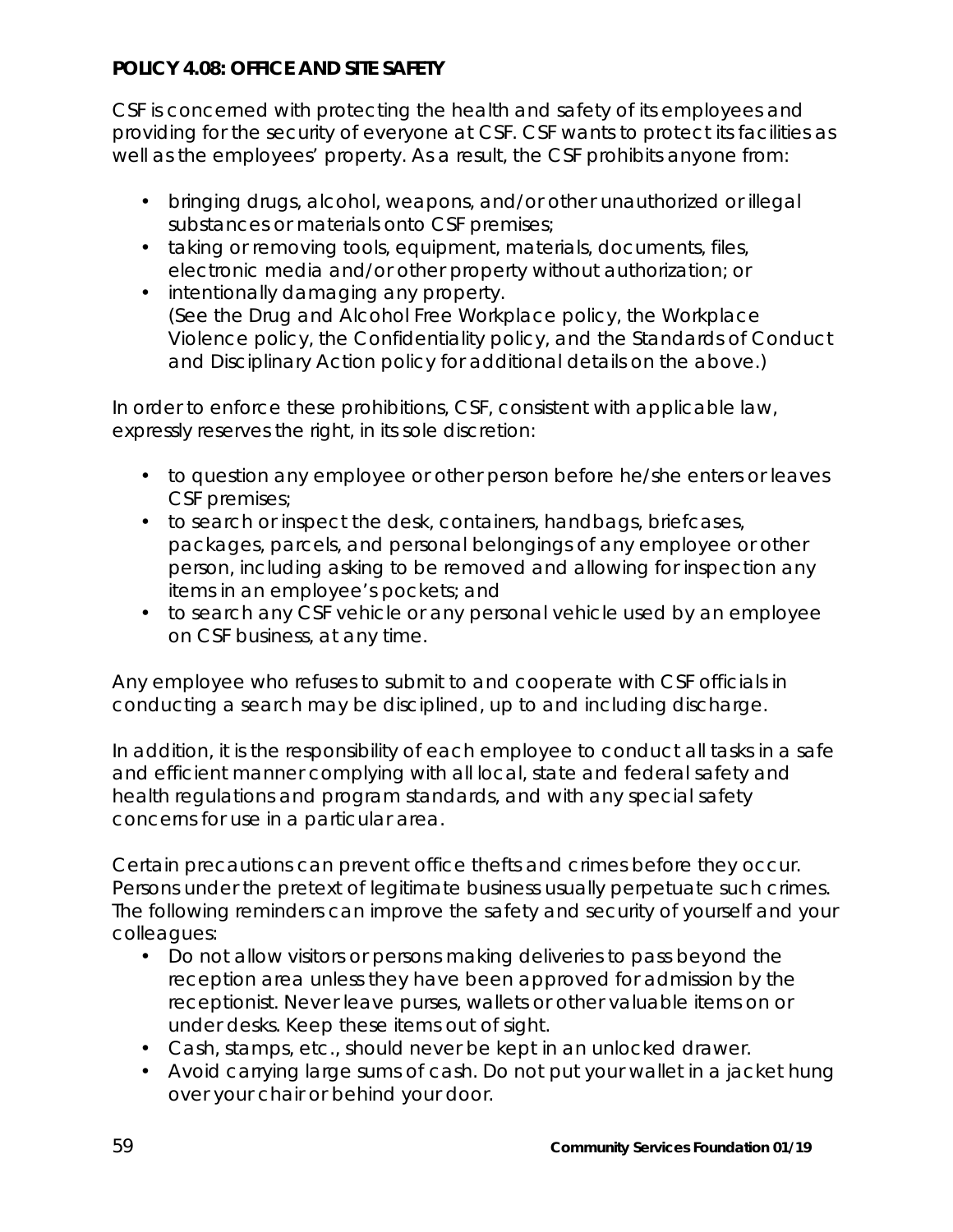- Immediately report all suspicious persons, peddlers, persons appearing to be canvassing, etc., to management personnel or by calling the police at 911. Do not attempt to detain or apprehend them.
- Always secure your car by locking all windows and doors. Do not leave valuables in the car. Park near a light.
- When leaving the office, have car key in hand and lock doors once inside. When walking to your car, stay clear of alleys, abutments and other parked vehicles.
- If, upon entering the office, you are surprised by an unauthorized person, quietly leave; then call the police.
- Report all lost keys/key cards immediately.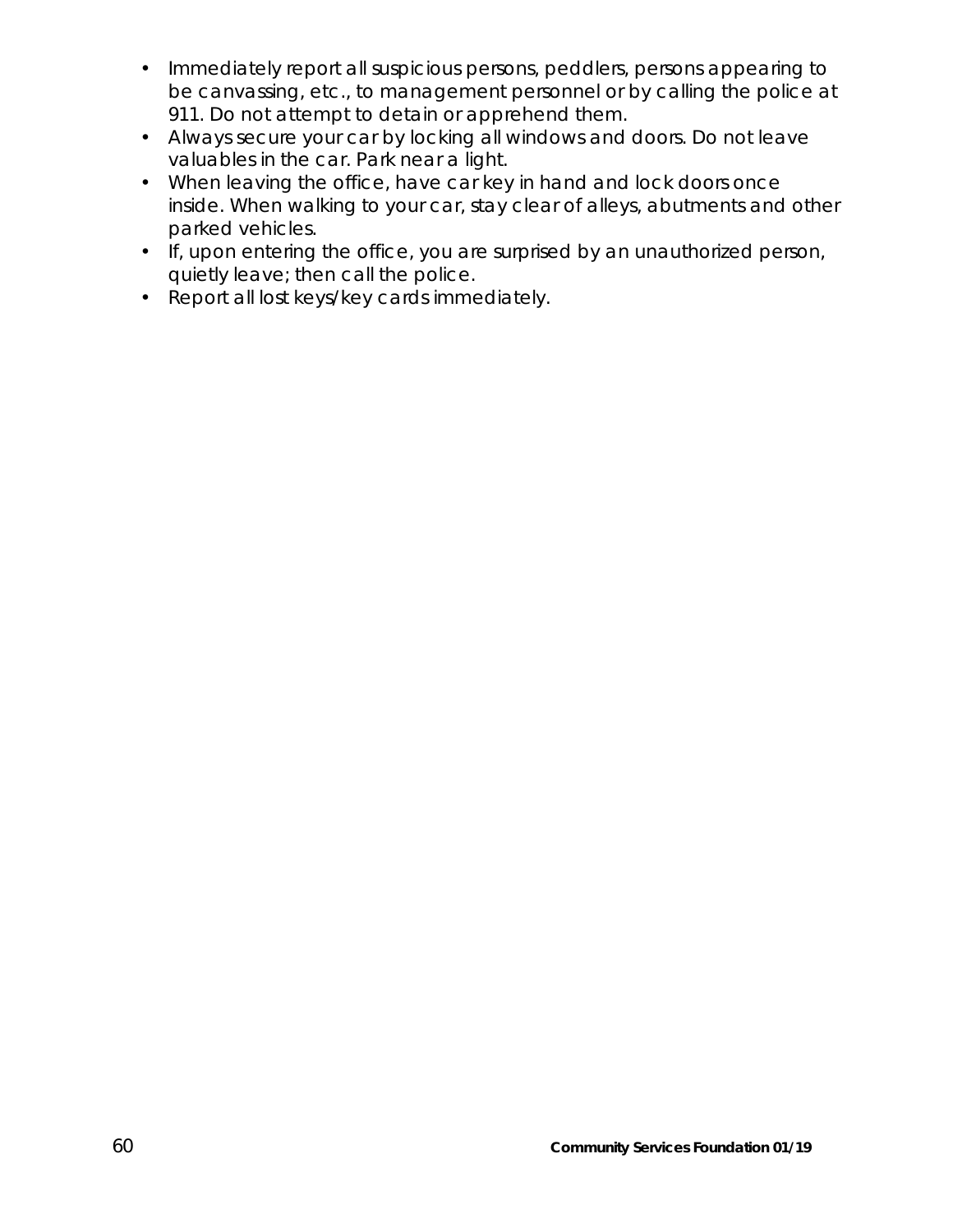### **POLICY 4.09: INCLEMENT WEATHER AND OTHER OFFICE CLOSURES**

All employees must notify their Supervisor if they are unable to make it to work. Nevertheless, in the event of inclement weather or other emergency situations, CSF has adopted the following policy:

CSF follows the federal government's decision whether to close or remain open in the event of inclement weather. If the federal government is open, even if it is open on a delayed arrival, CSF employees are expected to make their best effort to report to work on time without unreasonably endangering themselves. CSF employees who are unable to make it to work without unreasonably endangering themselves must contact their supervisor immediately and are expected to use paid leave (Personal Leave or Vacation Leave)if accrued. Exempt employees who report to work but arrive late or leave early as a result of inclement weather are not expected to use paid leave for the missed time. If the federal government is closed, CSF employees need not report to work that day; employees will not be required to use paid leave in this event and will receive their normal salary.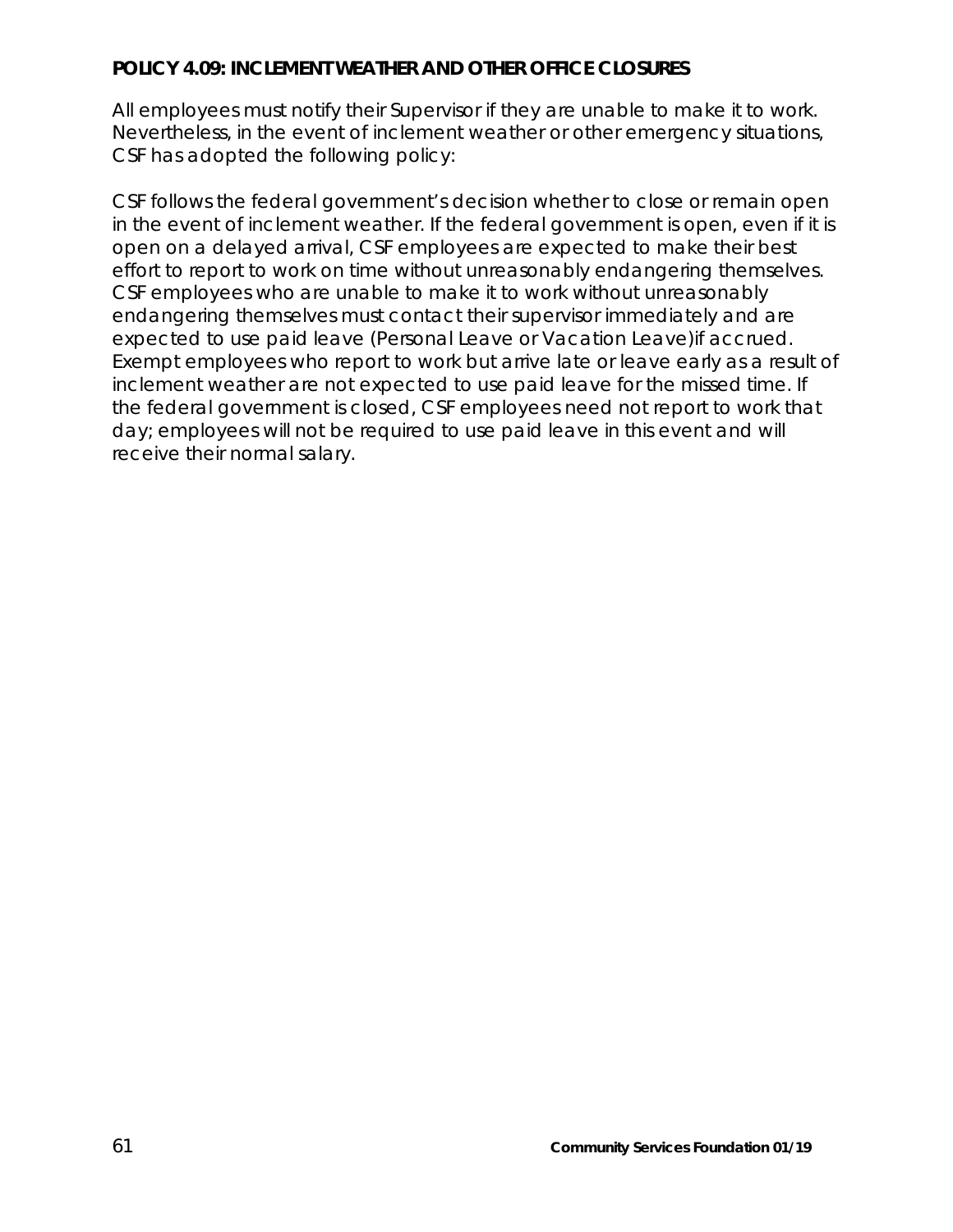# **POLICY 4.10: IT RESOURCES & INTERNET/E-MAIL ACCESS POLICY**

CSF provides its employees with various information technology resources, including, for some, e-mail and internet access. These resources enhance communications among the CSF's personnel and others, but they also raise issues concerning proper use of these resources.

CSF has developed this Information Technology (IT) Resources and Internet/Email Access policy which establishes the parameters for proper use of these information technology resources. Employees who do not comply with this Policy are subject to the revocation of their access to CSF's IT resources and disciplinary action up to and including termination.

This Policy applies to all employees and other persons who are authorized to use IT resources ("users"). This Policy applies to the following IT resources and all data created, stored or passing through them by their use (whether used on CSF premises or off-site), including but not limited to:

- Computers (including without limitation desktop computers, laptop computers, servers, local area networks, printers, software and removable storage media of any kind.;
- CSF telephones, voice mail systems, and fax machines
- Mobile/Cell phones or any other handheld devices and tablet-based devices such as iPads;
- Electronic mail ("e-mail"), including attachments; and
- Internet use.

### **1. Information Technology Resources Are To Be Used For Legitimate, Business-Related Reasons.**

IT resources are to be used in connection with legitimate business-related communications. As is the case with CSF telephones, use of these resources for personal communications should be restricted to emergency situations, for example, when e-mail may be the only means of communicating with a family member. Under no circumstances is an employee to use CSF's IT resources to access the internet for viewing sites that display pornographic materials; hate speech; violence or extreme political views; or any other materials that may constitute a violation of the CSF's discrimination and harassment policies. Moreover, IT resources may not be used to conduct or engage in personal commercial or profit-generating activities unrelated to CSF's business without prior written approval from the President/CEO.

The use of IT resources to sponsor, facilitate or participate in illegal and/or inappropriate activities is strictly prohibited. Illegal and/or inappropriate activities include, but are not limited to, lotteries, raffles, betting and other gambling (i.e., online poker, fantasy sports leagues, NCAA Final Four tournaments) for anything of value and participating or facilitating in the distribution of illegal goods and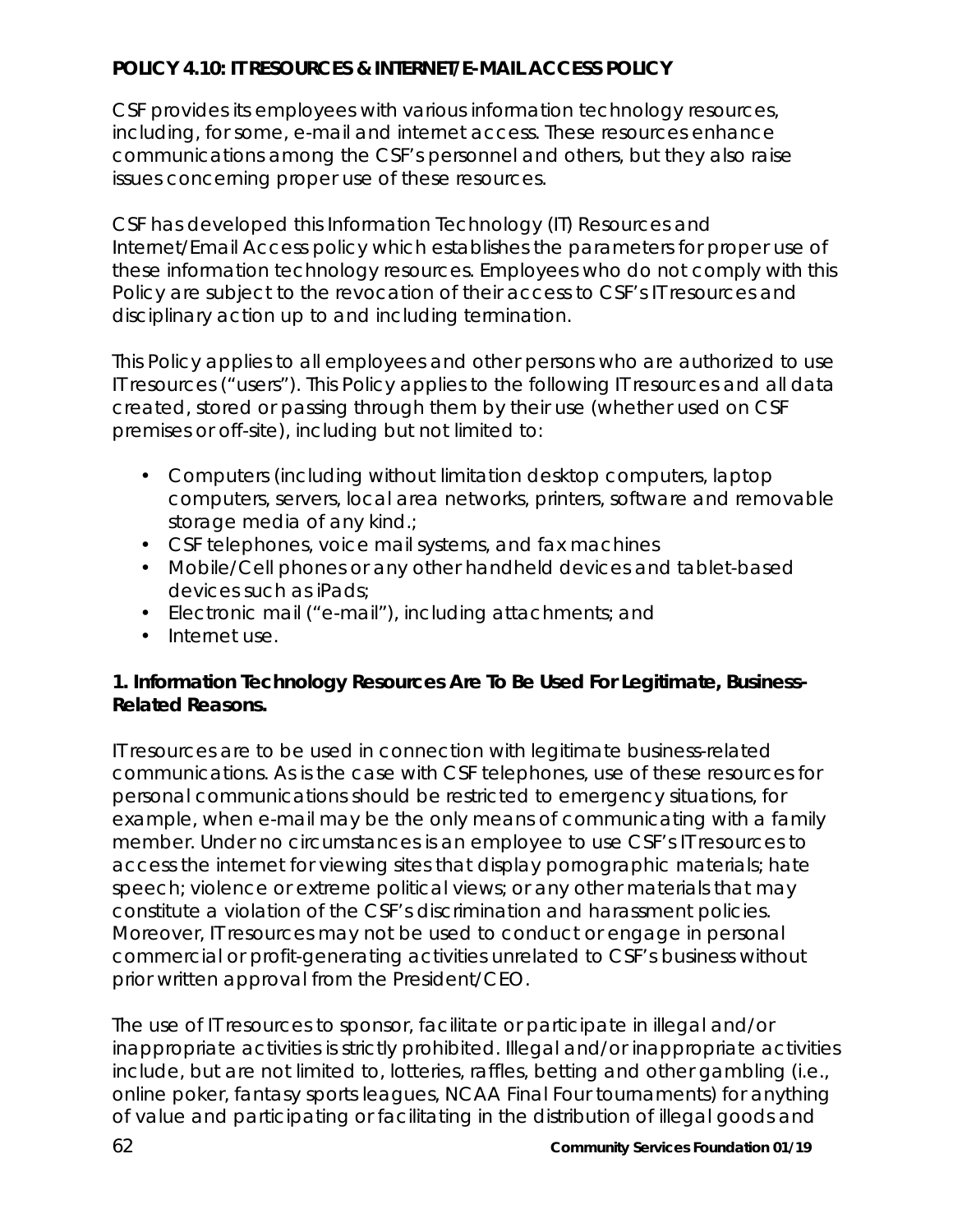materials. In addition, employees must not use IT resources to send anonymous messages, disclose CSF Confidential Information (as defined in this Manual), or distribute defamatory or fraudulent messages.

All data that is entered, created, received, stored or transmitted via the CSF's IT resources, including but not limited to, all e-mail messages, are and will remain CSF property. No business-related data may be used for any purpose unrelated to the CSF's business, nor may it be sold, transmitted, conveyed, copied, or communicated in any way to anyone outside of the CSF without express written authorization by the President/CEO or Vice President.

# **2. CSF's Right To Monitor, Access And Disclose Data**

Users waive any right to, and should not have any expectation of, privacy in data or communications entered, created, received, stored or transmitted via CSF's IT resources, and consent to access and disclosure of such data and communications by authorized personnel or as may be necessary to ensure the efficient and proper administration of the CSF's IT resources. CSF reserves and intends to exercise the right to monitor, search, review, audit, access, and disclose any and all information and communications on the CSF's IT resources, including but not limited to computer records created or maintained by any employee within CSF 's computer systems, communications sent on CSF email systems, all Internet use on CSF property (including sites visited and information transmitted over the Internet), text messages and other communications sent through CSF mobile devices, and voice mail messages. All such data and records are and remain the exclusive property of the CSF. They are not the private property of any employee. Employees waive any right to privacy in all of such records and consent to allow examination of them by authorized CSF representatives. The confidentiality of any message sent or received on the email or voice mail systems or on the Internet should not be assumed. The contents of e-mail and v-mail and other materials obtained under this Policy may be disclosed within CSF without the permission of the employee.

As with all other CSF property, IT resources and all data entered, created, transmitted, received or stored via IT resources are subject to inspection, search and disclosure at all times by authorized personnel or as may be necessary to ensure the efficient and proper administration of CSF's IT resources. Employees may not use, copy or photograph CSF records of any kind (including computer records) concerning CSF or its clients without the express, prior written consent of the President or Vice President.

All passwords and security codes used in connection with the CSF's IT resources are CSF property and must be available to the CSF upon request. Users should understand that their use of passwords does not preclude access to CSF's IT resources by authorized personnel. CSF reserves the right to assign or change passwords and personal codes for e-mail and computer applications.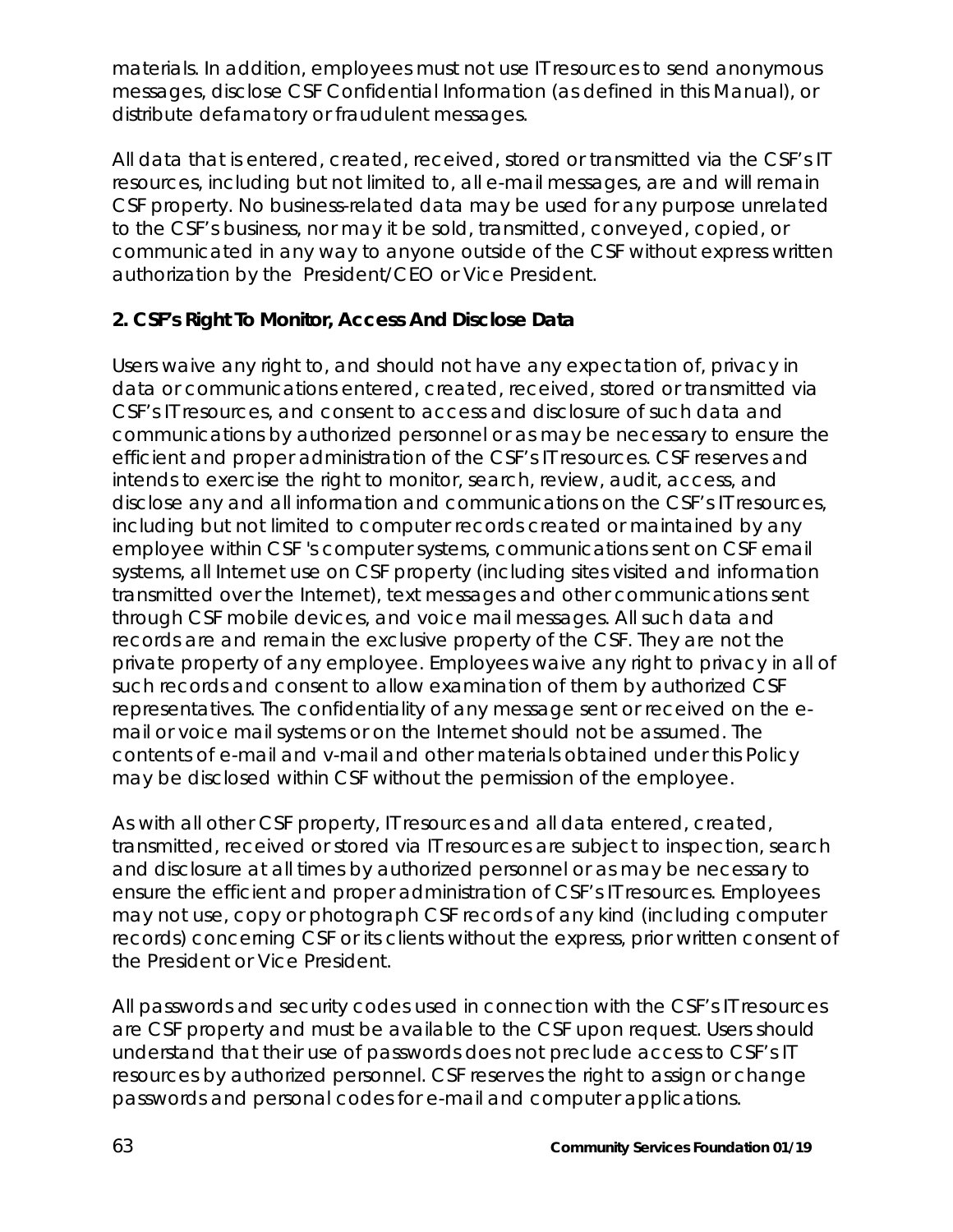Notwithstanding the CSF's right to monitor, access and disclose data, including e-mail messages, such data should be accessed only by the intended recipient. Unauthorized employees are not to retrieve or read any data, including e-mail messages, which are not sent to them. Any exception must have prior written approval from the Vice President or President.

# **3. Only Software Purchased By CSF For Its Use May Be Installed On The CSF's Computer Network.**

Software purchased and licensed for personal use may not be installed on the CSF's computers or any other IT resource without approval from the IT department on behalf of the CSF. CSF may, at any time, conduct an audit or inspection of computers or other IT resource for installed software and related printed material that is not included on a then-current inventory of authorized software. All unauthorized software will be removed and destroyed in the discretion of CSF.

All users must comply with all software licenses, copyrights and other state and federal laws governing intellectual property and on-line activity. Because of export restrictions, programs or files containing encryption technology are not to be placed on the internet or transmitted in any way outside the United States without prior written authorization.

# **4. Solicitation and Distribution.**

CSF's IT resources may not be used to solicit or proselytize for any charitable, political, or personal purpose. The distribution of chain letters is also prohibited at all times. CSF's email system may be used to discuss terms and conditions of employment or engage in other rights protected by Section 7 of the NLRA during non-working time only.

## **5. The Creation Or Transmission Of Any Data That May Be Construed To Violate CSF's Non-Harassment Policy Or Equal Employment Opportunity Policy Is Strictly Prohibited.**

Users are strictly prohibited from using CSF's IT resources to access or transmit, among other things, sexually explicit or obscene pictures, messages or cartoons, ethnically or racially derogatory pictures, messages or cartoons, or anything that may be construed as unlawful harassment or disparagement based on age, sex (including pregnancy, childbirth, and related medical conditions), race, color, religion, marital status, national origin, personal appearance, sexual orientation, gender identity or expression, family responsibilities, genetic information, physical or mental disability, veteran or military status, political affiliation, matriculation, credit information, or any other basis prohibited by federal, state or local statutes. Users violating this prohibition may be subject to disciplinary action, up to and including termination of employment.

6. Intellectual Property (Copyright and Patent) Laws.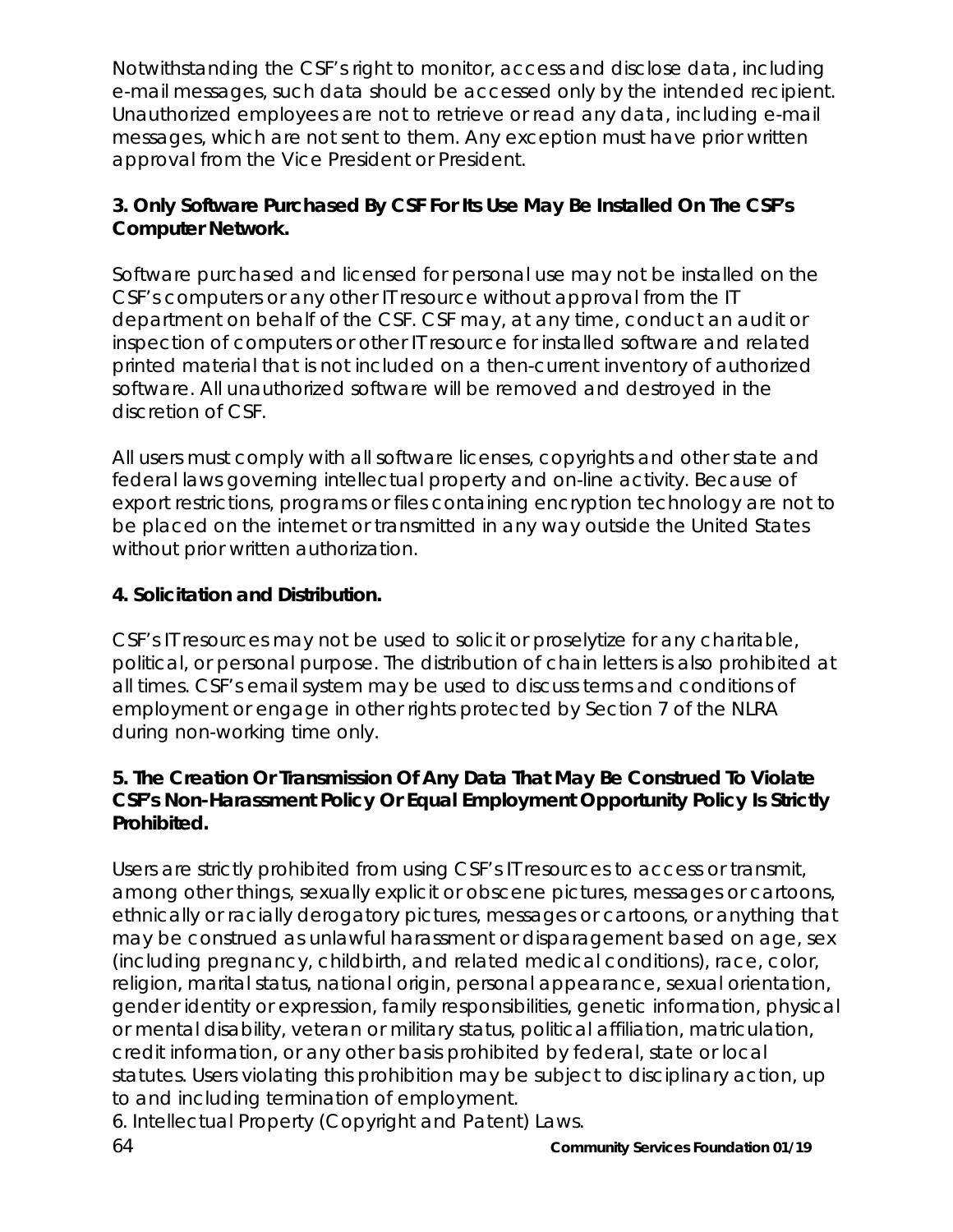Users may not violate any copyright, patent or other intellectual property law, including restricted software laws. Accordingly, unless permission has been expressly and officially provided, users may not post or download any data (including but not limited to e-mails, files, applications software, operating system software or any other intellectual property) protected by copyright or patent law. If copyright, patent or other ownership status is unknown, users may not post, upload, download or otherwise use any data, content, software or other property and should consult with the CSF's network administrator with any inquiries.

# **7. Viruses.**

CSF's IT resources must be protected from accidental destruction or deliberate attempts to sabotage by computer viruses and otherwise. Users thus may neither willfully introduce virus-infected files or media into the CSF's IT resources nor disable virus-scanning software. Users must make all reasonable efforts to ensure that all files accessed or collected are virus-free and should minimize downloading data from the internet and via e-mail, and should not download data from unfamiliar internet sites. Users should use discretion when receiving email from unknown sources, especially where the e-mail contains attachments.

## **8. Users Are Not Authorized To Use IT Resources for Weblogs ("Blogs"), Instant Messaging, Podcasting or Social Networking.**

Unless related to the performance of their jobs, users are not to use the CSF's IT resources to access their social networks accounts or to post to any weblogs ("blogging"), any instant messaging program, or to make or download any podcast. Only webcasts and podcasts produced or pre-authorized by the CSF may be downloaded. General download materials are not permitted.

## **9. Miscellaneous.**

CSF will not be responsible for any damages, direct or indirect, arising out of the use of its IT resources.

Any use of the CSF's IT resources contrary to the guidelines in this Policy is strictly prohibited. Employees who violate this Policy are subject to discipline, up to and including termination of employment. Any employees who discover a violation of the Policy shall notify their immediate supervisor.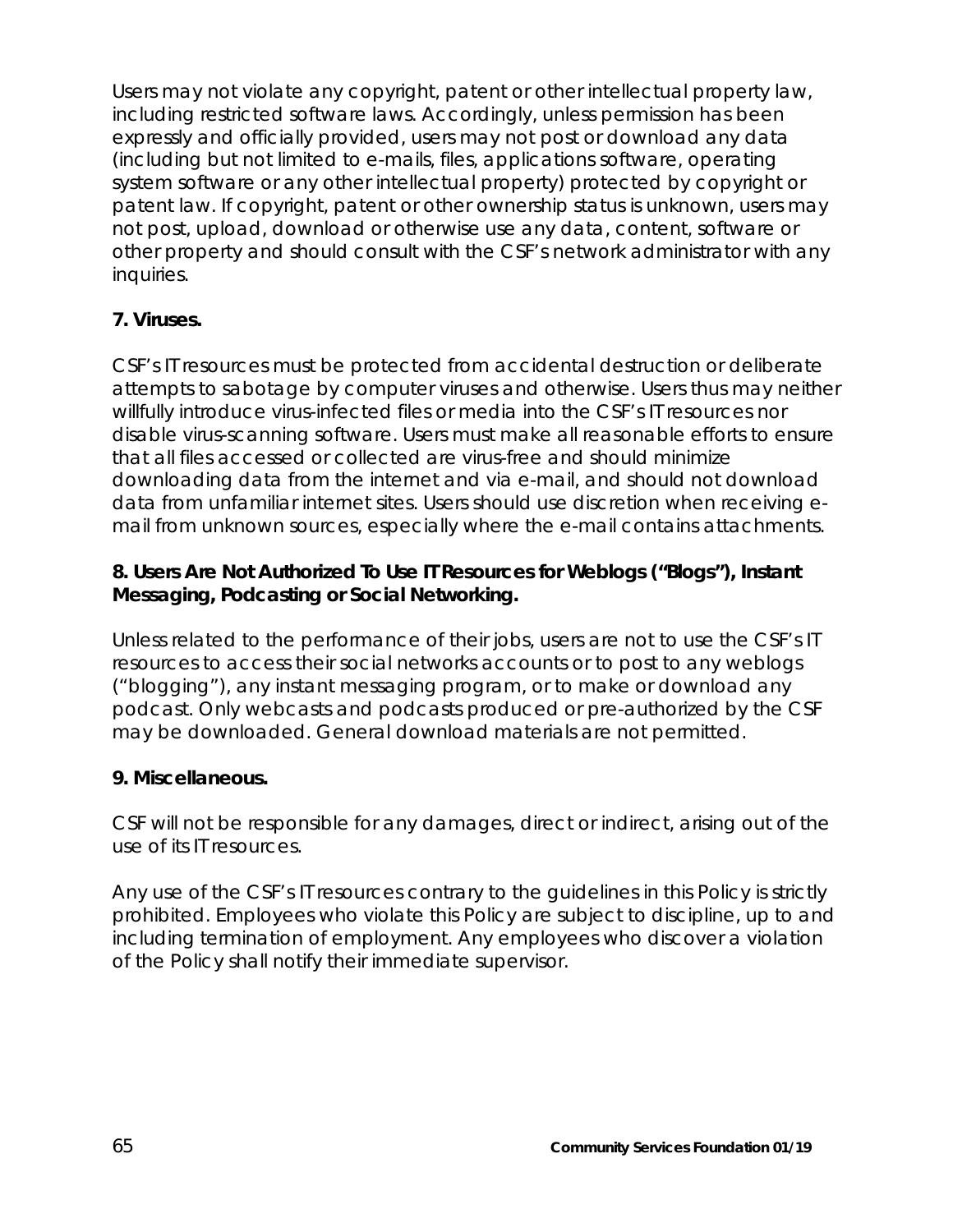## **POLICY 4.11: TELEPHONE CALLS**

CSF telephones are intended to be used solely for CSF business. Friends and relatives should be discouraged from calling these phones to reach employees during work hours. When such a call is essential, it should be kept brief and avoid impacting work productivity, focus or performance. Except for emergencies, personal calls should not be made from CSF phones. Personal mobile phones should be turned off or kept on vibrate or in silent mode while in the office so as to avoid distracting employees and others, and should be used only when needed. Excessive use or misuse of CSF or personal mobile phones or mobile devices will not be tolerated.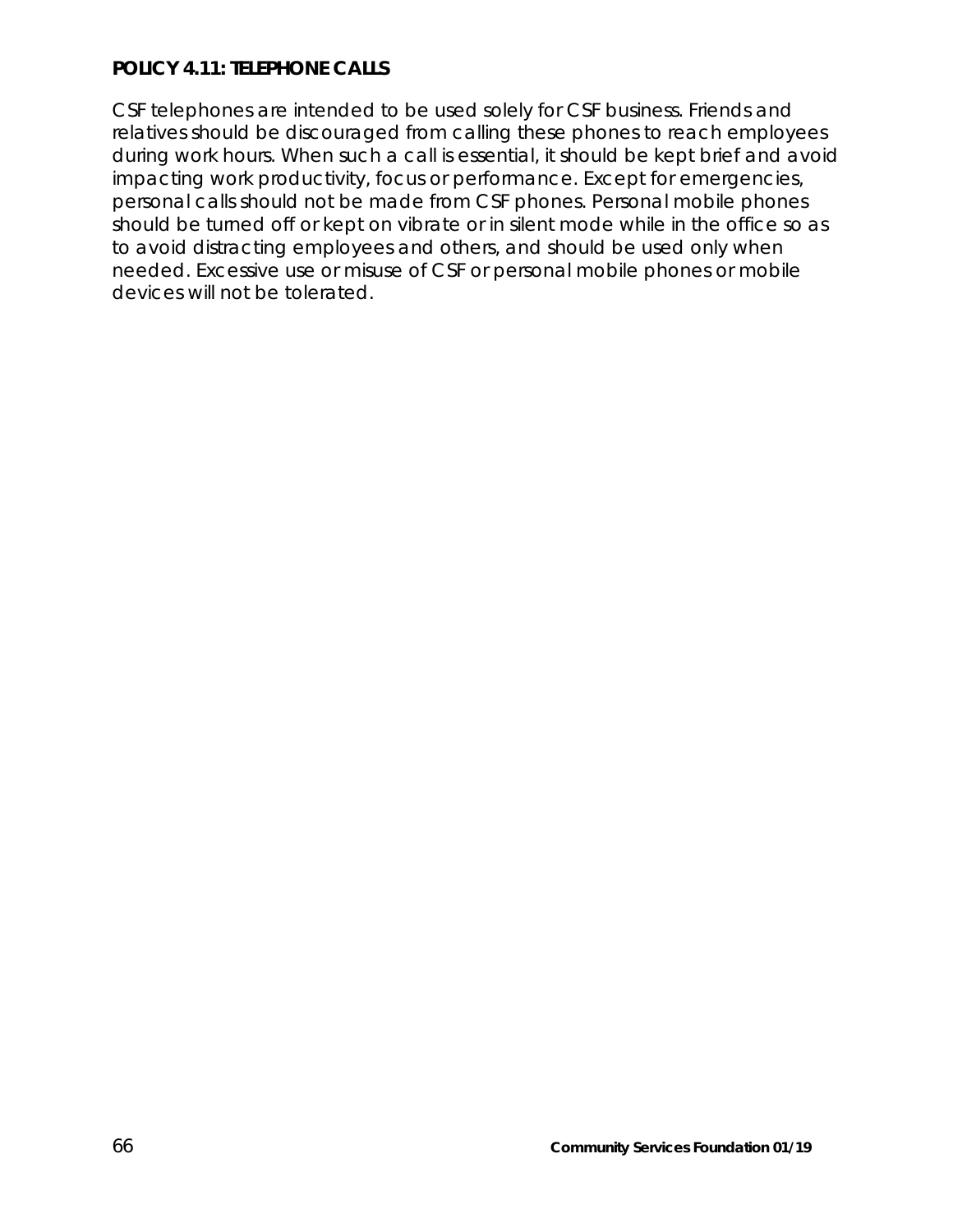### **POLICY 4.13: ELECTRONIC DEVICES: BRING YOUR OWN DEVICE (BYOD)**

#### **Purpose**

This policy outlines the use of personally owned devices for work purposes.

### **Policy**

Employees may have the opportunity to use their personal devices for work purposes when authorized in writing, in advance, by the employee and the CSF. Personal electronic devices include, but are not limited to, personally owned mobile phones, tablets, laptops, computers, printers and digital cameras. The use of personal devices is limited to certain employees and may be limited based on technology.

Employees whose personal devices have camera, video, audio or other recording capability are expected to use those devices in a professional and appropriate manner, compliant with all applicable laws and policies, and being conscientious not to infringe upon the rights and privacies of others. Photos, video, audio or images of clients, residents, vendors or others may not be taken, stored, sent, printed or used unless specific written authorization is received or as otherwise required by law. The use of headphones, ear buds or the like must not create unsafe working conditions or distract employees from the performance of their job responsibilities.

While at work, employees are expected to exercise the same discretion in using their personal devices as is expected for the use of CSF devices. CSF policies pertaining to harassment, discrimination, retaliation, trade secrets, confidential information and ethics apply to the use of personal devices for work-related activities.

Excessive personal calls, e-mails or text messaging during the work day, regardless of the device used, can interfere with employee productivity and be distracting to others. Employees must handle personal matters on non-work time and ensure that friends and family members are aware of the policy. Exceptions may be made for emergency situations and as approved in advance by the CSF.

Personal devices shall be turned off or set to silent or vibrate mode during work hours (especially during meetings, conferences and in other locations where incoming calls may disrupt normal workflow).

Nonexempt employees may not use their personal devices for work purposes outside of their normal work schedule without authorization in advance from the CSF. This includes, but is not limited to, reviewing, sending and responding to emails or text messages, and responding to calls or making calls.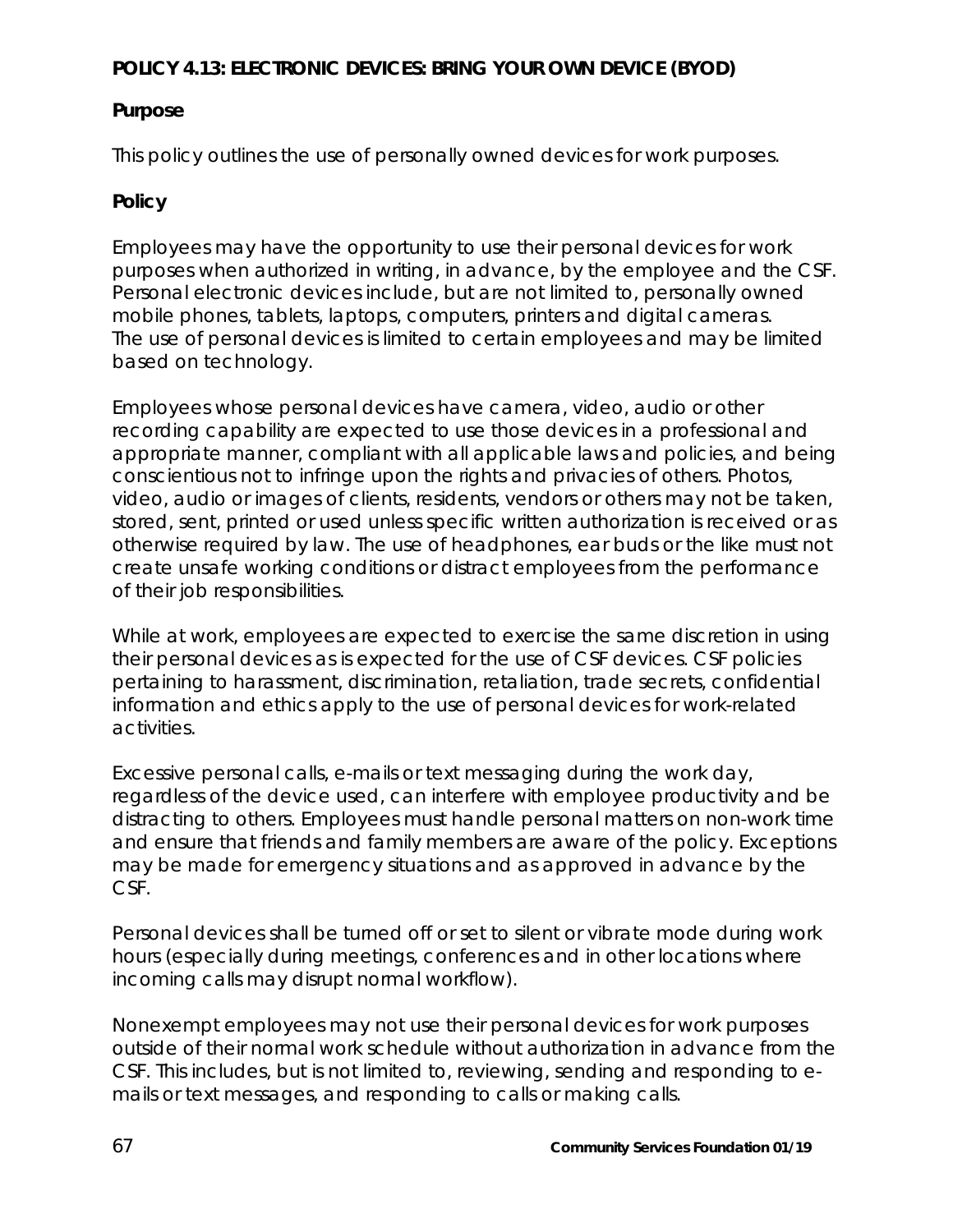Employees may not use their personal devices for work purposes during periods of unpaid leave without authorization from the CSF. CSF reserves the right to deactivate access to the CSF's data and access on the employee's personal device during periods of unpaid leave.

An employee may not store information from or related to former employment on the CSF's applications.

Family and friends should not use employee personal devices that are used for CSF purposes.

No employee should expect any privacy in communications sent over the CSF's networks or platforms in any way, even if communicated over a personal device. The CSF has the right, at any time, to monitor and preserve any communications that utilize CSF's networks in any way, including data, emails, voicemail, telephone logs, internet use, network traffic, etc., to determine proper utilization. The CSF reserves the right to review, retain or release personal and CSF -related data on personal devices to government agencies or third parties during an investigation or litigation. The CSF may review the activity and analyze usage patterns and may choose to publicize this data to ensure that the CSF's resources in these areas are being utilized according to this policy. Furthermore, no employee shall knowingly disable any network software or system identified as a monitoring tool.

**Safety:** Employees are expected to follow applicable state or federal laws or regulations regarding the use of electronic devices at all times. Employees should follow the policies regarding cell phone use when driving while on CSF business contained in this Manual (see above).

Employees who are charged with traffic violations resulting from the use of their personal devices while driving will be solely responsible for all liabilities that result from such actions.

**Lost, Stolen, Hacked or Damaged Equipment:** Employees are expected to protect personal devices used for work-related purposes from loss, damage or theft. In an effort to secure sensitive CSF data, if available and provided by the CSF, employees are required to have "remote-wipe" software installed on their personal devices by the IT department prior to using the devices for work purposes. This software allows the CSF-related data to be erased remotely in the event the device is lost or stolen. Wiping CSF data may affect other applications and data. CSF will not be responsible for loss or damage of personal applications or data resulting from the use of CSF applications or the wiping of CSF information. Employees must notify the CSF immediately in the event their personal device is lost or stolen.

68 **Community Services Foundation 01/19** Termination of Employment: Upon resignation or termination of employment, or at any time upon request, the employee may be asked to produce the personal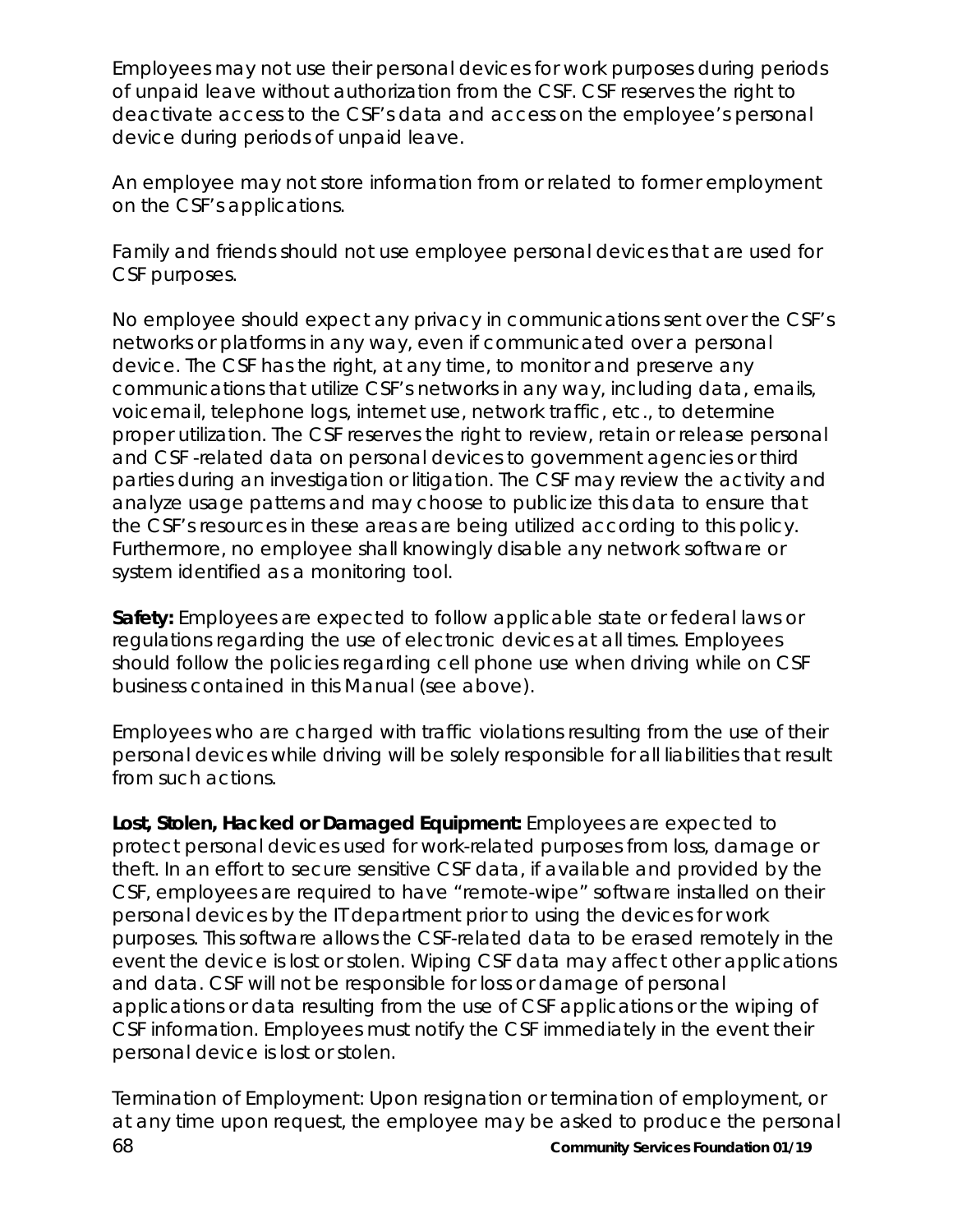device for inspection. All CSF data on personal devices will be removed by IT upon termination of employment.

Employees who have not received authorization in writing from CSF and who have not provided written consent will not be permitted to use personal devices for work purposes. Failure to follow policies and procedures may result in disciplinary action up to and including termination of employment.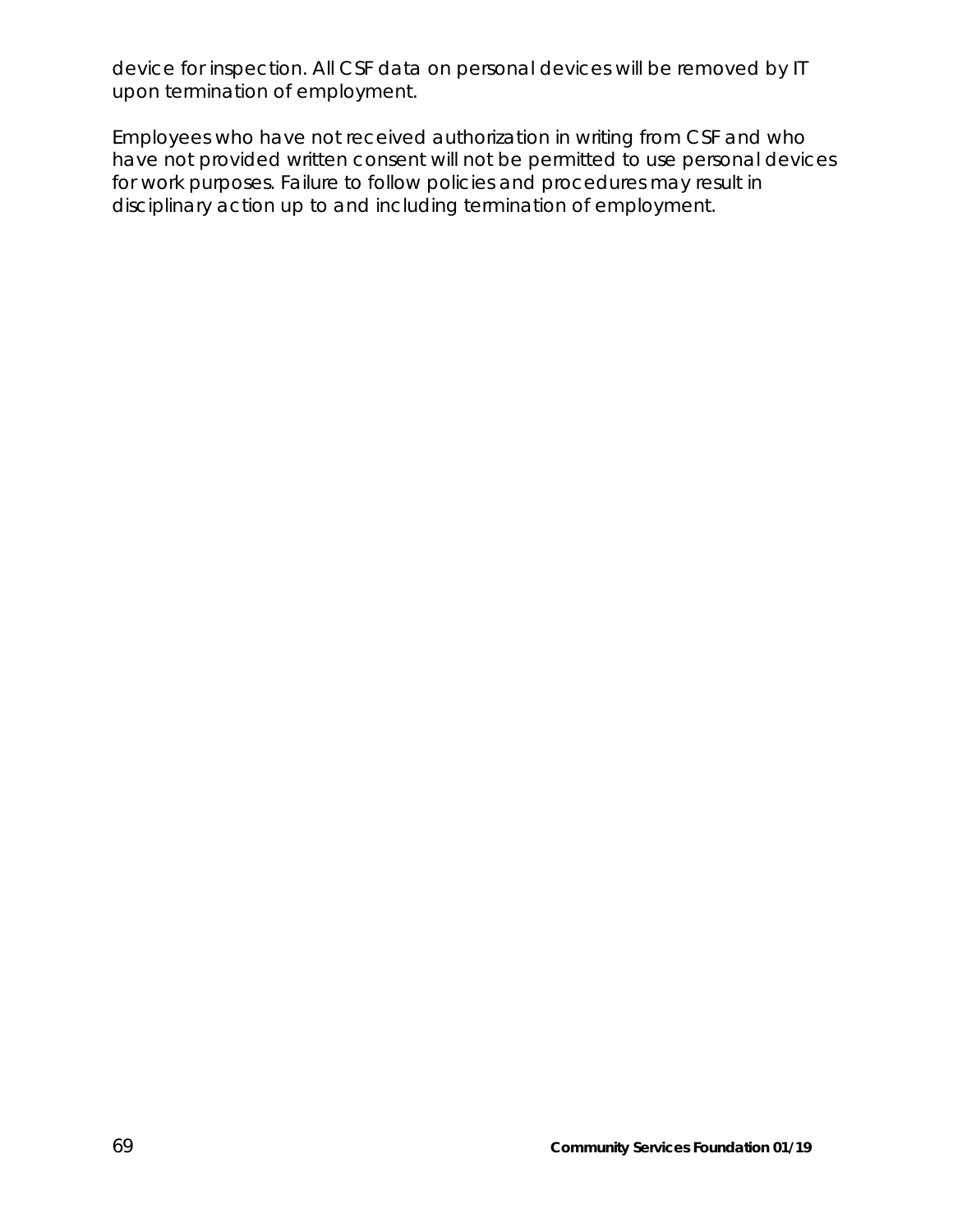## **POLICY 4.14: CSF-RELATED TRAVEL AND CSF VEHICLES**

# **Travel Expenses -** Use of Corporate Credit Card and Expense Reports

All employees who are expected to travel on a regular basis and get authorization after a credit check has been completed may be issued a Corporate Credit Card which is to be used to pay for corporate related travel expenses including air/train fare, lodging, meals, tolls and taxicab fares. Each eligible staff member will arrange their own travel and lodging accommodations. The Corporate Credit Card is to be used for business purposes only. Personal expenses are not to be charged to the Corporate Credit Card. Each month the employee will receive a copy of the Corporate Credit Card bill and will be responsible for providing an explanation along with supporting receipts to their Supervisor for approval. This is to be done within 5 business days of receiving the Corporate Credit Card bill. Any expense determined to be personal, inappropriate and/or not business related will become the responsibility of the employee to pay.

With prior written approval from the President/CEO, it is acceptable for employees to use the Corporate Credit Card for business purposes other than travel, such as reasonable office expenses, supplies or services for properties. Approved property expenses are to be supported with an explanation and receipt noting the property to which the expense is to be charged against.

All travel expenses to be reimbursed to the employee must be submitted with an explanation and receipt for the expense.

CSF reserves the right to cancel the Corporate Credit Card and subject the employee to disciplinary action up to and including termination if CSF, in its sole discretion, determines that the card has been used for personal expenses, that the employee has repeatedly used the card for expenses that CSF deems is beyond reasonable and normal expenses for like services, or that the employee has violated any other provision of this policy with respect to the use of the Corporate Credit Card or has otherwise violated the terms of any of CSF's expense-related or other policies. If the card is cancelled, the employee will be required to pay for all expenses out of pocket and seek reimbursement for any valid/approved CSF expenses after incurring the expense.

## **Out of Town Travel**

All employees are expected to make their own travel arrangements when traveling out of town on CSF business, except as otherwise noted above.

# **a. Air Travel**

All air travel should be booked by the traveler using a vendor which provides the most competitive travel rates. Tickets should be purchased well in advance, if possible, in order to obtain best prices.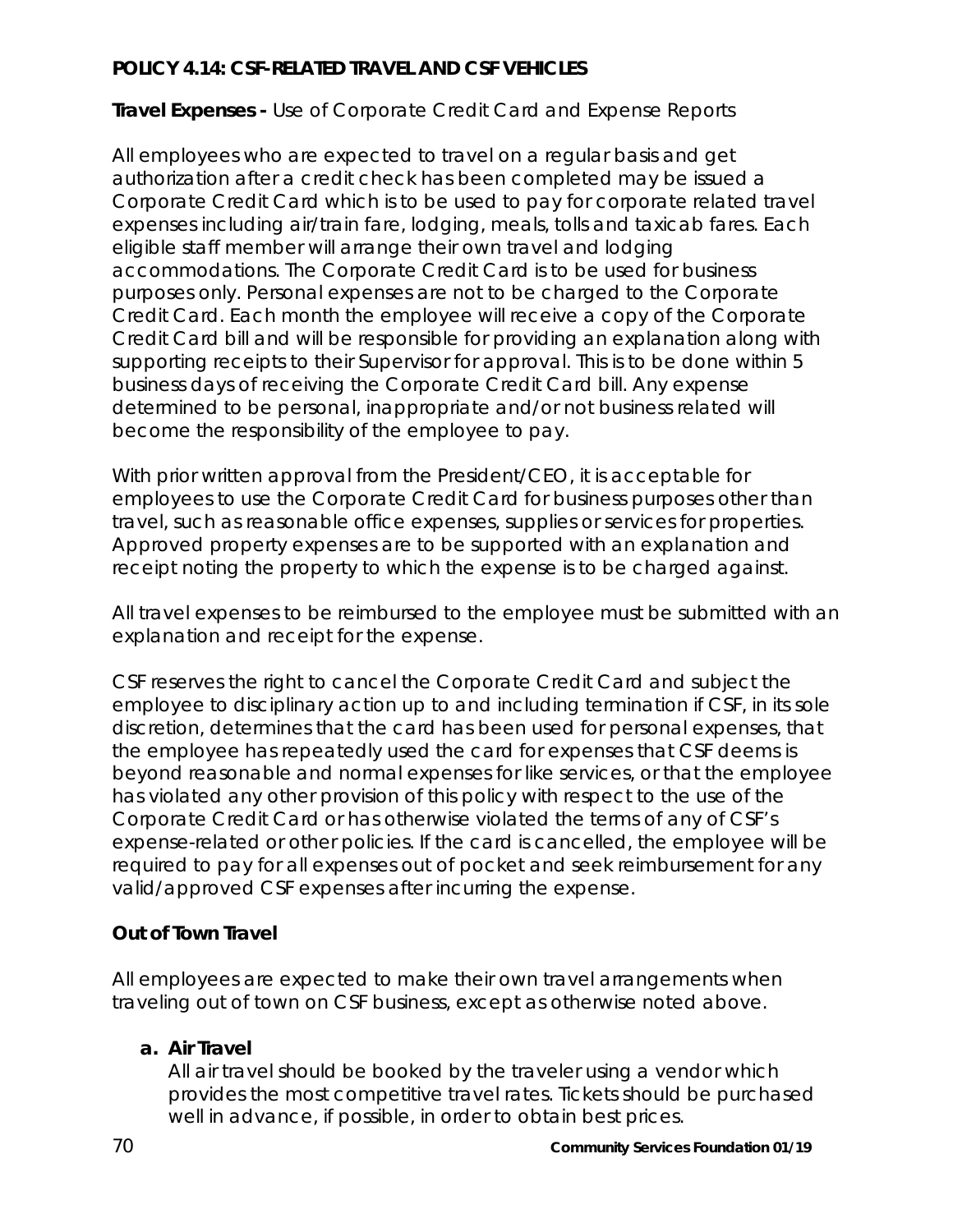# **b. Lodging**

Employees traveling are expected to book lodging near the properties or other business locations being visited. However, if the reason for the lodging is to attend a course, seminar or some type of business association meeting, it is generally expected that if the costs of lodging are significantly more expensive at or near the location where such event is taking place, the employee (after receiving appropriate approval from the President/CEO) may stay at the hotel where the meeting or course is being held and that the employee will make the reservation using any discount being offered by the event sponsor.

### **c. Meals**

Reimbursable expenses incurred by employees for breakfast, lunch and dinner purchased during the time period that the employee is traveling on behalf of CSF, including tips of between 15% and 20%, will ordinarily be reimbursed, unless the meals are being provided or paid for by, for example, an association sponsoring an event (such as a course). Employees are expected to use reasonable discretion on their meal expenses. It is also reasonable for supervisors to pay for employee meals on an occasional basis when the purpose of the meal is to discuss business, to reward the employee for their performance or to show appreciation.

### **d. Rental Cars**

If ground transportation is needed, employees may rent a compact or smaller size car unless there is equipment or additional persons traveling with the employee that would require a larger vehicle.

Insurance is provided if the employee uses the corporate card and is also provided by CSF's insurance policy. As such, supplemental insurance offered by the Rental Car companies is to be declined. Also, employees should not accept any fuel options offered by the Rental Car CSF except to fill the tank to the level required upon return of the car. If the tank has not been filled, the employee will be charged the rate charged by the rental agency.

## e. **Other Travel Expense**s

Other travel expenses such as taxi cab fare and tolls may also be reimbursed when the employee travels. In addition, if the employee is required to be away from home for three or more days while on CSF business, CSF may pay for certain reasonable personal expenses such as dry cleaning and personal items such as toiletries. CSF will not reimburse other personal expenses incurred during business travel (such as spa services, mini bar, entertainment costs, etc.).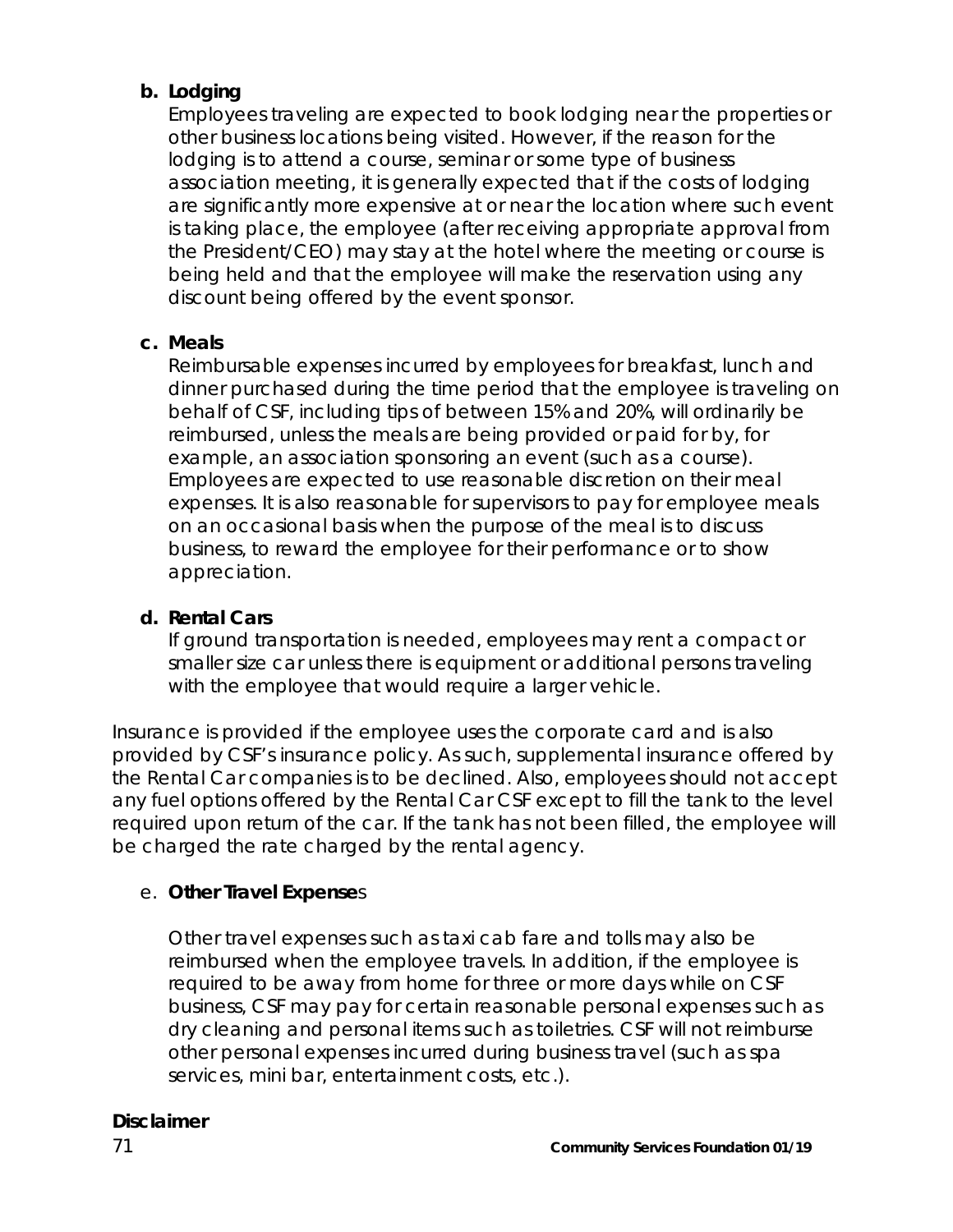CSF reserves the right not to reimburse an employee for any expenses that, in the sole discretion of CSF, CSF deems not appropriate or necessary for business. In addition, CSF reserves the right to only partially reimburse an employee for expenses that it deems to be more than is reasonable and customary. In these cases, CSF will reimburse the employee up to the amount that CSF deems is reasonable and customary. CSF also reserves the right to deduct from the employee's paycheck any personal expenses charged to the Corporate Credit Card or for the portion of any amount charged that CSF y deems to be above reasonable and customary, subject to applicable law. Finally, CSF reserves the right not to reimburse an employee for any expenses that are not submitted via an Expense Report in a timely manner or for which the employee cannot provide documentation (such as receipts) supporting the charges.

## **Driving While on CSF Business**

Employees driving on CSF business, whether driving a CSF vehicle or their own, are required to observe speed limits and other rules of the road, and drive safely, at all times. This includes wearing seatbelts. In addition, this includes not texting, messaging, reading and/or typing emails, or using hand held personal devices while driving. Phone calls using a Bluetooth or hands-free device, where legally acceptable, are permitted. Regardless of the circumstances, including slow or stopped traffic, employees are required to pull off to the side of the road and safely stop the vehicle before placing or accepting a call or texting or emailing. Special care should be taken in situations where there is traffic, inclement weather or unfamiliar areas. Additionally, the use of headphones, ear buds or the like must not create unsafe working conditions or distract employees from the performance of their job responsibilities.

Employees who are required to drive a CSF vehicle or a personal vehicle for work purposes may be required to provide regular (e.g. annual) verification of an active and unrestricted driver's license and driving record without incidents of concern.

Employees driving their own cars on authorized CSF business may be eligible for reimbursement on a per mile basis or given a CSF car allowance. Employees should speak with their supervisors to determine procedures for obtaining reimbursement, the rate paid, and record-keeping requirements.

Unless assigned to do so as a regular function of the job, such as where an individual has a related job responsibility and the property has a vehicle designated for that purpose (e.g. golf cart for property tours, inter-property shuttle bus, etc.), residents should not be passengers in CSF vehicles or personal vehicles.

## **CSF Vehicles**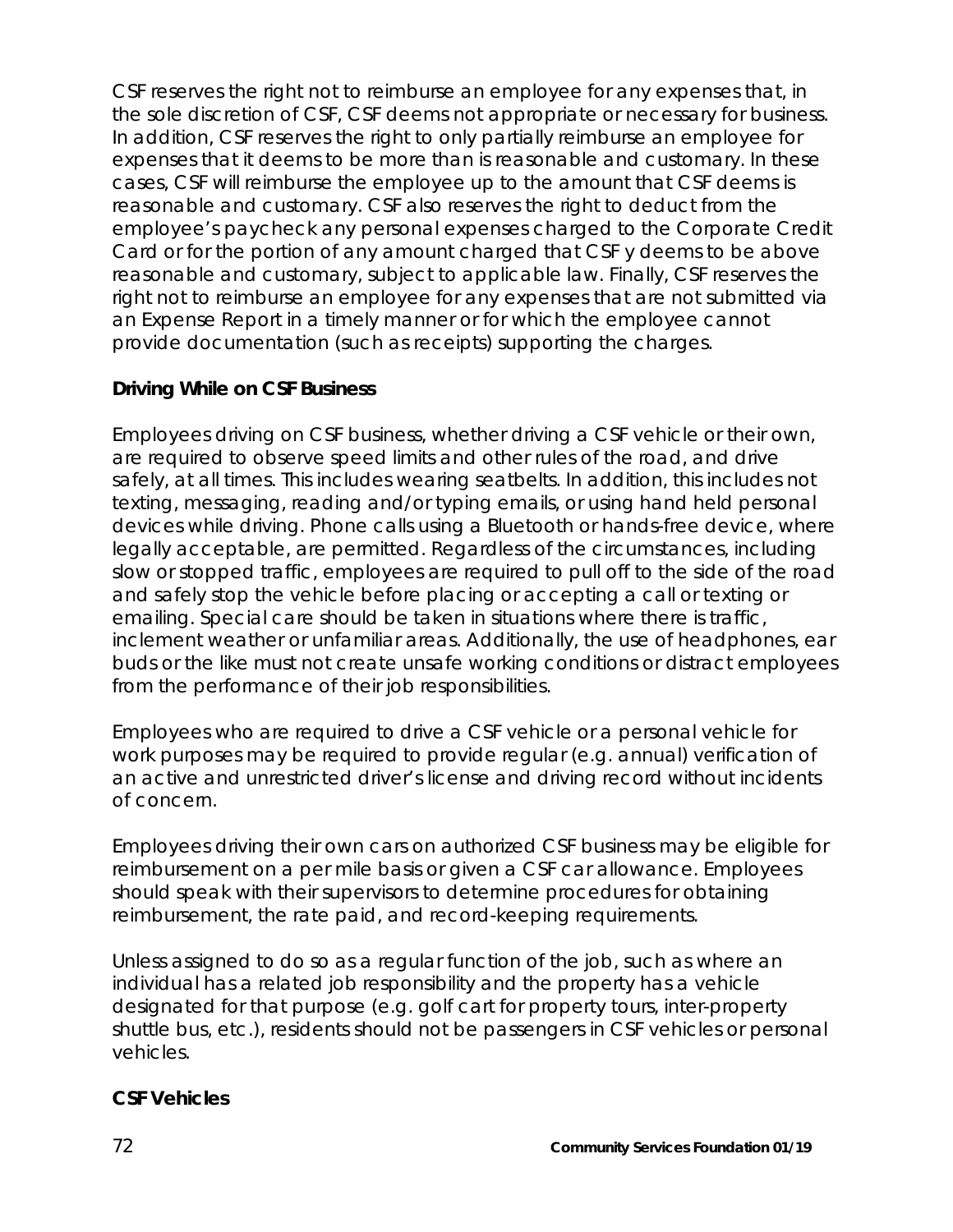Officers/employees who have CSF vehicles are expected to adhere to the following guidelines:

- 1. Agree that they will maintain the vehicle properly and keep it in good running condition, and take all reasonable safety precautions while operating the vehicle.
- 2. Allow only the insured employee to operate the vehicle.

CSF reserves the right to change or eliminate this benefit at any time.

### **CSF Purchased Gasoline**

For those employees who use CSF credit cards for gasoline purchases, be aware that CSF does not pay for gas purchased for regular daily commuting, personal trips or vacations. Misuse of CSF credit cards for any reason including without limitation to purchase gasoline for personal use will subject the employee to discipline. CSF adheres to all Internal Revenue Service guidelines on vehicle mileage, reimbursement and personal use taxation.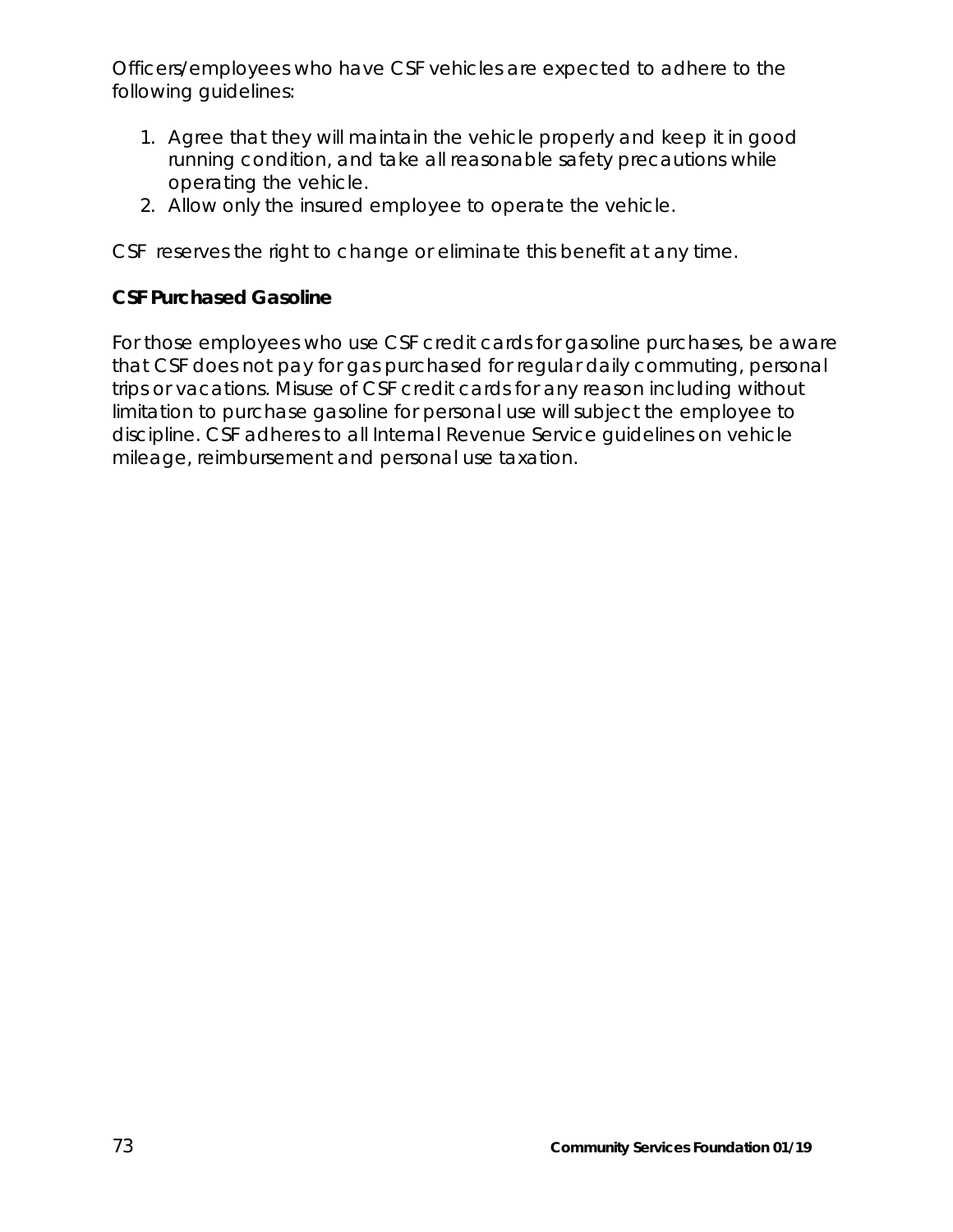#### **POLICY 4.16: DRIVING**

All drivers and other employees who may use CSF vehicles, or who otherwise regularly drive a personal vehicle to conduct CSF business, shall at all times (i) maintain a valid driver's license; (ii) drive safely; (iii) notify their insurance CSF that their vehicle is being used for work purposes and carry the appropriate levels of insurance coverage, and (iv) follow all driving rules and regulations. Employees having the use of CSF -owned vehicles may be personally responsible for the damage resulting from accidents at which the employee is at fault and as a result of their negligence. Any fines for parking and traffic violations are the sole responsibility of the vehicle operator. Employees may be required to regularly consent to updated background checks to confirm that there are no motor vehicle restrictions or increased potential liability caused by moving violations. Employees may also be required to consent to random, reasonable suspicion or post-accident drug/alcohol testing as a condition of employment (see Policy 2.06).

#### **POLICY 4.17: USE OF PREMISES**

It is important to prevent the admission of unauthorized persons on CSF premises at all times. Terminated employees, employees on suspension due to disciplinary action or pending investigation, and employees on long-term leave of absence are not permitted access in the office, under any circumstance, except as approved by the Vice President or President.

Employees are not typically permitted to come to the work site outside of scheduled days or hours without approval from their Supervisor, except if they live at the property where they work or another CSF -services property, or if they are visiting friends or family who live at the property where they work. Employees who live on-site or are visiting friends or family on-site should refrain from entering their work areas or areas typically associated with their work responsibilities outside of their scheduled work hours. Employees are reminded that property rules and regulations apply in all cases; additionally, as CSF representatives even when not "on the clock," CSF policies regarding appropriate conduct are also applicable.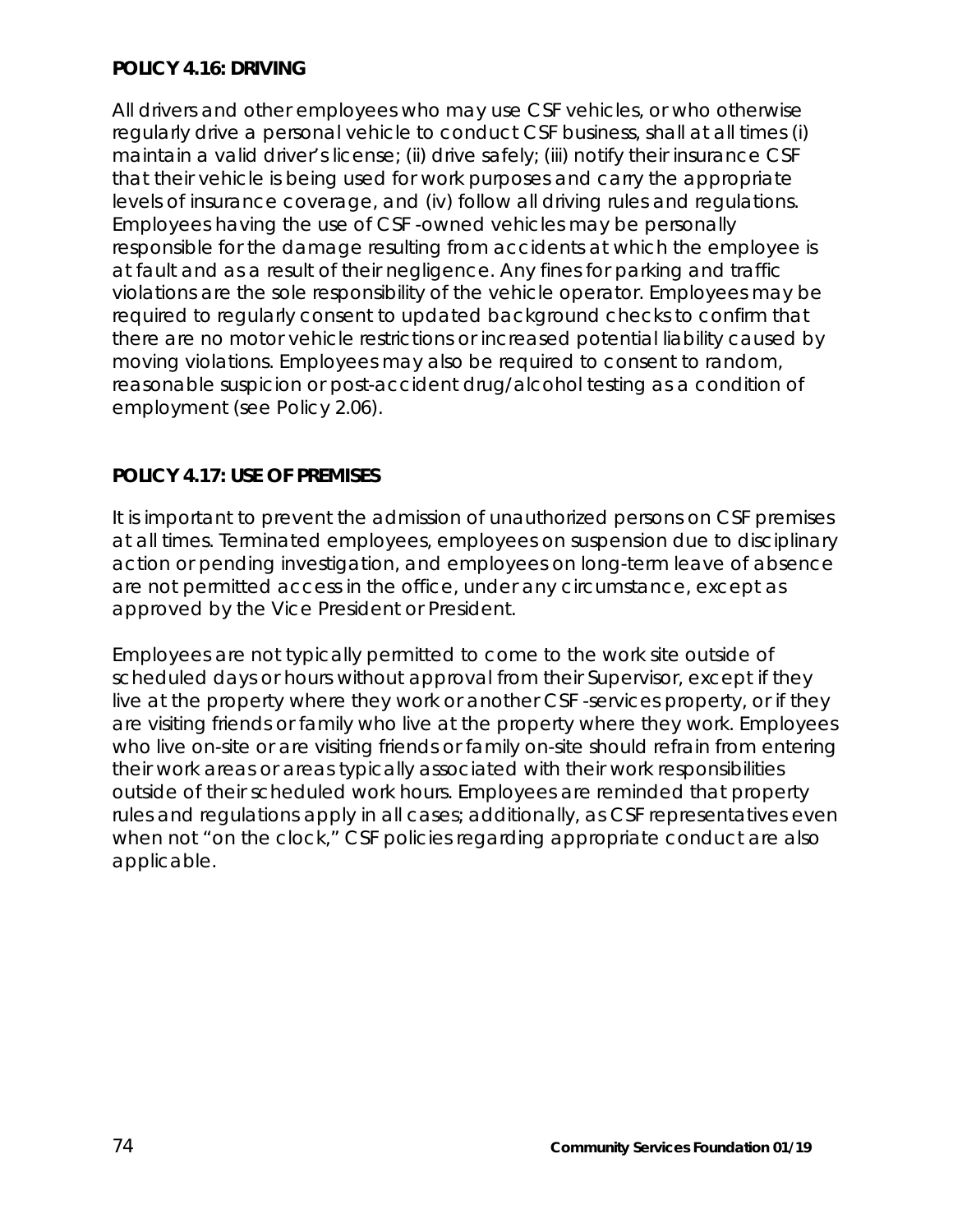#### **POLICY 4.18: REIMBURSABLES**

Employees are eligible for reimbursement on a monthly basis of pre-approved, job-related expenses (as determined by CSF in its sole discretion), such as reasonable driving mileage and reasonable parking expenses. Reimbursables shall only be paid if all fully completed explanation and receipts have been turned in to CSF in a timely manner. Intentional miscalculation or falsification of job related expenses, such as driving mileage, for purposes of personal gain is grounds for discipline up to and including dismissal. Reimbursement for driving mileage is not applicable if the employee is receiving a car allowance (see Policy 4.14).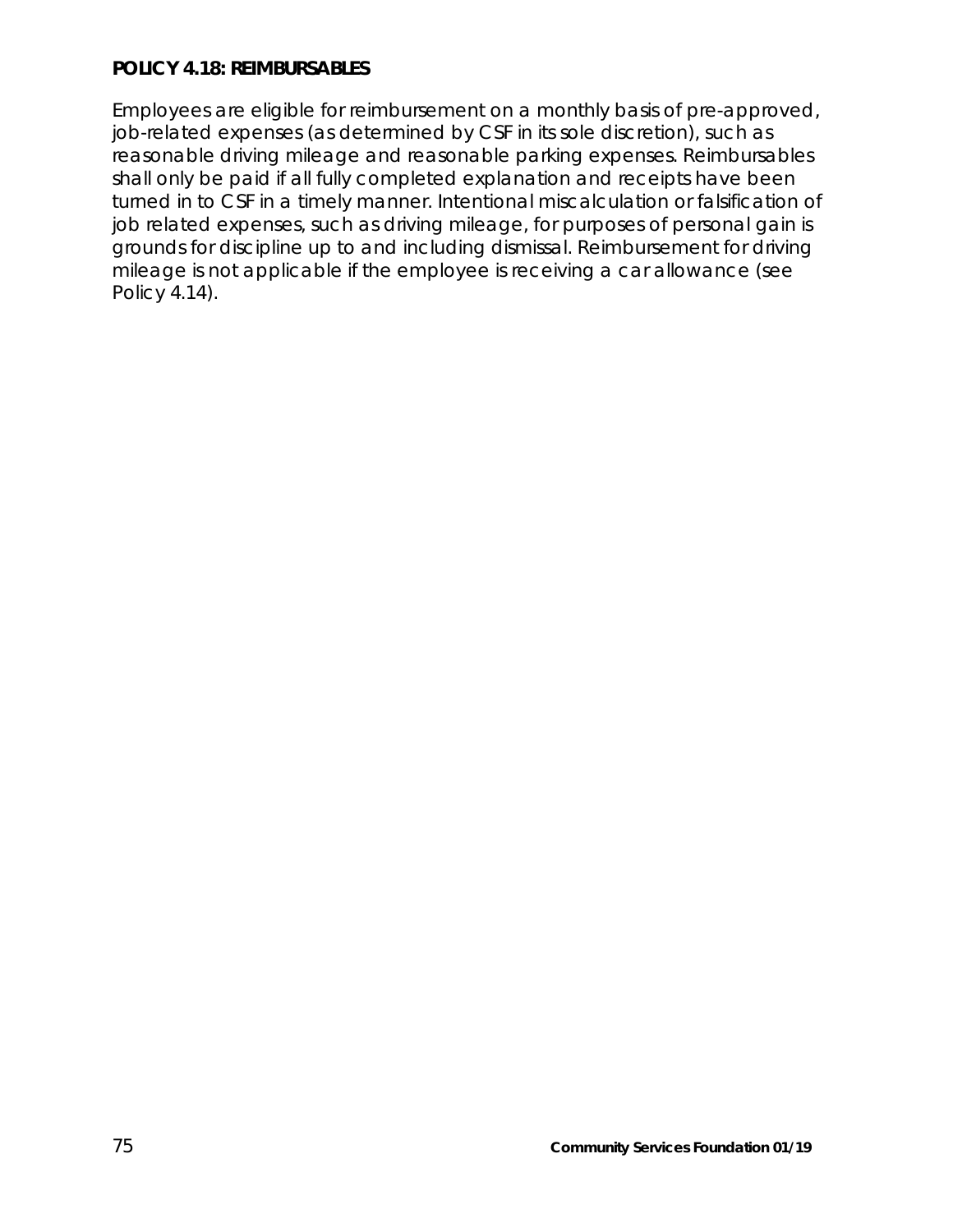## **POLICY 4.21: ATTENDANCE/ABSENTEEISM**

## **Attendance and Punctuality**

Employees are expected to report to work when scheduled and to be at their work area on time. Employees are required to notify their supervisor as far in advance as possible whenever they are unable to report to work or know they will be late or must leave work early. The notification should include a reason for the absence or delay and an indication of when the employee expects to report to work. Full-time employees who are unable to report to work due to an illness or injury are eligible to utilize any accumulated Personal Leave they may have available and may also be eligible for Family and Medical Leave.

## **Notification in the Event of Absence**

Employees who are unable to report for work must telephone their supervisor and speak directly to them each day, and in advance, of an absence, unless other arrangements have been authorized. If the supervisor is notified by e-mail or text message, or a voicemail was left, the employee still has the responsibility to speak directly with the supervisor during that day. If the employee is unable to make the call, a family member or friend should contact the supervisor each day of the absence, unless other arrangements have been authorized; this call must be made in advance if possible, but in all cases no later than the time the employee is scheduled to report to work, absent extenuating circumstances. If the employee cannot reach their supervisor, they should contact another member of management. Employees who have not reported their absence to their supervisor for three (3) consecutive work days may be considered to have abandoned their job and voluntarily resigned without the requirement of any further action on behalf of CSF.

## **Consequences of Absenteeism**

Unexcused absences and excessive absences are cause for discipline up to and including termination of employment.

Absences that follow consistent patterns may also be grounds for further investigation, and, if substantiated as unexcused, excessive or in violation of the CSF's policies, are grounds for discipline, up to and including termination of employment. Consistent absence patterns that may warrant further investigation include, but are not limited to:

Absences when scheduled for weekend or overtime work;

Absences the day before and/or the day after a scheduled holiday or day off; Absences on the day after a pay day;

Absences on consistent days of the week or otherwise preceding or following holidays, vacation or scheduled personal leave absences.

Absences for calling in sick as rapidly as paid leave time is accumulated; and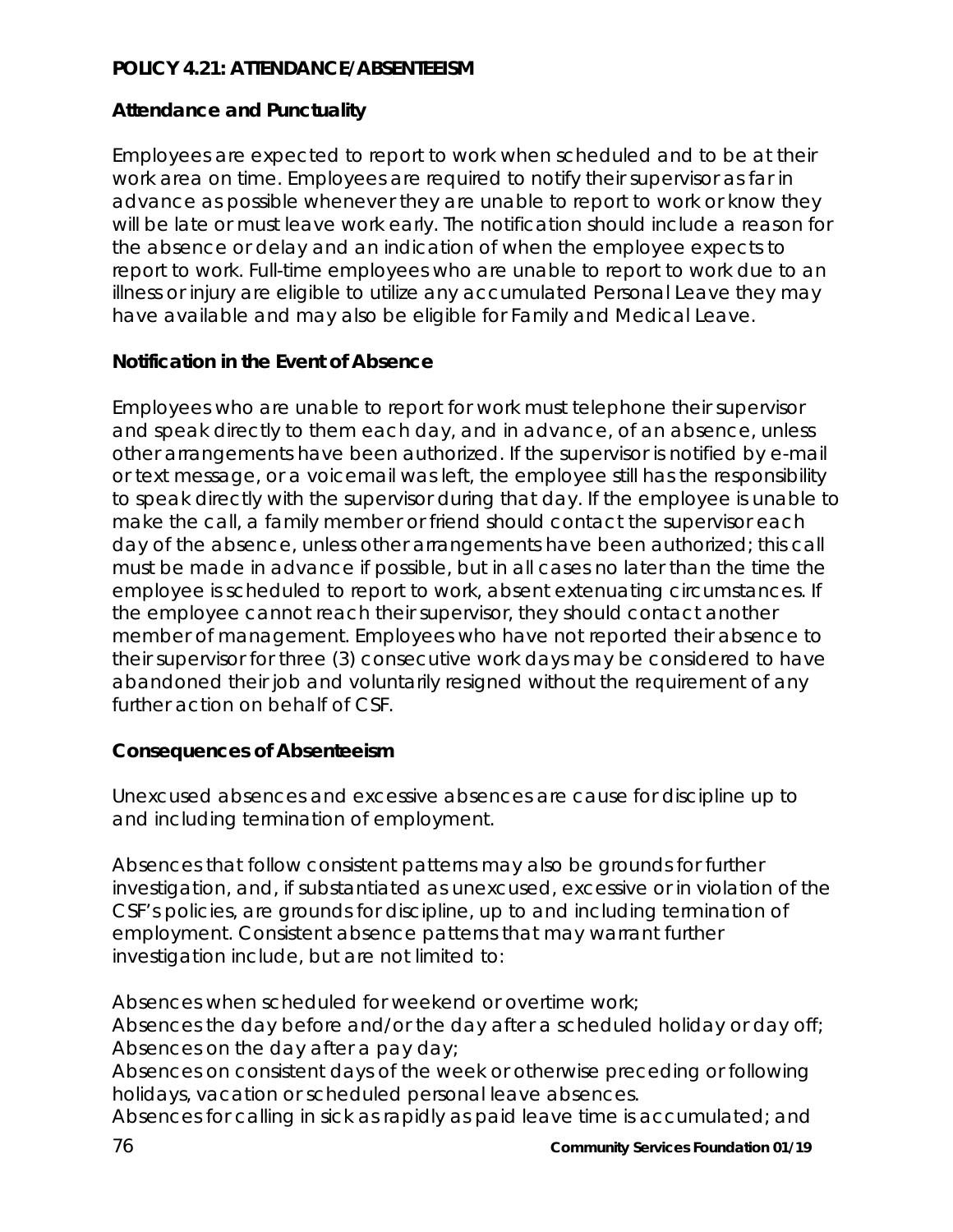Absences that coincide with days previously requested, but denied, as time off.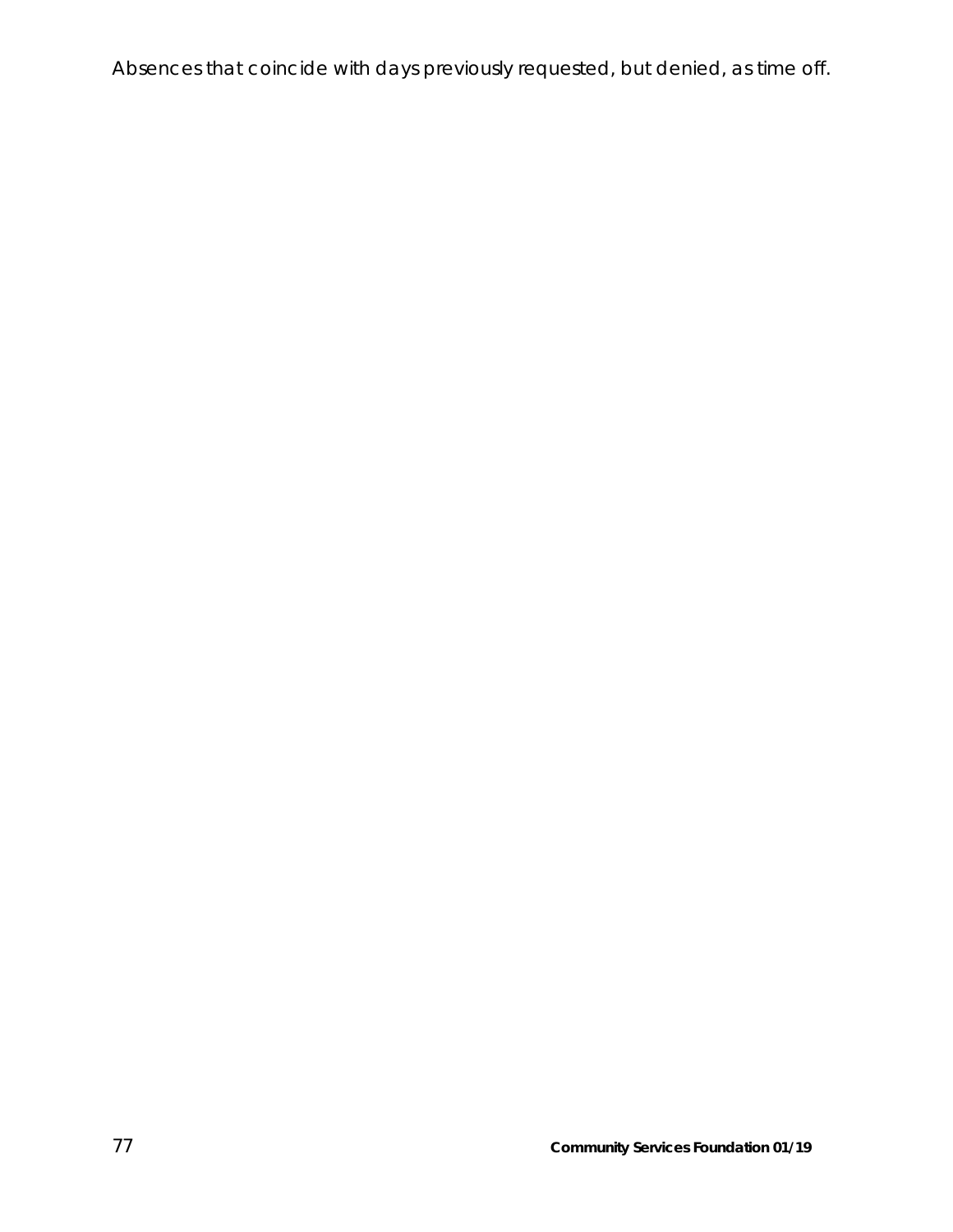## **POLICY 4.22: STANDARDS OF CONDUCT AND DISCIPLINARY ACTION**

Regulations for the acceptable conduct of employees are necessary for the orderly operation of any organization and for the benefit and protection of the rights and safety of all employees. The purpose of rules and regulations is not to restrict the rights of anyone, but to define the rules that protect the rights of all.

It is impossible to describe every standard of conduct for every circumstance in this Manual. However, all employees are expected to comply with and abide by all of our rules and standards at all times, and discipline – up to and including discharge – may be imposed for unacceptable conduct or performance. The level of discipline or discharge imposed by CSF for unacceptable conduct will depend upon, among other things, the seriousness of the employee's conduct, the circumstances under which it occurred, the employee's record of prior discipline, and the employee's record of work performance.

Some of CSF 's rules and standards, a violation of which can result in disciplinary action up to and including discharge, are listed below. These rules are not allinclusive. Any conduct, even if not specifically described below, that could or does cause a personal accident, injury to other employees, a breakdown of discipline, disruption of work, or damage to CSF's business, or is otherwise harmful to CSF will result in disciplinary action.

A non-exhaustive list of representative rules, the violation of which could result in disciplinary action, includes the following:

- 1. Supplying false or misleading information when applying for employment, or at any time during your employment.
- 2. Altering, destroying, damaging, willfully misplacing, discarding or falsifying CSF, client, resident, or tenant records or property, including destruction or defacing of property of CSF, clients, residents or tenants.
- 3. Theft or unlawful possession of stolen, lost or mislaid property of CSF, clients or residents.
- 4. Committing illegal, immoral, unethical or indecent conduct, soliciting persons for these purposes, or aiding and/or abetting any of the above.
- 5. Violating CSF's Drug and Alcohol Free Workplace Policy.
- 6. Refusal or failure to perform assigned work, to follow a supervisor's instructions, or any act of insubordination; lying to a supervisor; failing to provide the degree of service required by CSF to any internal or external customer, client, resident or tenant; gross negligence or carelessness.
- 7. Violation of CSF's equal employment opportunity, discrimination or harassment (including sexual harassment) rules.
- 8. Engaging in any act of violence, physically abusive conduct, using abusive language, or similar acts to clients, residents, tenants, fellow employees, vendors or suppliers.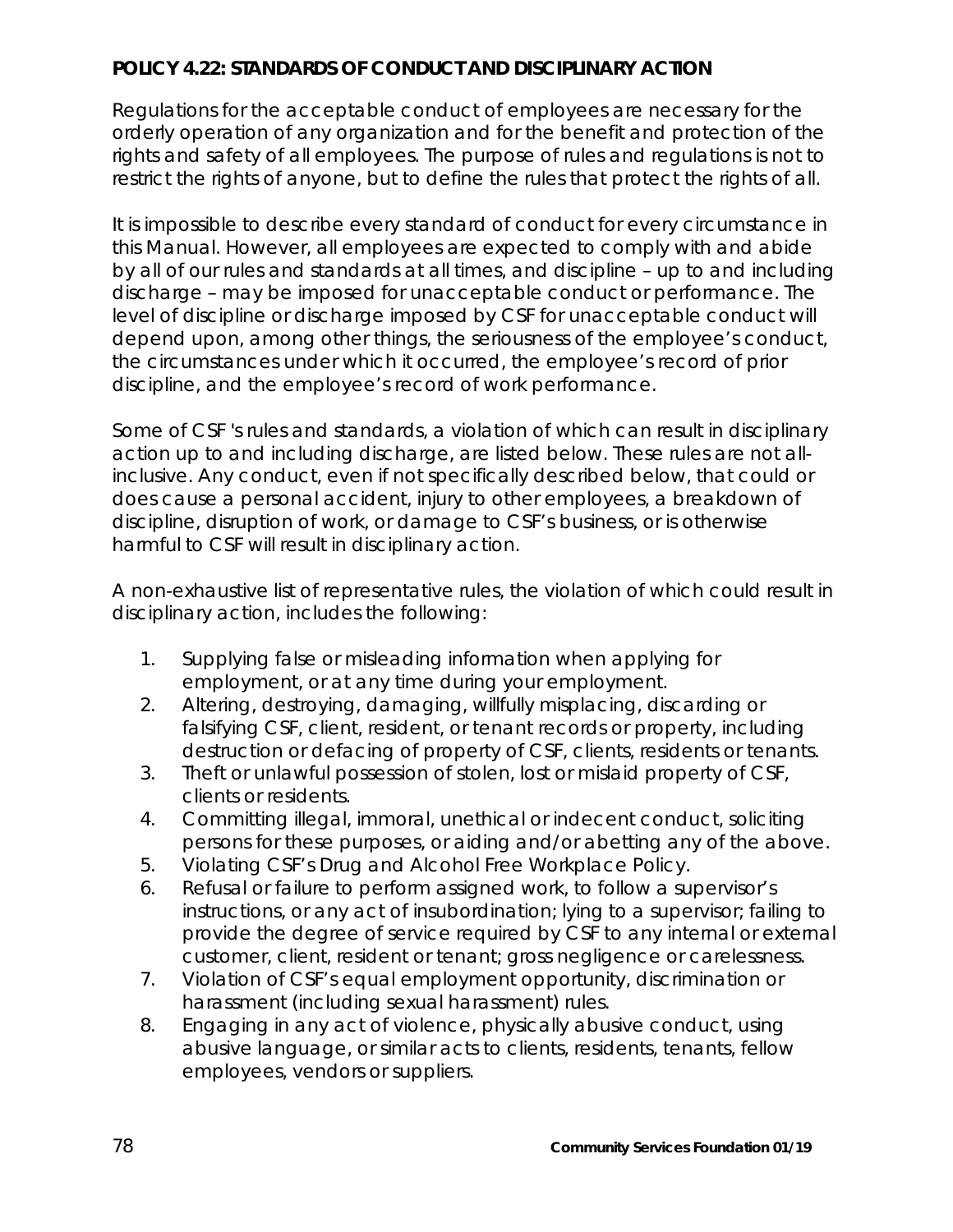- 9. Misusing or abusing personal leave or other leave programs, or overstaying a leave of absence or a vacation without written approval from your supervisor.
- 10. Excessive tardiness and/or absenteeism.
- 11. Possession of a weapon (regardless of whether the weapon is licensed).
- 12. Violation of CSF 's security policies.
- 13. Coercion, intimidation or threats against clients, residents, tenants, guests, suppliers, supervisors or fellow employees.
- 14. Removal of property from CSF without written consent from your supervisor or manager.
- 15. Failure to follow safety, fire or health rules and regulations.
- 16. Violation of CSF 's ethics, conflict of interest and/or confidentiality rules or policies.
- 17. Violation of any policies or procedures, whether contained in this Manual or otherwise implemented by your supervisor or managerial leadership, department, region, portfolio, etc.
- 18. Unsatisfactory job performance, as determined by management.
- 19. Incompatibility with supervision or management.
- 20. Failure to interact courteously, professionally and tactfully with clients, prospective clients, employees, customers, residents, tenants, the general public and/or vendors.
- 21. Any other offense as determined by CSF.

The action taken by CSF whenever a rule or standard of conduct is not followed may include the following disciplinary methods. These, however, are guidelines and not an enforceable commitment. As previously described, this Manual does not constitute an express or implied employment contract of any kind with respect to any of its provisions, including these provisions describing our standards of conduct and disciplinary guidelines. Nothing in this Manual is intended to modify the At-Will nature of an employee's employment with CSF, nor does it bind CSF contractually. CSF may issue a form of discipline other than the methods listed below. In addition, you may not rely on any of these provisions describing CSF's standards of conduct and disciplinary procedures as limiting CSF's discretion and ability to discipline or discharge you at any time for any lawful reason, with or without cause or notice. As a result, you may be disciplined, up to and including discharge, without using these guidelines. CSF need not engage in progressive discipline and may skip any of the following disciplinary actions and issue whatever disciplinary action it deems appropriate within its sole discretion at any time without exhausting less severe options, up to and including termination.

While on probation, performance improvement plan, suspension or other, including a period of time typically up to 6 months or more after receiving a verbal or written warning or other counseling, the employee is not considered in good standing and may not be considered eligible to apply for a transfer or promotion. Salary increases and bonuses may be deferred or denied. CSF also reserves the right to take other actions appropriate to the circumstances.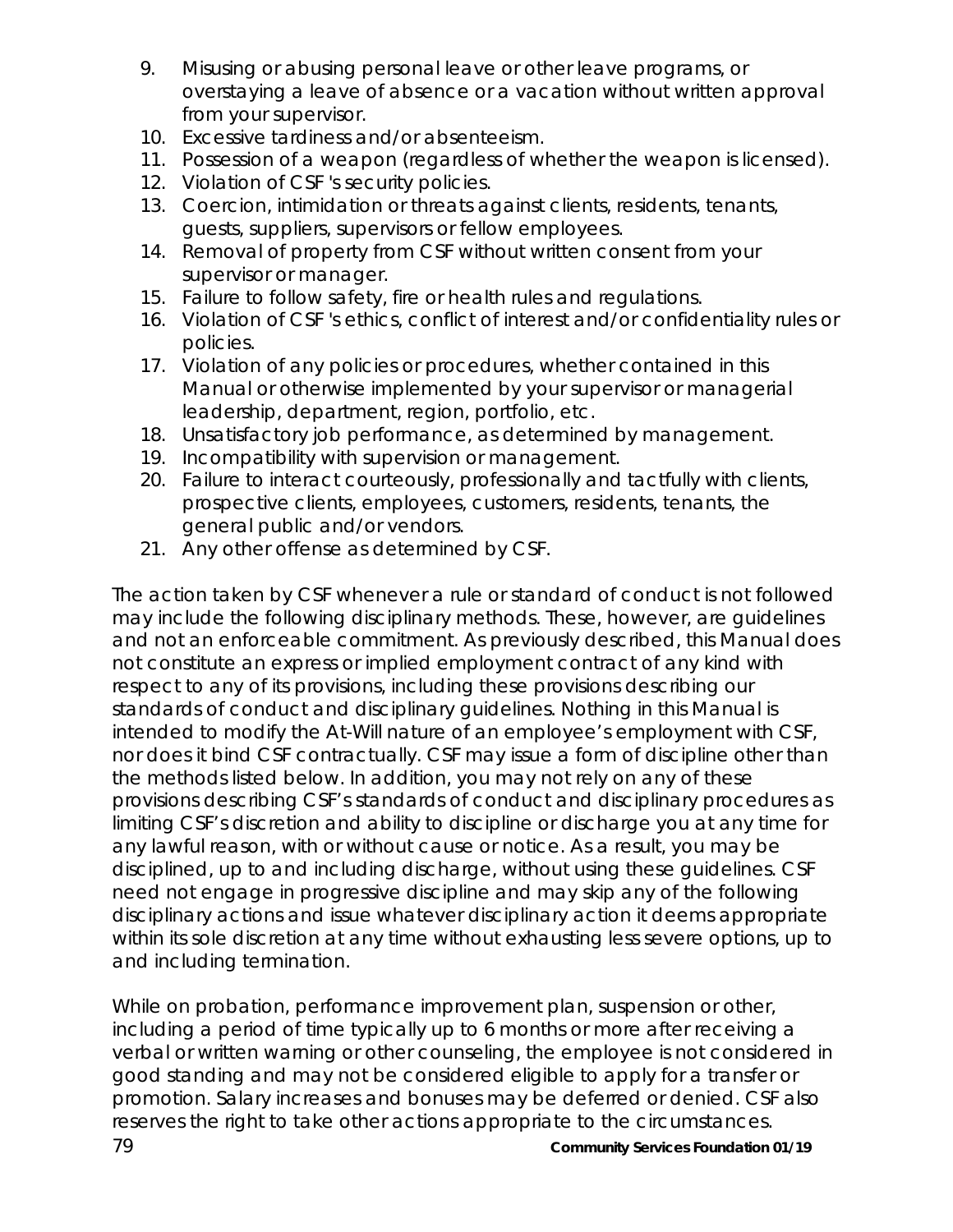Additionally, the employee generally will not be granted a voluntary leave of absence or other unpaid time off, unless CSF is otherwise required to do so under applicable federal or state laws.

## **Verbal Warning**

A verbal warning may be given for any violation of CSF rules or standards that does not warrant more severe discipline. A record of verbal warnings received by an employee will be kept in an employee's personnel file.

## **Written Warning**

Written warnings may be given for repeated or cumulative violations for which a verbal warning has been issued or for those violations too serious to warrant a verbal warning. A written warning related to performance criteria may also be accompanied by, or take the form of, a Performance Improvement Plan. A copy of the written warning and/or other documentation is to be signed by the supervisor as well as the employee. The signature by the employee does not necessarily imply agreement, but will constitute an acknowledgment that he/she has been issued the document. The employee may make comments or submit a statement of rebuttal to accompany the warning document if desired. A copy of the document will be placed in the employee's personnel file and a copy given to the employee.

#### **Suspension and/or Suspension Pending Investigation**

An employee (regardless of whether he/she is exempt or non-exempt) may be suspended without pay for repeated or cumulative violations for which verbal and written warnings have been issued or for actions requiring disciplinary action stronger than a written warning but that CSF in its sole discretion decides are not severe enough to warrant discharge. This is intended to also include situations which are serious and for which an investigation or further consideration by CSF is in-process but which at least temporarily warrants the employee's removal from the work site. In situations where a suspension is issued pending investigation, CSF has discretion to suspend the employee with pay until the investigation is concluded, or to reimburse an employee initially suspended without pay if the investigation reveals no wrongdoing.

#### **Demotion, Transfer or other Role Change**

In conjunction with one or more of the above, CSF may, at its sole discretion, change an employee's work assignment to one which is more suitable for the circumstances. This may result in a change to another position, job title, job responsibilities, a demotion or other reduction in role, a transfer to another work location or property, or other; any of these changes may have an accompanying impact in the form of a reduction in the employee's compensation.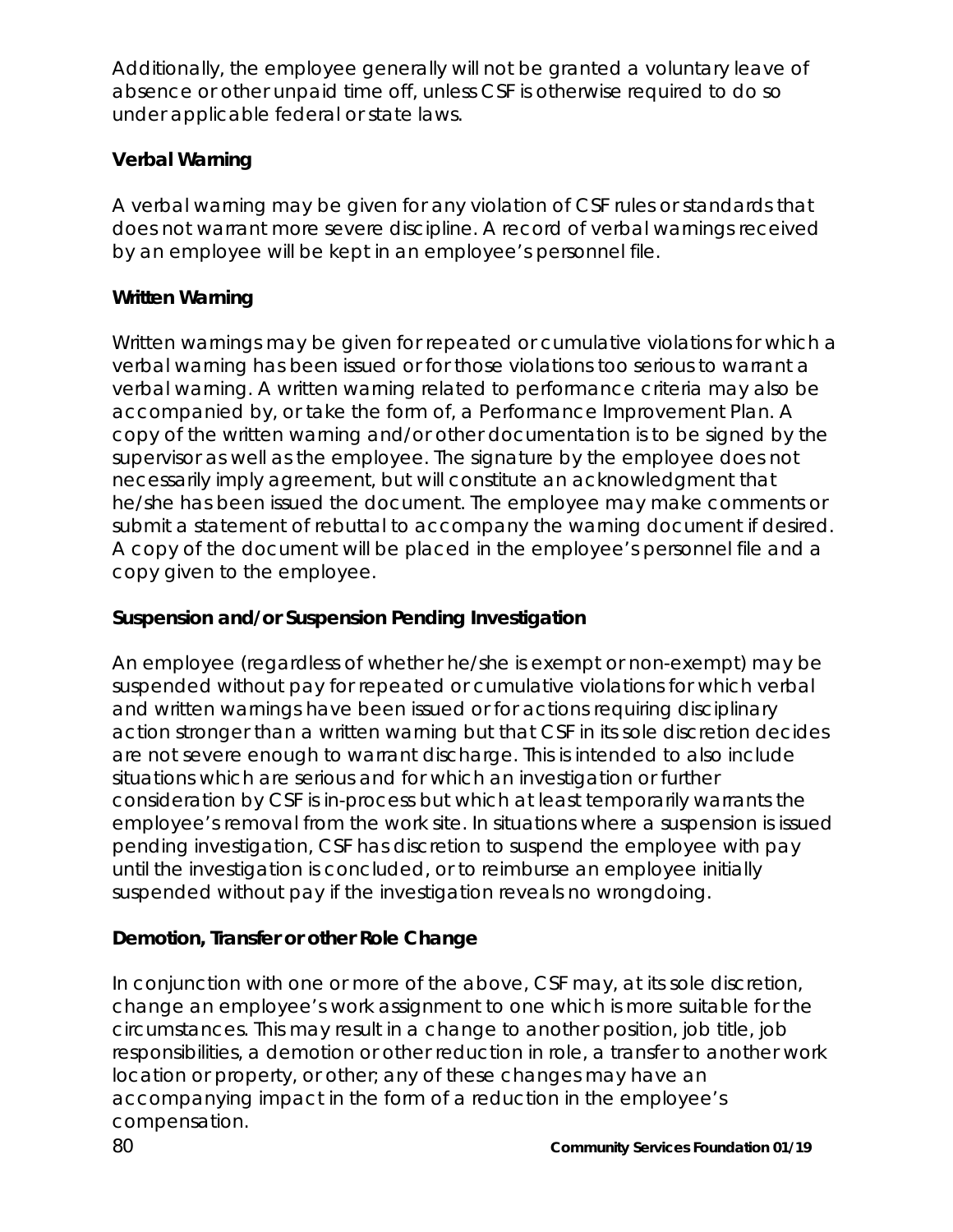#### **Termination**

Serious violations of CSF 's rules or standards, continued failure to meet performance expectations, or repeated or cumulative violations of a lesser nature, may result in termination of the employee.

CSF retains the right to discipline or discharge an employee at any time for any lawful reason regardless of these disciplinary action guidelines.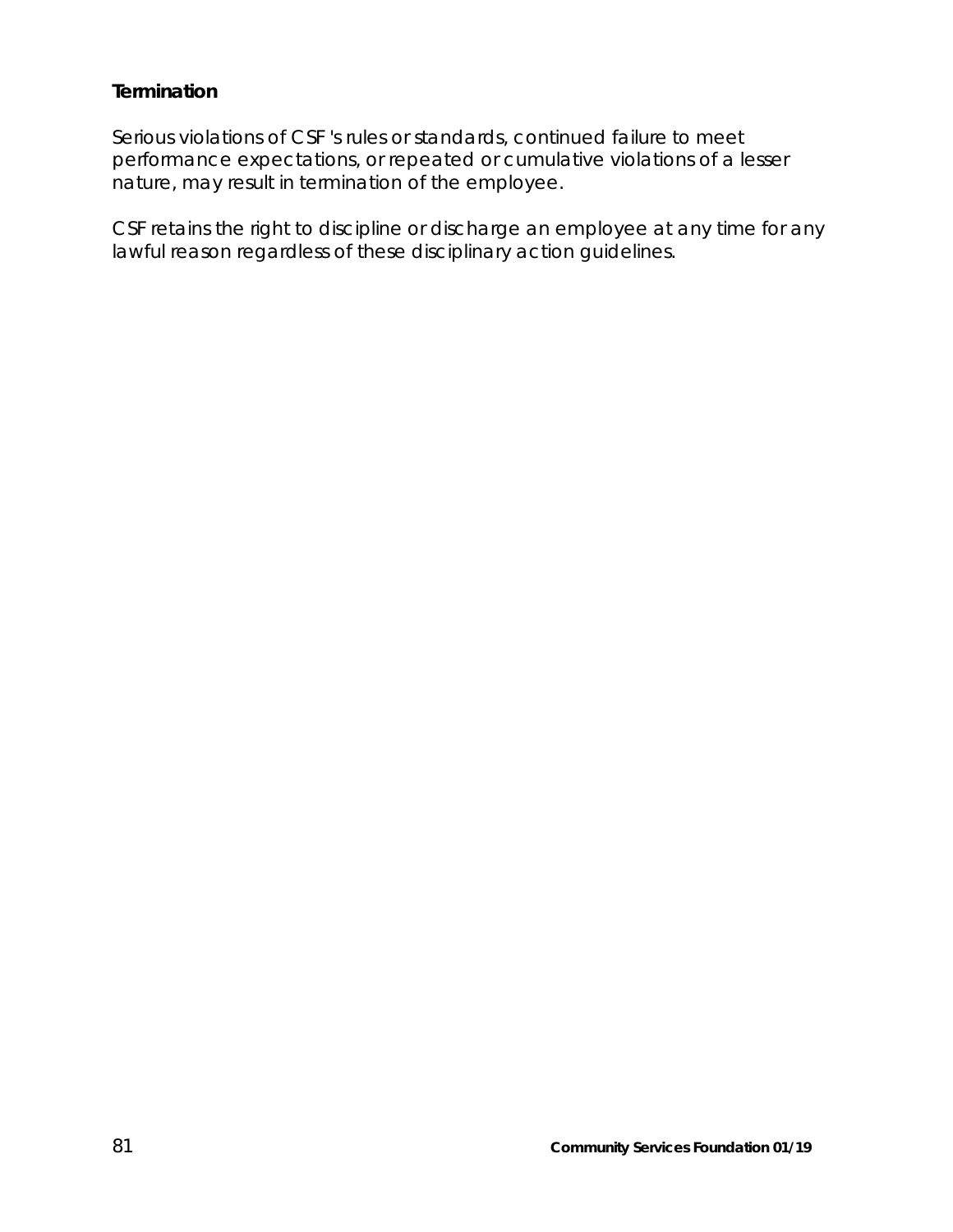# **SECTION 5 - PAID AND UNPAID LEAVE FROM WORK**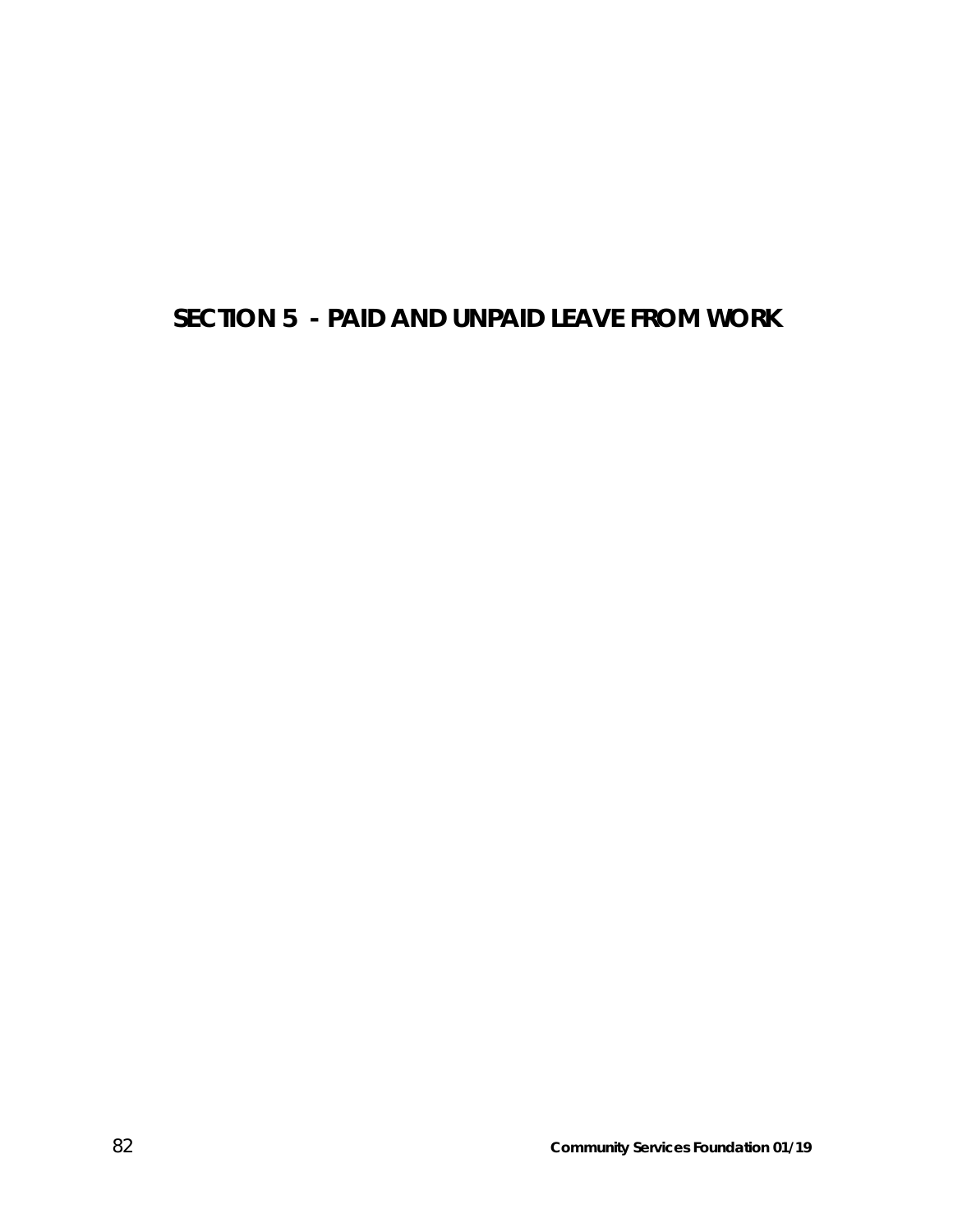## **POLICY 5.01: \*VACATION LEAVE**

\*Does not apply to part-time[2](#page-82-0) or temporary employees.

CSF believes that employees benefit from scheduled time off. In order to promote the health and well-being of its employees, it is the policy of CSF to provide paid vacation time to full-time employees in recognition of service.

**Plan in Advance.** CSF must always have adequate staff on hand, so it may be unable to give employees the specific time off that they want. Employees should minimize this potential problem by notifying their supervisor a minimum of two weeks in advance of the desired time off. Employees are responsible for completing and submitting a request to take vacation leave and securing the necessary approvals prior to making arrangements for their vacations. Approval of vacation requests is not guaranteed and will be based on operational, business and staffing needs.

Vacation leave can be taken in hourly increments for all eligible non-exempt employees. Vacation leave shall be taken in full-day increments for exempt employees.

| Length of Service      | Accrual<br>(5-Full-Days Week<br>Exempt EE) | Accrual<br>(Non-Exempt EE) | <b>Annual Accrual</b><br>Maximum based on<br>full-time 40-hours |
|------------------------|--------------------------------------------|----------------------------|-----------------------------------------------------------------|
|                        |                                            |                            | per week                                                        |
| 1 day $-$ 4.99 years   | ~3.08 hours per pay                        | .04 hours per hour         | 10 days / 80 hours                                              |
|                        | period                                     | paid                       |                                                                 |
|                        |                                            | (up to annual              |                                                                 |
|                        |                                            | accrual max/year)          |                                                                 |
| $5$ years - 9.99 years | ~4.62 hours per pay                        | .06 hours per hour         | 15 days / 120 hours                                             |
|                        | period                                     | paid                       |                                                                 |
|                        |                                            | (up to annual              |                                                                 |
|                        |                                            | accrual max/year)          |                                                                 |
| $10+$ years            | ~6.16 hours per pay                        | .08 hours per hour         | 20 days / 160 hours                                             |
|                        | period                                     | paid                       |                                                                 |
|                        |                                            | (up to annual              |                                                                 |
|                        |                                            | accrual max/year)          |                                                                 |

Vacation accrues per hour paid up to a maximum of 80 hours per pay period. Full-time employees accrue vacation leave as follows:

Benefits-eligible non-exempt employees who work more than 30 but less than 40 hours per week, and benefits-eligible exempt employees who do not regularly

 $\overline{a}$ 

<span id="page-82-0"></span> $2$  "Full-time" for purposes of this and all other policies included in this Manual is defined as 30 or more hours per week. Therefore, part-time employees are those who regularly work less than 30 hours per week.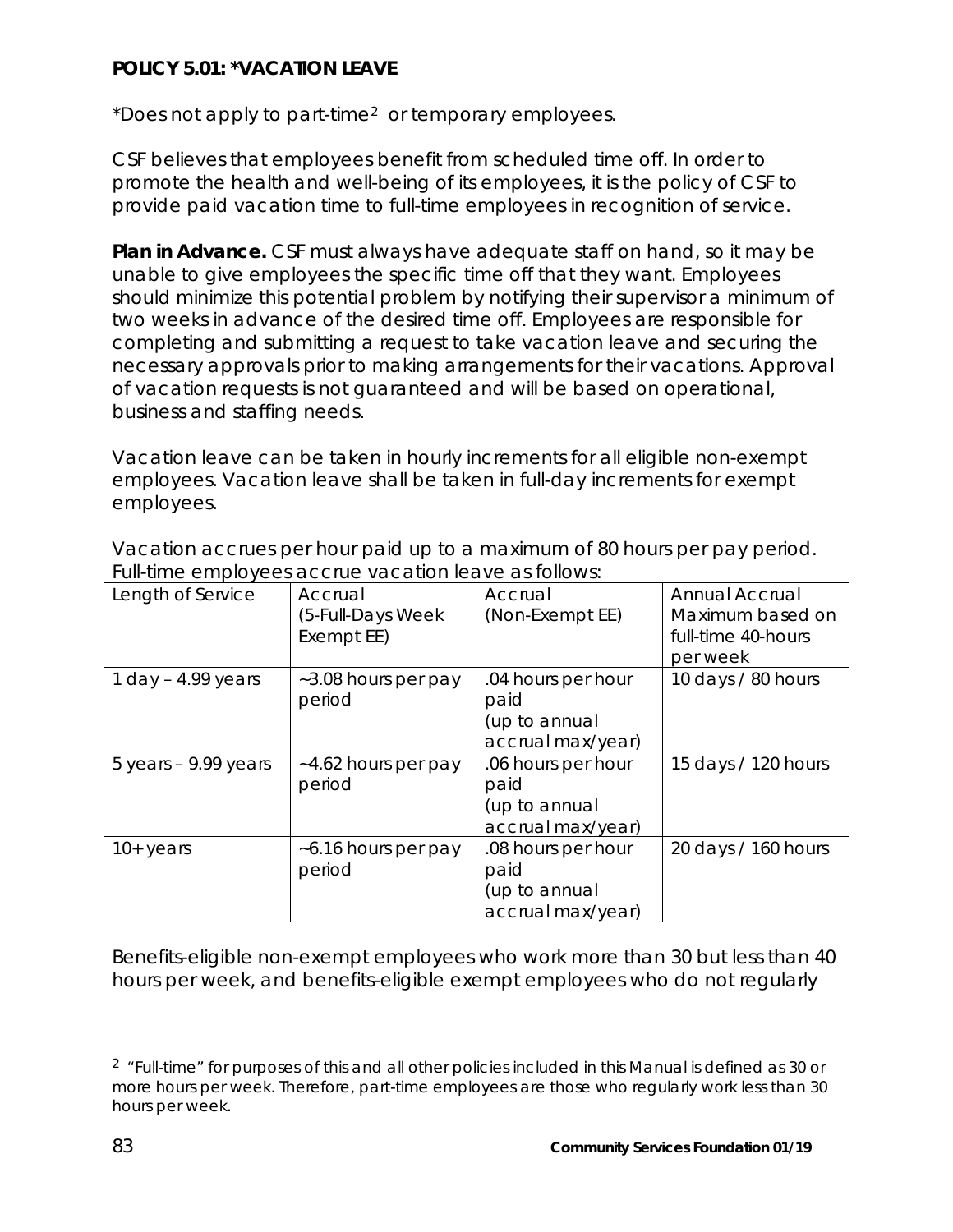work a full 5-day schedule per week, and/or who work fewer than 8 hours per day, will accrue vacation leave at a proportionally lower rate (e.g. an employee working 32 hours per week or four days per week will earn 80% of the vacation leave accrual).

During an employee's first year, vacation may be taken only after it is earned and the employee has completed 6 months of employment. Vacation leave is accrued per pay period for all periods worked. However, note that employees will not begin to show accrued vacation on their paycheck until after the first 6 months of employment.

Paid vacation may not be taken unless the employee has enough accrued vacation to cover the time the employee wants to take. If employees do not have enough accrued vacation, unpaid vacation may be granted in the discretion of CSF. As extenuating circumstances warrant, at CSF's sole discretion, and with the express approval of the Executive Vice President and the Vice President of Human Resources, an employee without enough accrued Vacation Leave may be approved for paid Vacation which puts them into a negative leave balance.

Vacation leave does not accrue when on periods of leave-of-absence (LOA) unless the employee is also receiving a paycheck for the use of accrued leave.

Employees will be permitted to carry over vacation time earned in one calendar year to be used in the next calendar year, but in no circumstance may an employee carry over more than the number of hours an employee accrued in that calendar year[3.](#page-83-0)

Other than at termination of employment, employees are not allowed to cash in or be paid for any accrued but unused vacation leave.

Upon termination of employment, any accrued unused vacation will be paid out on an employee's final paycheck. If an employee terminates with a negative leave balance, the value of the advanced leave (e.g. negative vacation balance) will be deducted from the employee's final paycheck(s) to the fullest extent permitted by applicable law.

No employee may end their employment on a Vacation Leave day. An employee's last day actually worked will be considered the employee's last day of employment (unless otherwise approved by an Executive Vice President and the Vice President of Human Resources).

 $\overline{a}$ 

<span id="page-83-0"></span><sup>3</sup> Vacation carryover from Calendar Year (CY) 2018 to CY 2019 will be permitted up to 160 hours as was the casein the prior version of the Employee Manual. Vacation carryover from CY 2019 to CY 2020 (and subsequent years) will be as described in this manual (e.g. limited to what an individual accrued in the applicable calendar year).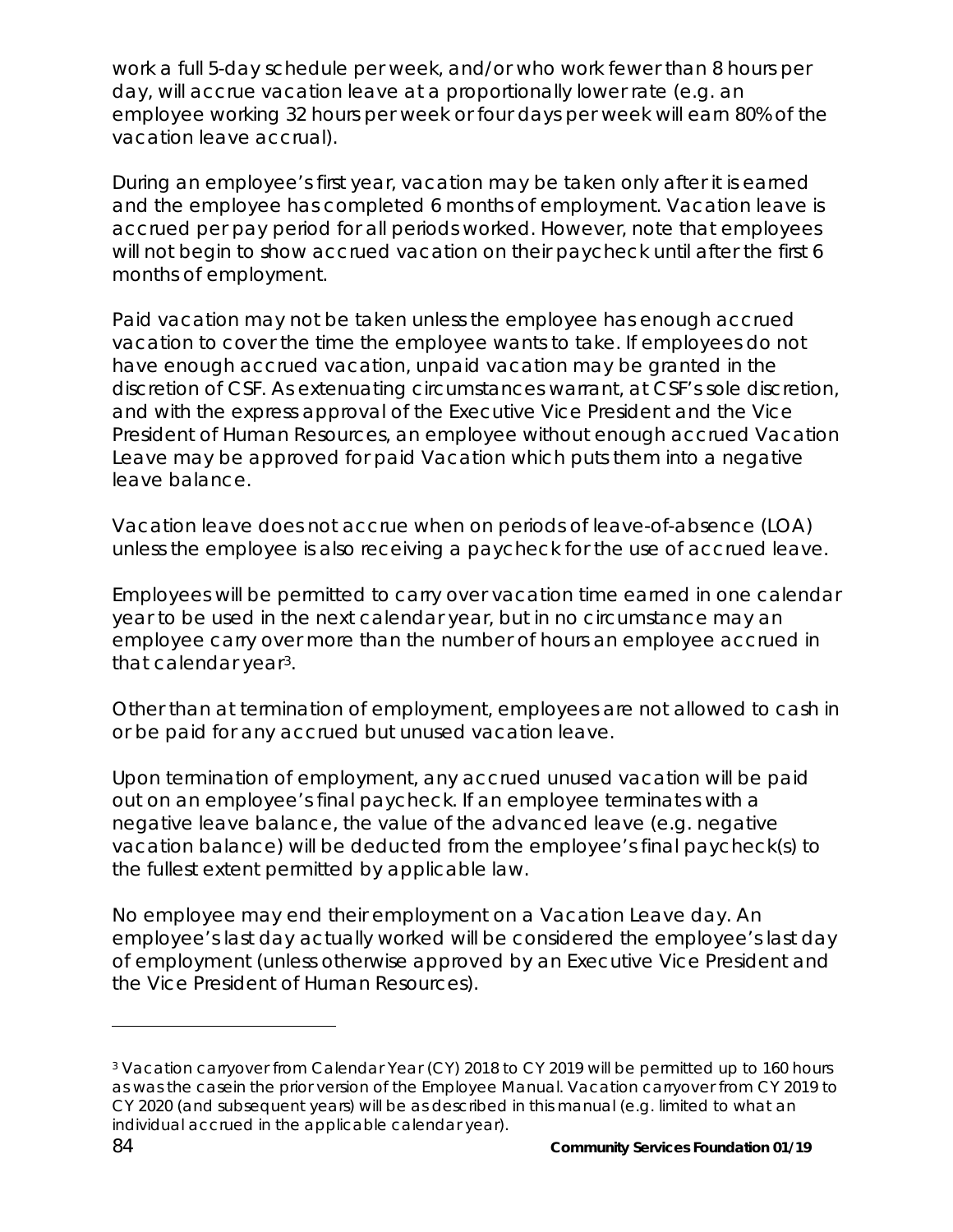#### **POLICY 5.02: PERSONAL LEAVE**

All full-time employees are eligible to accumulate paid personal leave. Part-time and temporary employees in specific municipalities, cities, counties or states may also be entitled to accrue and use paid leave in accordance with paid sick leave laws and to the extent employees meet eligibility requirements. All provisions below regarding leave accrual rates, use, notice and carryover are applicable unless a law exists which conflicts with these policies. Sick leave laws vary, and CSF will comply with all applicable sick leave laws in accordance with their terms, including where such laws provide more leave than is described below.

Personal Leave accrues per hour paid (up to a maximum of 80 hours per pay period) and accumulates in accordance with CSF's standard pay periods. Exempt employees working 5-day/40-hour workweeks will accrue the equivalent of 4.62 Personal Leave hours per pay period, up to a maximum of fifteen (15) days (one hundred twenty (120) hours) per year; employees who regularly work a reduced schedule (e.g. 4 days per week) will receive a prorated amount based on hours work (e.g., 80% of 4.62 hours for employees who work 4 days per week). Non-exempt employees will accrue .06 Personal Leave hours per hour paid (up to a maximum of 80 hours paid per pay period), up to a maximum of 120 hours annually. Personal Leave begins to accrue on the first day of employment. However, except as provided by law, personal leave cannot be used until after the 90th day of employment.

Personal leave is to be used for illness, bereavement or any other reason set forth below. Personal leave is not vacation time and it may not be used for personal convenience (for example, personal leave should not be used for car repairs.) Abuse of personal leave will not be tolerated and constitutes cause for immediate dismissal.

Personal Leave can be taken in hourly increments for all eligible non-exempt employees. Personal Leave shall be taken in full-day increments for exempt employees.

Personal leave may be used for the following purposes:

- (a) An absence resulting from a physical or mental illness, injury, or medical condition of the employee;
- (b) An absence resulting from obtaining professional medical diagnosis or care, or preventive medical care, for the employee;
- (c) An absence for the purpose of caring for a child, a parent, a spouse, domestic partner or any other family member who has any of the conditions or needs for diagnosis or care described above;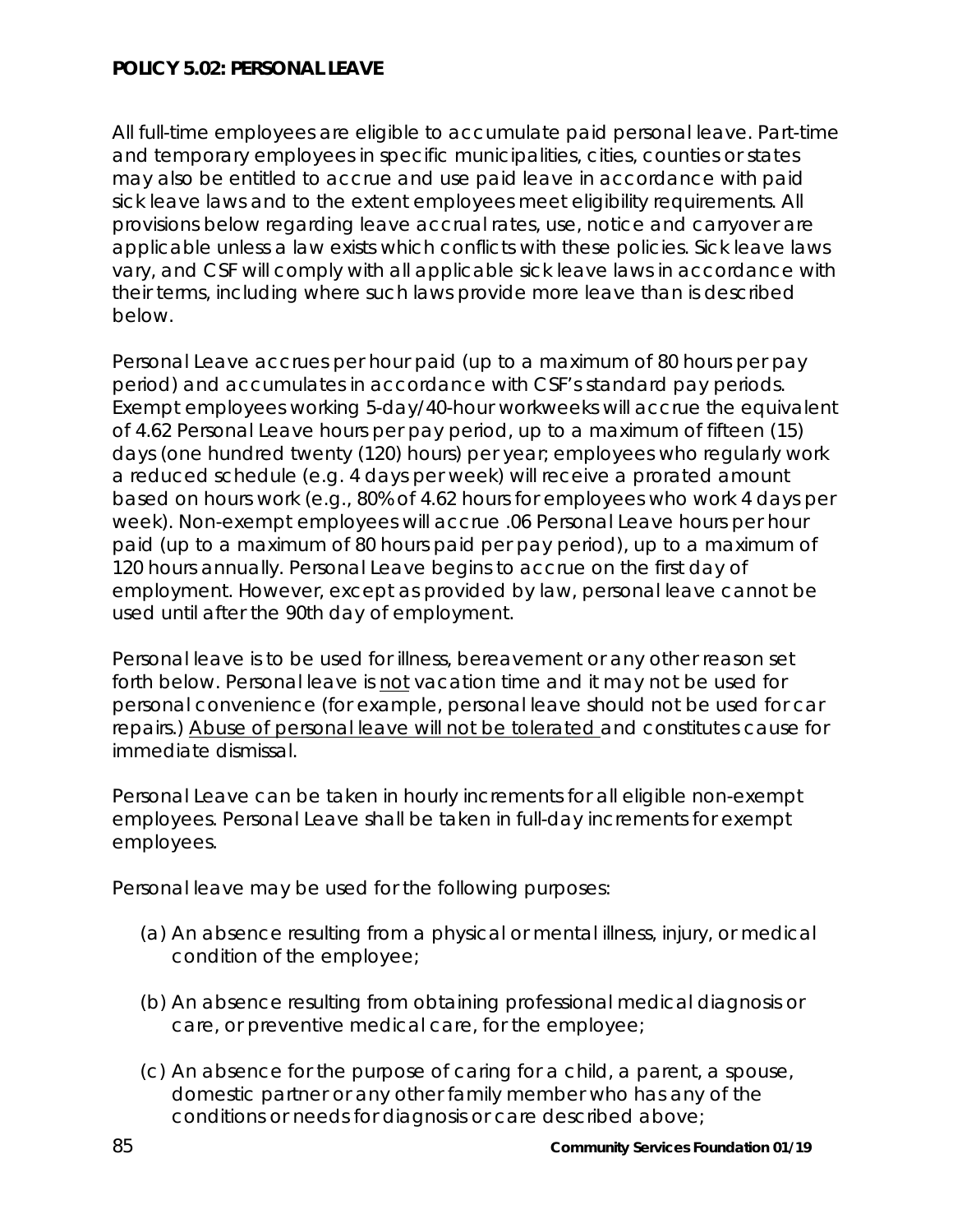- (d) An absence if the employee or the employee's family member is a victim of stalking, domestic violence, or sexual abuse and the absence is directly related to medical, social or legal services pertaining to the stalking, domestic violence, or sexual abuse, to:
	- 1. seek medical attention for the employee or the employee's family member to treat or recover from physical or psychological injury or disability caused by stalking, domestic violence or sexual abuse;
	- 2. obtain services for the employee or the employee's family member from a victim services organization;
	- 3. to obtain psychological or other counseling services for the employee or the employee's family member;
	- 4. to temporarily or permanently relocate the employee or the employee's family member;
	- 5. to take legal action, including preparing for or participating in any civil or criminal legal proceeding related to or resulting from the stalking, domestic violence or sexual abuse; or
	- 6. to take other actions to enhance the physical, psychological, or economic health or safety of the employee or the employee's family member or to enhance the safety of those who associate or work with the employee.
- (e) For maternity or paternity leave;
- (f) If CSF location where the employee works is closed by order of a public official due to a public health emergency;
- (g) If school or day care for the employee's family member is closed due to a public health emergency;
- (h) An absence due to a sudden problem involving the employee directly, or a family member, such as an accident, destruction of home, crime, critical illness, death or inclement weather (Please refer to Policy 4.09 on inclement weather.)
- (i) As a reasonable accommodation, an absence which is required due to bonafide religious observance (vacation leave may also be used).
- (j) An absence to arrange for and/or attend the funeral (bereavement) of a family member (as defined below), typically three (3) days, but can be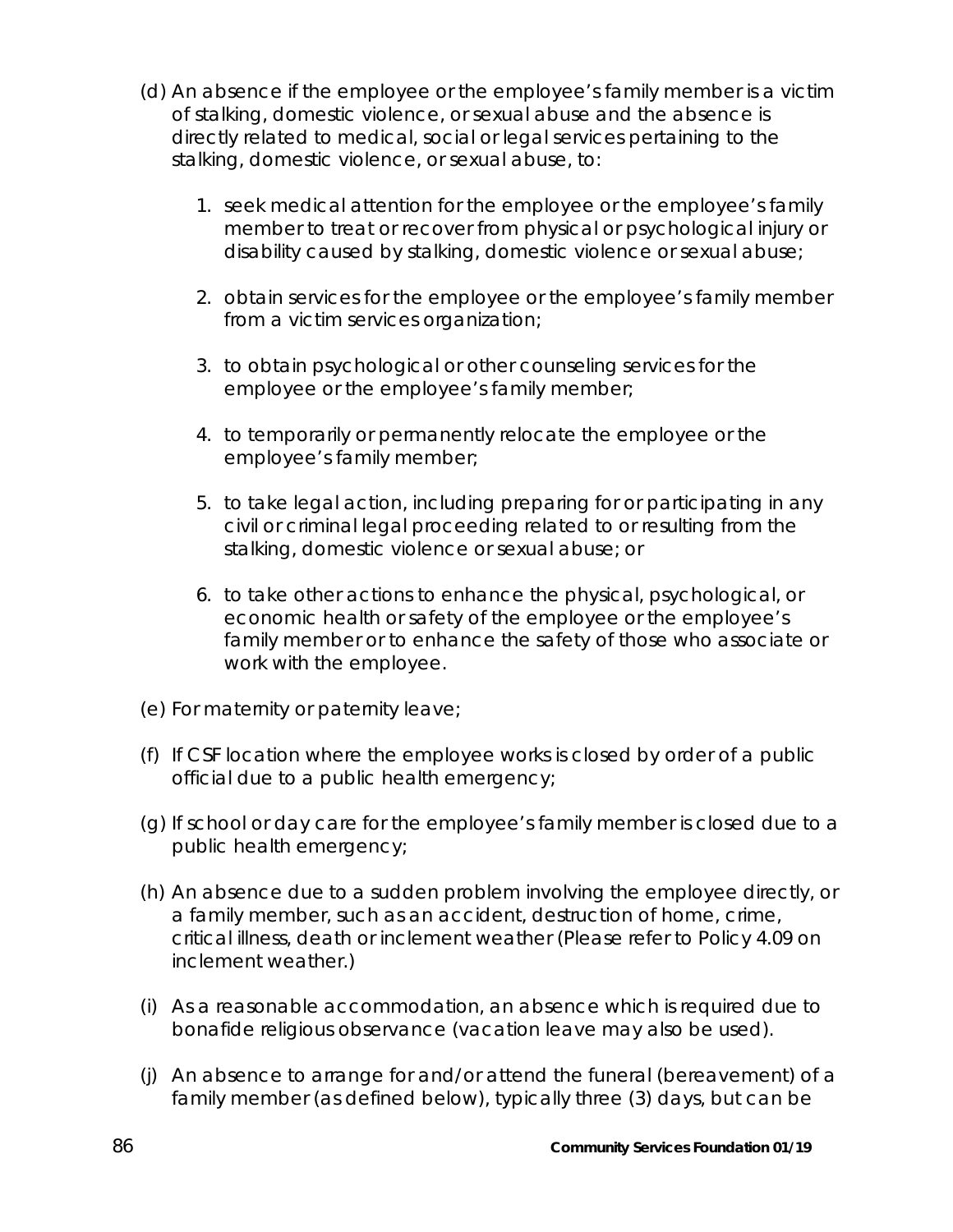approved up to five (5) days for extenuating circumstances (e.g. travel ,etc.).

(k) Any absence reason not listed here but provided for by applicable law based on the employee's work location.

"Family member" means a spouse (including a domestic partner), parents (including step-parents), grandparents, brothers and sisters (including stepbrothers and sisters and half-brothers and sisters), the parents of a spouse, the siblings of a spouse, grandparents of a spouse, child (including step-children, foster children and grandchildren), the spouses of children, the spouses of brothers and sisters, a child who lives with an employee and for whom the employee acts as a parent, and a person with whom the employee shares a mutual residence and with whom the employee maintains a committed relationship. "Family member" does not include cousins, aunts/uncles, godparents or others not listed here. Time off may be granted for those extended relatives, but Vacation Leave or Unpaid Leave would have to be used.

Where the need for Personal Leave is foreseeable, an employee must provide written notice to CSF of the need for personal leave at least seven (7) days prior to the absence, or as early as possible if seven (7) days' notice is not possible (usually the same day the employee becomes aware of the need to personal leave). In the case of an unforeseen need to take personal leave, the employee may make an oral request for personal leave prior to the start of his or her regularly scheduled arrival time or work shift. If an emergency prevents the employee from being able to provide advance notice, the employee may make an oral request for personal leave prior to the start of the next day's arrival time or work shift or within 24 hours of the onset of the emergency, whichever is sooner. Unless other arrangements have been approved, the employee must phone in to their immediate supervisor each subsequent day of absence to report the employee's status. Employees who must leave work due to illness shall notify their supervisor as soon as possible.

An employee who is absent three or more consecutive days may be required to provide reasonable certification regarding the reason for the absence such as a signed document from a health care professional. Note: CSF reserves the right to require more frequent certifications if there is evidence of a pattern of abuse, misuse or excessive absences or use of personal leave.

As extenuating circumstances warrant, at CSF's sole discretion, and with the express approval of the Vice President and the President, an employee without enough accrued Personal Leave may be approved for paid Personal Leave which puts them into a negative leave balance.

87 **Community Services Foundation 01/19** Personal leave days may be carried forward from calendar year to calendar year. However, the maximum amount of personal leave that may be carried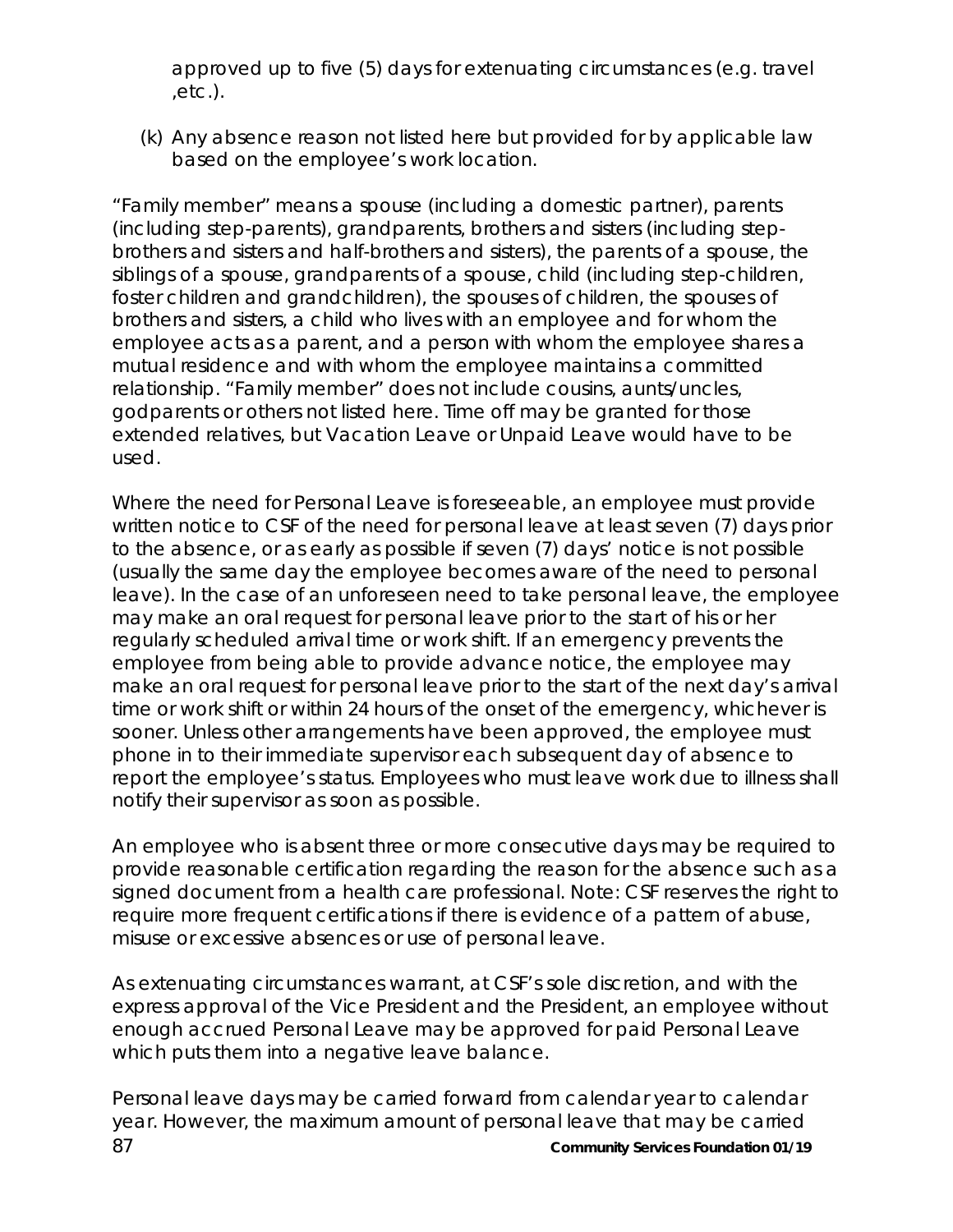forward from year to year is 40 hours, unless otherwise required by law. Unused accrued personal leave is not paid for and shall not be reimbursed upon resignation or termination. Employees shall make every reasonable effort to schedule personal leave in a manner that does not unduly disrupt the operations of CSF.

It is important to note that if an employee transfers within CSF from one location to another location, and that location change also involves a change to the leave accrual rates, carryover limits, usage maximums or the like, the applicable work state, local jurisdictional guidelines or above-listed policy provisions will align with the effective date of the transfer.

Employees who separate from employment with CSF for any reason and are rehired within one year of separation will have any previously accrued, unused personal leave reinstated. Such leave shall be immediately available for use if the employee previously completed 90 days of service and was therefore eligible to use his/her personal leave. If the employee did not previously complete 90 days of service, the employee will be eligible to use personal leave once he/she has completed 90 days of service after the rehire date. Previously separated employees who are rehired more than one year after the separation date will not have accrued unused personal leave reinstated and will be treated as new employees for purposes of such leave.

Employees may not use more personal leave than has accrued, except as approved by management and the Vice President or President. If an employee terminates with a negative personal leave balance, the value of the advanced leave (e.g. negative balance) will be deducted from the employee's vacation leave balance before calculating the payout of unused leave and/or deducted from the employee's final paycheck(s) to the fullest extent permitted by applicable law.

No employee may end their employment on a personal leave day. An employee's last day actually worked will be considered the employee's last day of employment (unless otherwise approved by a Vice President and the President/CEO). Additionally, unless required by state or other law, management reserves the right to reject the use of paid leave between the date an individual submits notice of resignation and the actual last day of employment.

\* Prior to 2017, the carry-over was up to 60 days. Effective 1/1/2017, in conjunction with the change of business practice which introduced a Short-Term Disability (STD) program, Personal Leave accrual increased from 10-days per year to 15-days per year, however the carry-over of unused accrued Personal Leave days reduced to up-to-40 hours annually unless required by law. Additionally, any carried-over Personal Leave balances as of the introduction of this STD program became "Short Term Disability Leave", a leave bank kept separate from Personal Leave. Historical Short-Term Disability Leave balances may be used to supplement lost wages for qualified disability leave, and unused balances will be reduced by 33% annually beginning on January 1, 2018 and ending with a zero-balance on January 1, 2020.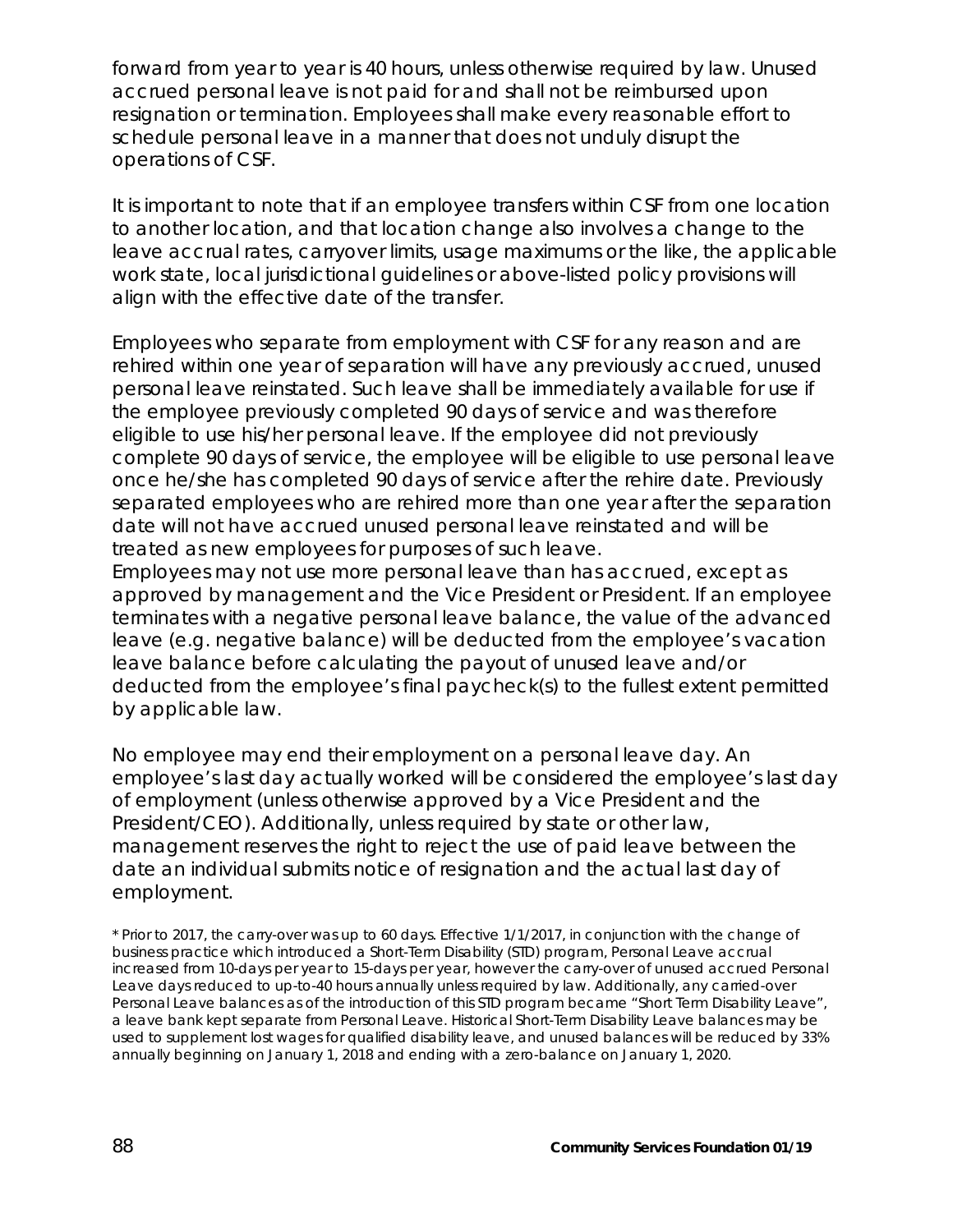## **POLICY 5.03: \*HOLIDAY LEAVE**

\*Does not apply to temporary or part-time employees

It is the policy of CSF to grant 10 paid holidays to all regular full-time employees as noted in the following schedule:

- New Year's Day (January 1)
- Martin Luther King, Jr.'s Birthday (third Monday in January)
- Presidents' Day (third Monday in February)
- Memorial Day (last Monday in May)
- Independence Day (July 4)
- Labor Day (first Monday in September)
- Columbus Day (second Monday in October)
- Thanksgiving Day (fourth Thursday in November)
- Day after Thanksgiving (fourth Friday in November)
- Christmas Day (December 25)

When one of the above holidays falls on a Saturday, the preceding Friday is the paid holiday. When it falls on a Sunday, the following Monday is the paid holiday. Except as provided below, the employee must be at work or on preapproved leave (for example, vacation leave or personal leave) on the last regularly scheduled work day before and first regularly scheduled work day after a holiday to receive holiday pay.

Based on business needs, CSF may allow property closings as follows:

Christmas Eve – 2:00 p.m. New Year's Eve – 3:00 p.m.

- Holiday pay for non-exempt employees will be paid as the equivalent of a full day's hours up to a maximum of 8-hours.
- Some full-time employees may be required to work on a holiday.
- Non-exempt employees who work on a holiday will be paid holiday pay equivalent to a full day's hours up to a maximum of 8-hours holiday pay in addition to wages for hours actually worked. If working on a holiday results in an employee working in excess of 40 hours in a regular work week such that the employee is entitled to overtime pay, then the individual will also receive appropriate overtime pay for all hours worked in excess of 40.

If a scheduled holiday occurs during an approved vacation or personal leave absence, or on a regularly scheduled day off, employees will be paid for the holiday and will not have to use vacation or personal leave for the holiday. Employees on a leave of absence or in leave without pay status will not be eligible for paid holidays.

No employee may begin or end his/her employment on a paid holiday unless they are actually at work that day. An employee's last day actually worked will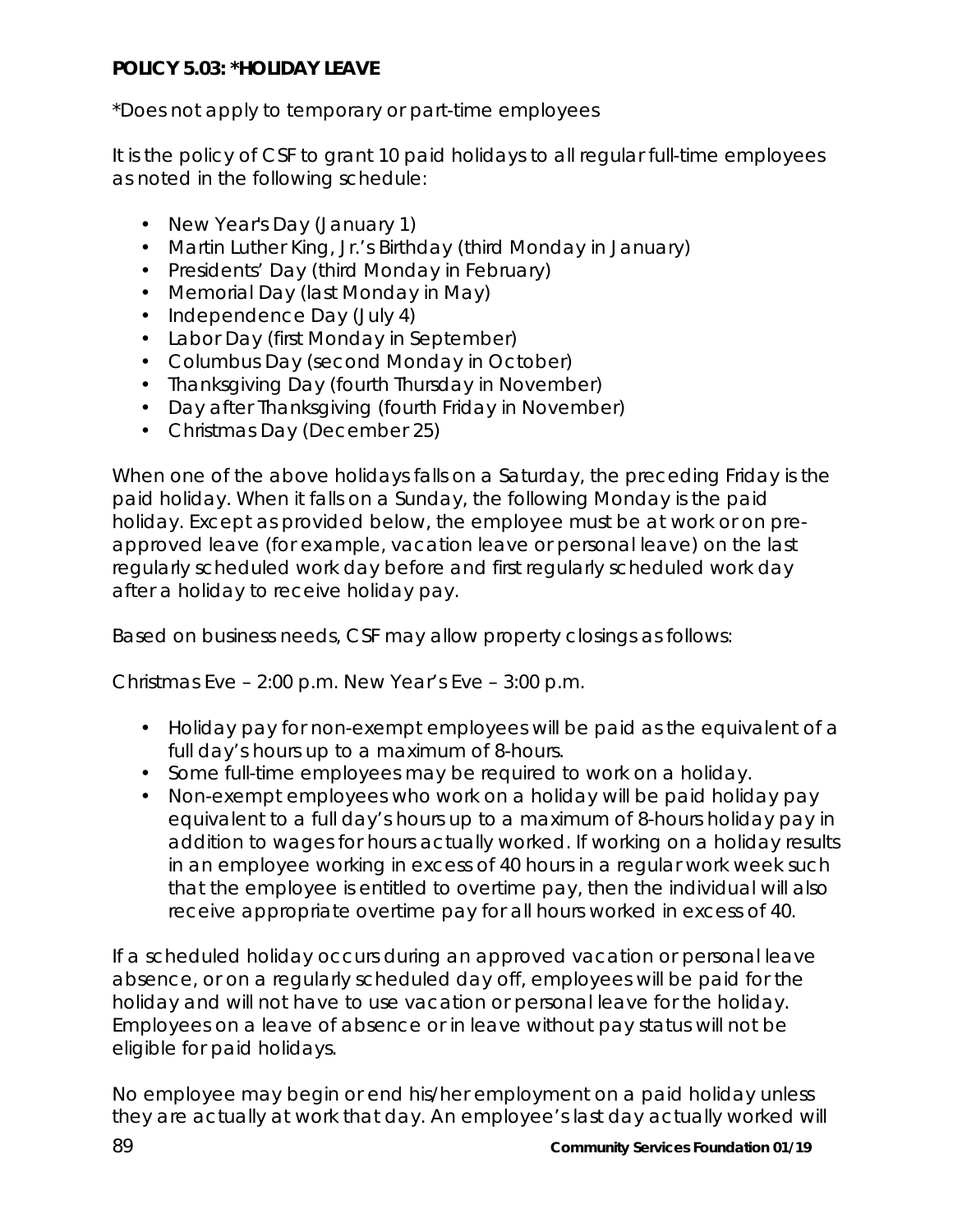be considered the employee's last day of employment (unless otherwise approved by the Vice President and the President/CEO).

Holidays do not accrue and cannot be carried forward into the next calendar year.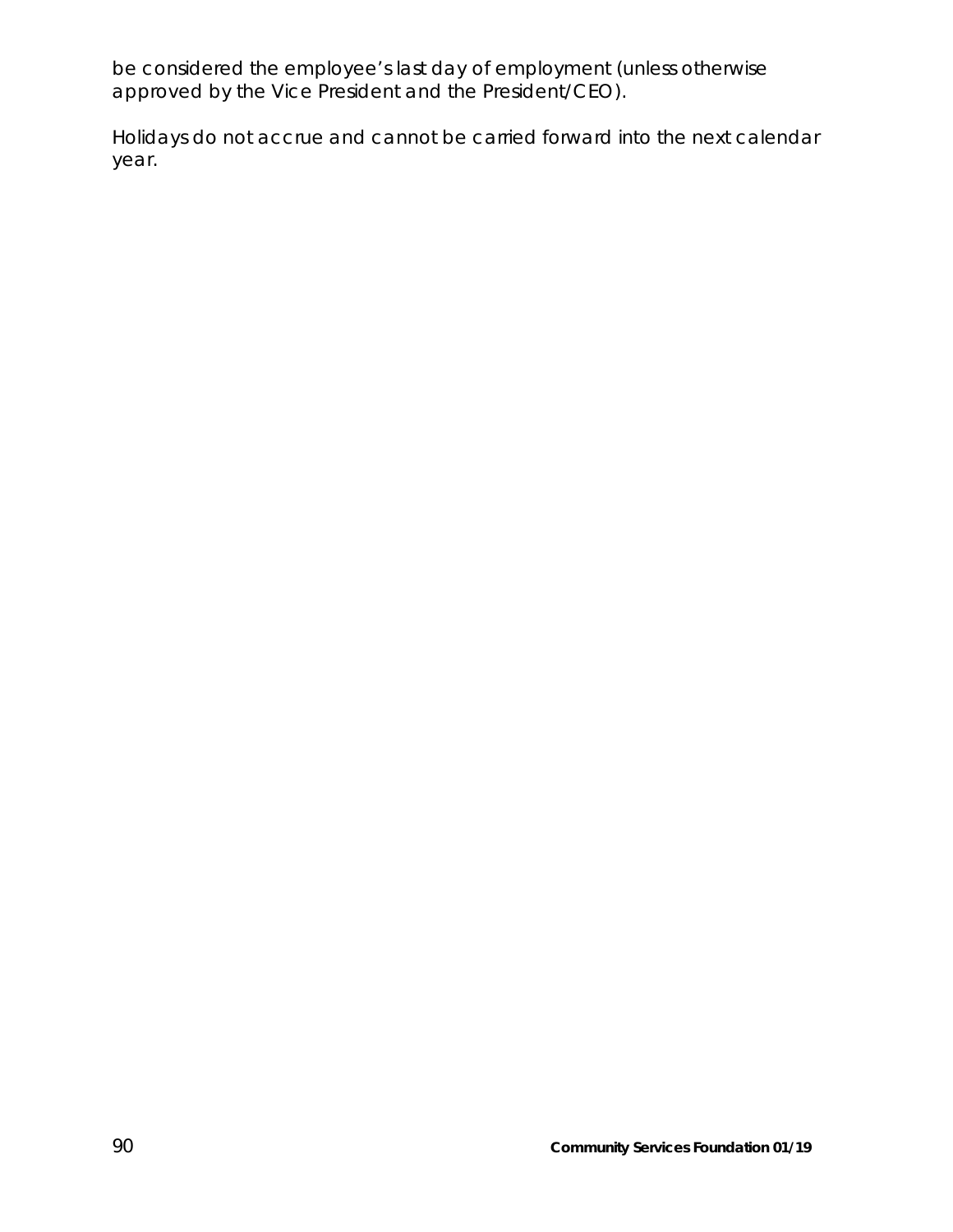## **POLICY 5.04: CIVIC LEAVE**

Civic leave applies to voting, jury duty, service as a witness, and military leave. Employees must give their supervisor as much advance notice of civic leave as possible, so we may schedule around absences.

**Voting:** Polls open early and close late, so employees can vote before or after work. Employees who cannot make it to the polls for some reason should explain the situation to their supervisor. Generally speaking, up to two hours of paid voting leave will be granted to non-exempt employees; more leave will be provided if required by state or federal law. (Exempt employees will be paid for civil leave, but they are expected to keep any absence related to voting to the minimum necessary.)

**Jury Duty**: All employees may take leave as required for jury duty. For all employees, a maximum of two (2) weeks of jury duty will be paid leave, unless state law provides otherwise. Time off required for jury duty in excess of two weeks will be unpaid, unless otherwise required by applicable law (although employees may use accrued vacation to receive pay during this period). In all cases, the following rules apply:

- a. Employees must submit to their supervisor evidence of having been called for jury duty (subpoena, court order, etc.) prior to the start of jury duty.
- b. Regular pay from CSF or a property managed by CSF will be reduced by whatever compensation is received from the court. (For exempt employees, CSF may offset any amounts received by the exempt employee as jury fees against the salary due for that particular week.)
- c. If at any time employees are dismissed from jury duty and can be at work with at least three or more hours remaining in the workday, they will be expected to return to work. In the event they are able to return to work, they should call their supervisor to let them know they are on their way. (Exempt employees will not be docked for partial day absences.)

**Witness:** Non-exempt employees who are required by CSF to serve as a witness in matters arising from their employment with CSF or a property managed by CSF, will be paid at their regular rate for all time spent serving as a witness in court, giving depositions or for other related activities. This time is also considered time worked for purposes of determining eligibility for overtime in that week. Exempt employees who are required by CSF to serve as a witness in matters arising from their employment with CSF or a property managed by CSF, will be paid their regular salary, regardless of the time spent serving as a witness in court, giving depositions or for other related activities.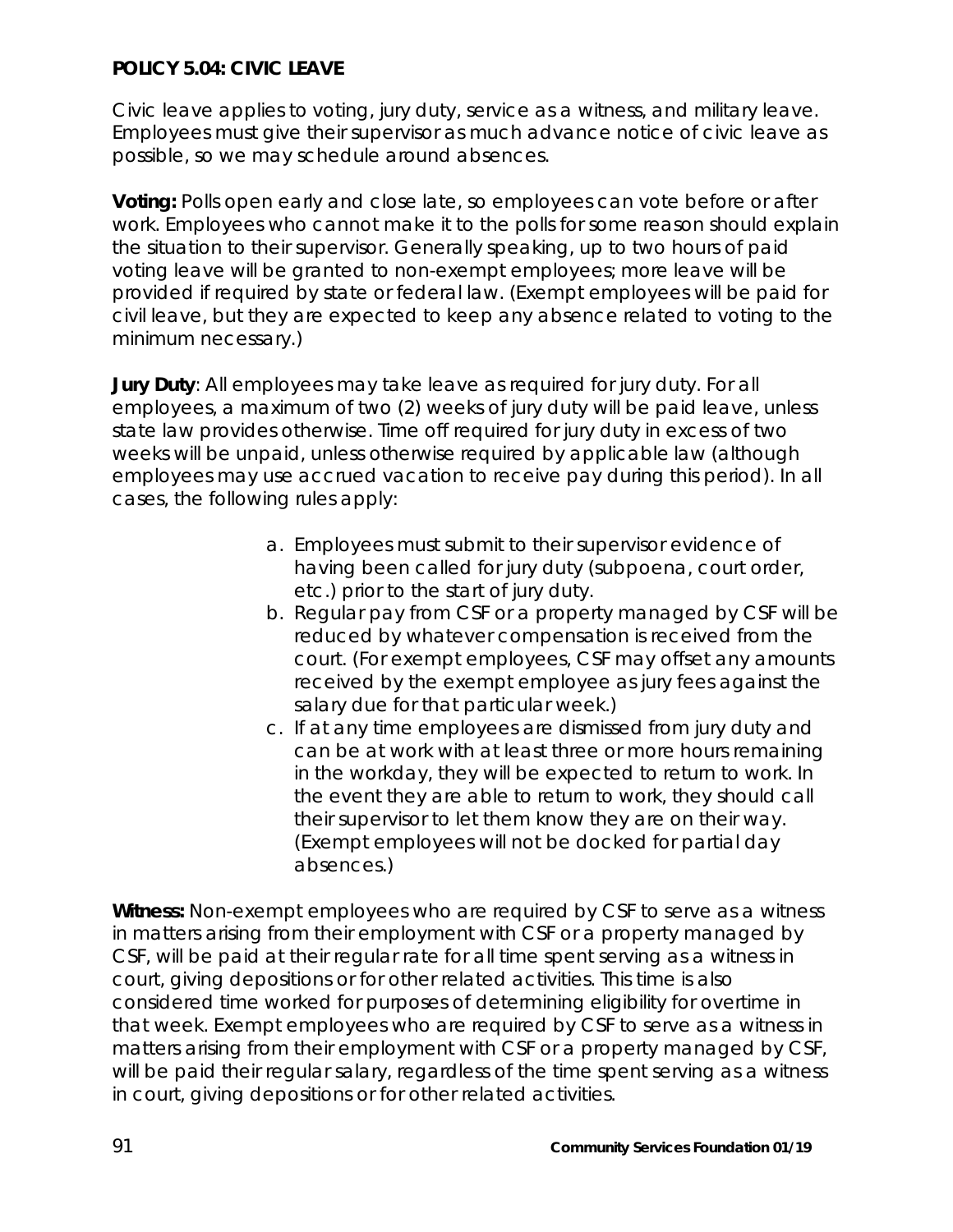Non-exempt employees who are subpoenaed in other, non- CSF related proceedings will be granted time off without pay, although they may choose to use vacation leave, if available, to compensate for lost time. Exempt employees will not have their salary docked for any time in which they appear as a subpoenaed witness in any proceeding, although any witness fees received may be offset against their salary consistent with applicable law.

**Military Leave:** CSF follows all applicable state and federal laws with respect to military leave and reemployment rights following a military-related absence and does not discriminate based on past, current or future military service. Unpaid leave will be granted to support the service member or family member on active duty to the extent required by state or federal law. Employees seeking military leave should provide advance notice to CSF, unless doing so is precluded by military necessity or is otherwise impossible or unreasonable.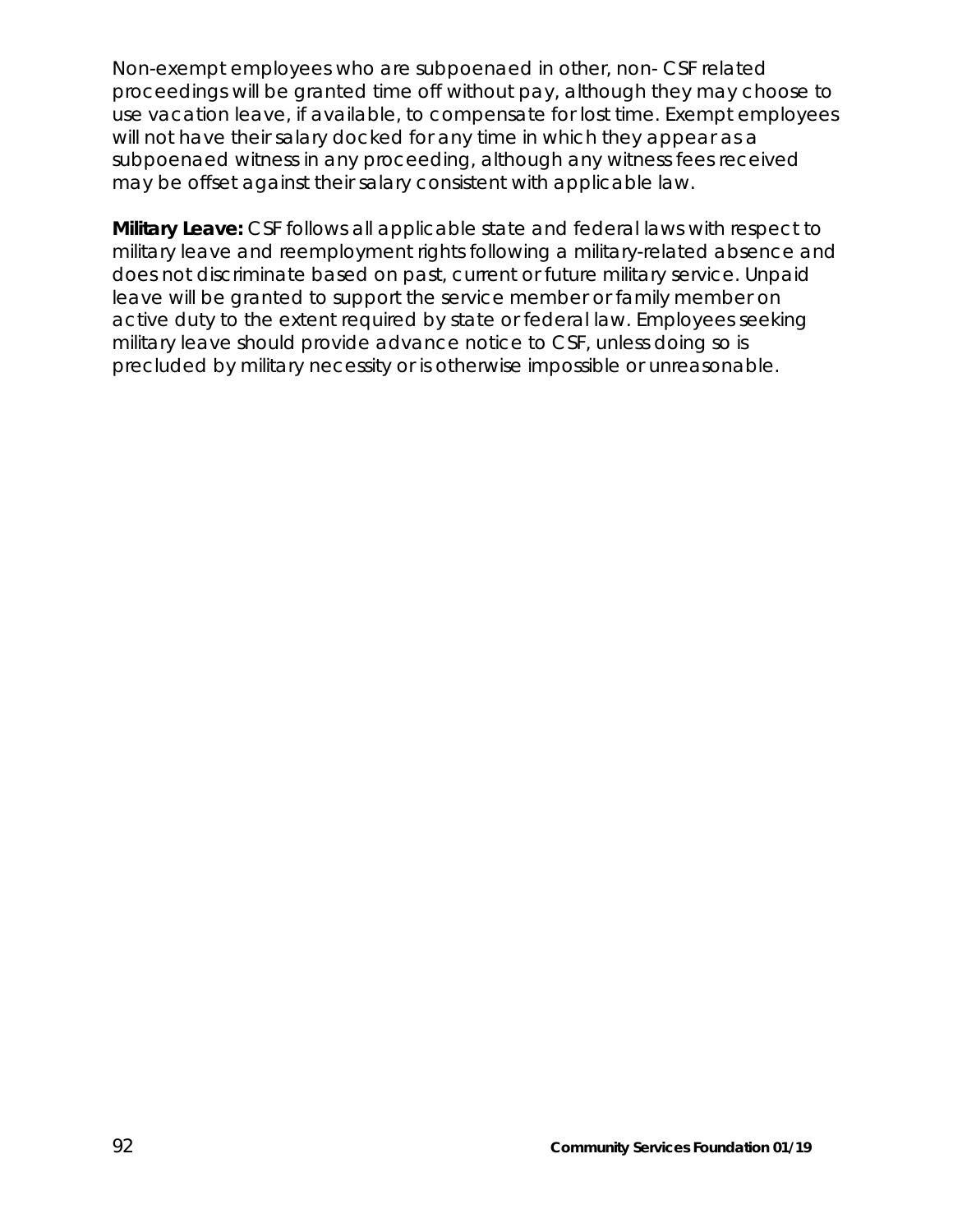## **POLICY 5.05: FAMILY AND MEDICAL LEAVE**

Employees may be eligible for Family and Medical Leave ("FML") under the conditions specified in the federal Family and Medical Leave Act ("FMLA").

As discussed in this policy, employees working within the District of Columbia ("DC employees") may also be eligible for family and medical leave under the District of Columbia Family and Medical Leave Act ("DC FMLA"). This policy attempts to explain and summarize many of the key provisions of the FMLA and DC FMLA. This policy is not intended to provide rights which are broader or greater than those provided by the FMLA and DC FMLA. In the event of any conflict or inconsistency between this policy and the terms of the FMLA and DC FMLA, the terms of the FMLA and DC FMLA (together with their respective accompanying regulations) will control. Leave taken by eligible employees under the FMLA and DC FMLA runs concurrently.

## **Eligibility for FMLA Leave**

To be eligible for FMLA leave, an employee must meet the following requirements:

1. have worked for CSF for at least one year and performed at least 1,250 hours of work during the 12 months before the start of the leave; and

2. work at a worksite where CSF employs at least 50 employees within a 75 mile radius of the worksite.

## **Leave Entitlement**

Under the FMLA, eligible employees may take up to twelve (12) work weeks of unpaid leave during a twelve (12) month period for one or more of the following reasons:[4](#page-92-0)

- To care for a newborn child or a newly adopted or newly placed foster care child, as long as the leave is taken in the year following the child's birth or placement;
- To care for a child, spouse, or parent who has a serious health condition;
- Due to the employee's own serious health condition that leaves the employee unable to perform one or more of the functions of his/her job;

 $\overline{a}$ 

<span id="page-92-0"></span><sup>4</sup> For all types of FML, the Company uses the "measure forward" method of calculation, which is authorized by the Department of Labor. Under this method, an employee will be entitled to twelve weeks of leave during the year beginning on the first date FML is taken; the next twelve (12) month period would begin the first time FML is taken after completion of any previous twelve (12) month period. For example, if an employee takes FML beginning on November 1, 2018, that employee may take up to twelve weeks of leave during the period November 1, 2018 until October 31, 2019.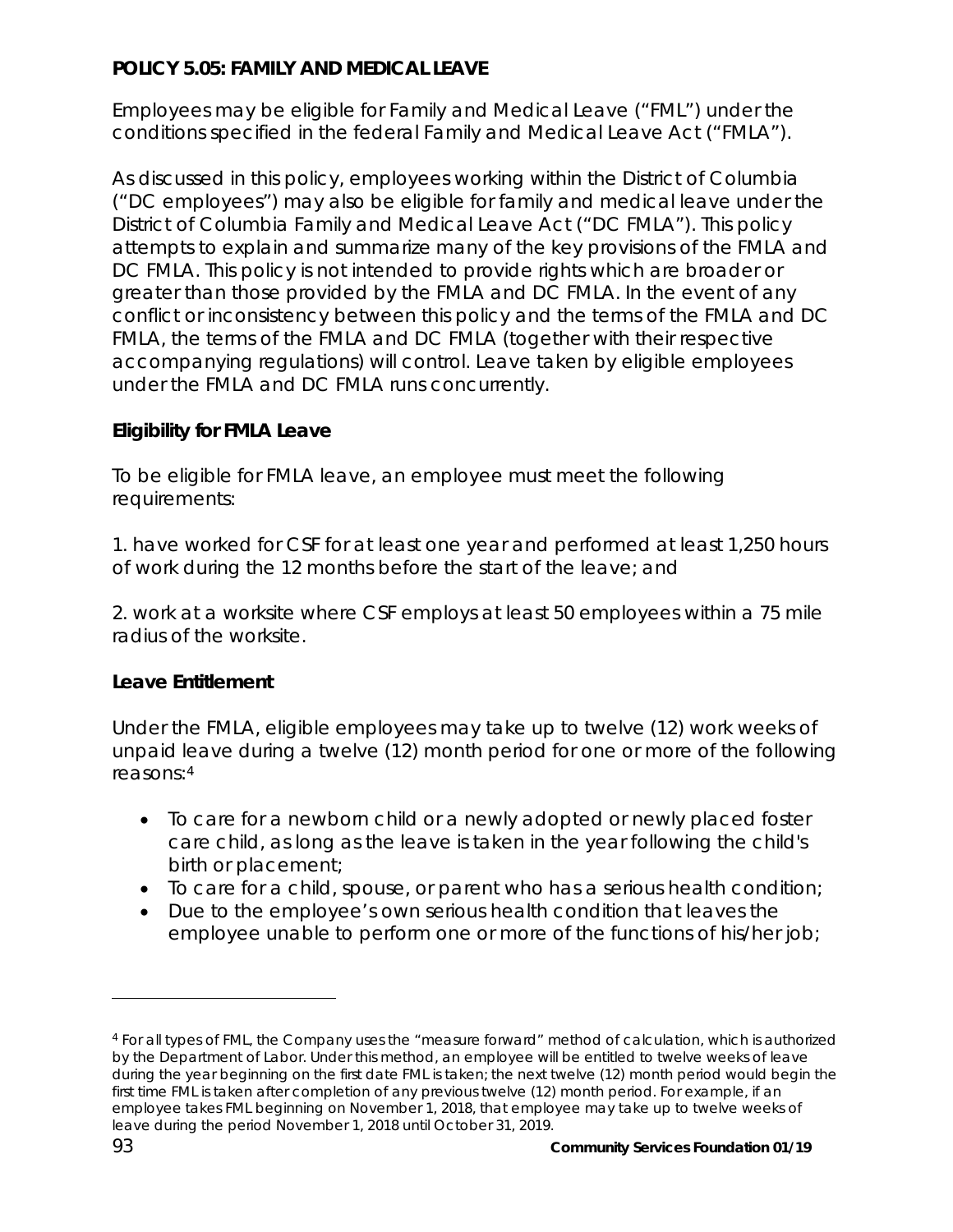• To address certain qualifying exigencies arising out of the fact that the employee's spouse, son, daughter, or parent is a covered military member on covered active duty or who has been notified of an impending call or order to covered active duty in the Armed Forces, the National Guard, or the Reserves. Covered active duty requires deployment to a foreign country. Qualifying exigencies may include attending certain military events, arranging for alternative childcare, addressing certain financial and legal arrangements, attending certain counseling sessions, attending post-deployment activities, and providing non-routine care for the military member's parent who is incapable of selfcare (such as arranging for alternative care; providing care on a nonroutine, urgent, immediate need basis; admitting or transferring the parent to a new care facility and attending meetings with health or social service providers at a care facility.)

A "serious health condition" is an illness, injury, impairment, or physical or mental condition that involves inpatient care (such as an overnight stay in a medical care facility) or continuing treatment by a health care provider.

Under the FMLA, eligible employees also may take a maximum of twenty-six (26) workweeks of leave during a single twelve (12) month period to care for the employee's spouse, daughter, son, parent, or next of kin (as defined by the federal FMLA) who is a covered service member with a serious illness or injury that was incurred or aggravated in the line of duty.

Consistent with applicable law, a "covered service member" is (1) a current member of the Armed Forces, including a member of the National Guard or Reserves, who is undergoing medical treatment, recuperation, or therapy, is in outpatient status, or is otherwise on the temporary disability retired list, for a serious injury or illness; or (2) a covered veteran who is undergoing medical treatment, recuperation, or therapy for a serious injury or illness. "Covered veteran" means an individual who was a member of the Armed Forces, National Guard, or Reserves and was discharged or released under conditions other than dishonorable at any time during the five-year period prior to the first date the eligible employee takes FMLA to care for the covered veteran. If the employee is eligible for leave to care for a covered service member with a serious injury or illness, the employee will be entitled to a combined total of twenty-six (26) workweeks of leave for any federal FMLA-qualifying reason during the single twelve (12) month period (see footnote 5), but the employee will not be entitled to more than a total of twelve (12) weeks of leave for one or more of the reasons identified in the bullet points above.

#### **Intermittent or Reduced Schedule Leave**

94 **Community Services Foundation 01/19** An eligible employee may be able to take FML on an intermittent basis or on a reduced leave schedule (reducing the usual number of hours worked per work week or work day) when medically necessary due to the employee's own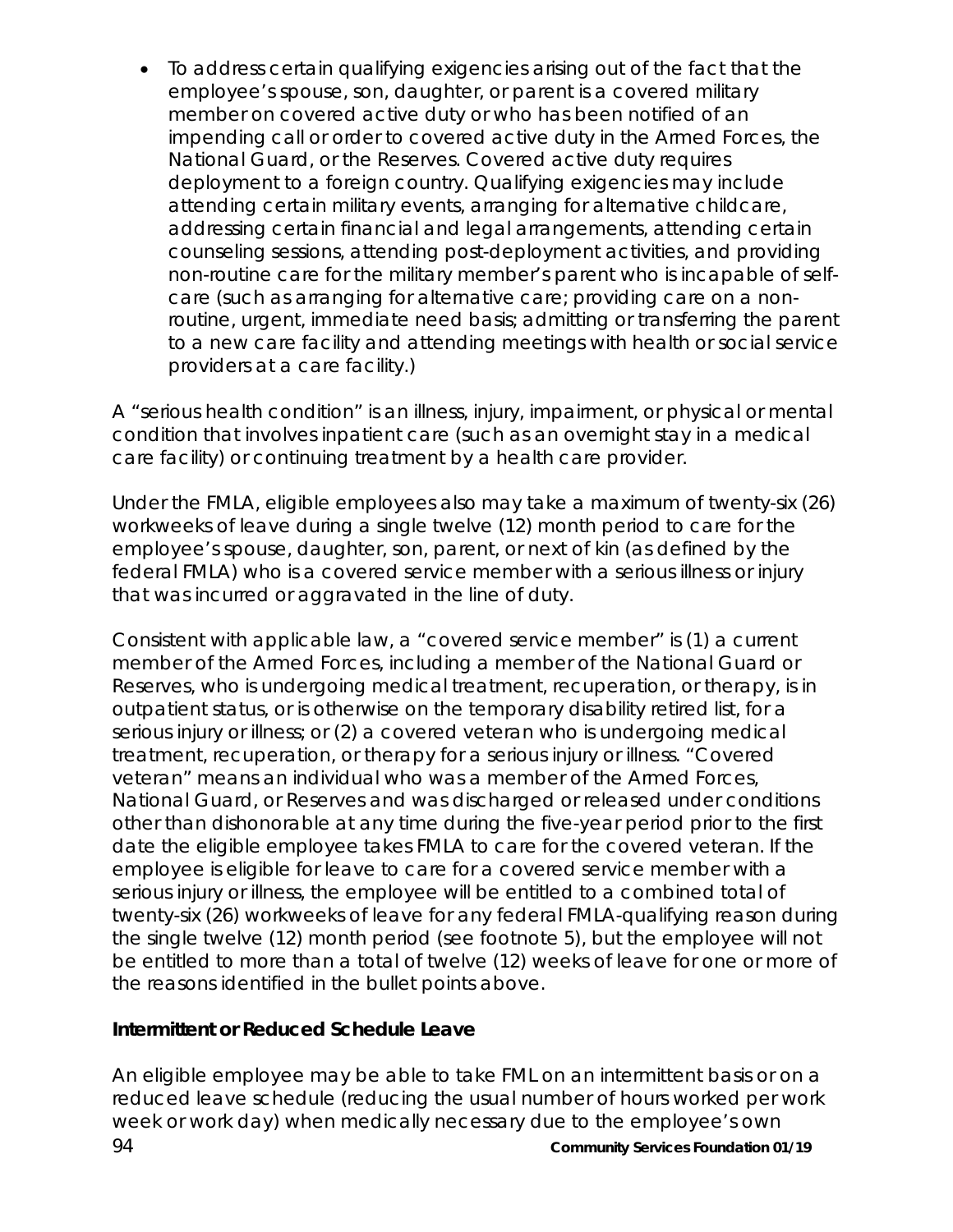serious health condition, the serious health condition of a covered family member, or the serious injury or illness of a covered service member. In addition, an eligible employee may take FML on an intermittent basis or reduced schedule basis when necessary because of a qualifying exigency.

If the employee needs leave intermittently or on a reduced schedule for planned medical treatment, the employee must make a reasonable effort to schedule the treatment so as not to disrupt unduly the operations of CSF. Employees on intermittent FMLA leave must comply with CSF's usual and customary notice and procedural requirements for requesting leave absent unusual circumstances. If an employee does not comply with CSF's usual notice and procedure requirements, and no unusual circumstances justify the failure to comply, FMLA-protected leave may be delayed or denied. In addition, while the employee is on permitted intermittent or reduced schedule leave CSF may temporarily transfer the employee (during the period of the intermittent or reduced schedule leave) to an available alternative position for which the employee is qualified which better accommodates the recurring leave and which has equivalent pay and benefits. If the employee is on intermittent or reduced schedule leave for the employee's own serious health condition, the employee may be required to submit a fitness-for-duty certification consistent with applicable law.

## **FML for Spouses**

When a husband and wife both work for CSF and are both eligible for leave under the FMLA, the two employees are limited to a combined total of twelve (12) weeks of FML if the leave is taken after the birth or placement of a child, or to care for a seriously ill parent. However, each person is eligible to take any unused portion of the twelve (12) weeks for other FMLA-covered purposes, such as his or her own serious health condition, the care of a seriously ill child, or the care of the other spouse.

#### **Use of Paid Leave**

FML is generally unpaid. Employees taking FML that is not also covered by the DCFMLA are required to utilize any paid leave they have available (such as personal leave or vacation leave) during FML. Use of paid leave counts against the employee's twelve (12) or twenty-six (26) week FML entitlement and does not extend the total amount of leave to which an employee is entitled. In order to use paid leave for FML, employees must comply with CSF's normal paid leave policies.

## **Effect on Benefits**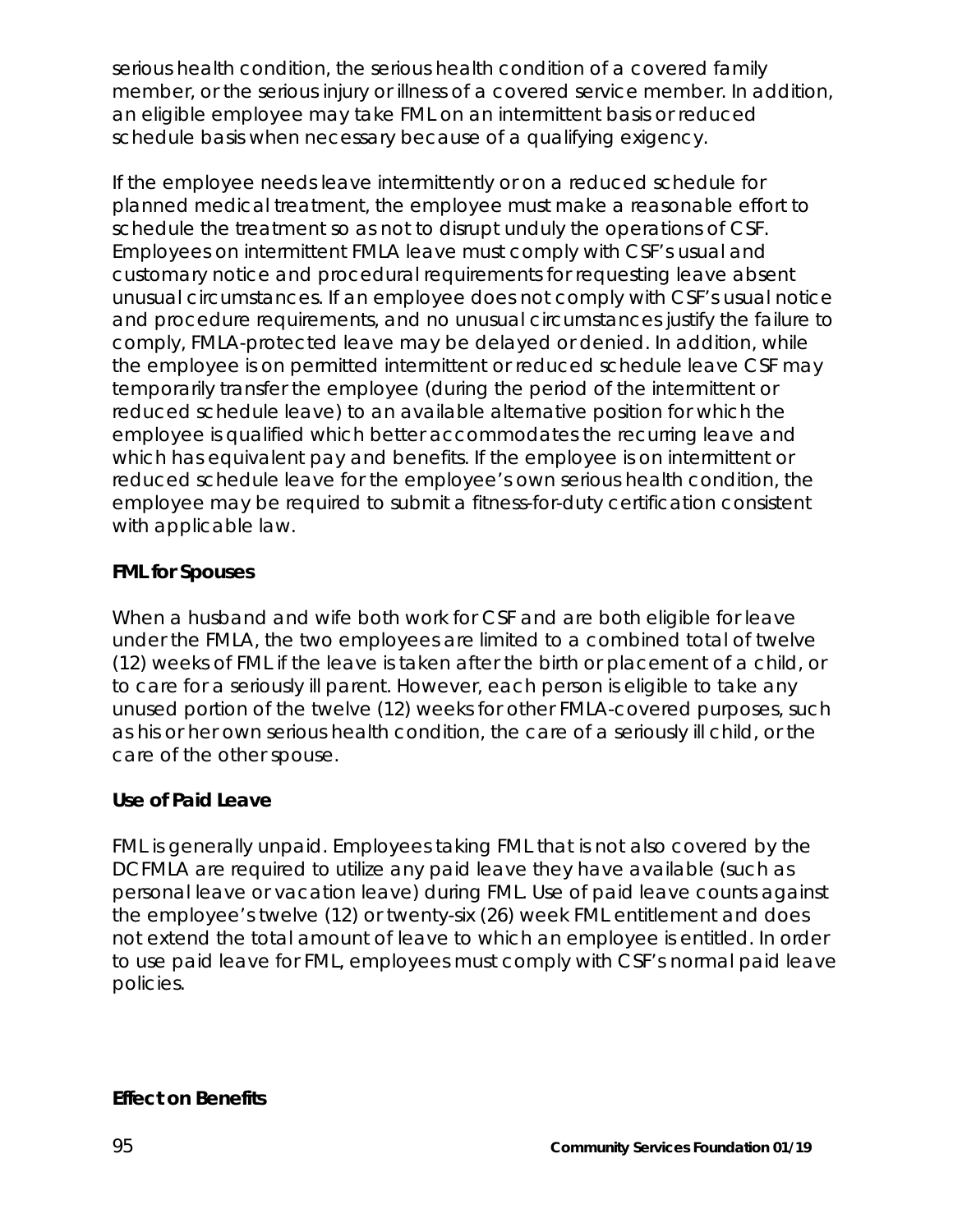Employees taking FML will continue to be covered under CSF's group health plan and life insurance on the same conditions as coverage would have been provided if they had been continuously employed during the leave period. Thus, employees will be required to pay the normal amount of premium (the amount normally deducted from their paycheck) during FML. If paid leave is used during FML, CSF will ordinarily deduct the employee's portion of the health plan premium as a regular payroll deduction. If the leave is unpaid, the employee must make arrangements with the Payroll Department to pay the employee's portion of the premium. Premium payments that are more than 30 days late can result in the termination of the employee's health coverage retroactively to the premium due date. The employee will be required to make full payment upon his/her return to work for any unpaid portion of the premium. If an employee does not return to work, CSF may be entitled to reimbursement of the employee portion of the premiums paid by CSF.

No employee who takes FML will lose any employment benefit that accrued before the date the FML began. However, time missed from work for FML will not count towards service time for the purpose of accruing vacation or personal leave.

If an employee's FML is permitted to extend beyond the period provided by the FMLA, or an employee is on a Leave of Absence which is not covered by FMLA, employee's benefits will cease and the employee will be offered COBRA unless otherwise required by applicable law.

#### **Job Protection**

Generally, employees will be reinstated to their former position or to an equivalent position with equivalent pay, benefits, and other employment terms following an FMLA-covered leave, except as otherwise provided under applicable law. Employees have no greater rights to reinstatement or to other benefits and conditions of employment than if FMLA leave was not taken.

## **Procedure**

## **1. Notice Requirement**

96 **Community Services Foundation 01/19** Employees are required to give their Supervisor 30 days' notice in the event of a foreseeable leave based on an expected birth of a child, placement of a child for adoption or foster care, scheduled medical treatment for the employee's serious health condition or the serious health condition of a family member, or the planned medical treatment for a serious injury or illness of a covered service member. If 30 days' notice is not possible, or for leave due to a qualifying exigency, the employee must notify their immediate supervisor of the need for leave as soon as practicable. "As soon as practicable" means as soon as both possible and practical considering the facts and circumstances, but when the employee becomes aware of a need for FMLA leave less than 30 days in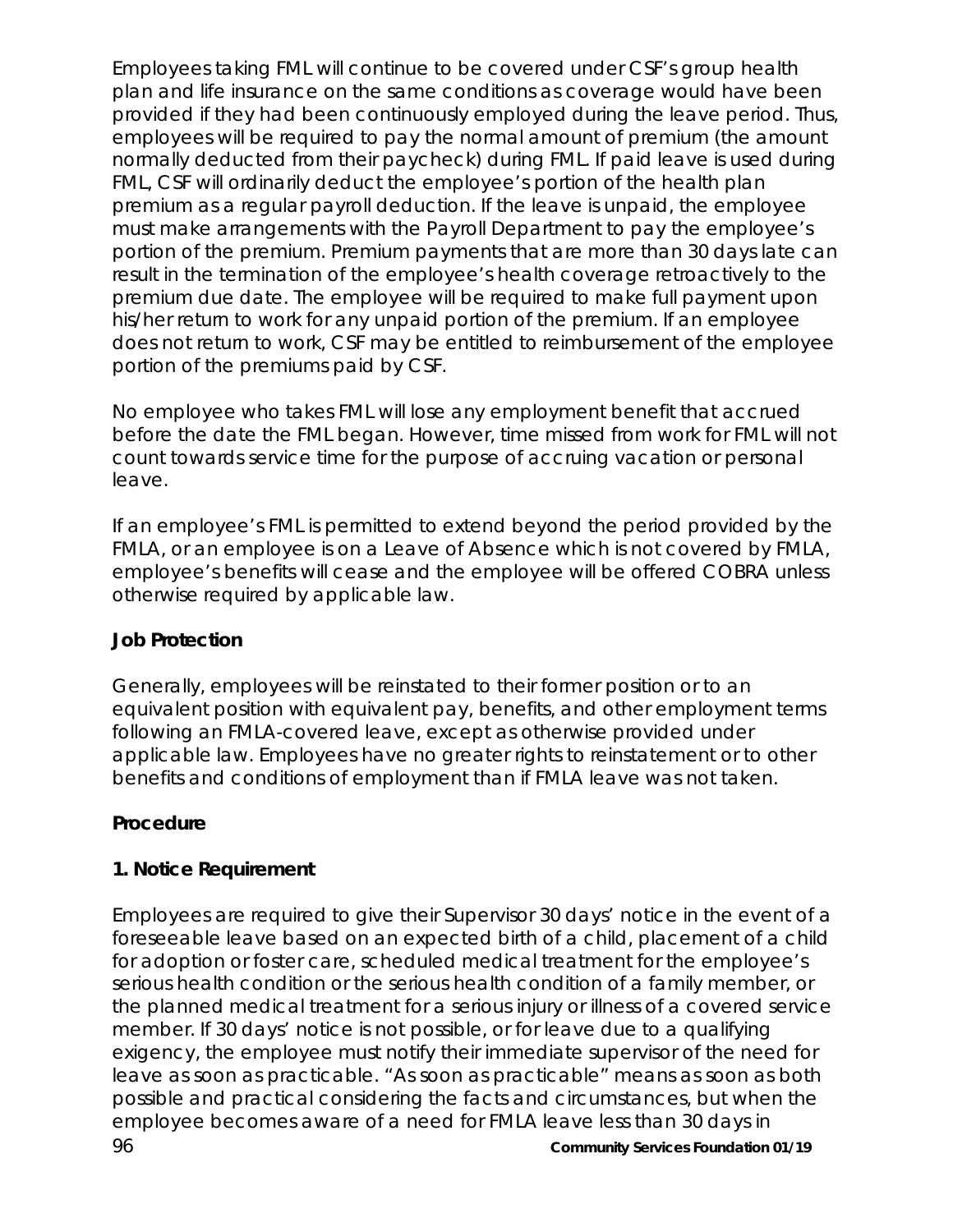advance, it is generally practicable for the employee to provide notice of the need for leave either the same day or the next business day. When requesting unforeseeable leave, the employee must comply with CSF's usual requirements for requesting leave (absent unusual circumstances), including following normal call-in procedures.

# **2. Request**

Employees may notify CSF of a qualifying need for FML either verbally or in writing. However, CSF may use a third-party vendor to administer FMLA, DC FMLA and other disability leaves. Because of this, CSF requires employees to follow the appropriate standard process for submitting their notice of the need for FML to ensure there is no misunderstanding.

# **3. Supporting Information and Certification**

An employee must also provide sufficient information to allow CSF (if applicable, through its third-party vendor) to determine if a requested leave qualifies as an FMLA-covered leave and the anticipated timing and duration of the leave. The employee may also be required to provide a certification and periodic recertifications supporting the need for leave. For example, the employee may be required to provide medical certification to support a request for leave for the employee's own serious health condition, leave to care for a covered family member with a serious health condition, and for leave to care for a covered service member with a serious injury or illness. CSF may require that a request for leave because of a qualifying exigency be supported by certification of the need for leave and documentation. The employee desiring leave should contact their Supervisor and submit the required documentation no later than 15 calendar days after it is requested or, if not possible despite the employee's diligent, good faith efforts, as soon as reasonably possible under the circumstances. If the employee does not provide certification in a timely manner, FMLA leave may be delayed or denied. CSF may require second or third opinions (at its expense) in response to an employee's request for leave for a serious health condition.

# **4. CSF Response**

If an employee requests leave pursuant to the FMLA, CSF (or the third-party vendor on CSF's behalf) will inform the employee whether s/he is eligible under the FMLA. If the employee is not eligible, the employee will be provided a reason for the ineligibility. If the employee is eligible for FMLA, the employee will be notified of any additional information required from the employee and will be provided a notice of employee rights and responsibilities. CSF will inform the employee if leave will be designated as FMLA-protected and the amount of leave counted against the employee's FMLA leave entitlement. The employee will be notified if it is determined that the leave is not FMLA-protected.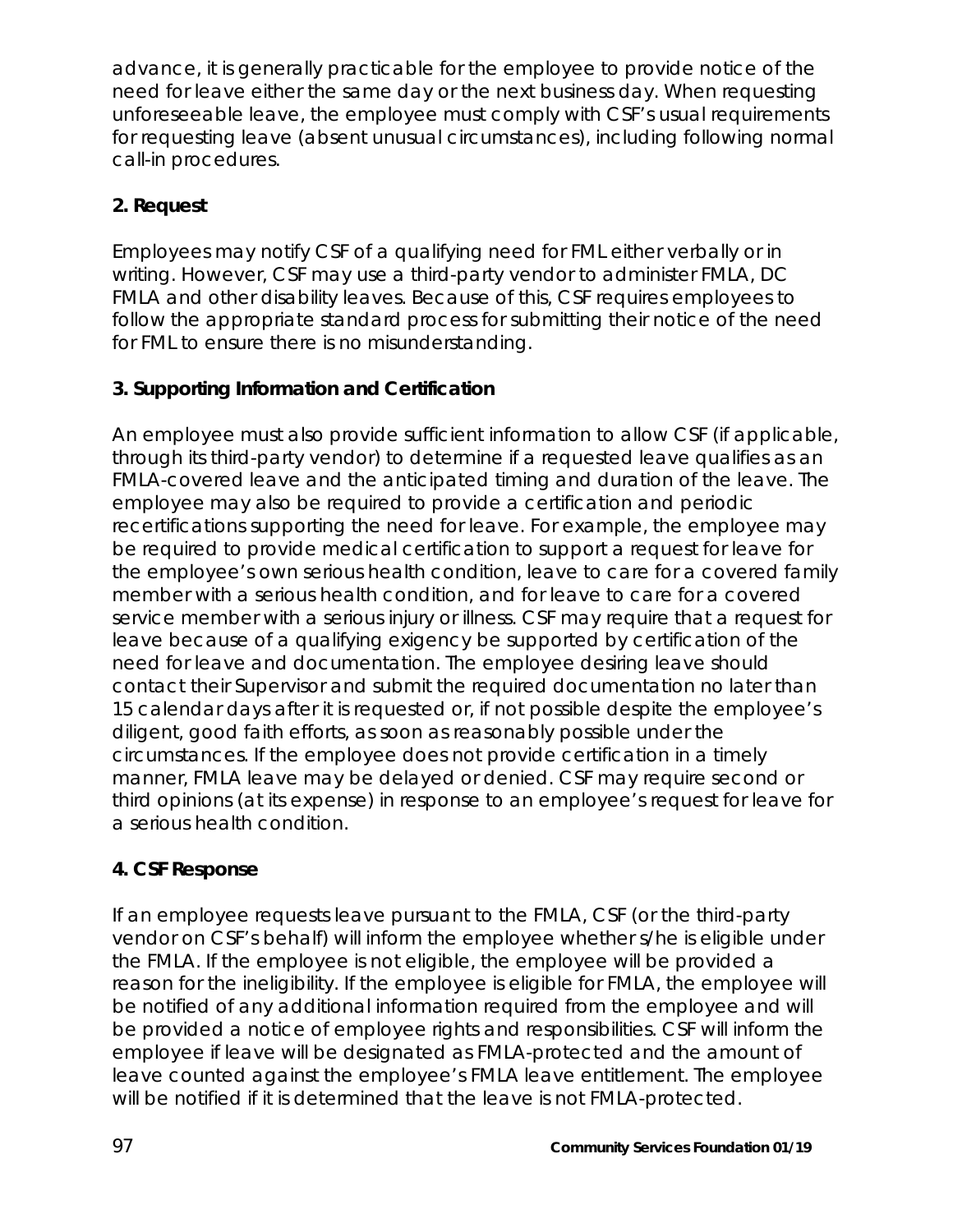### **5. Reporting While on Leave**

Employees on FML may be required to contact the third-party vendor and CSF, the employee's immediate supervisor or another designated CSF representative) regarding the status of the condition giving rise to the need for leave and/or the employee's ability and/or intention to return to work.

## **6. Returning to Work After FML**

For FML taken because of the employee's own serious health condition, prior to returning to work, the employee must submit a fitness-for-duty certification from his/her healthcare provider demonstrating the employee is able to perform the essential functions of the employee's position. An employee who fails to timely submit a fitness-for-duty certification may have job restoration delayed and may be denied reinstatement if, among other things, the employee does not provide the certification at all.

Employees who are unable to return to work on the scheduled date of return must notify their supervisor prior to that date or the expiration of the leave, whichever occurs sooner. Employees seeking an extension of their leave must submit a written request for extension with supporting documentation following the standard process.

Employees who do not return to work as scheduled from FML and who have not made alternative arrangements will be considered to have resigned voluntarily from CSF and their employment will conclude without the requirement of any further action by CSF.

An extension of leave beyond the entitlement set forth under applicable law may be granted in appropriate circumstances, such as for a reasonable accommodation for a qualified individual with a disability in accordance with the Americans with Disabilities Act.

#### **Additional Leave Rules**

FMLA leave may not be used to gain employment or work elsewhere, including self-employment. An employee who intends to work at a second job the employee already had before the leave commenced must have the prior written permission of the President/CEO of CSF.

Employees who misrepresent facts in order to be granted or in support of an FMLA leave will be subject to discipline, up to and including termination of employment.

#### **Compliance**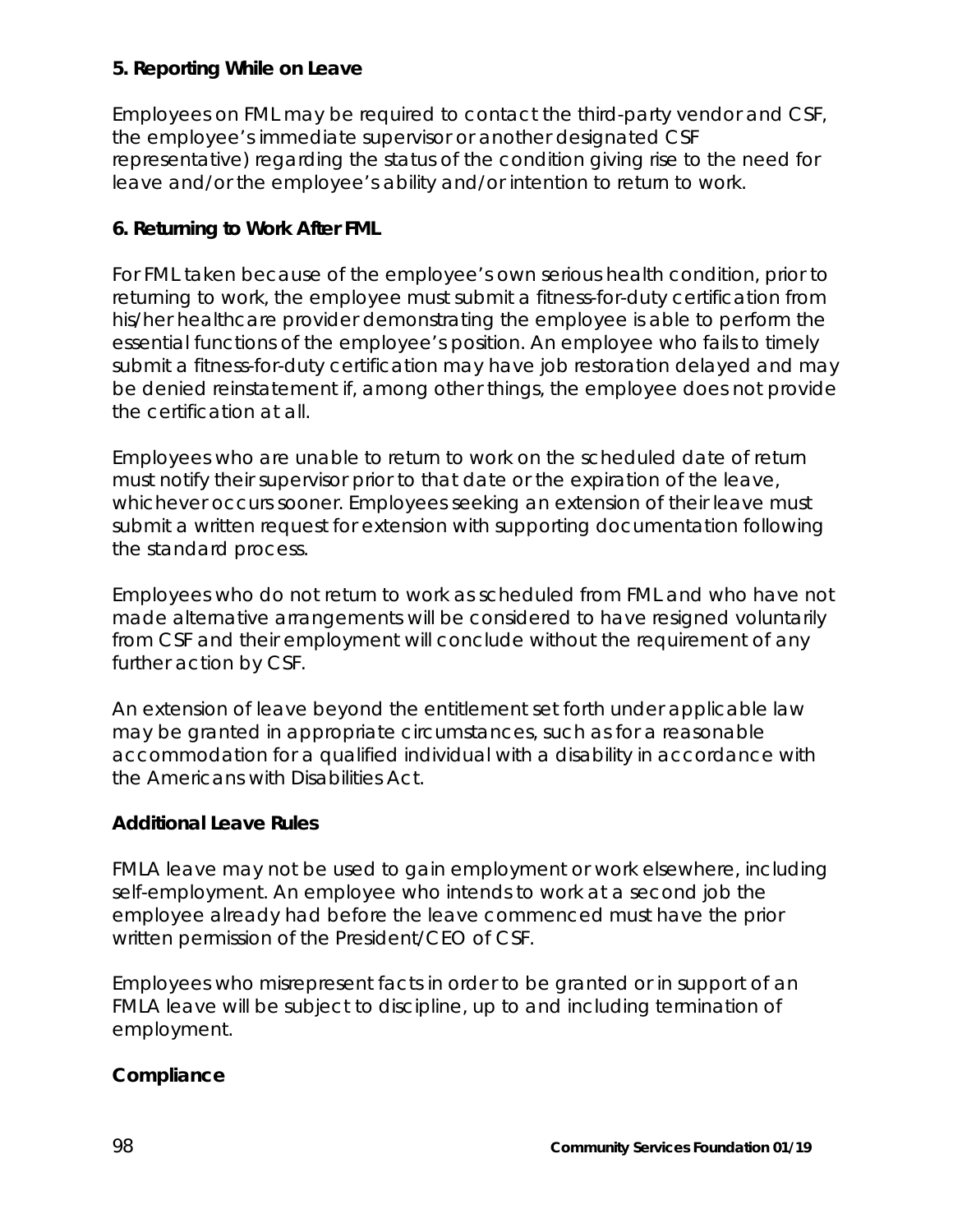CSF is committed to comply with the FMLA. Employees who believe they have experienced or witnessed conduct inconsistent with this commitment should notify the President/CEO or the Vice President so that CSF as appropriate, may conduct an investigation and take action.

## **Modifications and Collective Bargaining Agreements**

The application of this policy, and the procedures and definitions set forth herein, may be modified in accordance with changes in applicable law and regulations. In the event a collective bargaining agreement provides greater family or medical leave rights, the collective bargaining provision will apply. Generally, the FMLA does not affect any federal or state law prohibiting discrimination or supersede any state or local law that provides greater family or medical leave rights.

## **ELIGIBILITY FOR DC FMLA**

**To be eligible, an employee must work for CSF within DC.** An eligible employee under DC FMLA is any individual who has been employed by CSF for one (1) year without a break in service except for regular holiday or personal leave granted by the employer and has worked at least one thousand (1,000) hours during the 12-month period immediately preceding the request for family or medical leave.

The determination of whether an employee has worked for CSF for at least one thousand (1,000) hours in the past twelve (12) months and has been employed by CSF for a total of at least twelve (12) months is made as of the date the FML leave is to start.

## **Entitlements - Medical Leave**

An employee who becomes unable to perform the functions of his or her position because of a serious health condition shall be entitled to unpaid medical leave for the period during which the employee is unable to perform the functions, except that the unpaid medical leave shall not exceed sixteen (16) workweeks during any twenty-four (24)-month period. The medical leave may be taken intermittently or on a reduced schedule basis for planned and/or unanticipated medical treatment or recovery when medically necessary.

For purposes of this chapter, "serious health condition" means a physical or mental illness, injury, or impairment that involves inpatient care in a hospital, hospice, or residential health care facility, or continuing treatment or supervision at home by a health care provider or other competent individual.

99 **Community Services Foundation 01/19** Nothing shall require CSF to provide paid medical leave. Should an employee wish to use paid vacation or personal leave which the employee has accrued, the employee may use such paid leave, provided that it otherwise meets CSF's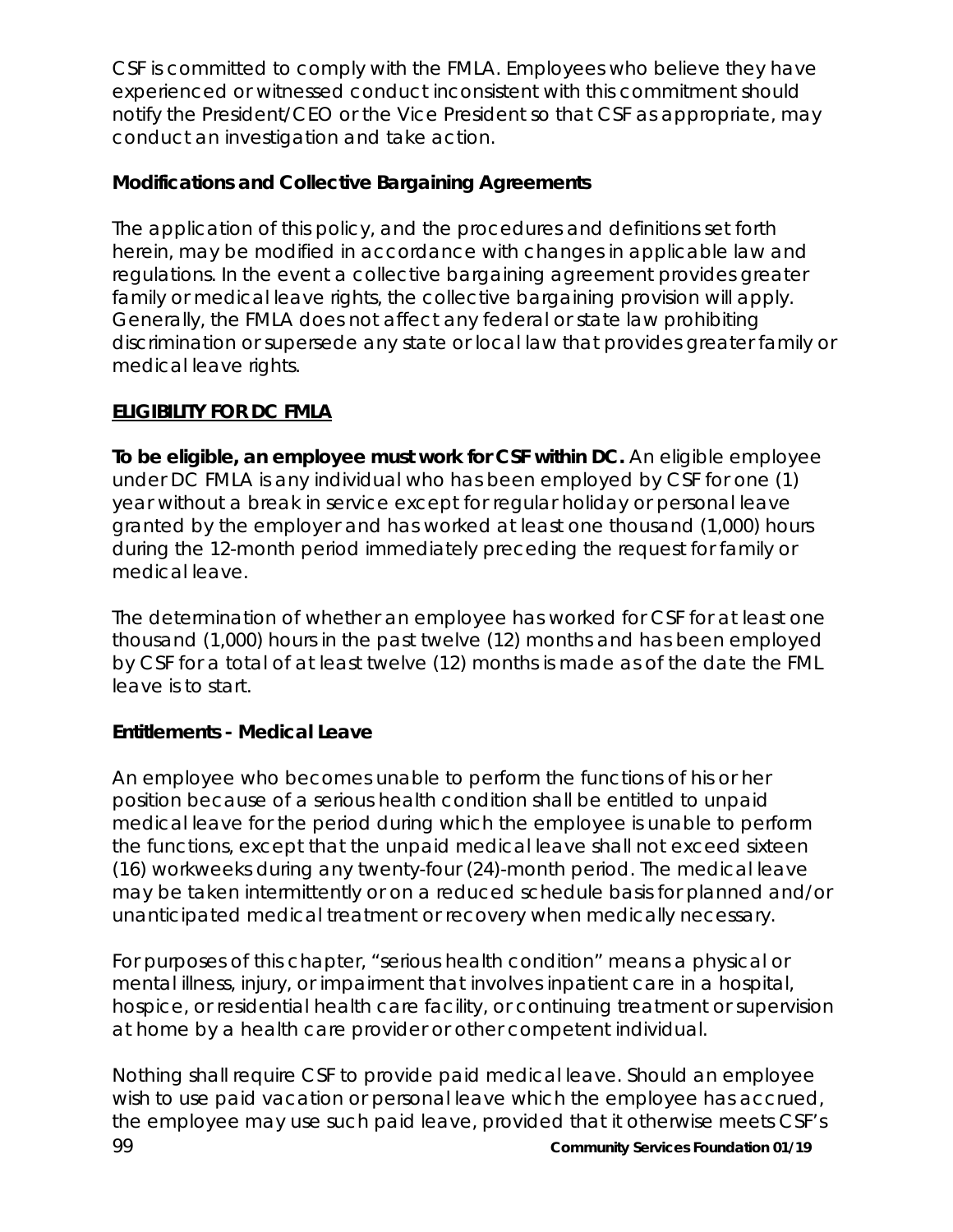requirements for the taking of such paid leave. Any paid vacation or personal leave provided by CSF that the employee elects to use for medical leave under this policy shall count against the sixteen (16) workweeks of allowable medical leave provided by the DC FMLA.

## **Entitlements - Family Leave**

An employee shall be entitled to a total of sixteen (16) workweeks of unpaid family leave during any twenty-four (24)-month period for:

- The birth of a child of the employee;
- The placement of a child with the employee for adoption or foster care;
- The placement of a child with the employee, if the employee permanently assumes and discharges parental responsibility for the child; or
- The care of a family member of the employee who has a serious health condition.

The entitlement to family leave for the birth or placement of a child shall expire twelve (12) months after the birth of the child or placement of the child with the employee.

Nothing shall require CSF to provide paid family leave.

Should an employee wish to use paid vacation or personal leave which the employee has accrued, the employee may use such paid leave, provided that it otherwise meets CSF's requirements for the taking of such paid leave. Any paid vacation or personal leave provided by CSF that the employee elects to use for family leave under this policy shall count against the sixteen (16) workweeks of allowable family leave provided pursuant to the DC FMLA.

## **Cumulative Nature of Family and Medical Leave**

The entitlement to sixteen (16) weeks of family leave during any twenty-four (24) month period shall be separate from and in addition to the entitlement to sixteen (16) weeks of medical leave during any twenty-four (24)-month period. This means that an eligible employee may take both up to sixteen (16) weeks of medical leave and up to sixteen (16) weeks of family leave during the same twenty-four (24)-month period.

## **Employment and Benefits**

An employee who takes family or medical leave under this chapter shall not lose any employment benefit or seniority accrued before the date on which the family or medical leave commenced.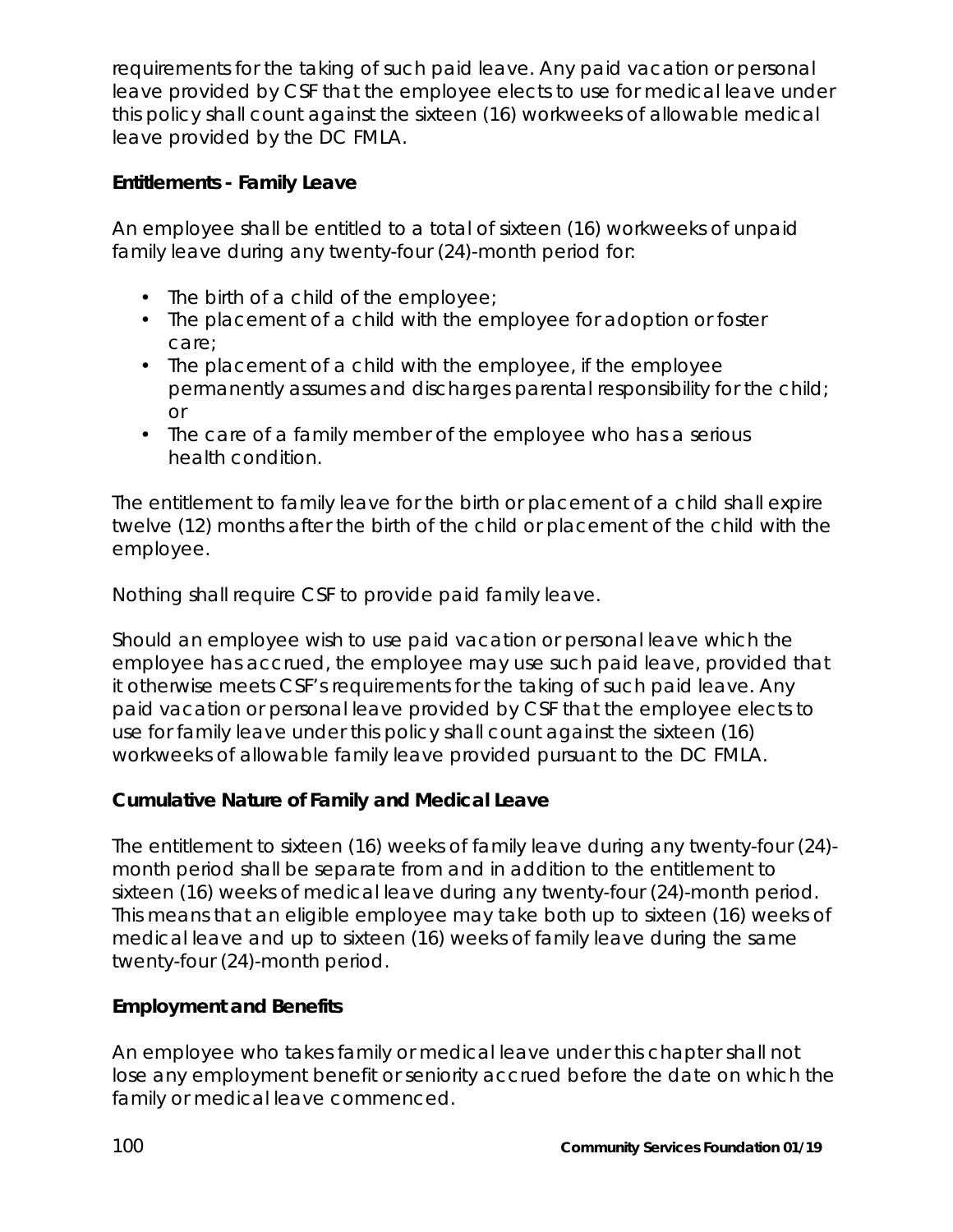CSF shall maintain an employee's health insurance coverage for the duration of the family or medical leave at the same level and under the same conditions that coverage would have been provided if the employee had not taken the family or medical leave.

CSF may require the employee to continue to make any contribution to a group health plan that the employee would have made if the employee had not taken family or medical leave. If an employee is unable or refuses to make the contribution to the group health plan, the employee shall forfeit the health plan benefit until the employee is restored to employment and resumes payment to the plan.

Except as provided by applicable law and applicable provisions of a negotiated collective bargaining agreement, upon return from family or medical leave:

- 1. The employee shall be restored by CSF to the position of employment held by the employee when the family or medical leave commenced; or
- 2. If the position held by the employee when the family or medical leave commenced is no longer available, the employee shall be restored to a position of employment equivalent to the position held by the employee when the family or medical leave commenced. The position shall include equivalent employment benefits, pay, seniority, and other terms and conditions of employment.

## **Notices**

If an employee has, or reasonably should have, at least thirty (30) days' notice of the need for family or medical leave, the employee shall notify CSF of his or her intention to take family or medical leave at least thirty (30) days before the employee wishes the leave to begin. When the need for family or medical leave is known at least thirty (30) days in advance and an employee fails to give timely notice to CSF with no reasonable excuse, CSF may delay DC FMLA coverage until thirty (30) days after the date the employee provides notice. If an employee could not reasonably have foreseen the need for family or medical leave at least thirty (30) days in advance, the employee shall notify CSF of the need for leave as soon as practicable prior to the date on which the employee wishes the leave to begin.

## **Certification**

101 **Community Services Foundation 01/19** The procedure for submitting a request for DC FMLA is the same as FMLA (above). CSF requires that an employee support a claim for family leave under the DC FMLA for the care of a family member who has a serious health condition by submitting a medical certification issued by the family member's health care provider. CSF requires that a claim for medical leave under the DC FMLA for an eligible employee who has a serious health condition be supported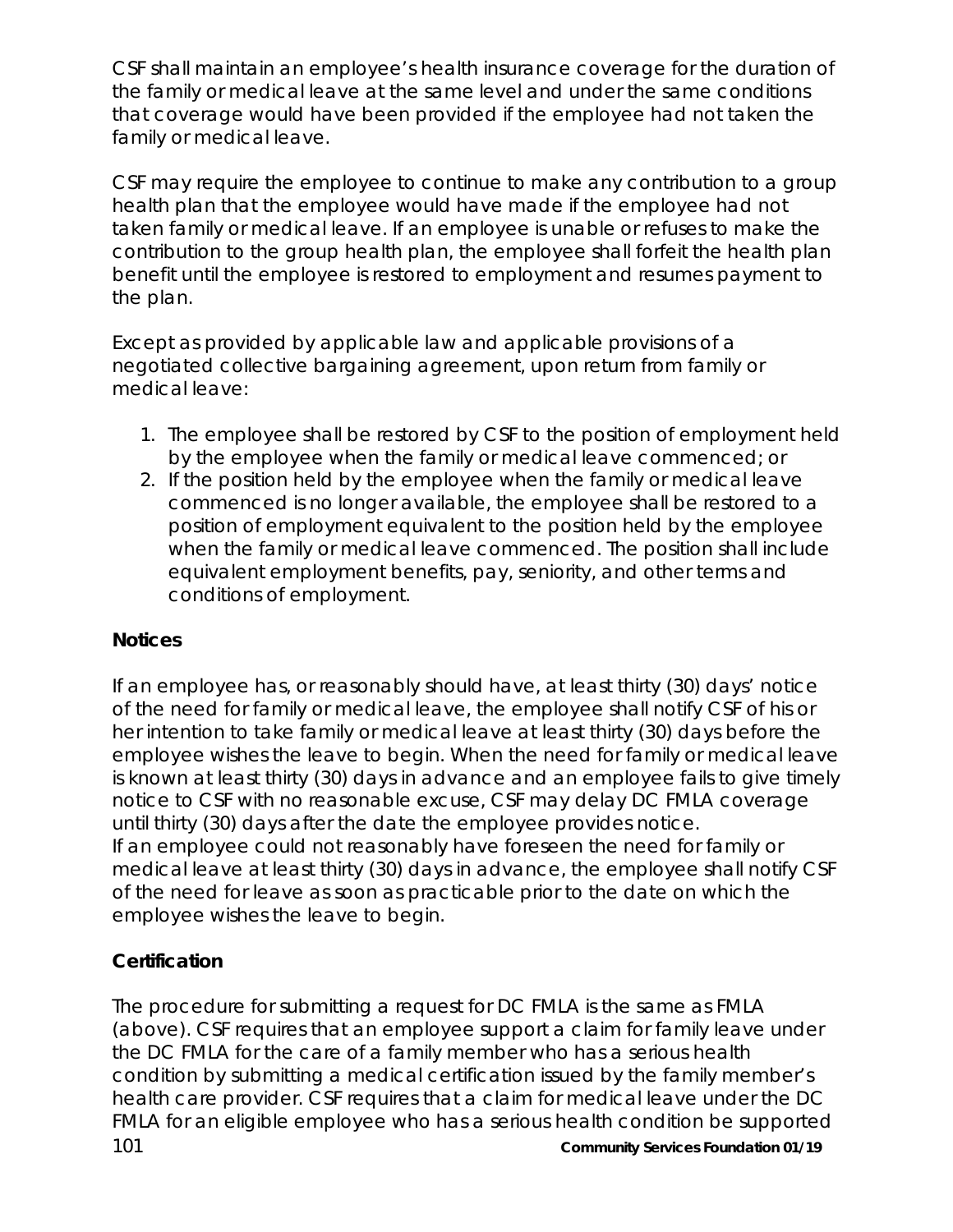by a medical certification issued by the employee's health care provider. The employee shall submit the requested certification to CSF within fifteen (15) days after CSF's request for the certification, unless it is not practicable for the employee to do so under the particular circumstances, despite the employee's diligent, good-faith efforts.

#### **Calculation of Leave**

CSF uses the twenty-four (24) month period measured forward from the date any employee's first DC FMLA leave begins for the purposes of calculating DC FMLA.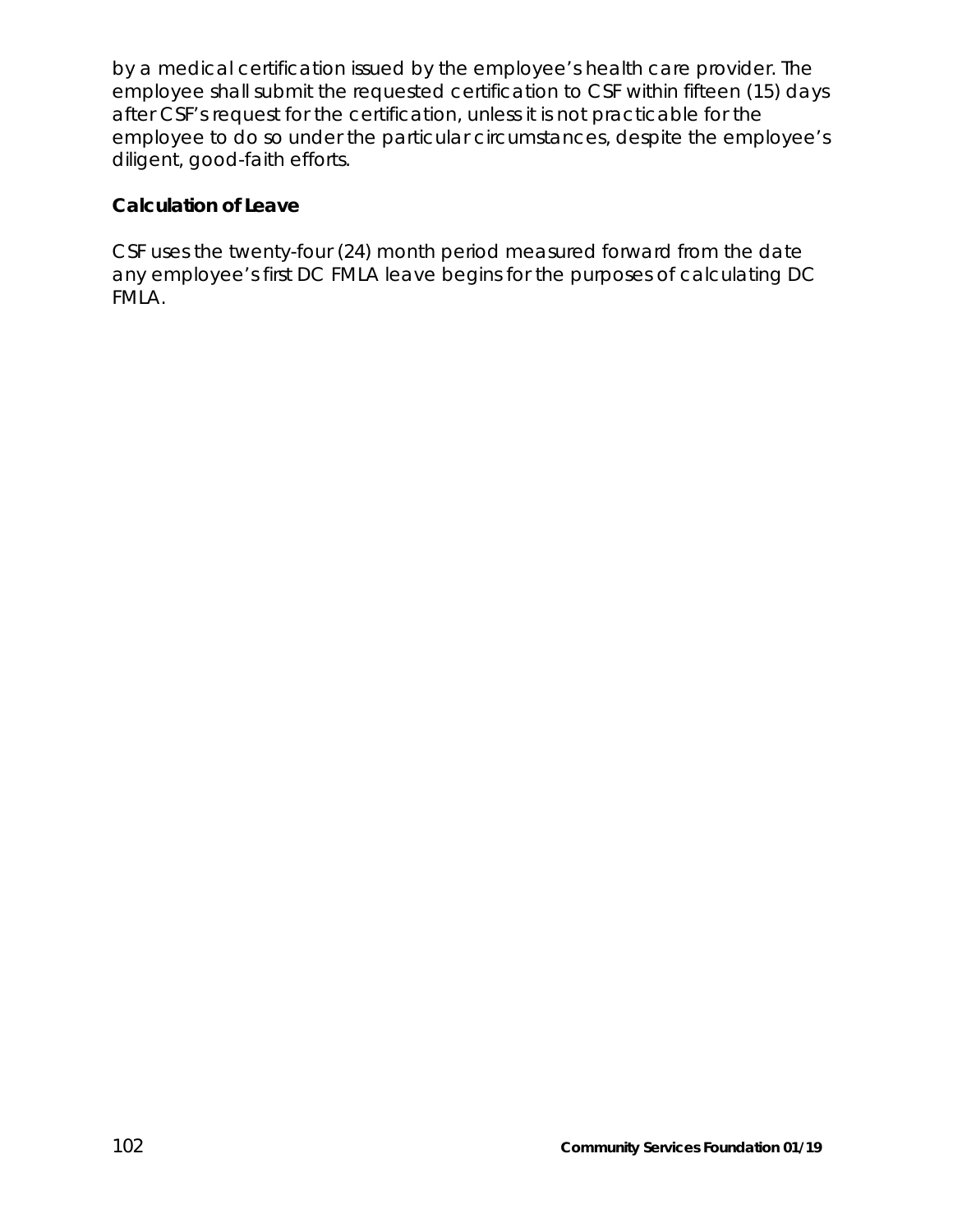## **POLICY 5.06: SCHOOL ACTIVITIES LEAVE**

[For Washington, D.C. Based Employees Only]

Eligible employees working in the District of Columbia are entitled to up to twenty-four (24) hours of unpaid leave in a twelve (12) month period to attend or participate in their children's school-related activities. A school-related event is any activity sponsored by a school or associated organization, such as a parent-teacher association, and includes: a student performance, such as a concert, play, or rehearsal; the sporting game or practice of a school team; a meeting with a teacher or counselor; or any similar type of activity that directly involves the parent's child as a participant or as a subject, but not as a spectator. To qualify for school activities leave, the employee's child(ren) must be in primary or secondary school.

**Eligible Employees:** Employees who are parents are eligible to take school activities leave. The term parent is defined as the natural mother or father of a child; anyone who has legal custody of a child or acts as a child's guardian; an aunt, uncle, or grandparent of a child; or anyone who is married to, or in domestic partnership with, any these listed individuals.

**Exceptions:** CSF may deny school activities leave to eligible employees if the granting of such leave would disrupt CSF's operations and make production or service delivery unusually difficult.

Notification Requirements: Employees must give CSF at least ten (10) calendar days' advance notice of their desire to take school activities leave, unless the need for leave is not reasonably foreseeable.

**Pay and Benefits:** In lieu of taking unpaid school activities leave, employees can substitute their accrued vacation or personal time off to which they are entitled under the terms of those leave policies.

Employees who take school activities leave will not lose any employment benefit or seniority accrued before or during leave. CSF will not discriminate or retaliate against employees who request or take school activities leave.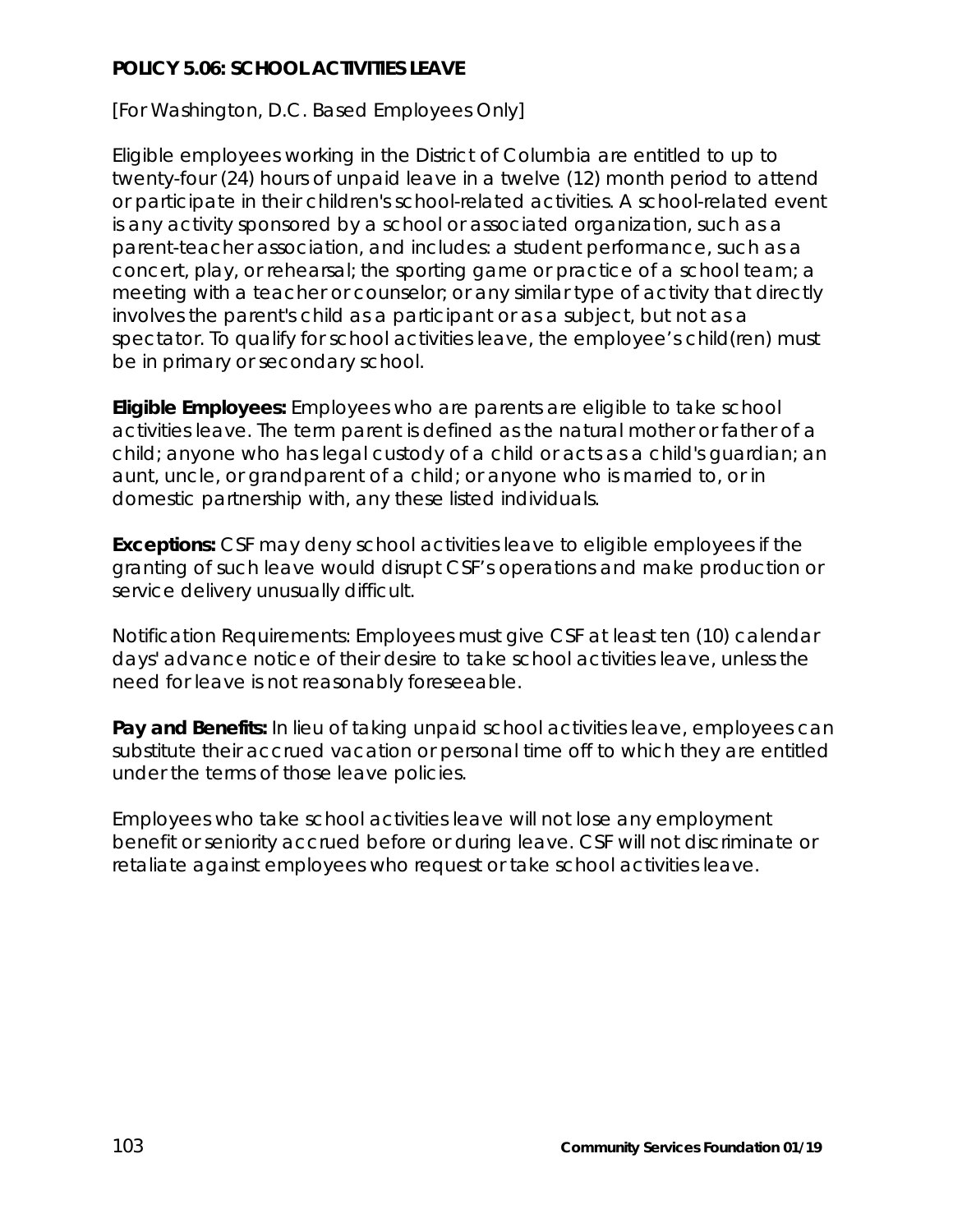## **POLICY 5.07: LACTATION/BREASTFEEDING BREAKS**

For up to one year after a child's birth (and longer if required under applicable law), any employee who is breastfeeding her child will be provided reasonable break times as needed to express breast milk for her baby. These break times will run concurrently with any other break times already provided to the employee. CSF will provide a designated private room to be used for this purpose.

For non-exempt employees paid on an hourly basis, these breaks will be unpaid (unless the employee is on an otherwise paid break), and the employee should indicate this break period on her time record.

## **POLICY 5.08: ADDITIONAL LEAVE**

Under state law, you may be entitled to longer leave than what is set forth in this Manual, or to leave for additional reasons not covered by this Manual. Employees should contact their Supervisor if they have questions about their entitlement to leave beyond what is provided in this Manual.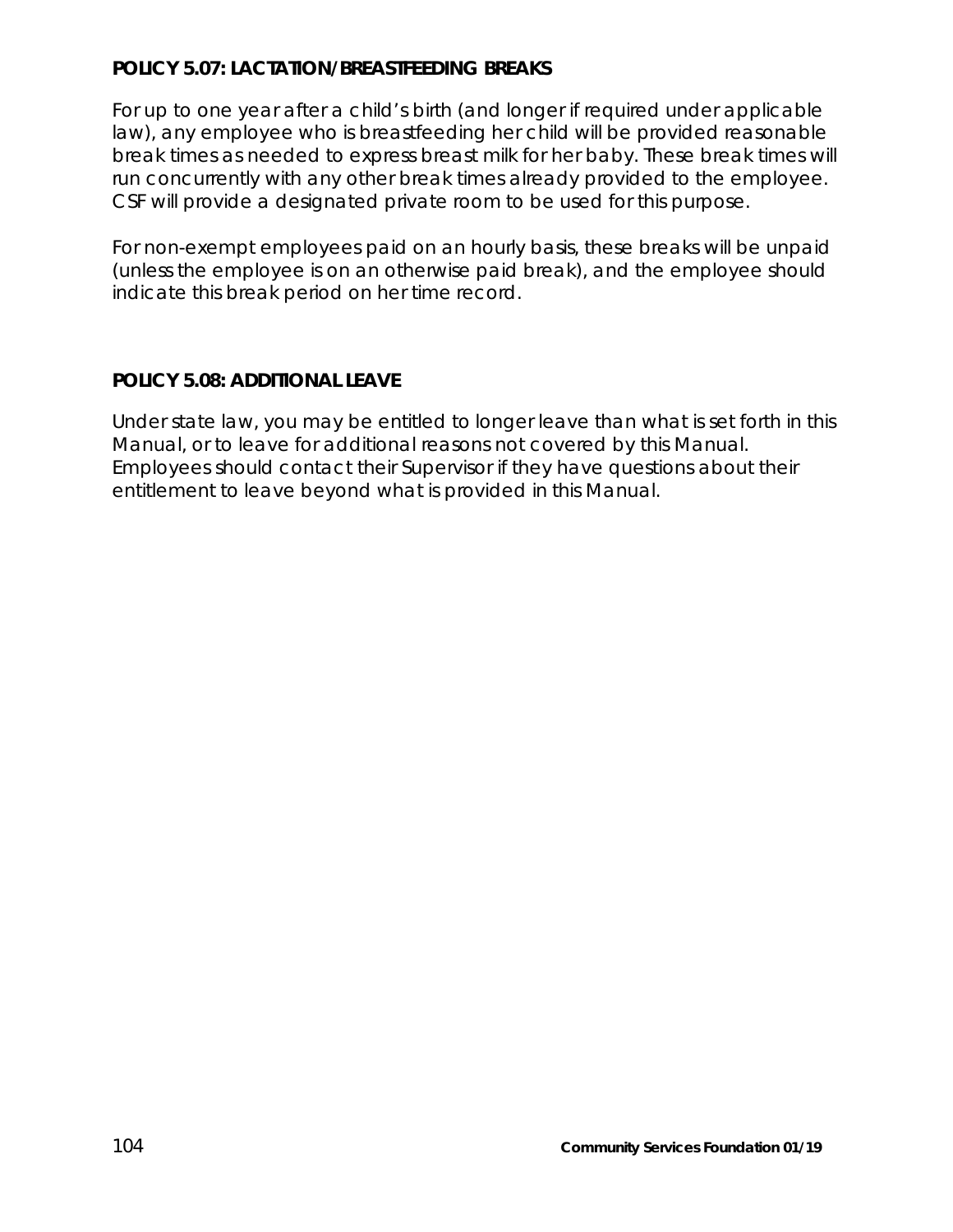**SECTION 6 - EMPLOYEE BENEFITS**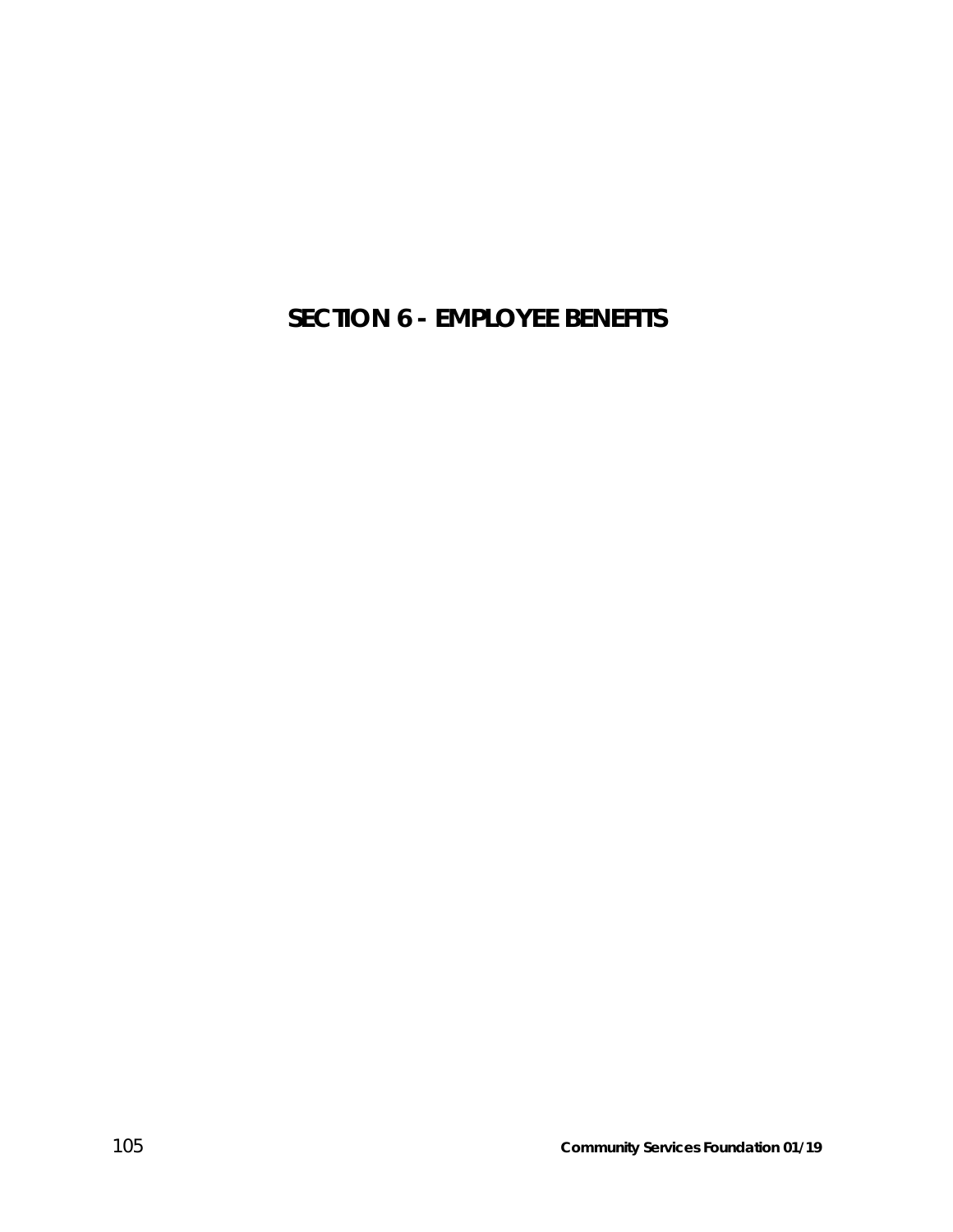## **POLICY 6.01: GENERAL INFORMATION CONCERNING BENEFITS**

CSF provides eligible employees with many benefits. Some benefits are required by law and cover all employees. The legally required benefits include Social Security, workers' compensation, and unemployment insurance.

This Manual provides a general introduction to many of the benefit programs CSF offers. Sometimes a policy will tell employees that more information may be found in another place, such as the Summary Plan Description ("SPD"). This Manual is meant only to inform employees of potential benefits and to summarize CSF's existing benefit programs. The policies set forth in this Manual do not determine eligibility for benefits. In the event of any conflict or ambiguity between this Manual and the SPD, the SPD controls, and in the event of any conflict or ambiguity between the SPD and the underlying Plan documents, the underlying Plan documents control. In addition, CSF reserves the right, to the extent permitted by law, to amend, add or withdraw any of the benefits it provides, with or without notice. The SPDs and Plan documents are available to employees at any time by contacting their Supervisor, Chief Officer of Operations, Vice President or President/CEO.

The following benefit programs are presently available to eligible employees in addition to benefits that may be required by law:

- \* 401(k) Savings Plan
- \* Dental Insurance
- \* Health Insurance
- \* Life Insurance
- \* Long-Term Disability
- \* Short-Term Disability
- \* Educational Assistance Program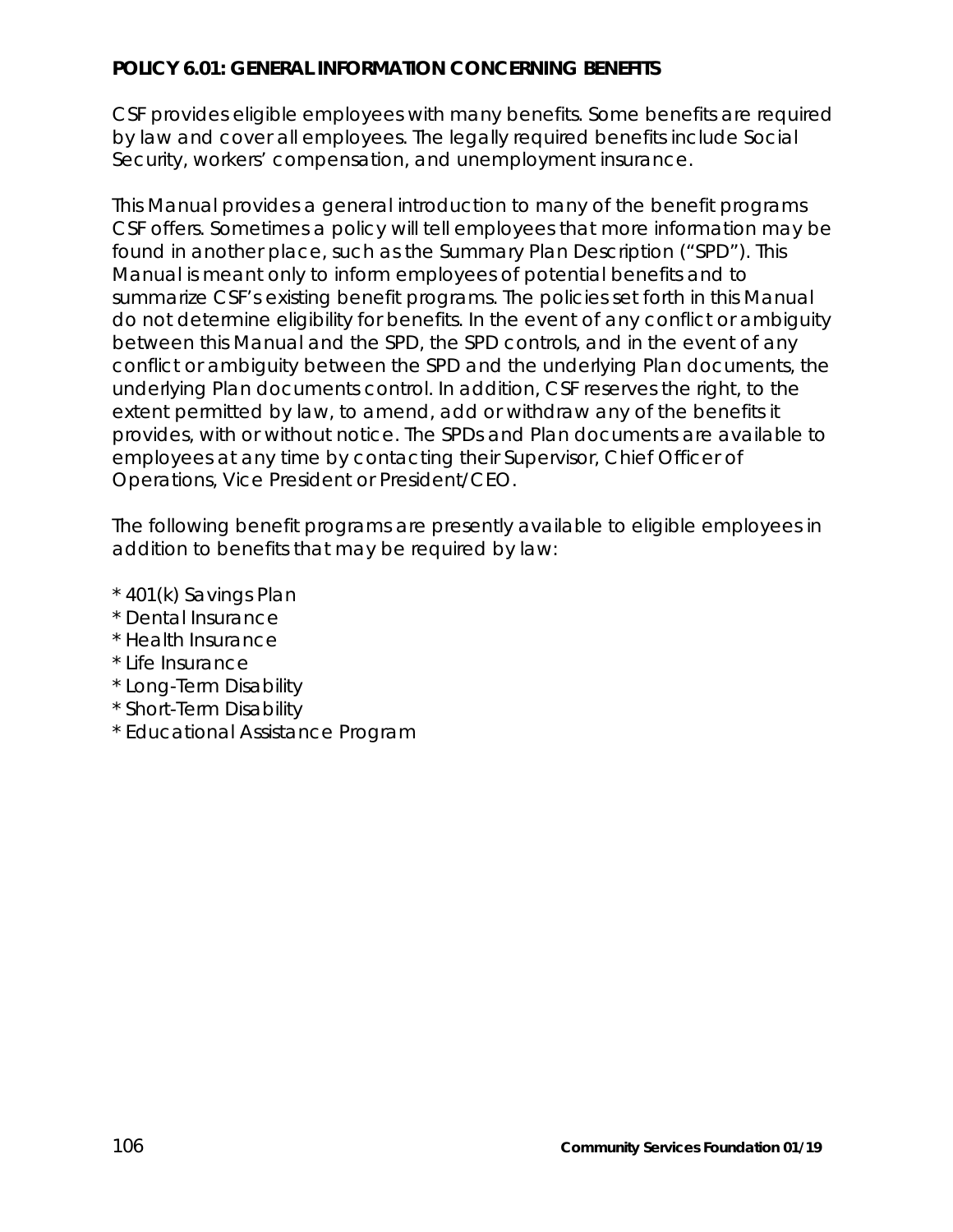## **POLICY 6.02: WORKERS' COMPENSATION**

In accordance with applicable federal, state, and local laws and regulations, CSF and the properties managed by CSF provide workers' compensation insurance coverage for all employees in the event of job-related illnesses or injuries. Accordingly, employees who are injured or became ill on the job must notify their supervisor as soon as possible, regardless of whether or not medical attention is necessary. Failure to provide notification could result in an employee's claim being denied by the insurance carrier.

In the event that an employee suffers a work-related illness or injury, workers' compensation may provide for medical coverage as well as for compensation (to certain levels, set by law) for any lost wages. For any waiting period required by law during which employees are not paid through workers' compensation, employees may request to be paid through their accumulated/accrued leave (personal and vacation leave benefits).

An employee who needs to take time off because of a work-related injury or illness must provide CSF, at the earliest possible date, with whatever information the employee's physician can supply regarding the length of time the employee will need to be absent from work and any other limitations or restrictions. An employee who needs to take time off from work because of a work-related injury or illness may also qualify for FMLA leave (see Policy 5.05). In such cases, FMLA leave will run concurrently with absence from work because of a work-related injury or illness.

Employees who have required medical care for their work-related illness or injury must present a physician's certification of their fitness for duty, with or without restrictions, before they can return to work.

If an employee with a work-related illness or injury is either not eligible for FMLA leave or has exhausted his/her FMLA leave, CSF, subject to applicable law, may have no choice but to fill that employee's position in his or her absence or period of restricted service. In the event of such replacement, CSF will, of course, consider the employee for rehire if/when they are ready to return to work.

CSF will not retaliate against any employee for filing or pursuing a claim for workers' compensation coverage.

Employees who falsify information regarding a workers' compensation claim, including, but not limited to, the severity of their illness or injury, how the illness or injury occurred, the need for leave, and any restrictions, are subject to discipline, up to and including termination of employment. Falsification of information related to a workers' compensation claim may also result in the employee's claim being delayed or denied.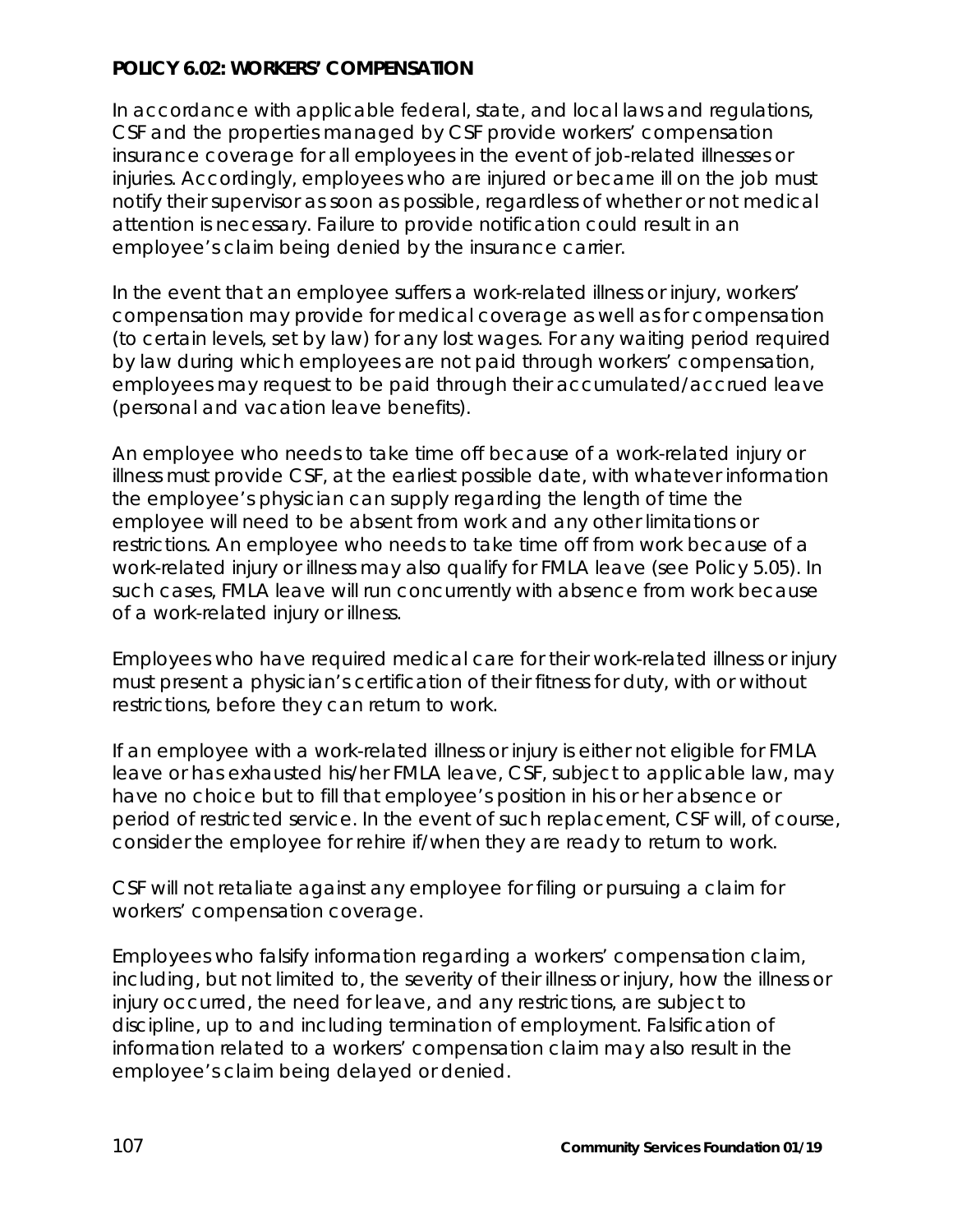## **POLICY 6.03: UNEMPLOYMENT COMPENSATION**

CSF and properties managed by CSF pay unemployment insurance premiums on behalf of all employees to appropriate government unemployment agencies.

Under certain circumstances, employees may become eligible for unemployment compensation when their employment is terminated. Employees who wish to pursue the receipt of unemployment benefits must do so on their own. Unemployment benefits are paid by the appropriate governmental entity, not CSF.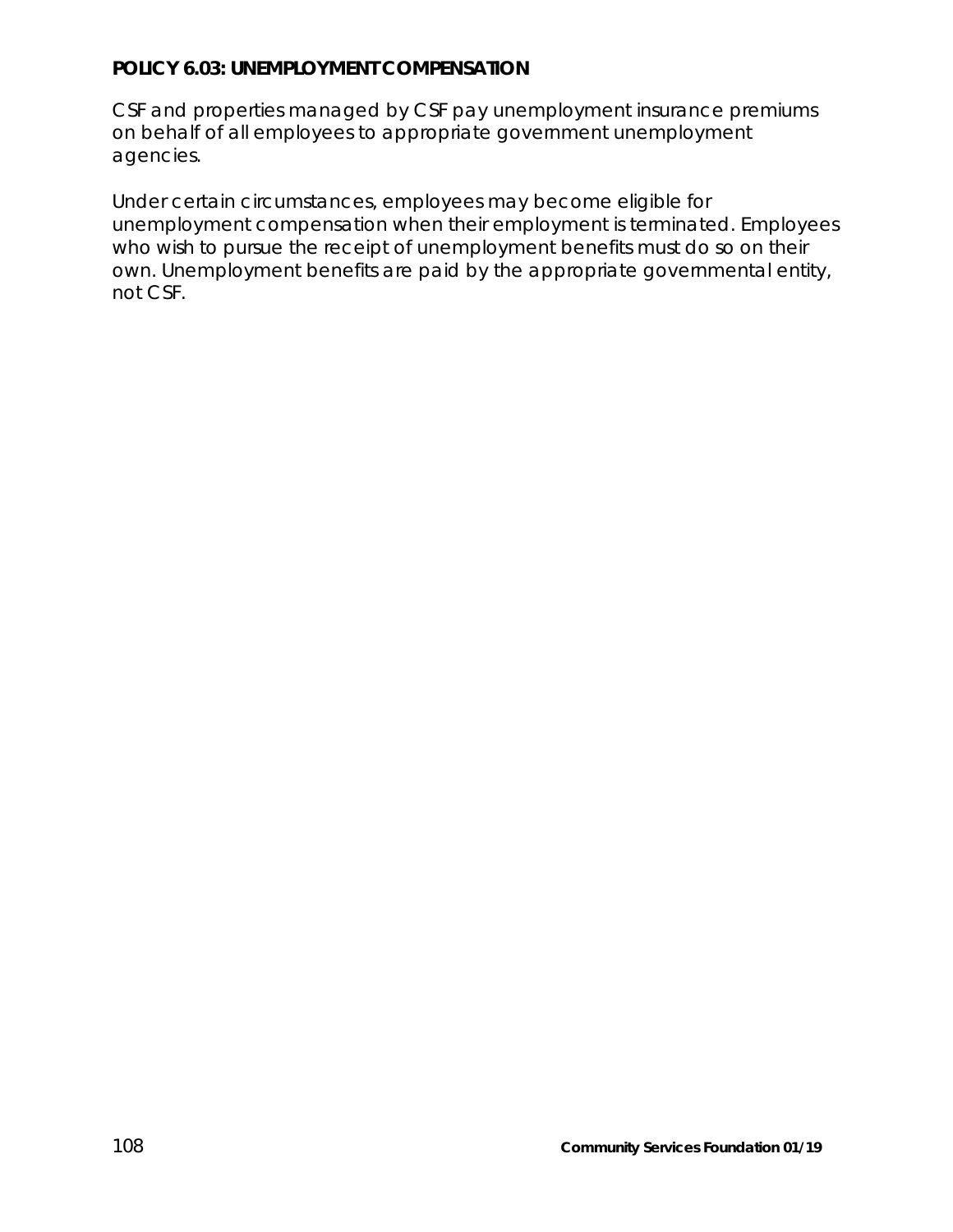### **POLICY 6.04: \*LIFE INSURANCE**

\*Does not apply to part-time (less than 30 hours worked per week) or temporary employees

CSF and the properties managed by CSF currently provide full-time employees with a life insurance benefit. This life insurance benefit is made available to employees at no cost to them and is a valuable asset to employees and their beneficiaries.

#### **Potential Benefits and Limitations**

The life insurance benefit is approximately twice an employee's annual pay. (There are maximum limits. Employees should consult the Summary Plan Description (SPD) and Plan documents for details). The life insurance benefit also includes additional benefit payments in the event of an accidental death or dismemberment. All benefits begin to reduce at age 70 and beyond.

To obtain full details about this coverage, please read the official description of benefits in the SPD, a copy of which is provided to employees. Employees who have any questions about coverage, or who need another copy of the SPD, should contact their Supervisor, Chief Operating Officer, Vice President or President/CEO.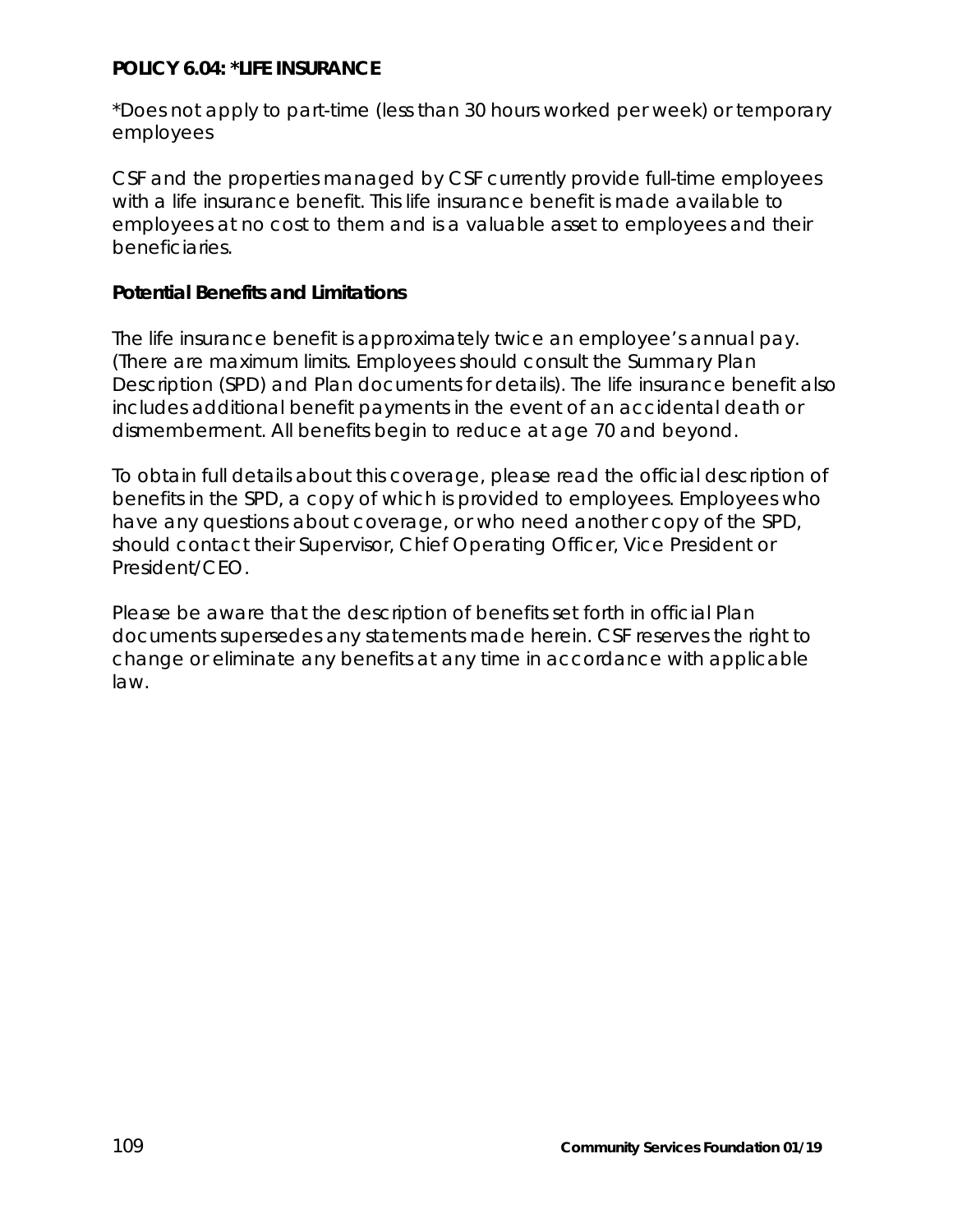## **POLICY 6.05: \*HEALTH INSURANCE**

\*Does not apply to part-time or temporary employees

Full-time employees who have been employed by CSF or a CSF managed property for 60 consecutive calendar days are eligible for health insurance coverage beginning on the first day of the month following completion of the 60-day period. The cost of health insurance is shared by the employee and CSF. Generally, the employee's share of health insurance coverage is automatically deducted from his or her paycheck on a pre-tax basis after the employee provides written authorization. Once employees make their elections for health insurance, these elections will remain in effect until further notice if open enrollment procedures do not require employees to actively update their elections, or until a qualifying event (e.g. marriage, birth, death, etc.) permits the employee to modify their coverage elections.

## **Types of Coverage**

Eligible employees may choose among the following types of coverage:

- 1. Individual coverage for the employee only.
- 2. Individual-plus-one coverage for employee and one dependent (e.g., a spouse or child).
- 3. Family coverage. Family coverage includes the employee, his/her spouse and/or his/her dependent children up to age 26.

Employees may add dependents when the employee experiences a qualifying life event such as marriage or the birth or adoption of a child. The employee has 30 days from the life event to add the new dependent.

### **Potential Benefits and Limitations**

CSF's health insurance benefits generally include coverage for preventative care, hospitalization, emergency room care, pre-natal/maternity care and substance abuse. Vision benefits are also included. CSF also provides prescription drug coverage, including a mail-order prescription program.

Under CSF's current health insurance plan, employees may choose a doctor in or out of the network. If an out-of-network doctor is selected, the employee will pay a higher share of the costs.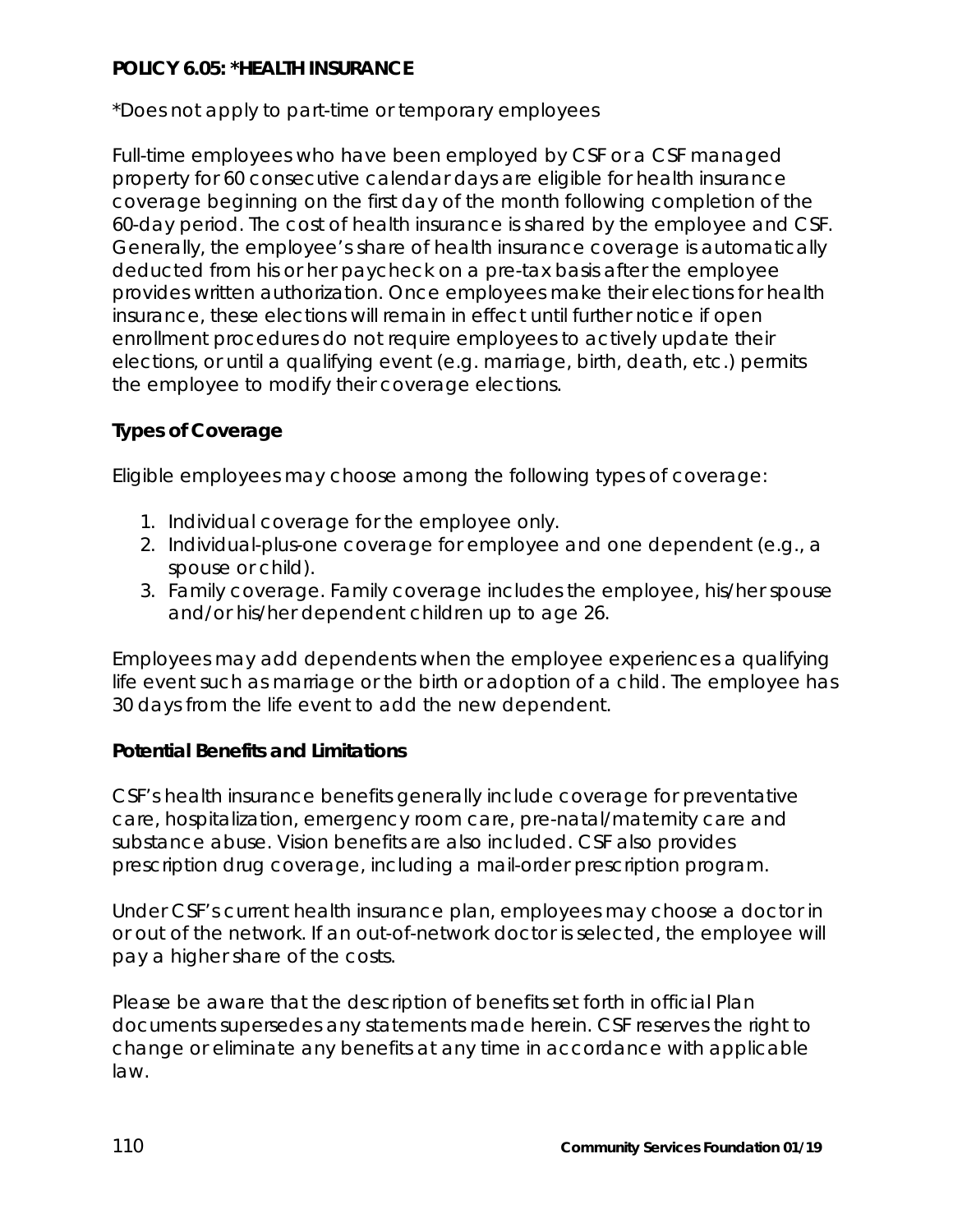### **POLICY 6.06: \*DENTAL INSURANCE**

\*Does not apply to part-time or temporary employees

Full-time employees who have been employed by CSF or a CSF managed property for 60 consecutive days are eligible for dental insurance for themselves and their dependents on the first day of the month following completion of the 60-day period.

To obtain full details about this coverage, including all applicable limitations, please read the official description of benefits in the SPD, a copy of which is provided to employees. Should employees have any additional questions or need another copy of the SPD, they should contact their Supervisor, Chief Officer of Operations, Vice President or President/CEO.

Please be aware that the description of benefits set forth in official Plan documents supersedes any statements made herein. CSF reserves the right to change or eliminate any benefits at any time in accordance with applicable law. Eligibility and enrollment provisions for dental insurance are generally parallel to those for health insurance.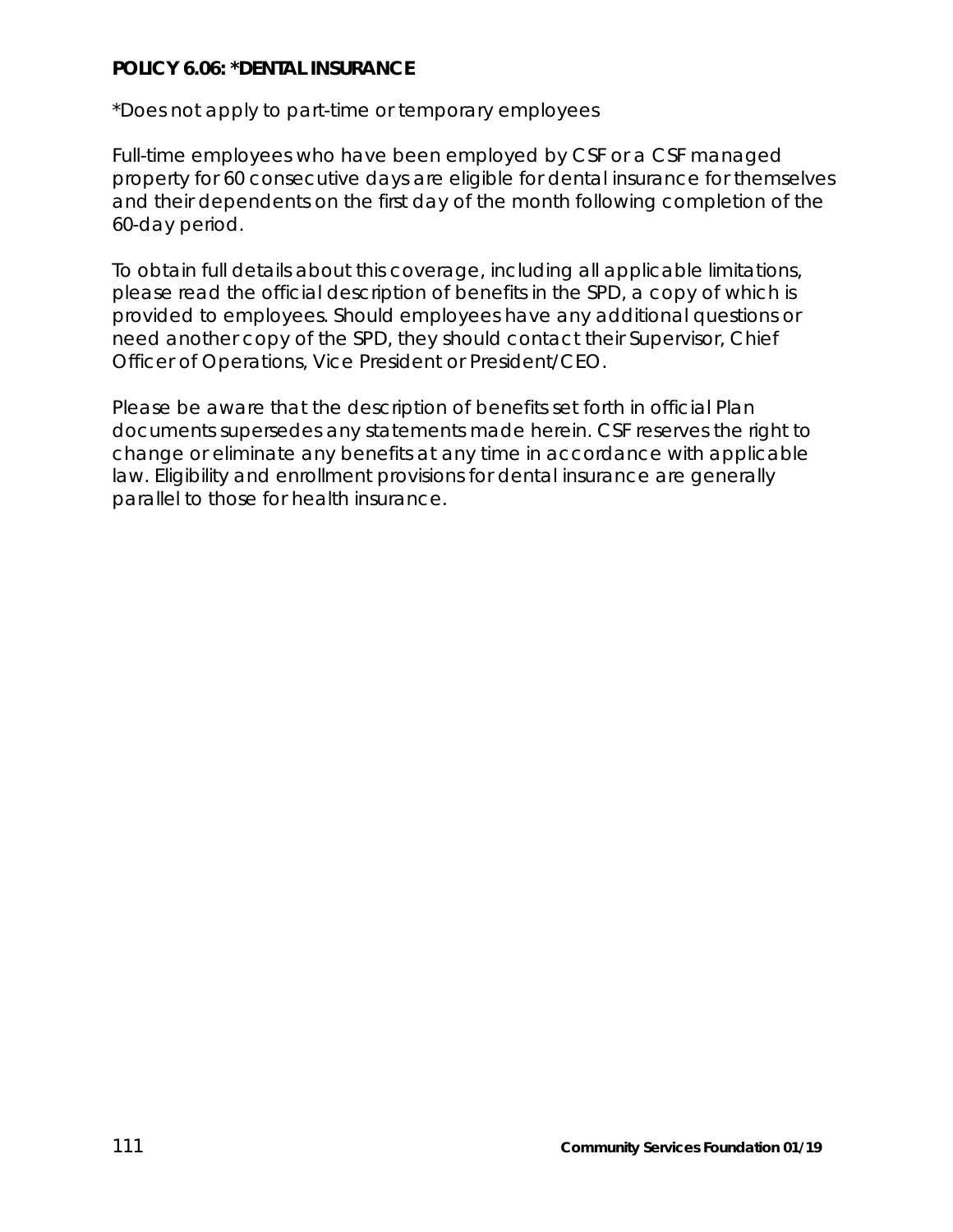## **POLICY 6.07: CONSOLIDATED OMNIBUS BUDGET RECONCILIATION ACT ("COBRA")**

For those employees who are eligible for and elect health insurance with CSF, the federal Consolidated Omnibus Budget Reconciliation Act ("COBRA") provides employees and their covered family members with certain rights and responsibilities regarding continuation of health coverage upon the occurrence of qualifying events (such as voluntary or involuntary termination of employment, reduction of hours, death of the employee, divorce of the employee, the employee's entitlement to Medicare, etc.). Generally, employees and their dependents that lose coverage for a qualifying reason may be allowed to continue their health benefits for a certain period of time (typically 18 months), provided they are willing to pay the full cost of the premium. The monthly cost of the premium is not to exceed 102% (the employee's portion plus the employer's portion plus a 2% administration fee) of the premium rate in effect at the time of coverage.

CSF will notify the health plan of an employee's termination, reduction in hours, death, or Medicare eligibility. CSF will mail (or arrange to mail) a COBRA notice, including cost information and enrollment information, to each employee whose employment with CSF terminates. Employees or their qualified beneficiaries who experience a COBRA-qualifying event other than a termination, such as a divorce or change in a dependent's status, should notify their Supervisor, Chief Operating Officer, Vice President or President/CEO within 30 days of the life event. Employees or their qualified beneficiaries who do not elect COBRA coverage within the required time period (generally 60 days from the time of the COBRA-qualifying event) will lose the right to continuing coverage.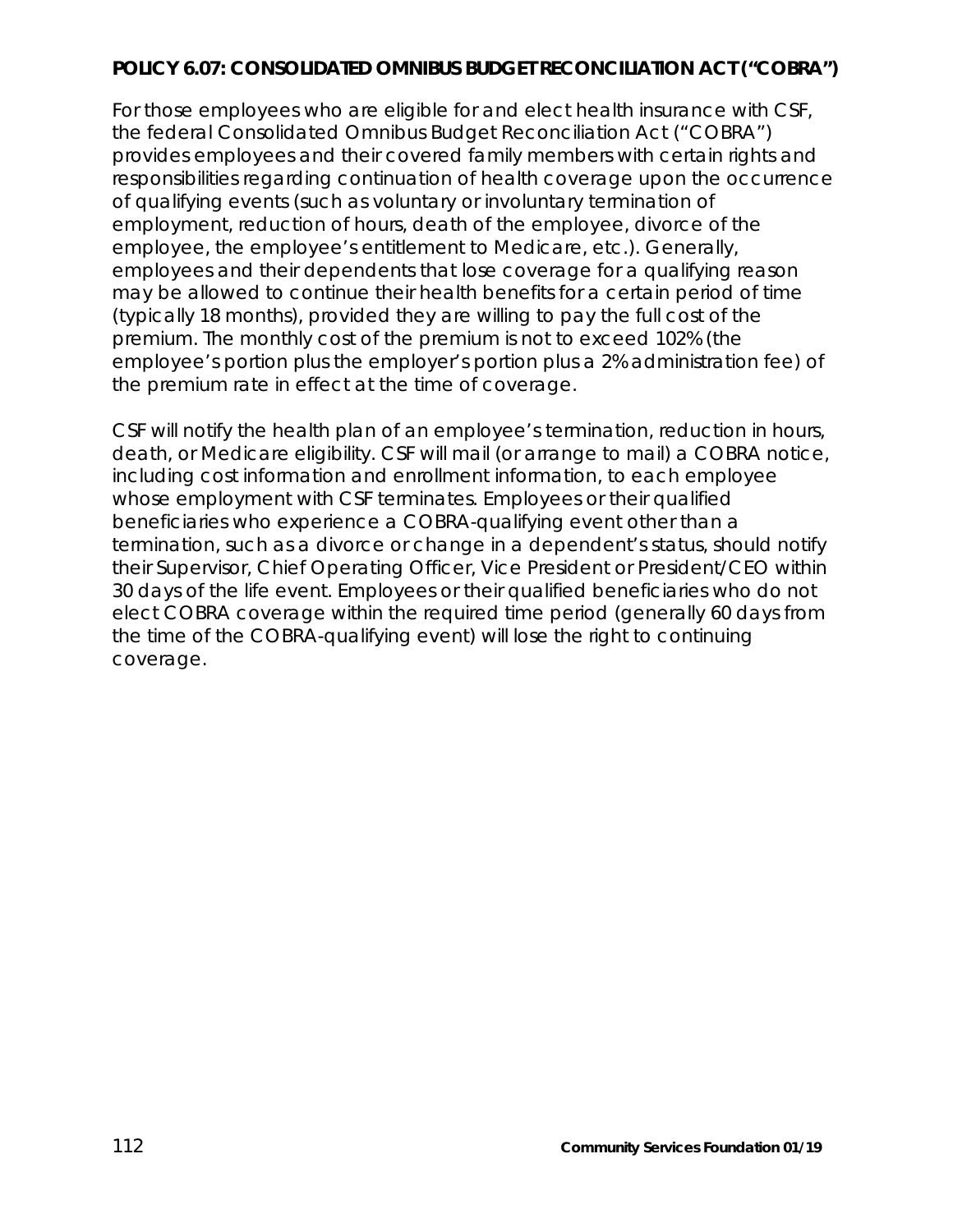## **POLICY 6.08: \*DISABILITY INSURANCE**

\*Does not apply to part-time or temporary employees

Full-time employees are eligible for short-term and long-term disability coverage provided by CSF. CSF provides both at no cost to eligible employees. Disability benefits are meant to protect eligible employees from a loss of income due to a non-work-related serious illness or injury. If approved, and after a plan-defined elimination period, short-term disability applies at the outset of a period of missed work for such illness or injury. If subsequently approved, and after a period of 90 days of missed work for such illness or injury, an employee may be eligible for long-term disability coverage. When employees are receiving shortterm and/or long-term disability benefits, FMLA leave will run concurrently with the period of disability to the extent permitted by applicable law.

## **Procedure**

To receive disability benefits, employees must submit written certification from a physician of an illness or injury that renders them unable to perform the duties of their job, as required and communicated by CSF's insurance provider. Generally, CSF's insurance provider will require that documentation be updated monthly, but this requirement may vary based on the individual circumstances.

Employees should contact the Benefits Administrator in the Main Office for instructions on the procedure for applying for disability benefits and to coordinate any on-going administrative requirements for the receipt of benefits or return to work.

Except as otherwise required by law (such as with respect to an accommodation provided under the Americans with Disabilities Act), employees who are on long-term disability will generally have their employment status changed to "terminated" and will ordinarily not accrue vacation or accumulate personal leave while on long-term disability. However, employees will be eligible to continue their health benefits under COBRA while out on longterm disability. (Please refer to the policy on COBRA.)

Employees are encouraged to apply for re-employment with CSF after they have obtained medical certification to do so. If re-employment is offered and accepted, employees will be required to produce a physician's certification releasing them to return to work prior to actually starting back to work.

### **Potential Benefits and Limitations**

Eligible employees who are approved for disability are eligible to receive 60% of their regular salary up to a maximum weekly benefit as outlined in the Plan documents. The premiums are included in employees' taxable earnings in order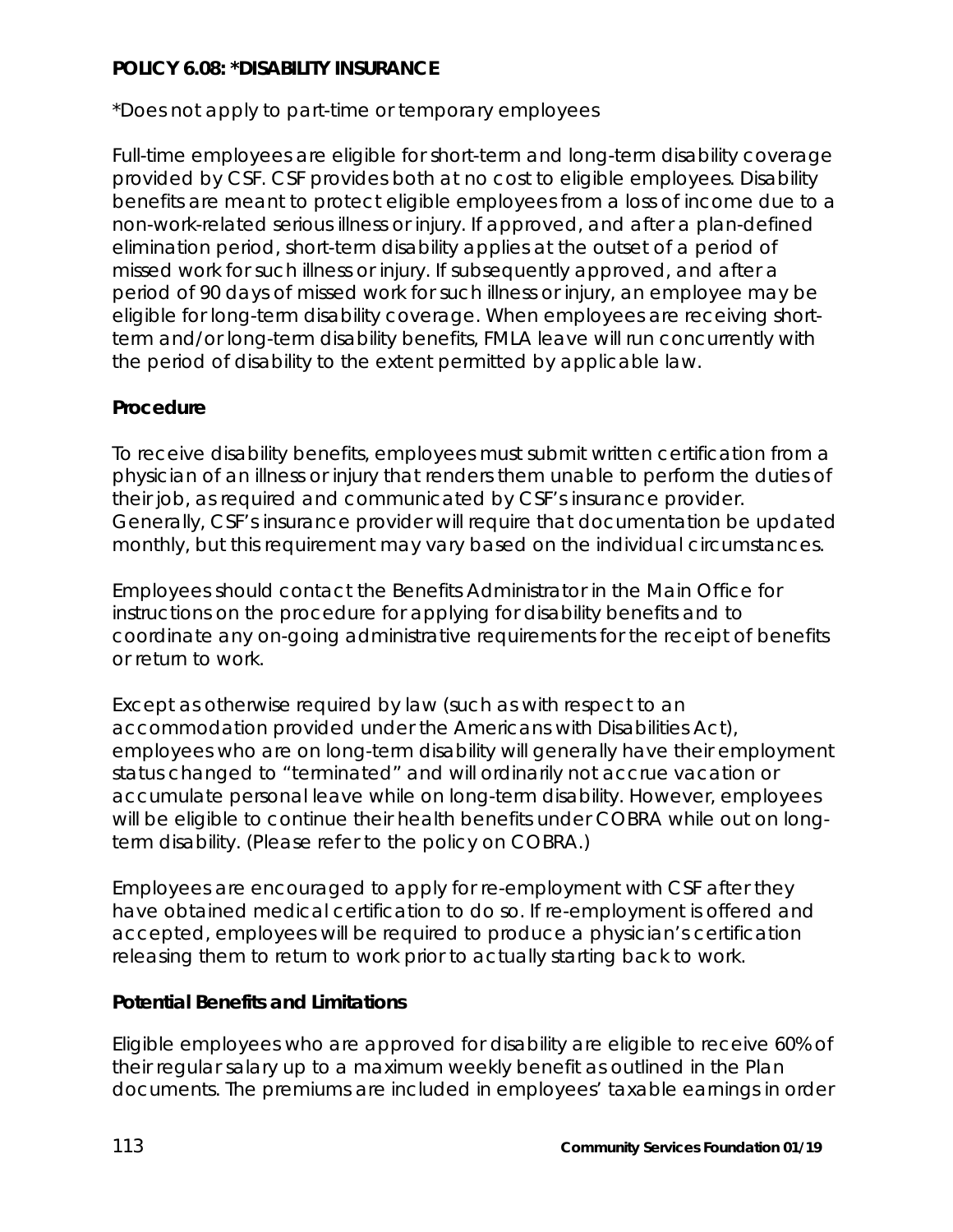to minimize/eliminate applicable income taxes on the disability benefit payments.

To obtain full details about this coverage, including all applicable limitations, please read the official description of benefits in the SPD, a copy of which is provided to employees. Should employees have any additional questions or need another copy of the SPD, they should contact their Supervisor, Chief Officer of Operations, Vice President or President/CEO.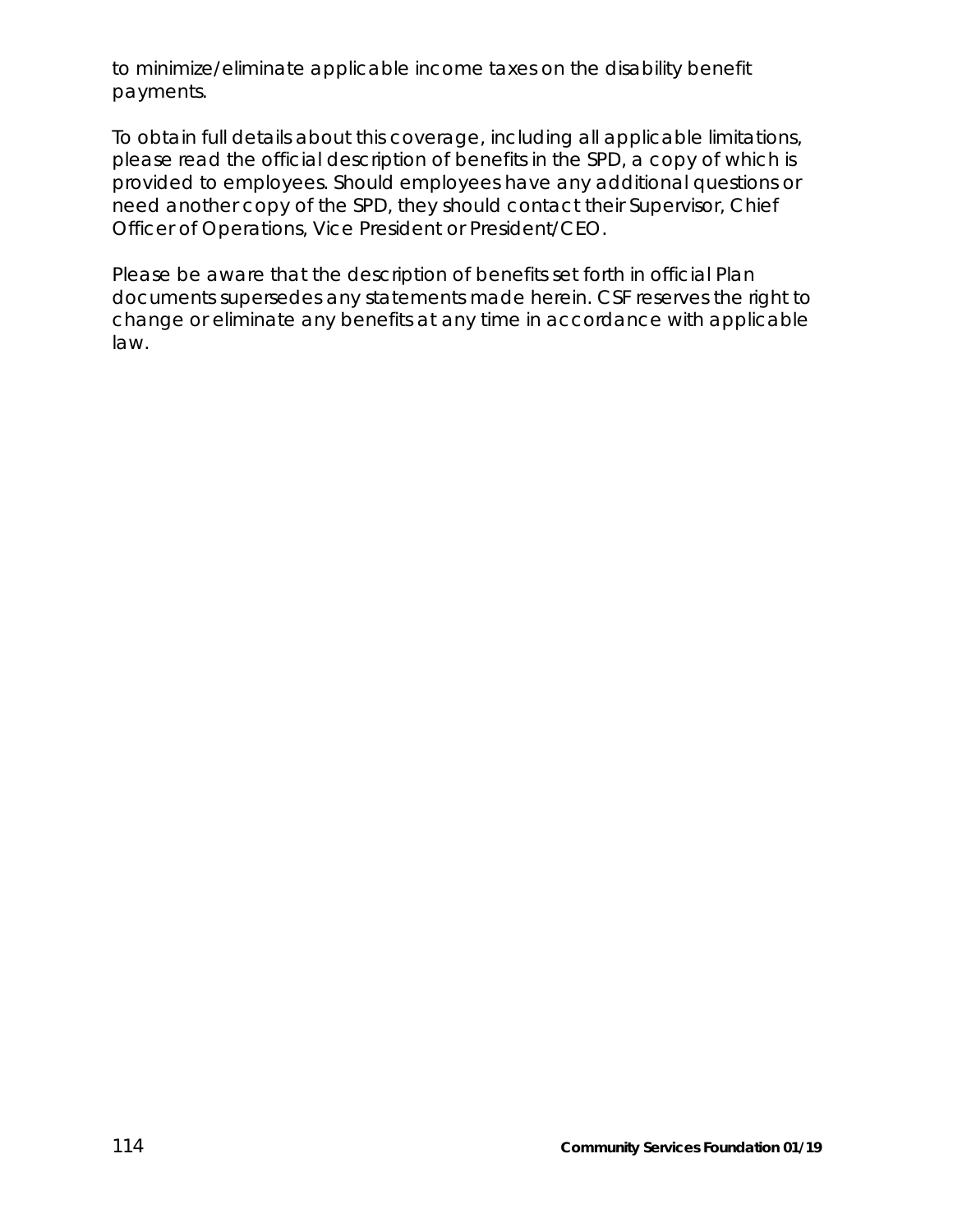# **POLICY 6.09: 401(k) RETIREMENT PROGRAM**

All eligible employees may participate in the applicable CSF 401(k) program. These programs allow employees to save money for their retirement on a taxdeferred basis by contributing money from their paychecks on a pre-tax basis. The maximum amount employees may contribute is set by federal law. Employees who will be 50 years of age by December 31st in a given year may elect additional "catch up" contributions in that calendar year.

Employees are always 100% vested in their own contributions. CSF makes matching contributions up to a certain percentage of employee contributions as stipulated in the Plan documents. Employees vest in CSF's contributions per the following schedule:

## **Period of Service Percent Vested**

1 year 20% 2 years 40% 3 years 60% 4 years 80% 5 years 100%

## **Participation in the Program**

Eligible employees may enter the applicable Plan on the first day of the month following completion of 60 days of employment. Employees contribute to the Plan every pay period, by contributing a portion of their compensation to the Plan on a pre-tax basis. Employees may increase, decrease or cease their bi-weekly contributions at any time; written notice must be submitted on the appropriate election form to their Supervisor, Chief Officer of Operations, Vice President or President/CEO. Employees may change their investment fund allocations or make other permissible changes online at the 401(k) plan administrator's website.

CSF's 401(k) plans are set up to receive "rollovers" from other employer sponsored 401(k) plans. Employees who have 401(k) accounts from previous employment will need to contact their prior employer and provide the necessary information to initiate the transfer of funds.

### **Disbursements and Limitations**

Distributions from a 401(k) plan are limited by law. Distributions are permitted when an employee terminates the employment relationship, including through retirement or death. Employees who are current employees may only receive a distribution from their 401(k) account either through a loan or a hardship withdrawal, if eligible. Employees should be aware that there may be significant fees and tax consequences for taking a loan or hardship withdrawal. Employees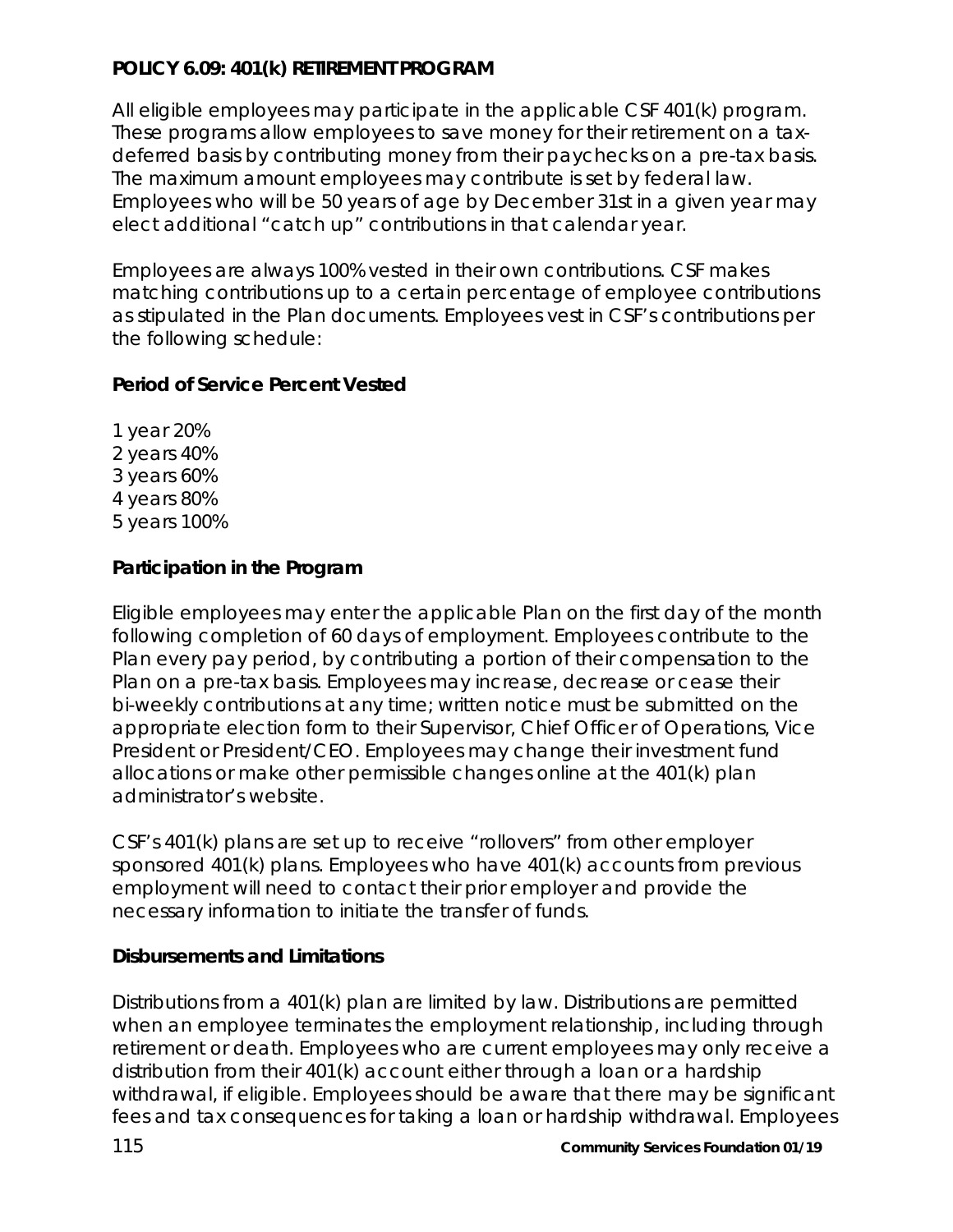who are interested in either a loan or hardship withdrawal should contact their Supervisor, Chief Officer of Operations, Vice President or President/CEO. Regulations promulgated by the IRS determine the condition under which hardship withdrawals may be made.

To obtain full details about CSF's 401(k) Plans, including all applicable limitations, please read the official description of benefits in the SPD, a copy of which is provided to employees. Should Employees have any additional questions or need another copy of the SPD, they should contact their Supervisor, Chief Officer of Operations, Vice President or President/CEO.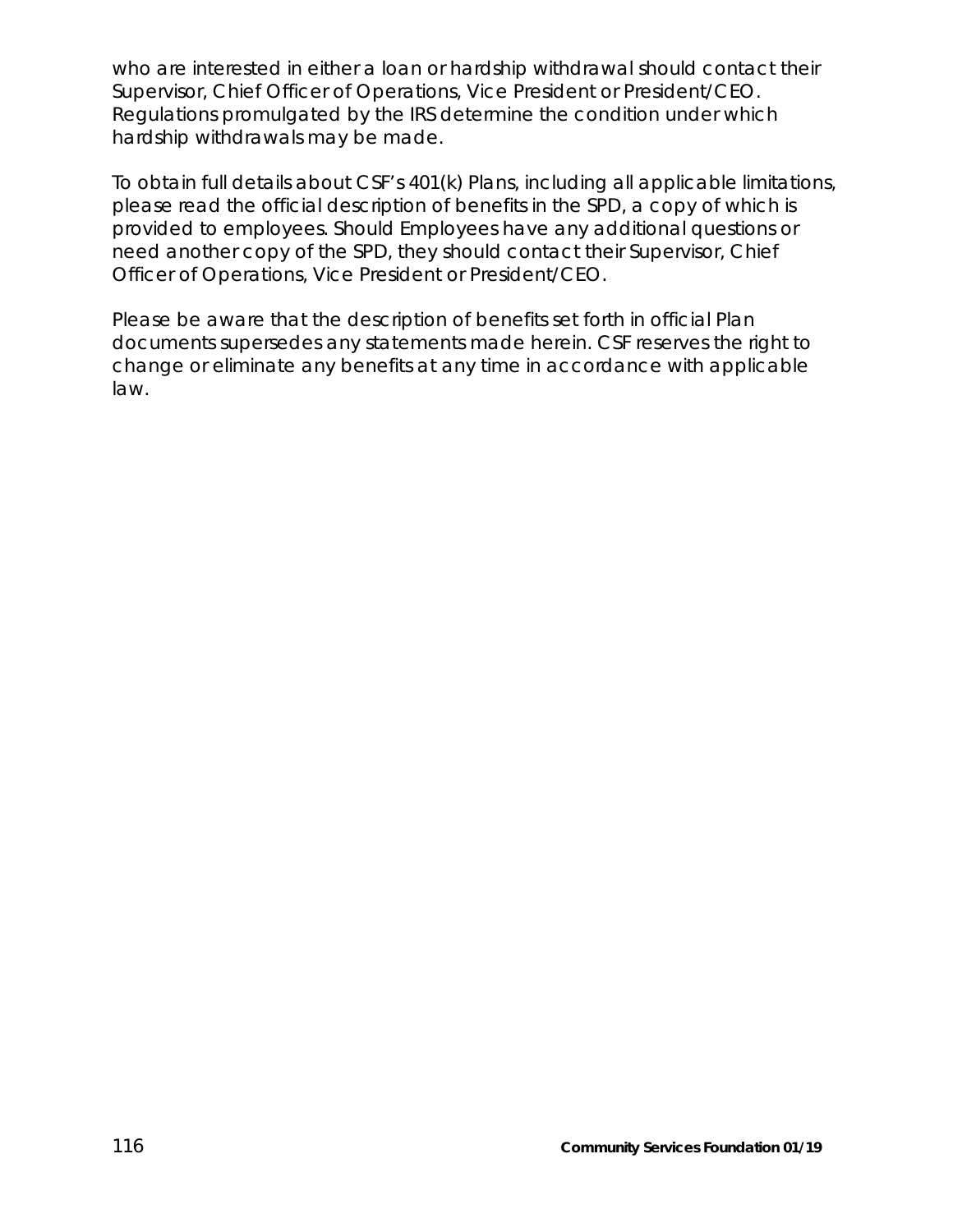## **POLICY 6.11: EDUCATIONAL ASSISTANCE PROGRAM**

If CSF funding permits, full-time employees who have completed 1 year of employment are eligible to participate in the Education Assistance Program. Temporary and part-time employees are not eligible to participate in this benefit.

CSF wants employees to increase their knowledge and opportunities for advancement. Employees are encouraged to attend job-related educational seminars, such as industry-sponsored training programs or basic literacy courses. CSF may pay all or part of the cost of attending and in some cases, may grant paid leave to attend. The following rules apply:

1. As soon as an employee learns of an appropriate educational offering, he/she should inform his/her supervisor of the details. Employees must fully complete and sign an Educational Reimbursement Agreement form and submit to their supervisor for approval. Supervisors are responsible for ensuring that this form is forwarded to the President/CEO.

CSF's President/CEO will determine whether or not CSF will contribute, and if so, to what extent. Also, the President/CEO will determine whether the costs of the course will be advanced or reimbursed upon completion. For un-graded coursework or other programs, employees must present written documentation of successful completion (such as a certificate) to be reimbursed for any costs. With respect to course work for an accredited undergraduate or graduate institution, reimbursement will be determined by the President/CEO.

- 2. Under no circumstances will CSF advance costs for a course unless it is determined that the course is directly related to the employee's job responsibilities.
- 3. When CSF agrees to advance all or a portion of the cost of a graded course, the advanced amount will be immediately reimbursed by the employee to CSF if the equivalent of a "C" or better grade is not obtained. For un-graded coursework or other programs, the advanced amount will be reimbursed by the employee to CSF if employees do not receive written documentation of their successful completion of the course or program (such as a certificate). Employees must turn in their grade report or other documentation to CSF's President/CEO within 30 days of completion of the course. Failure to obtain the equivalent of a "C" or better grade, failure to successfully complete an un-graded course or program, or failure to supply the grade report or other documentation in a timely manner will automatically authorize CSF or the property, through payroll deductions, to obtain a refund for funds advanced, in accordance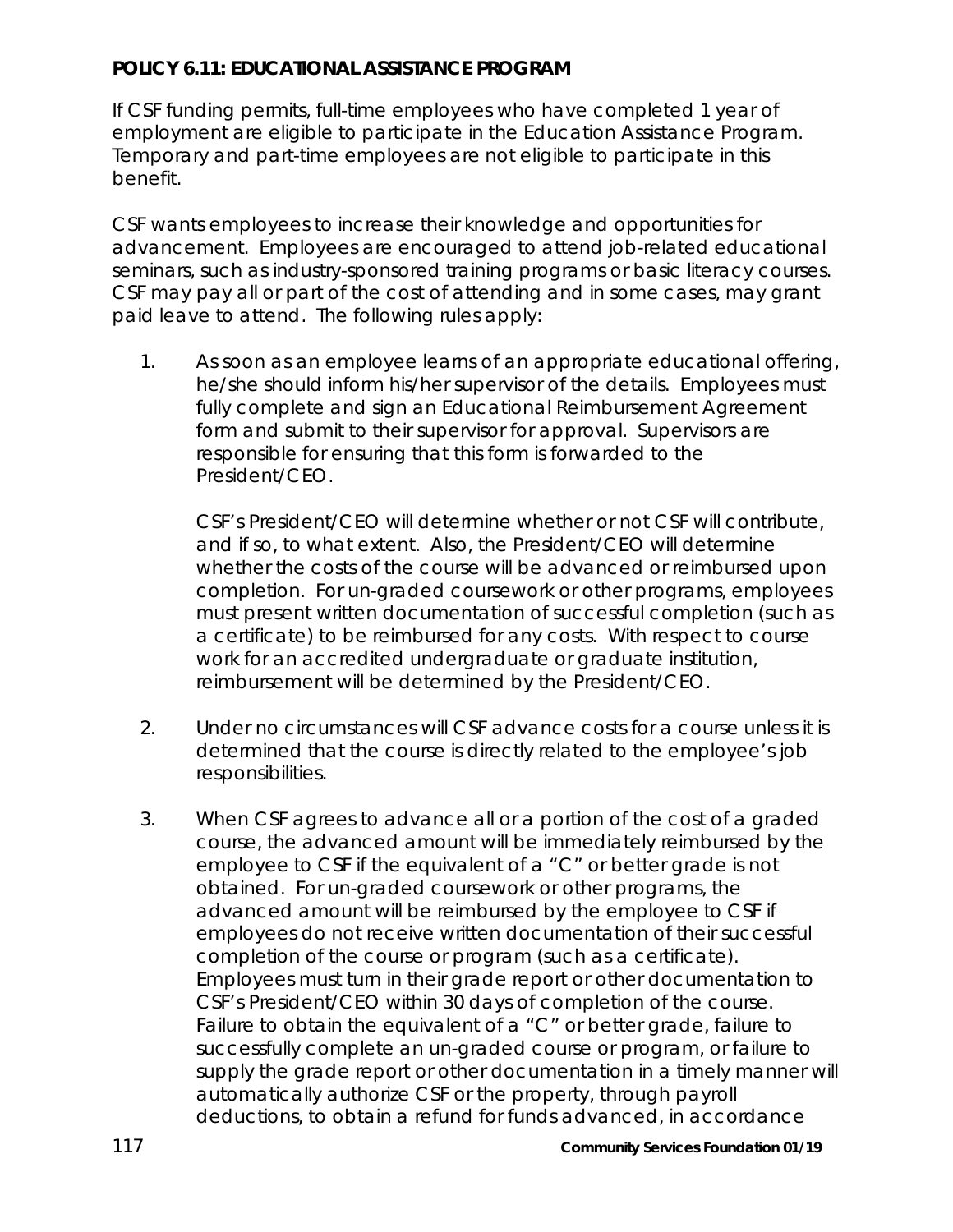with the Educational Reimbursement Agreement signed by the employee to the fullest permitted by applicable law. When CSF or property agrees to reimburse all or a portion of the costs of a graded course, that agreement is expressly conditioned on the employee obtaining the equivalent grade of a "C" or better grade. For un-graded coursework or other programs, that agreement is expressly conditioned on employees receiving written documentation of their successful completion of the course or program (such as a certificate). Employees must turn in their grade report or other documentation in a timely manner to the President/CEO within 30 days of the completion of the course. Failure to obtain the equivalent of a "C" or better, failure to successfully an un-graded course or program, or failure to supply the grade or other required documentation will relieve CSF or the property of any obligation to reimburse the employee for the costs of the course.

- 4. Employees who leave CSF within one year of completion of a course, for which CSF has paid in whole or in part, will be required to reimburse CSF for its costs within 7 days of the date that the Employee's employment concludes for any reason.
- 5. CSF reserves the sole right and discretion to determine whether and upon what conditions the costs of a course or program will be paid in advance and/or reimbursed, and/or whether an employee will be granted leave to attend a course or program.